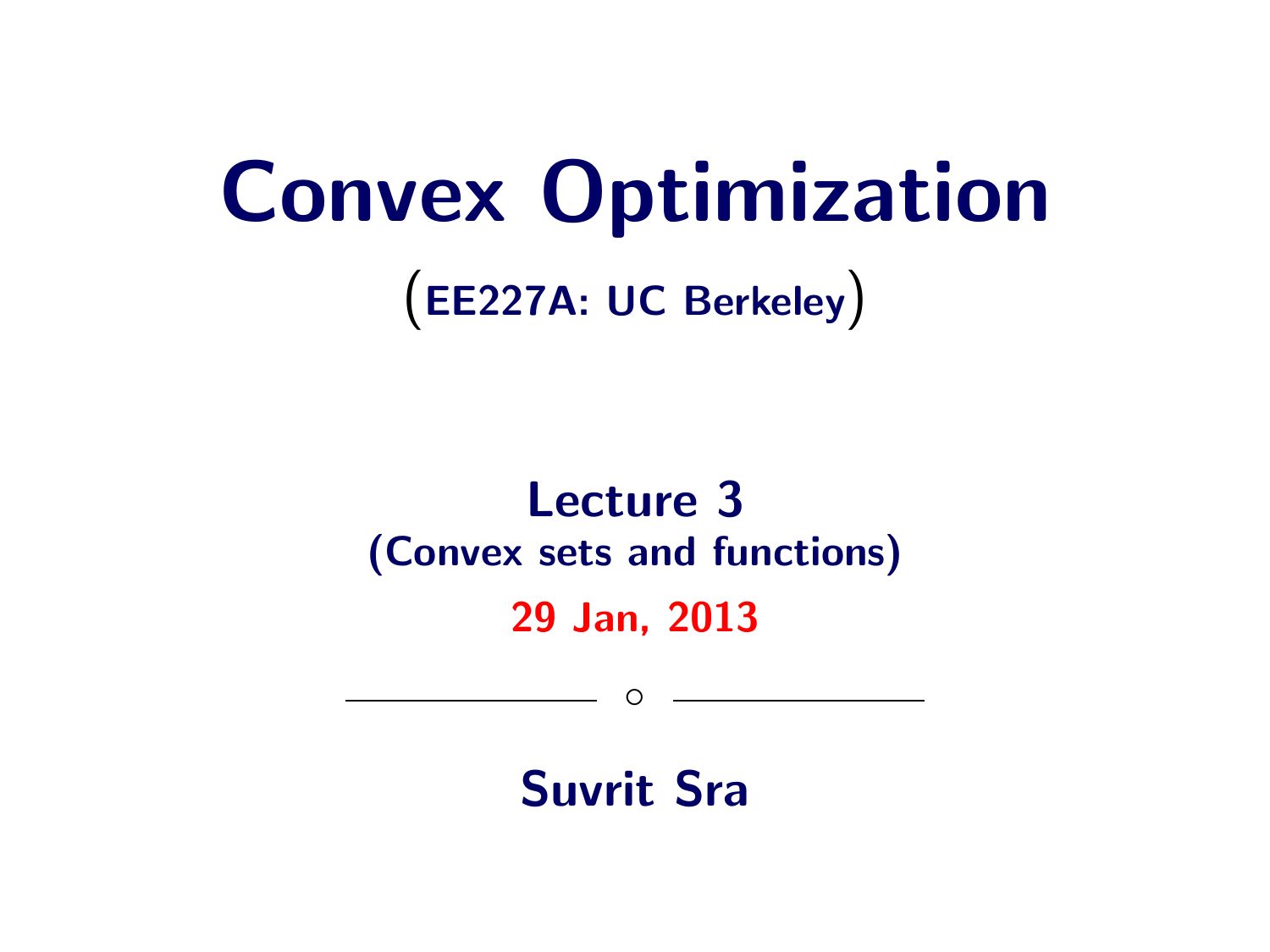#### Course organization

- <http://people.kyb.tuebingen.mpg.de/suvrit/teach/ee227a/>
- Relevant texts / references:
	- Convex optimization Boyd & Vandenberghe (BV)
	- Introductory lectures on convex optimisation  $-$  Nesterov
	- $Nonlinear programming Bertsekas$
	- $\heartsuit$  Convex Analysis Rockafellar
	- $\heartsuit$  Numerical optimization Nocedal & Wright
	- $\heartsuit$  Lectures on modern convex optimization Nemirovski
	- Optimization for Machine Learning  $-$  Sra, Nowozin, Wright
- Instructor: Suvrit Sra [\(suvrit@gmail.com\)](mailto:suvrit@gmail.com) (Max Planck Institute for Intelligent Systems, Tübingen, Germany)
- HW + Quizzes (40%); Midterm (30%); Project (30%)
- TA Office hours to be posted soon
- I don't have an office yet  $\ddot{\mathbf{C}}$
- **If** you email me, please put **EE227A** in **Subject:**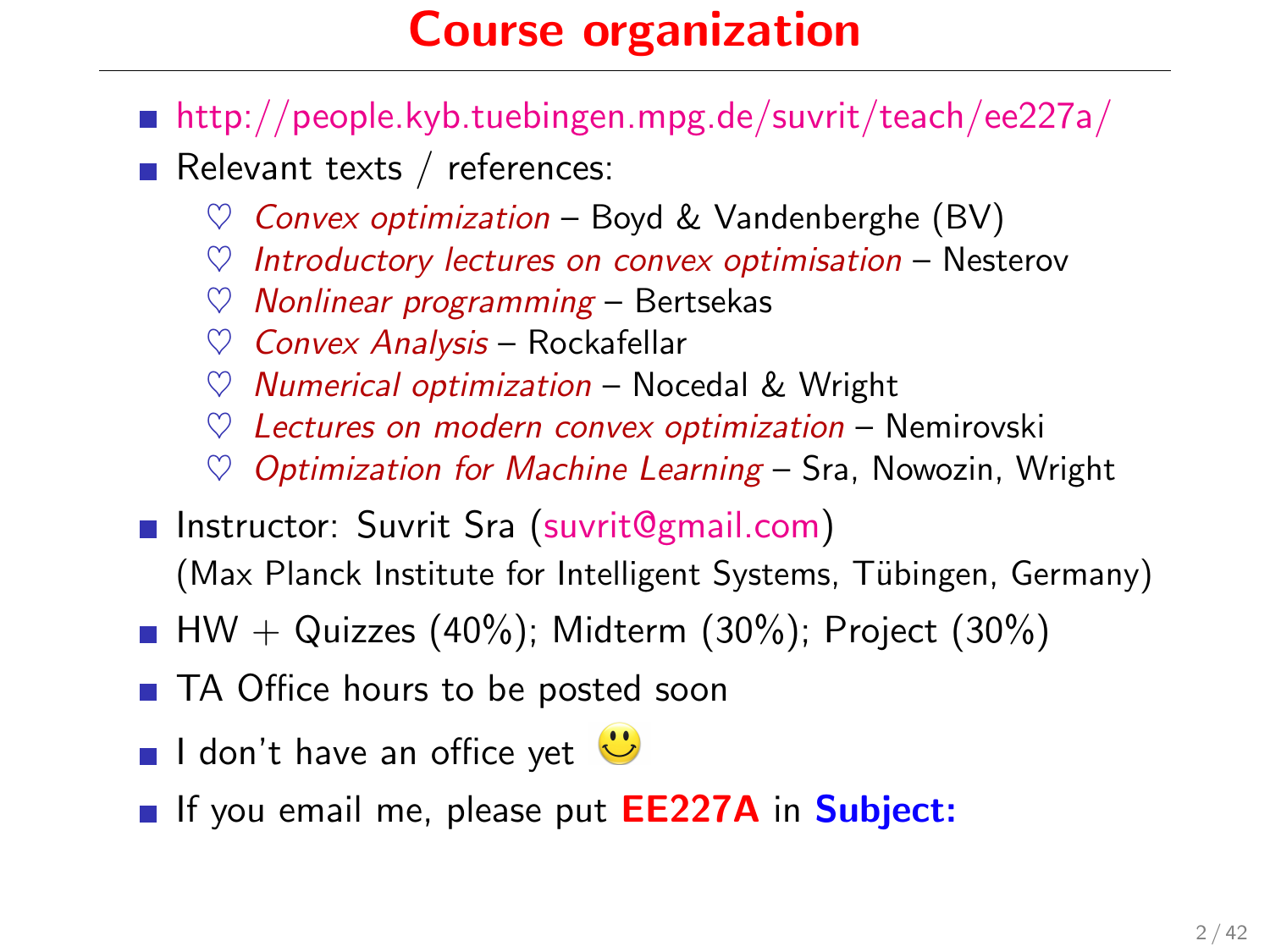## Linear algebra recap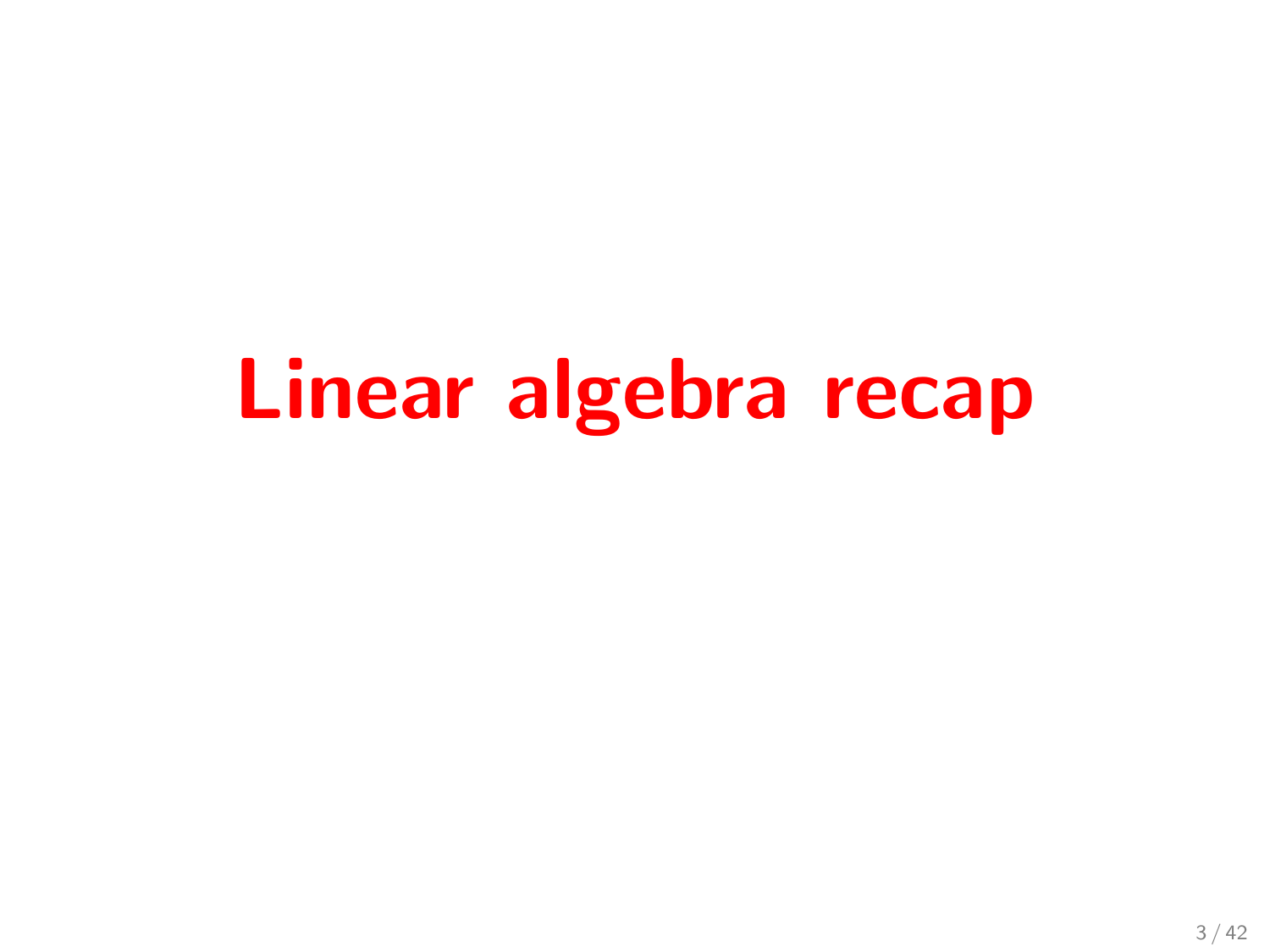**Def.** If  $A \in \mathbb{C}^{n \times n}$  and  $x \in \mathbb{C}^n$ . Consider the equation

 $Ax = \lambda x$ ,  $x \neq 0$ ,  $\lambda \in \mathbb{C}$ .

If scalar  $\lambda$  and vector x satisfy this equation, then  $\lambda$  is called an eigenvalue and  $x$  and eigenvector of  $A$ .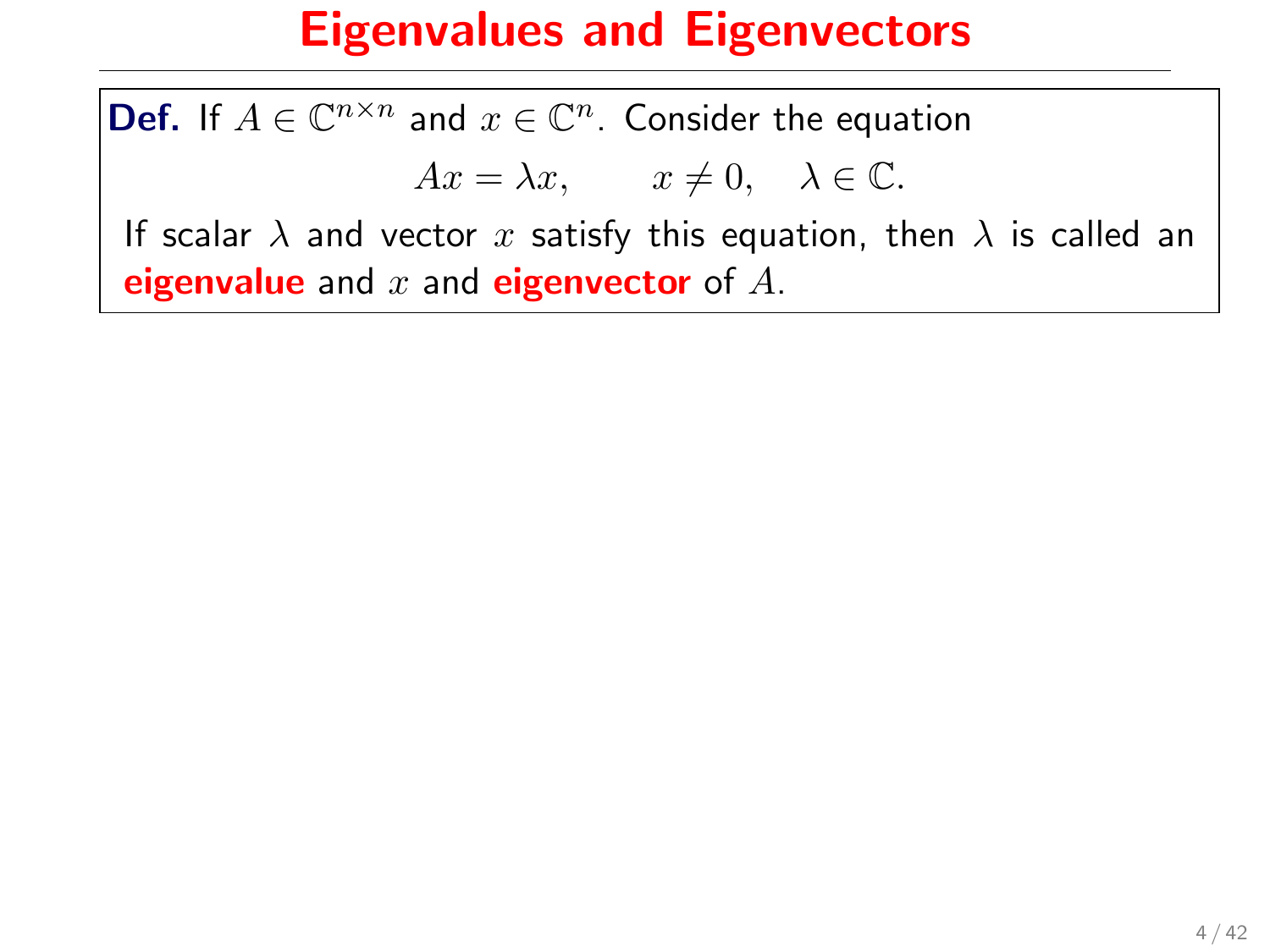**Def.** If  $A \in \mathbb{C}^{n \times n}$  and  $x \in \mathbb{C}^n$ . Consider the equation

 $Ax = \lambda x$ ,  $x \neq 0$ ,  $\lambda \in \mathbb{C}$ .

If scalar  $\lambda$  and vector x satisfy this equation, then  $\lambda$  is called an eigenvalue and  $x$  and eigenvector of  $A$ .

Above equation may be rewritten equivalently as

$$
(\lambda I - A)x = 0, \quad x \neq 0.
$$

Thus,  $\lambda$  is an eigenvalue, if and only if

$$
\det(\lambda I - A) = 0.
$$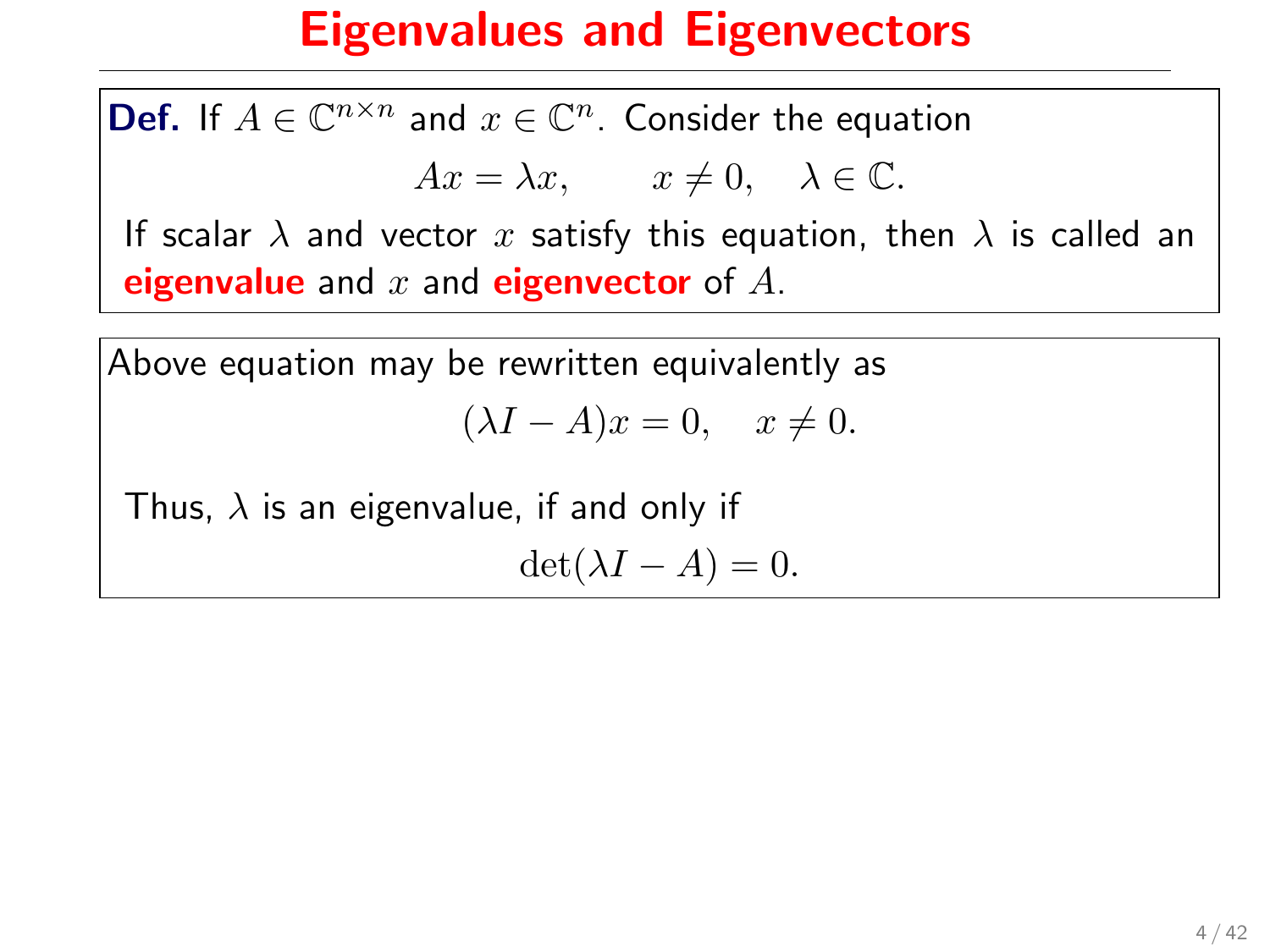**Def.** If  $A \in \mathbb{C}^{n \times n}$  and  $x \in \mathbb{C}^n$ . Consider the equation

 $Ax = \lambda x$ ,  $x \neq 0$ ,  $\lambda \in \mathbb{C}$ .

If scalar  $\lambda$  and vector x satisfy this equation, then  $\lambda$  is called an eigenvalue and  $x$  and eigenvector of  $A$ .

Above equation may be rewritten equivalently as

$$
(\lambda I - A)x = 0, \quad x \neq 0.
$$

Thus,  $\lambda$  is an eigenvalue, if and only if

$$
\det(\lambda I - A) = 0.
$$

Def.  $p_A(t) := \det(tI - A)$  is called characteristic polynomial.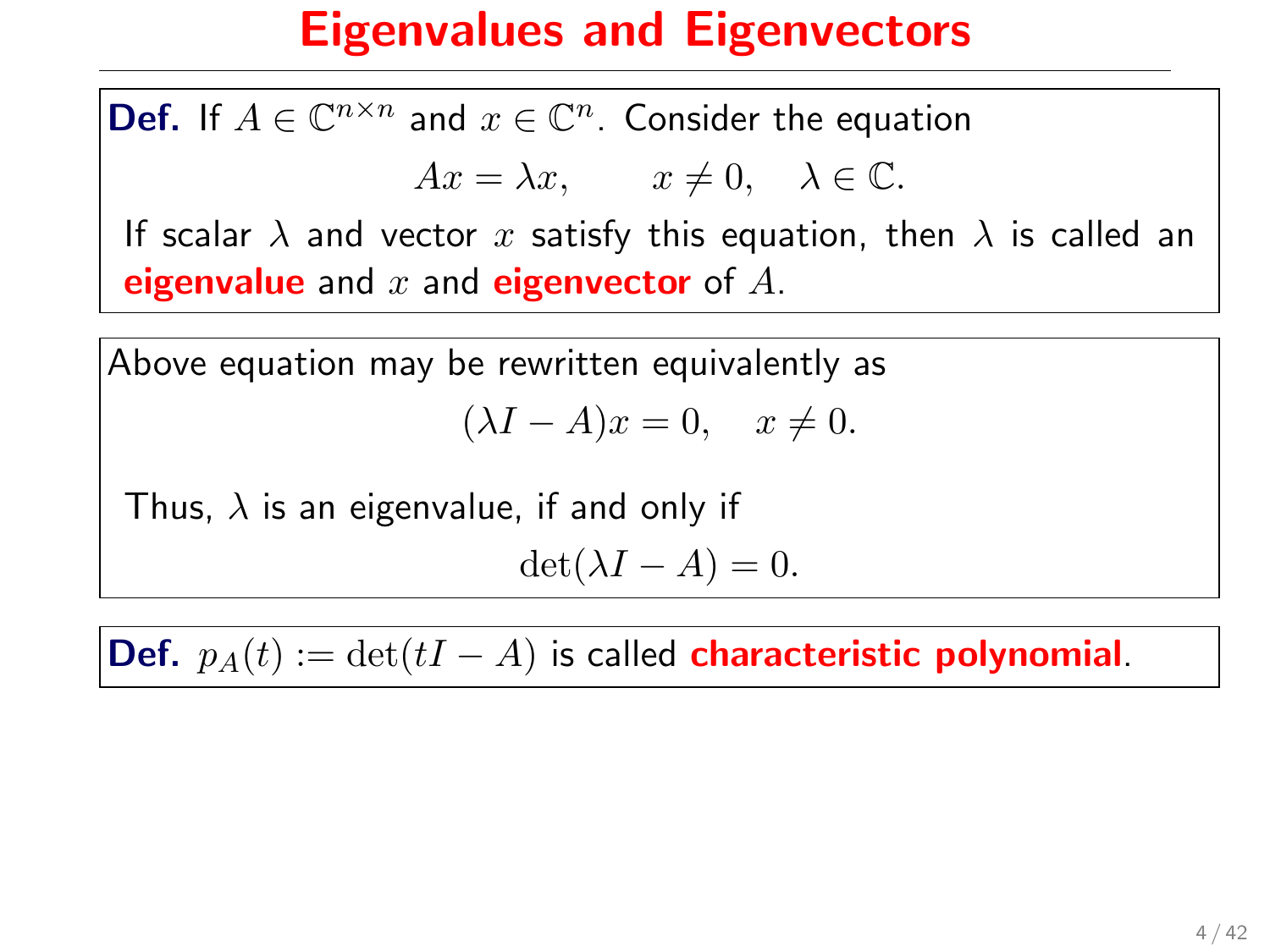**Def.** If  $A \in \mathbb{C}^{n \times n}$  and  $x \in \mathbb{C}^n$ . Consider the equation

 $Ax = \lambda x$ ,  $x \neq 0$ ,  $\lambda \in \mathbb{C}$ .

If scalar  $\lambda$  and vector x satisfy this equation, then  $\lambda$  is called an eigenvalue and  $x$  and eigenvector of  $A$ .

Above equation may be rewritten equivalently as

$$
(\lambda I - A)x = 0, \quad x \neq 0.
$$

Thus,  $\lambda$  is an eigenvalue, if and only if

$$
\det(\lambda I - A) = 0.
$$

Def.  $p_A(t) := \det(tI - A)$  is called characteristic polynomial.

Eigenvalues are roots of characteristic polynomial.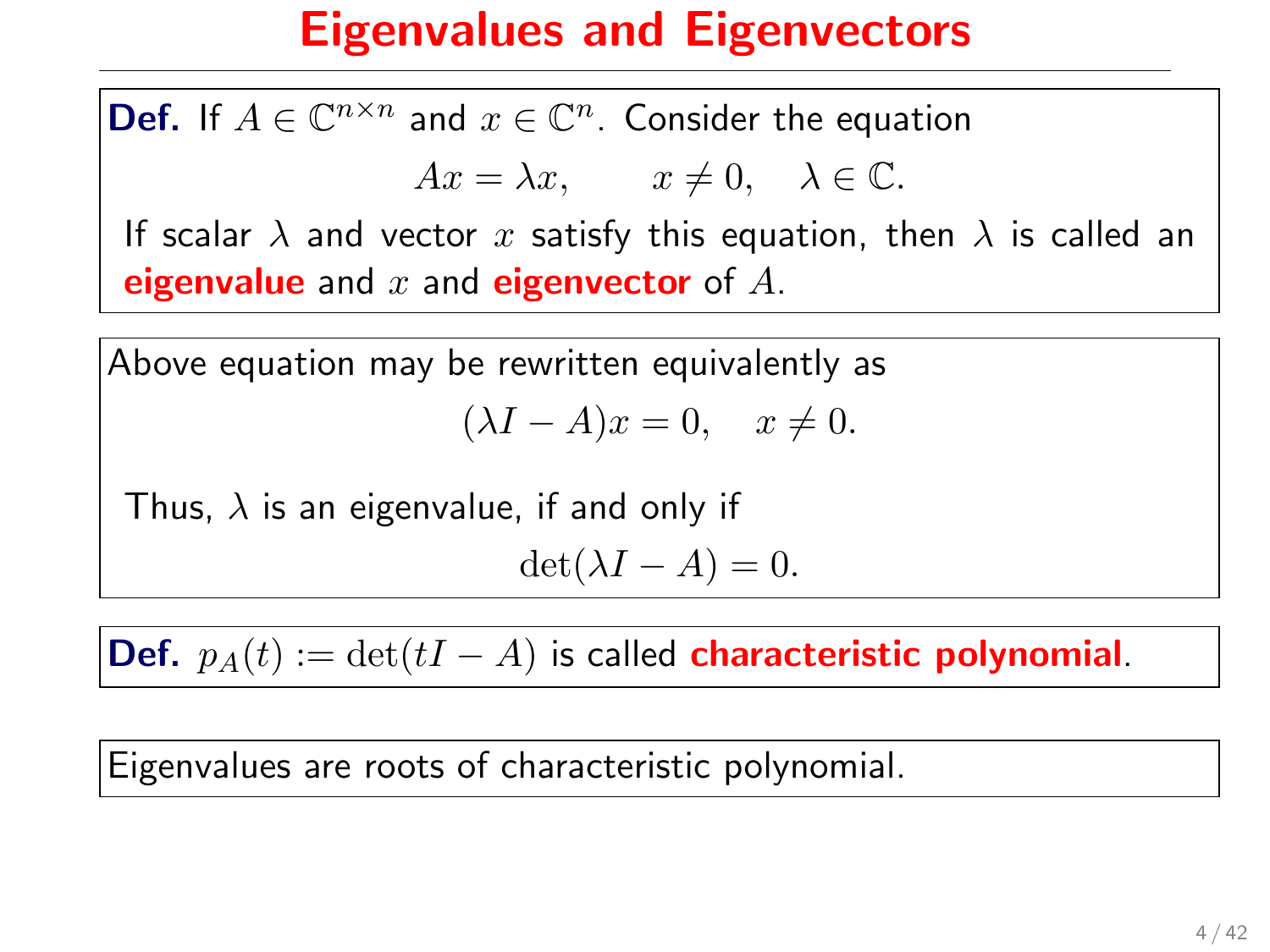**Theorem** Let  $\lambda_1, \ldots, \lambda_n$  be eigenvalues of  $A \in \mathbb{C}^{n \times n}$ . Then,

$$
\text{Tr}(A) = \sum_{i} a_{ii} = \sum_{i} \lambda_i, \qquad \det(A) = \prod_{i} \lambda_i.
$$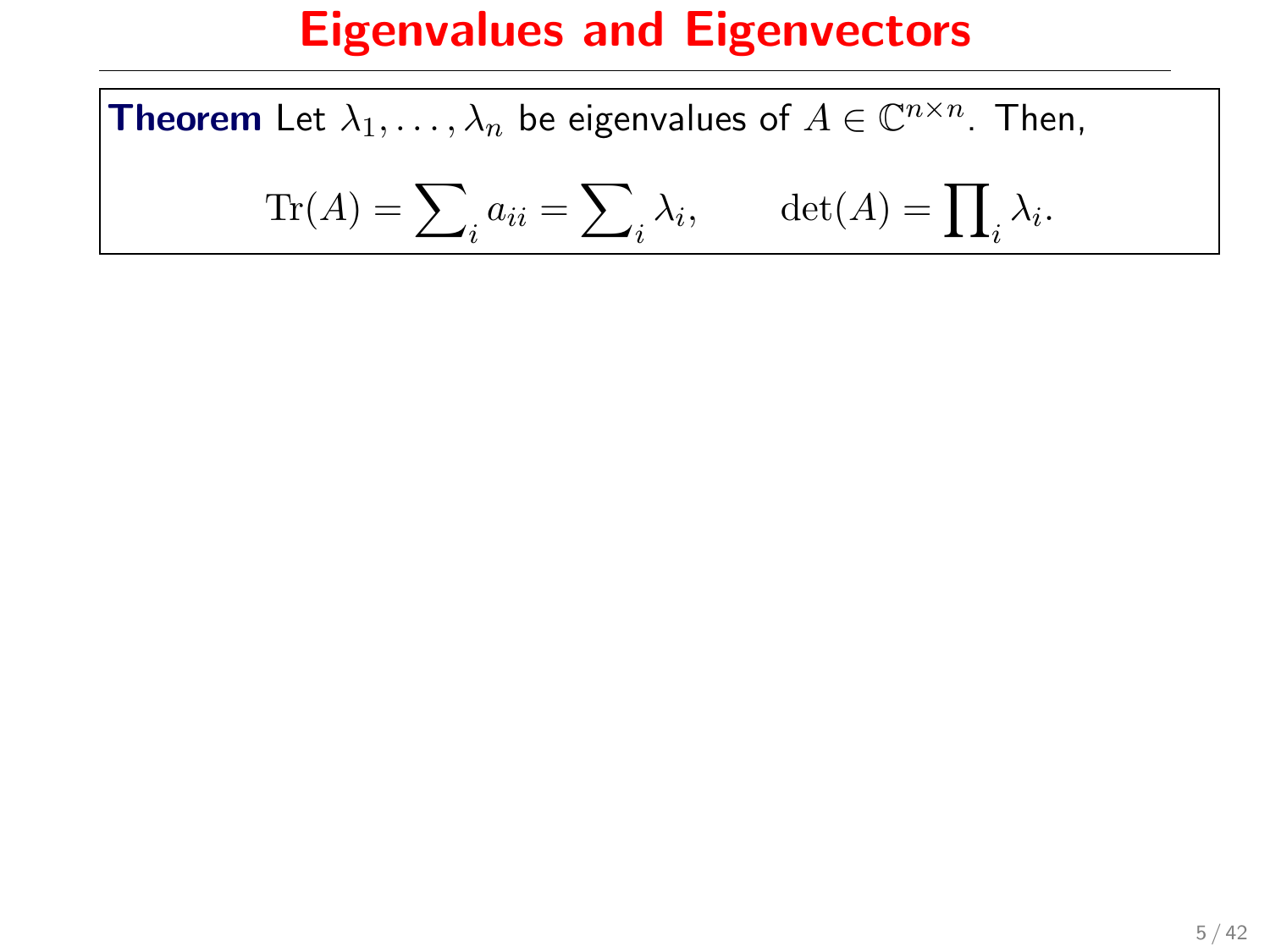**Theorem** Let  $\lambda_1, \ldots, \lambda_n$  be eigenvalues of  $A \in \mathbb{C}^{n \times n}$ . Then,

$$
\text{Tr}(A) = \sum_{i} a_{ii} = \sum_{i} \lambda_i, \qquad \det(A) = \prod_{i} \lambda_i.
$$

**Def.** Matrix  $U \in \mathbb{C}^{n \times n}$  unitary if  $U^*U = I$   $([U^*]_{ij} = [\bar{u}_{ji}])$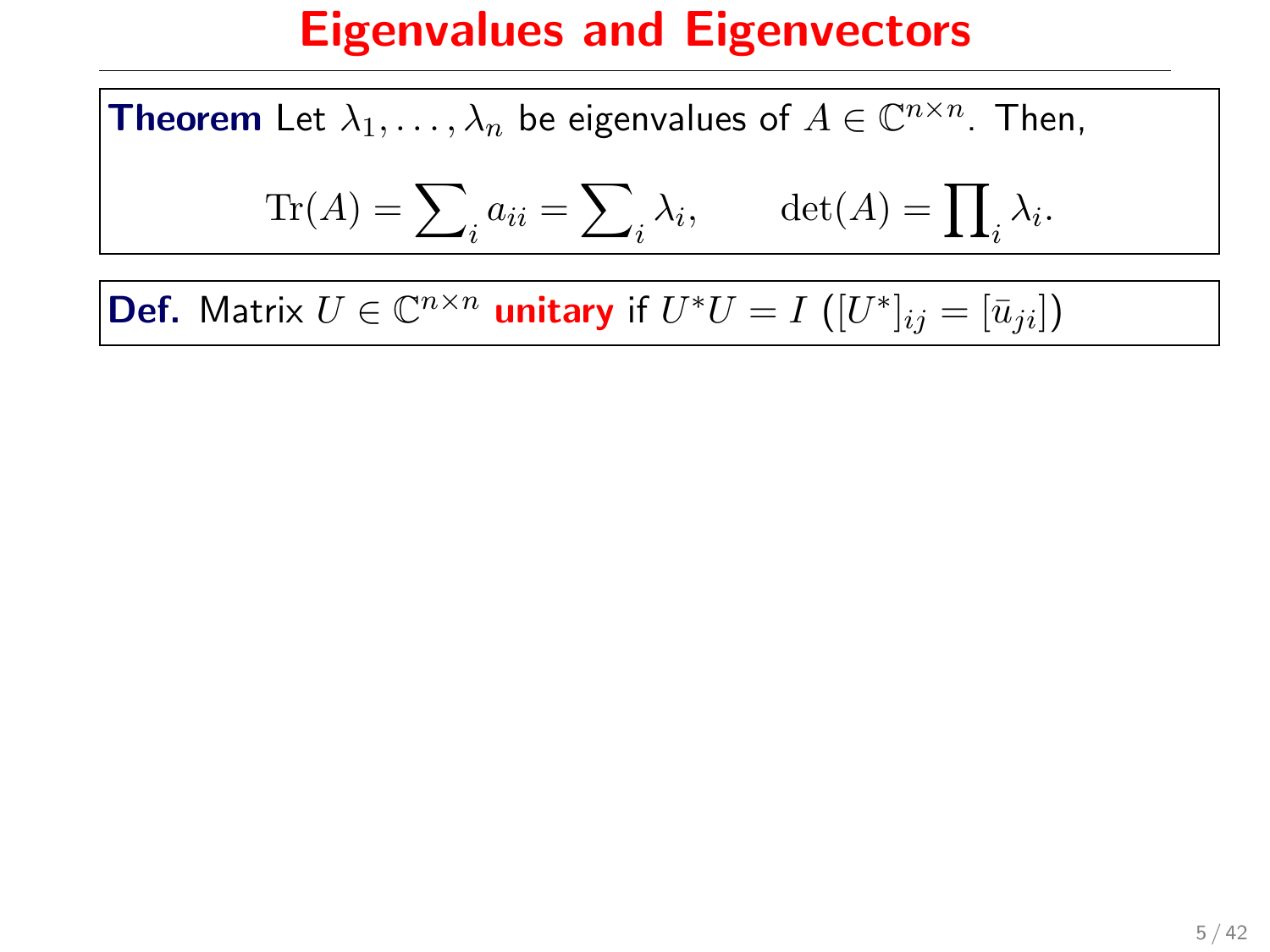**Theorem** Let  $\lambda_1, \ldots, \lambda_n$  be eigenvalues of  $A \in \mathbb{C}^{n \times n}$ . Then,

$$
\text{Tr}(A) = \sum_{i} a_{ii} = \sum_{i} \lambda_i, \qquad \det(A) = \prod_{i} \lambda_i.
$$

**Def.** Matrix  $U \in \mathbb{C}^{n \times n}$  unitary if  $U^*U = I$   $([U^*]_{ij} = [\bar{u}_{ji}])$ 

**Theorem** (Schur factorization). If  $A \in \mathbb{C}^{n \times n}$  with eigenvalues  $\lambda_1, \ldots, \lambda_n$ , then there is a unitary matrix  $U \in \mathbb{C}^{n \times n}$  (i.e.,  $U^*U = I$ ), such that

$$
U^*AU = T = [t_{ij}]
$$

is upper triangular with diagonal entries  $t_{ii}=\lambda_i.$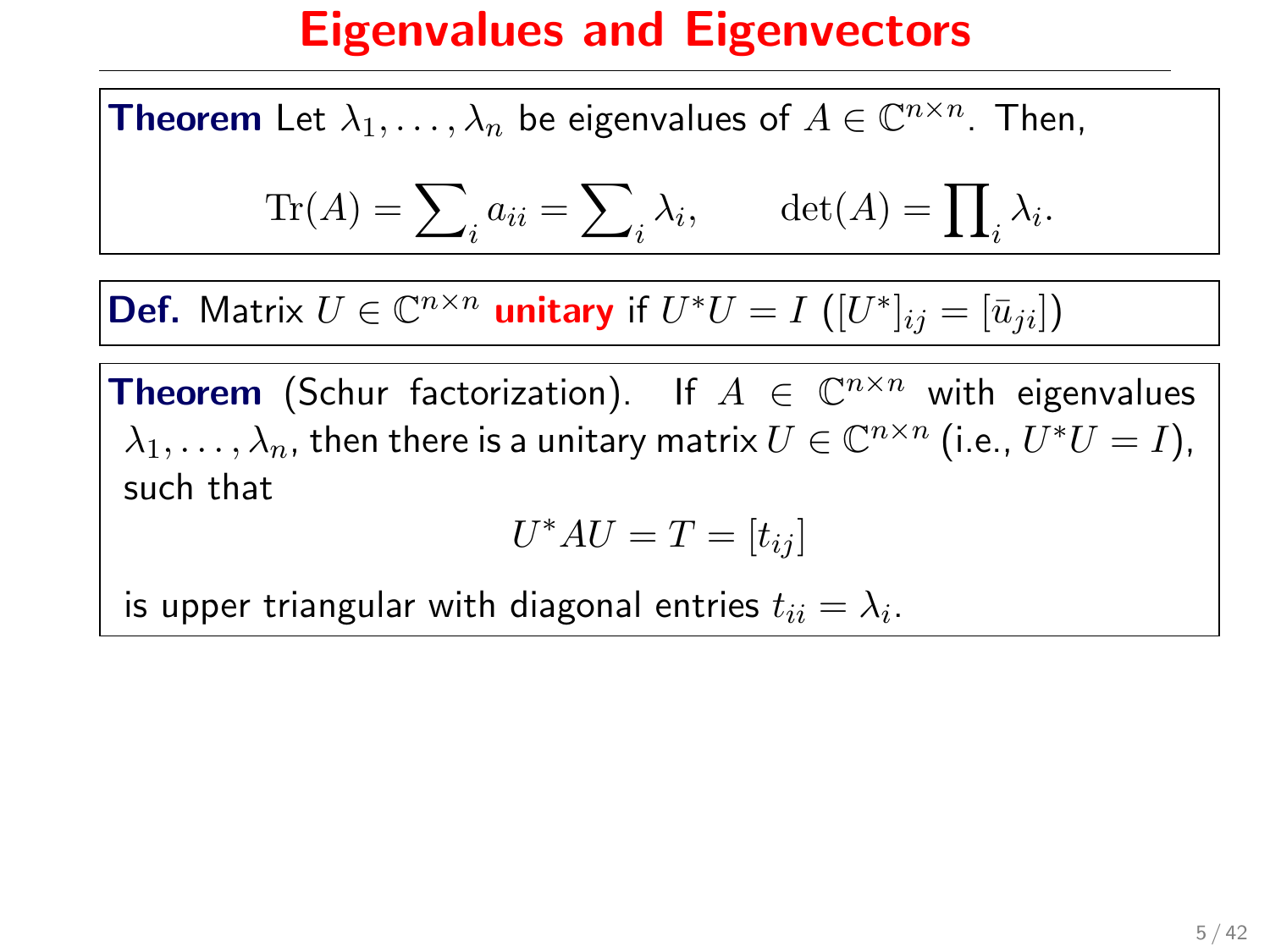**Theorem** Let  $\lambda_1, \ldots, \lambda_n$  be eigenvalues of  $A \in \mathbb{C}^{n \times n}$ . Then,

$$
\text{Tr}(A) = \sum_{i} a_{ii} = \sum_{i} \lambda_i, \qquad \det(A) = \prod_{i} \lambda_i.
$$

**Def.** Matrix  $U \in \mathbb{C}^{n \times n}$  unitary if  $U^*U = I$   $([U^*]_{ij} = [\bar{u}_{ji}])$ 

**Theorem** (Schur factorization). If  $A \in \mathbb{C}^{n \times n}$  with eigenvalues  $\lambda_1, \ldots, \lambda_n$ , then there is a unitary matrix  $U \in \mathbb{C}^{n \times n}$  (i.e.,  $U^*U = I$ ), such that

$$
U^*AU = T = [t_{ij}]
$$

is upper triangular with diagonal entries  $t_{ii}=\lambda_i.$ 

**Corollary.** If  $A^*A = AA^*$ , then there exists a unitary U such that  $A = U\Lambda U^*$ . We will call this the **Eigenvector Decomposition**.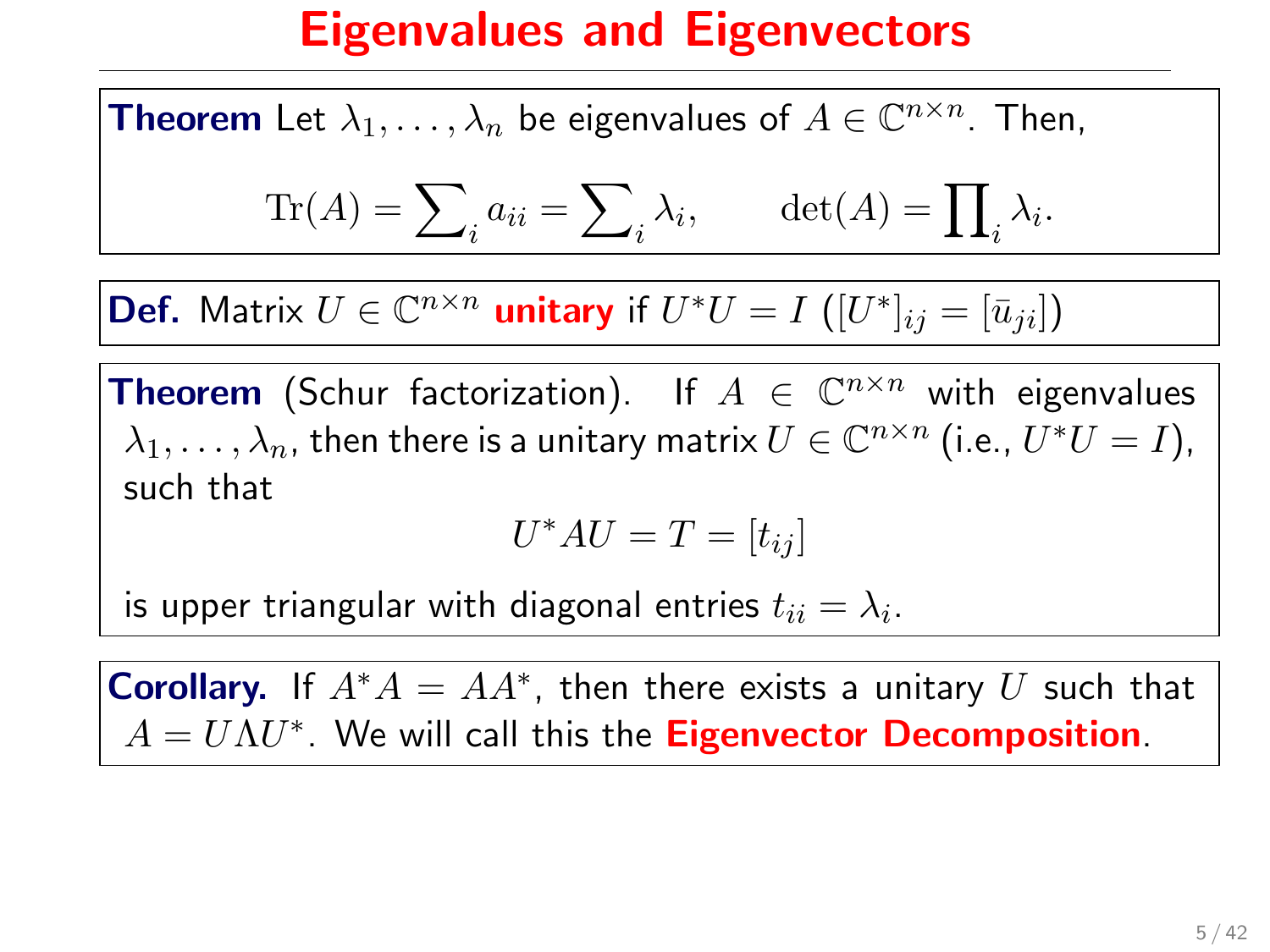**Theorem** Let  $\lambda_1, \ldots, \lambda_n$  be eigenvalues of  $A \in \mathbb{C}^{n \times n}$ . Then,

$$
\text{Tr}(A) = \sum_{i} a_{ii} = \sum_{i} \lambda_i, \qquad \det(A) = \prod_{i} \lambda_i.
$$

**Def.** Matrix  $U \in \mathbb{C}^{n \times n}$  unitary if  $U^*U = I$   $([U^*]_{ij} = [\bar{u}_{ji}])$ 

**Theorem** (Schur factorization). If  $A \in \mathbb{C}^{n \times n}$  with eigenvalues  $\lambda_1, \ldots, \lambda_n$ , then there is a unitary matrix  $U \in \mathbb{C}^{n \times n}$  (i.e.,  $U^*U = I$ ), such that

$$
U^*AU = T = [t_{ij}]
$$

is upper triangular with diagonal entries  $t_{ii}=\lambda_i.$ 

**Corollary.** If  $A^*A = AA^*$ , then there exists a unitary U such that  $A = U\Lambda U^*$ . We will call this the **Eigenvector Decomposition**.

*Proof.*  $A = VTV^*$ ,  $A^* = VT^*V^*$ , so  $AA^* = TT^* = T^*T = A^*A$ . But  $T$  is upper triangular, so only way for  $TT^*=T^*T$ , some easy but tedious induction shows that T must be diagonal. Hence,  $T = \Lambda$ .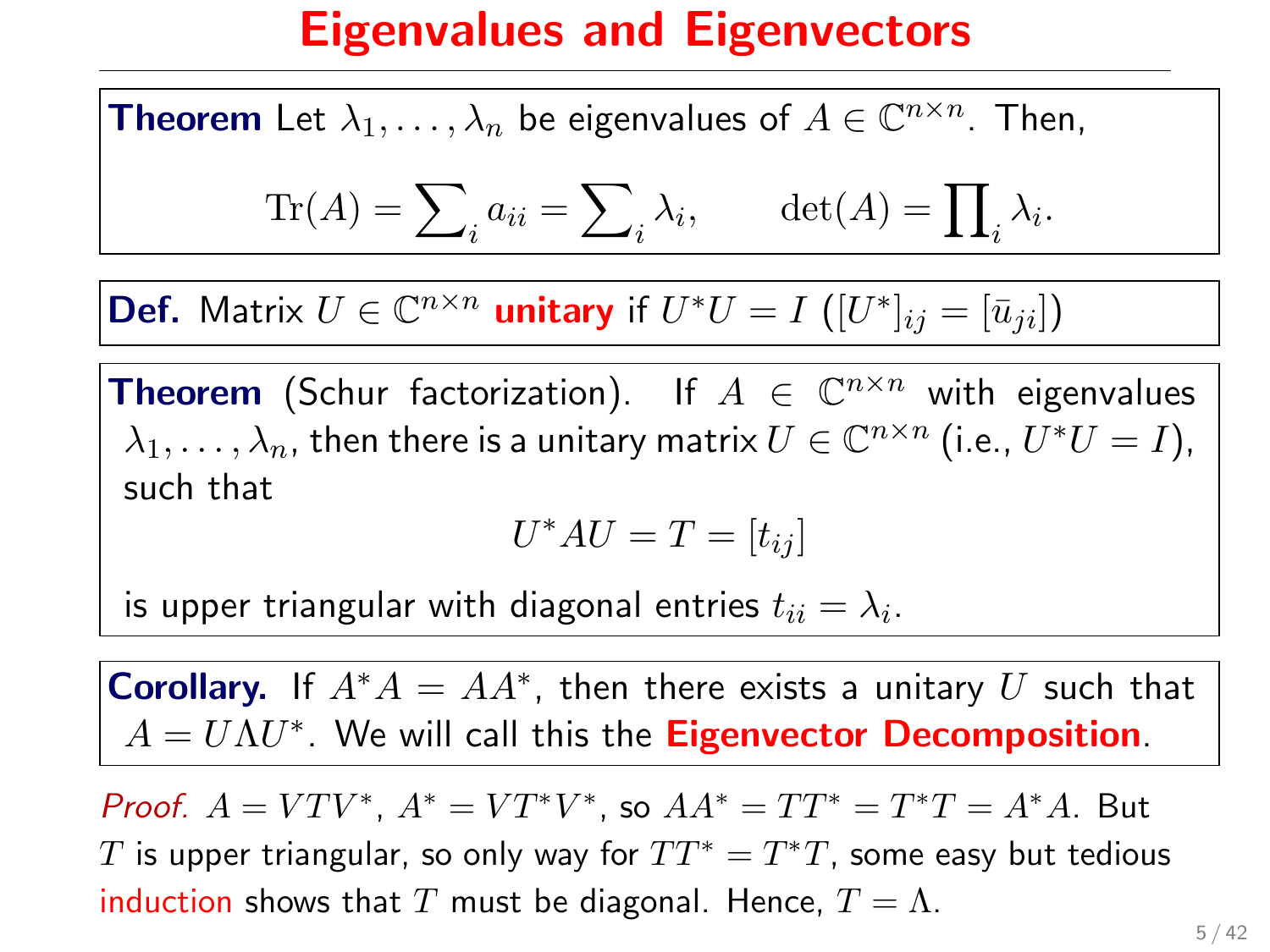#### Singular value decomposition

**Theorem** (SVD) Let  $A \in \mathbb{C}^{m \times n}$ . There are unitaries s.t. U and V  $U^*AV = \text{Diag}(\sigma_1, \ldots, \sigma_p), \quad p = \min(m, n),$ where  $\sigma_1 \geq \sigma_2 \geq \cdots \sigma_p \geq 0$ . Usually written as  $A = U\Sigma V^*$ .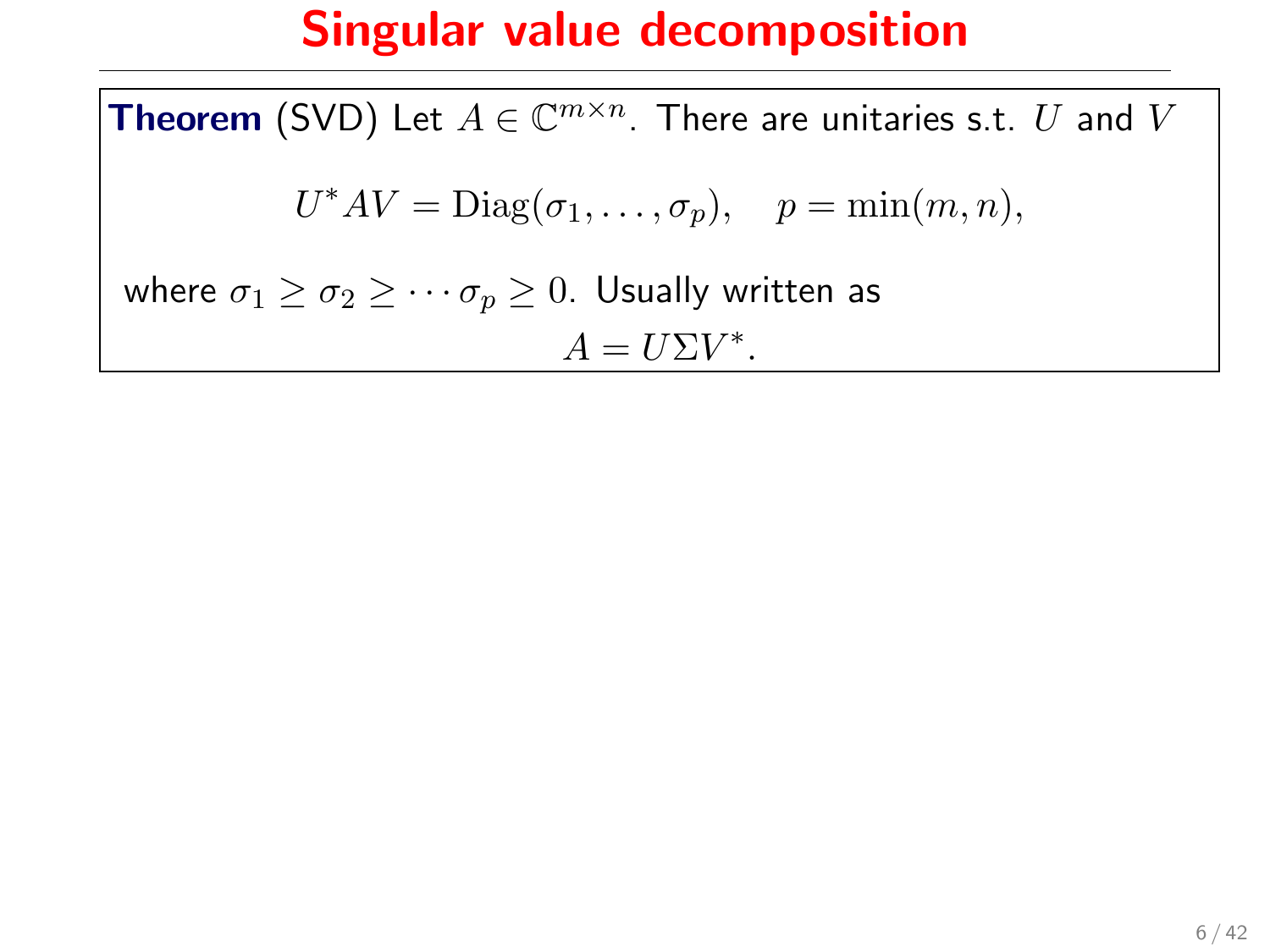#### Singular value decomposition

**Theorem** (SVD) Let  $A \in \mathbb{C}^{m \times n}$ . There are unitaries s.t. U and V  $U^*AV = \text{Diag}(\sigma_1, \ldots, \sigma_p), \quad p = \min(m, n),$ where  $\sigma_1 \geq \sigma_2 \geq \cdots \sigma_p \geq 0$ . Usually written as  $A = U\Sigma V^*$ .

**left singular vectors** U are eigenvectors of  $AA^*$ right singular vectors V are eigenvectors of  $A^*A$ nonzero singular values  $\sigma_i = \sqrt{\lambda_i(AA^*)} = \sqrt{\lambda_i(A^*A)}$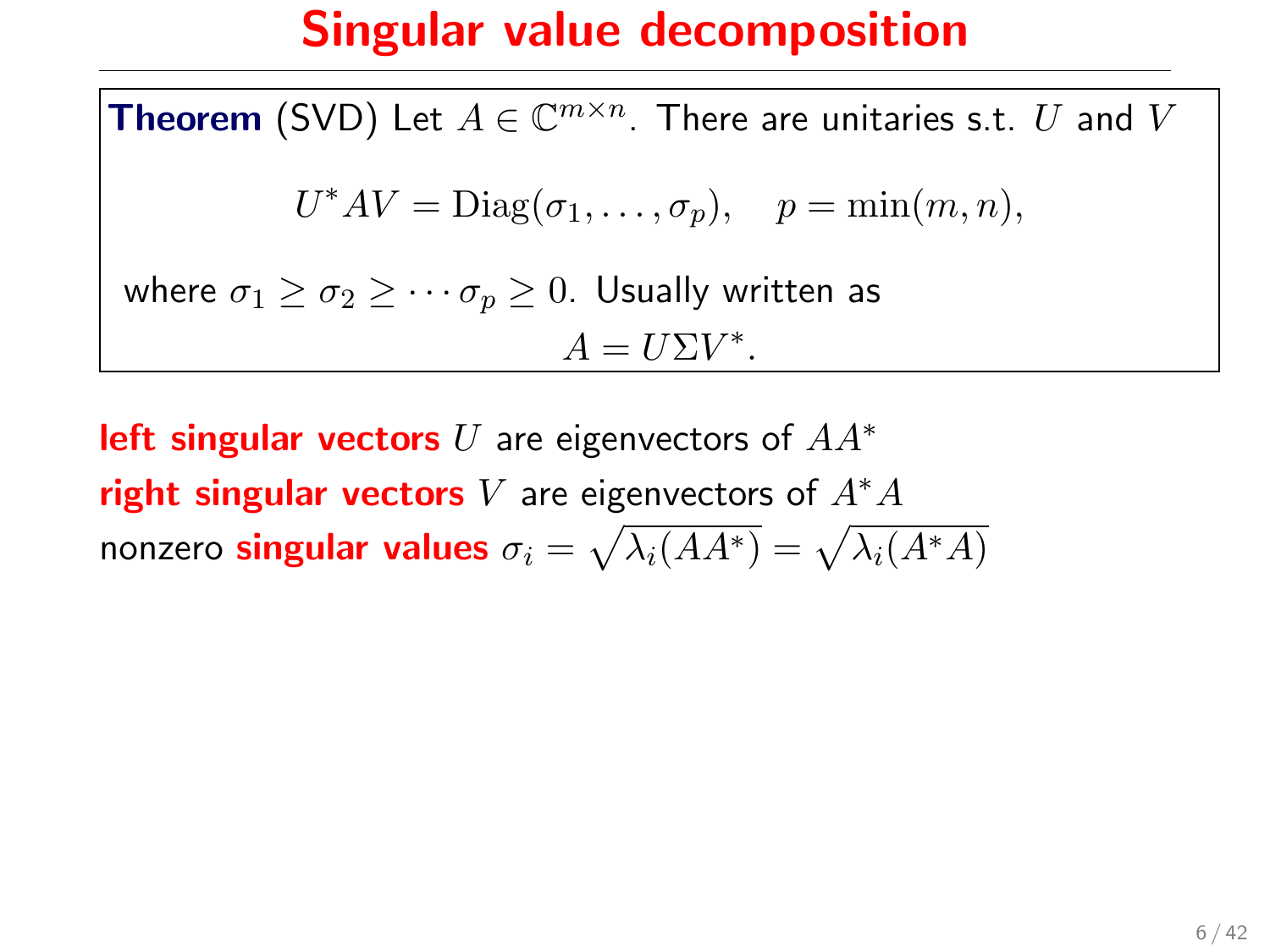**Def.** Let  $A \in \mathbb{R}^{n \times n}$  be symmetric, i.e.,  $a_{ij} = a_{ji}$ . Then, A is called positive definite if

$$
x^T A x = \sum_{ij} x_i a_{ij} x_j > 0, \quad \forall \ x \neq 0.
$$

If > replaced by  $\geq$ , we call A **positive semidefinite**.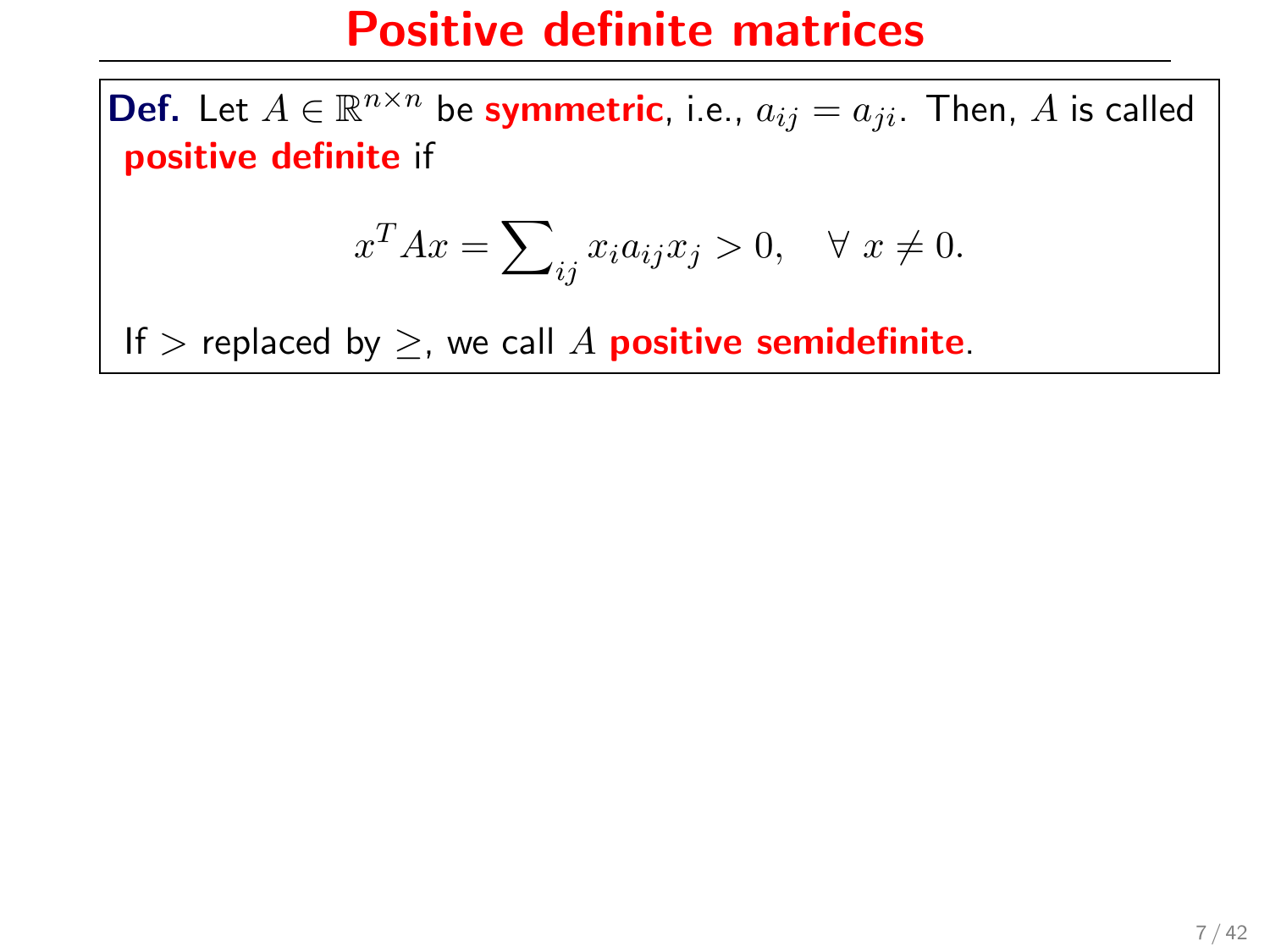**Def.** Let  $A \in \mathbb{R}^{n \times n}$  be symmetric, i.e.,  $a_{ij} = a_{ji}$ . Then, A is called positive definite if

$$
x^T A x = \sum_{ij} x_i a_{ij} x_j > 0, \quad \forall \ x \neq 0.
$$

If  $>$  replaced by  $>$ , we call A **positive semidefinite**.

**Theorem** A symmetric real matrix is positive semidefinite (positive definite) iff all its eigenvalues are nonnegative (positive).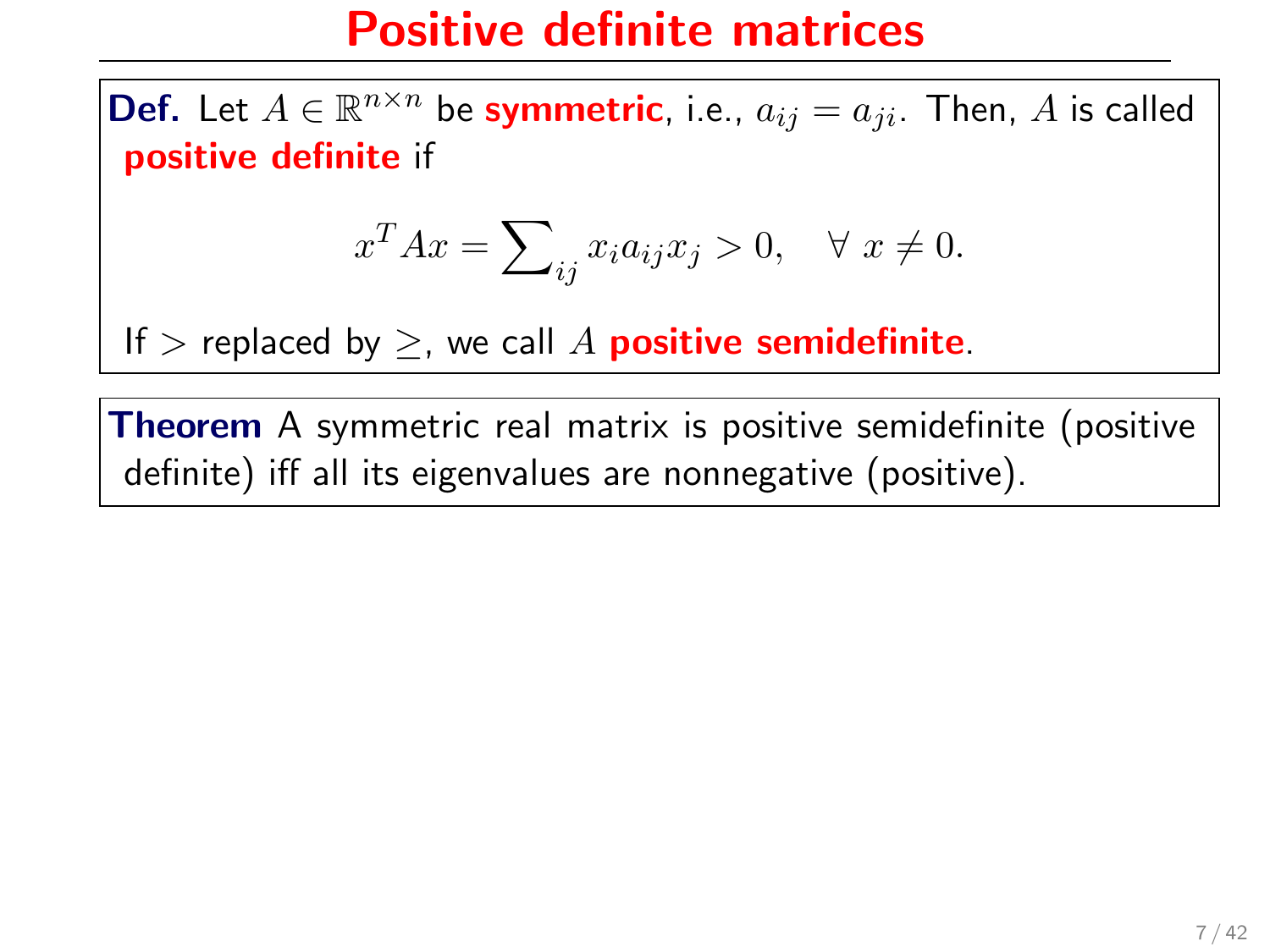**Def.** Let  $A \in \mathbb{R}^{n \times n}$  be symmetric, i.e.,  $a_{ij} = a_{ji}$ . Then, A is called positive definite if

$$
x^T A x = \sum_{ij} x_i a_{ij} x_j > 0, \quad \forall \ x \neq 0.
$$

If  $>$  replaced by  $>$ , we call A **positive semidefinite**.

Theorem A symmetric real matrix is positive semidefinite (positive definite) iff all its eigenvalues are nonnegative (positive).

**Theorem** Every semidefinite matrix can be written as  $B^T B$ 

**Exercise:** Prove this claim. Also prove converse.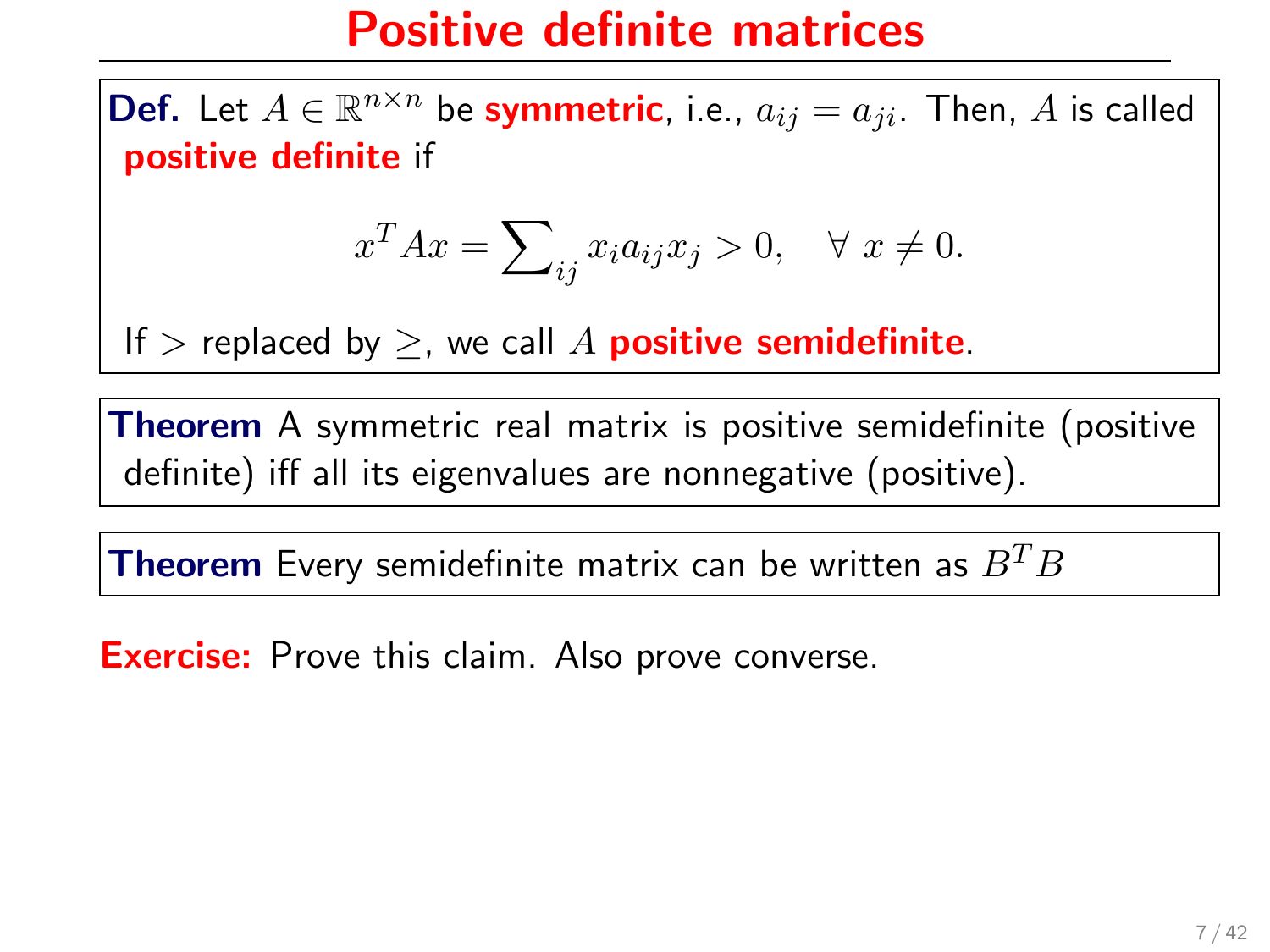**Def.** Let  $A \in \mathbb{R}^{n \times n}$  be symmetric, i.e.,  $a_{ij} = a_{ji}$ . Then, A is called positive definite if

$$
x^T A x = \sum_{ij} x_i a_{ij} x_j > 0, \quad \forall \ x \neq 0.
$$

If > replaced by  $\geq$ , we call A **positive semidefinite**.

Theorem A symmetric real matrix is positive semidefinite (positive definite) iff all its eigenvalues are nonnegative (positive).

**Theorem** Every semidefinite matrix can be written as  $B^T B$ 

**Exercise:** Prove this claim. Also prove converse.

**Notation**:  $A \succ 0$  (posdef) or  $A \succ 0$  (semidef)

Amongst most important objects in convex optimization!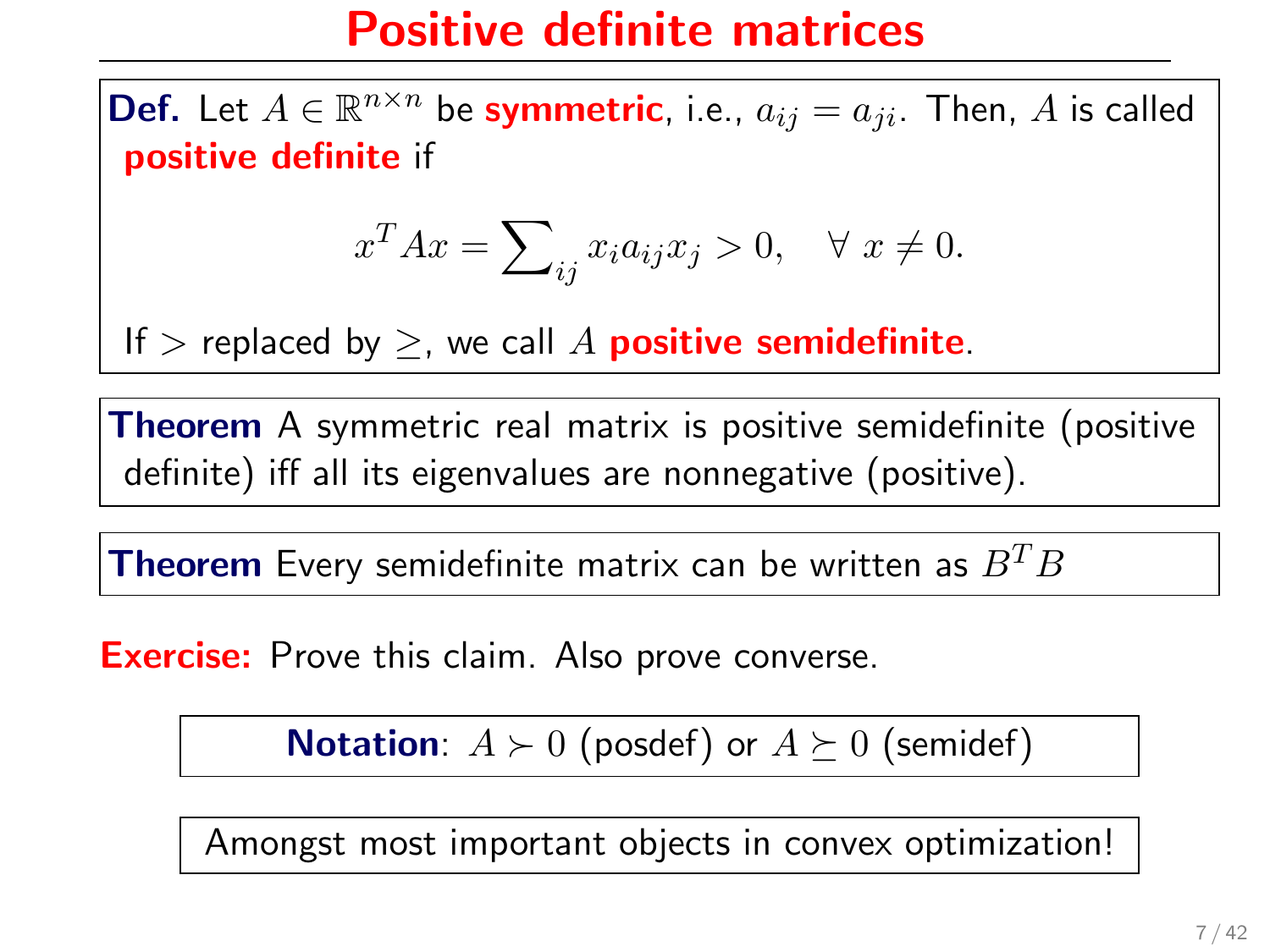$$
\begin{array}{c|c|c}\n & f(x) & \n\hline\n & x^T a = \sum_i x_i a_i & a\n\end{array}
$$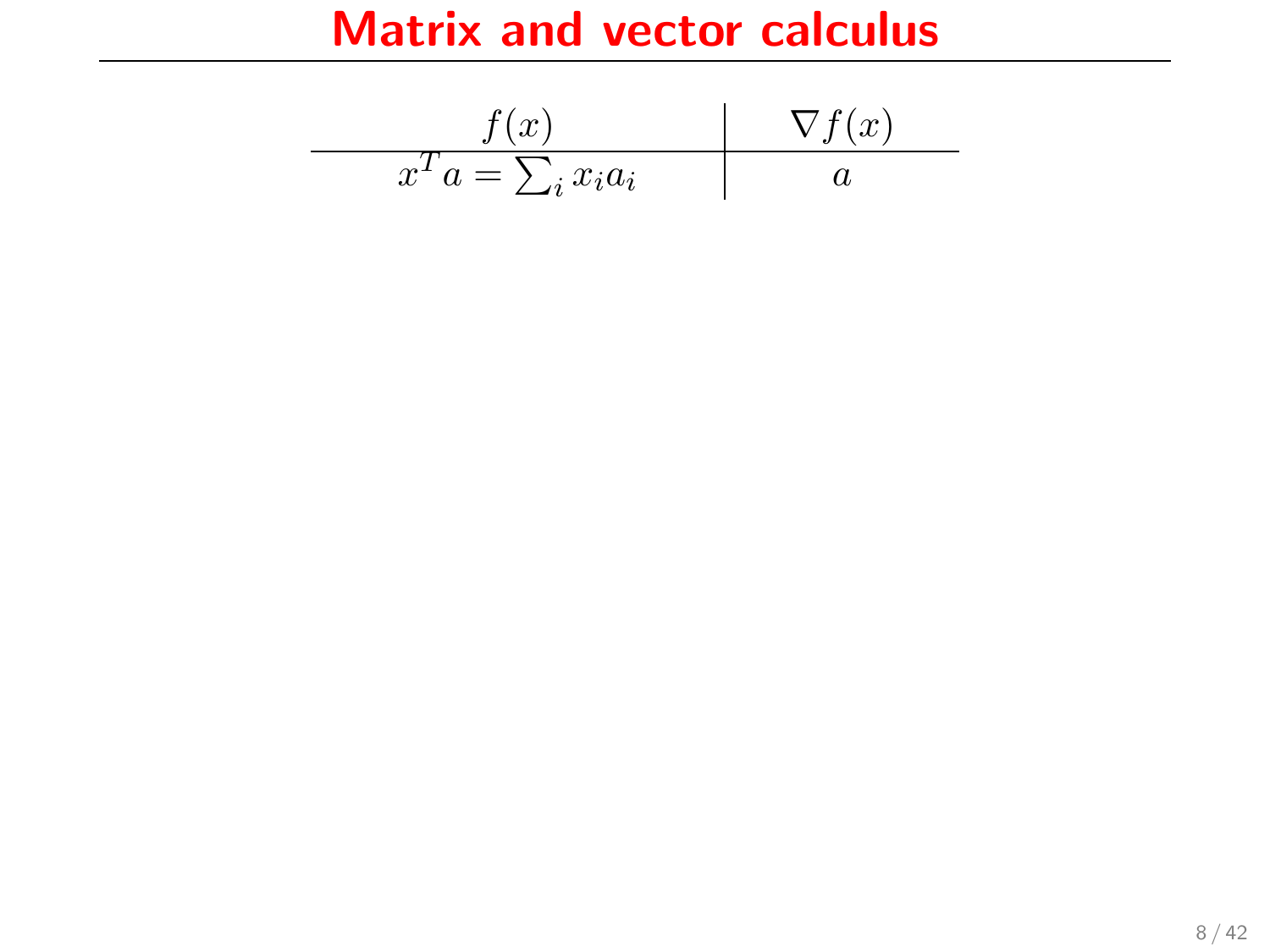| f(x)                                 | $\nabla f(x)$ |
|--------------------------------------|---------------|
| $x^T a = \sum_i x_i a_i$             |               |
| $x^T A x = \sum_{ij} x_i a_{ij} x_j$ | $(A + A^T)x$  |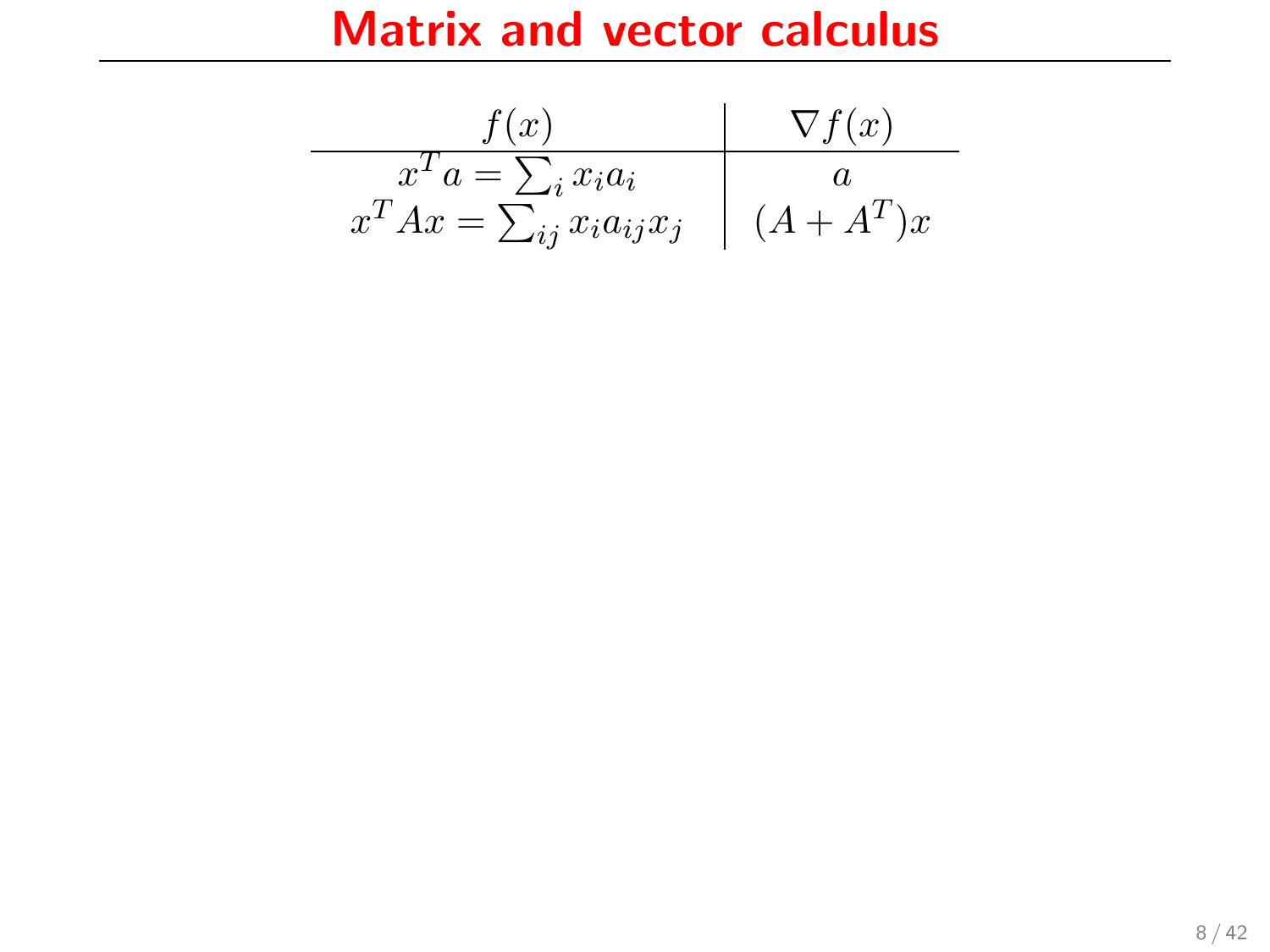| f(x)                                 | $\nabla f(x)$ |
|--------------------------------------|---------------|
| $x^T a = \sum_i x_i a_i$             |               |
| $x^T A x = \sum_{ij} x_i a_{ij} x_j$ | $(A+A^T)x$    |
| log det(X)                           |               |

×,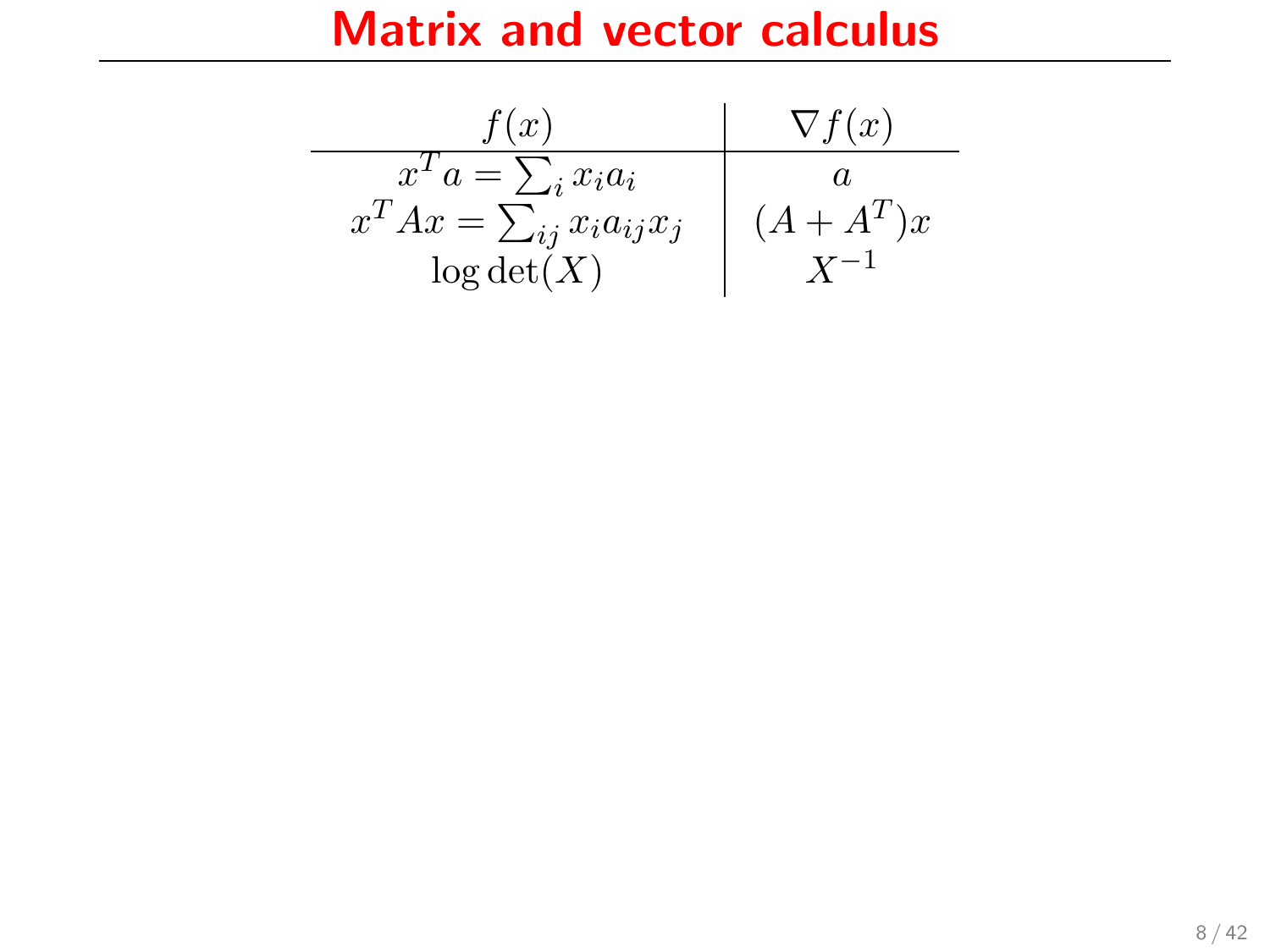| f(x)                                      | $\nabla f(x)$ |
|-------------------------------------------|---------------|
| $x^T a = \sum_i x_i a_i$                  |               |
| $x^T A x = \sum_{ij} x_i a_{ij} x_j$      | $(A + A^T)x$  |
| log det(X)                                | $X^{-1}$      |
| $\text{Tr}(XA) = \sum_{ij} x_{ij} a_{ji}$ | $\Lambda^T$   |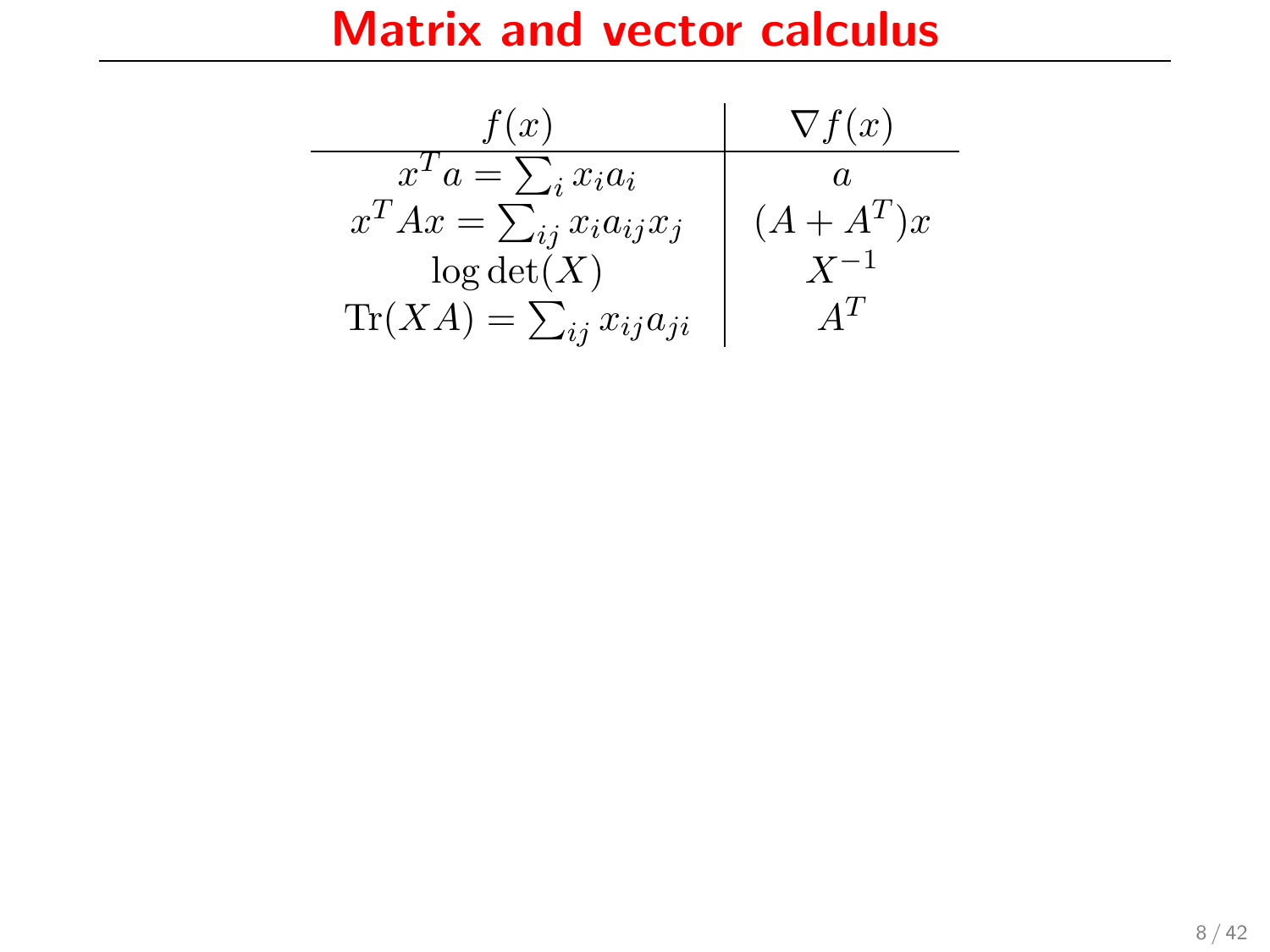| f(x)                                        | $\nabla f(x)$ |
|---------------------------------------------|---------------|
| $x^T a = \sum_i x_i a_i$                    |               |
| $x^T A x = \sum_{ij} x_i a_{ij} x_j$        | $(A + A^T)x$  |
| log det(X)                                  | $X^{-1}$      |
| $\text{Tr}(XA) = \sum_{ij} x_{ij} a_{ji}$   | $A^T$         |
| $\text{Tr}(X^TA) = \sum_{ij} x_{ij} a_{ij}$ |               |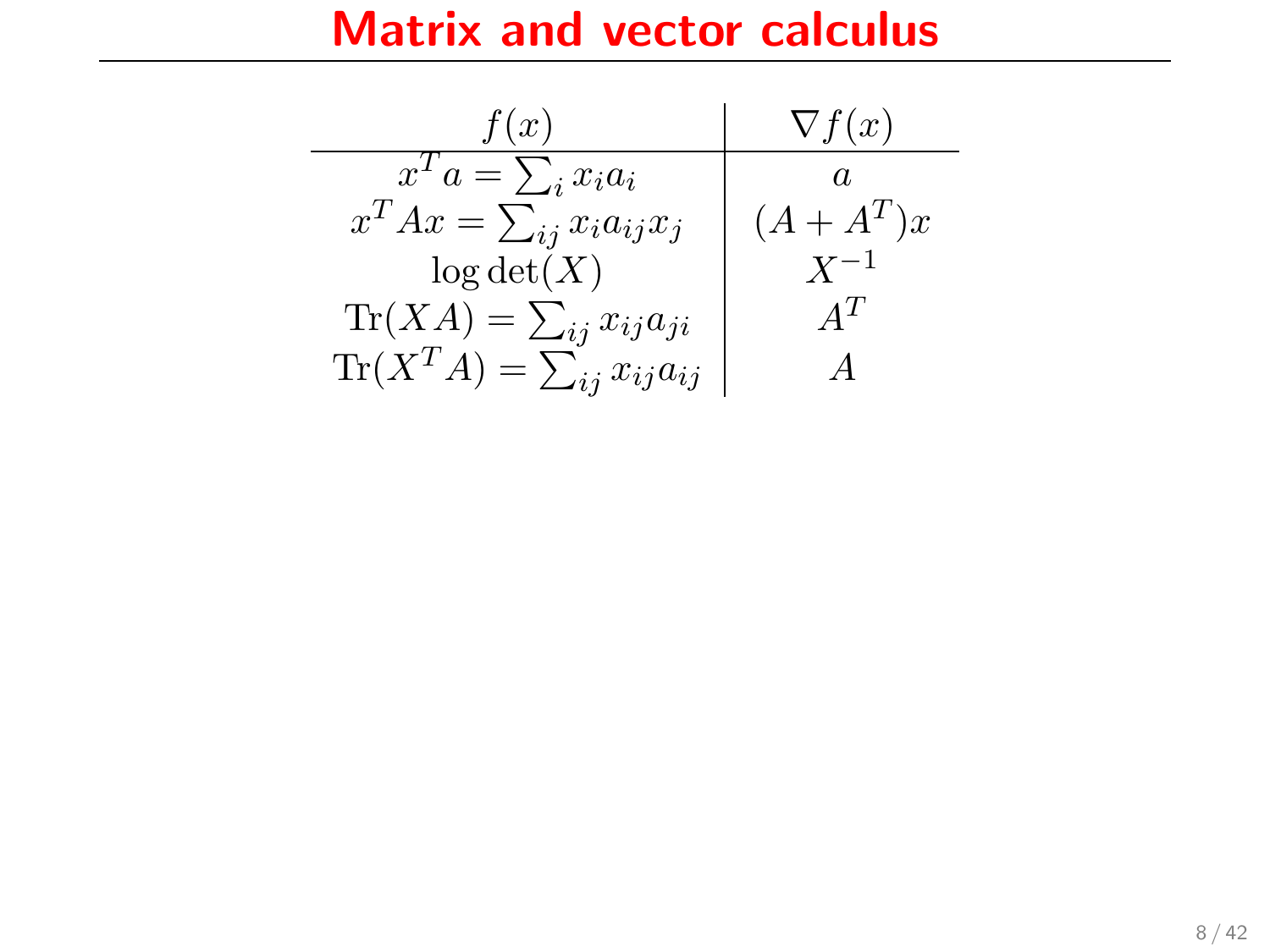| f(x)                                        | $\nabla f(x)$ |
|---------------------------------------------|---------------|
| $x^Ta = \sum_i x_i a_i$                     | a.            |
| $x^T A x = \sum_{ij} x_i a_{ij} x_j$        | $(A + A^T)x$  |
| log det(X)                                  | $X^{-1}$      |
| $\text{Tr}(XA) = \sum_{ij} x_{ij} a_{ji}$   | $A^T$         |
| $\text{Tr}(X^TA) = \sum_{ij} x_{ij} a_{ij}$ |               |
| $\text{Tr}(X^T A X)$                        | $(A+A^T)X$    |

Easily derived using "brute-force" rules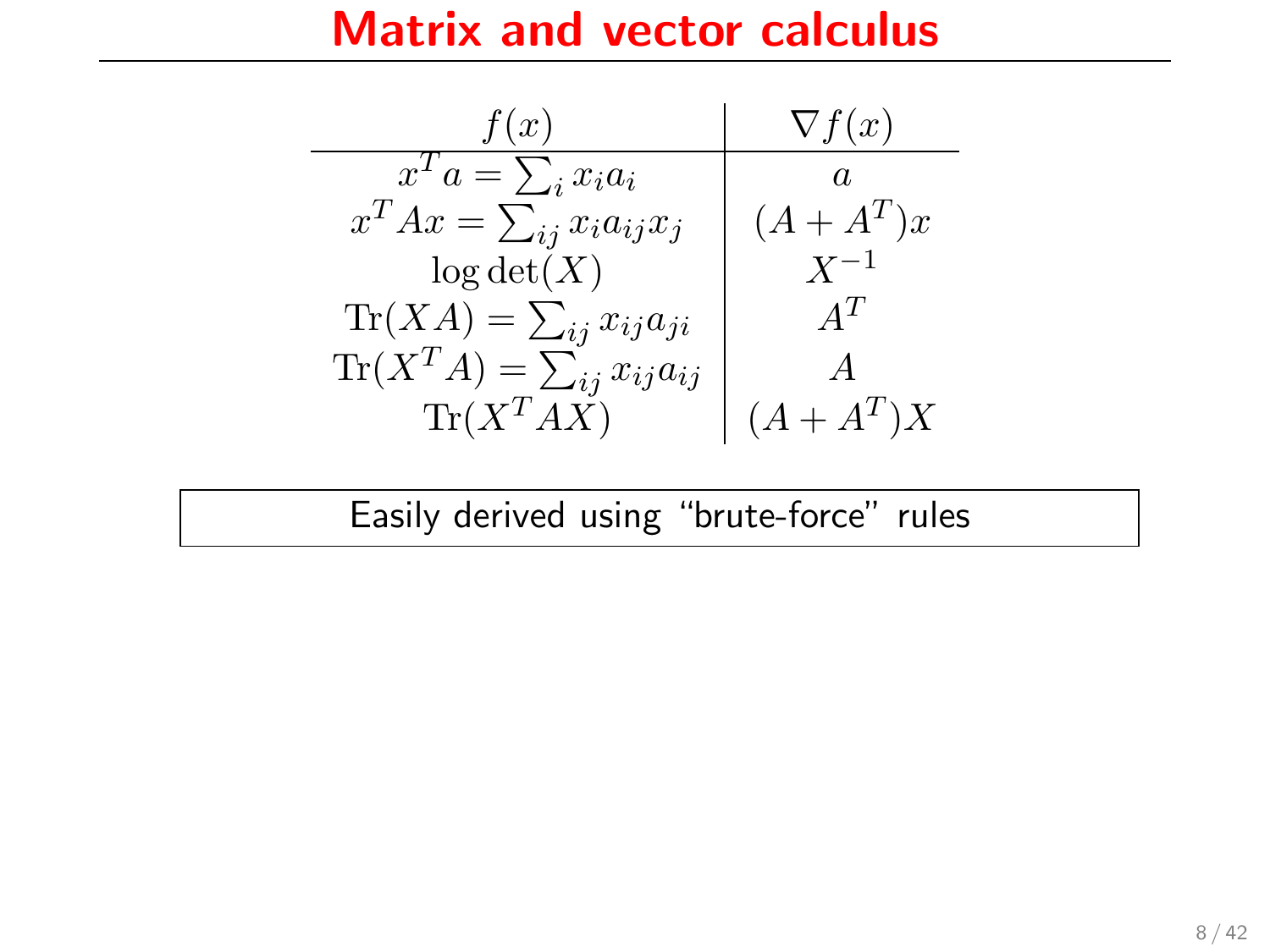| f(x)                                        | $\nabla f(x)$  |
|---------------------------------------------|----------------|
| $x^Ta = \sum_i x_i a_i$                     |                |
| $x^T A x = \sum_{ij} x_i a_{ij} x_j$        | $(A + A^T)x$   |
| log det(X)                                  | $X^{-1}$       |
| $\text{Tr}(XA) = \sum_{ij} x_{ij} a_{ji}$   | $A^T$          |
| $\text{Tr}(X^TA) = \sum_{ij} x_{ij} a_{ij}$ | $\overline{A}$ |
| $\text{Tr}(X^T A X)$                        | $(A + A^T)X$   |

Easily derived using "brute-force" rules

#### ♣ [Wikipedia](http://en.wikipedia.org/wiki/Matrix_calculus)

- **Ny ancient notes**
- ♣ [Matrix cookbook](http://orion.uwaterloo.ca/~hwolkowi/matrixcookbook.pdf)
- I hope to put up notes on less brute-forced approach.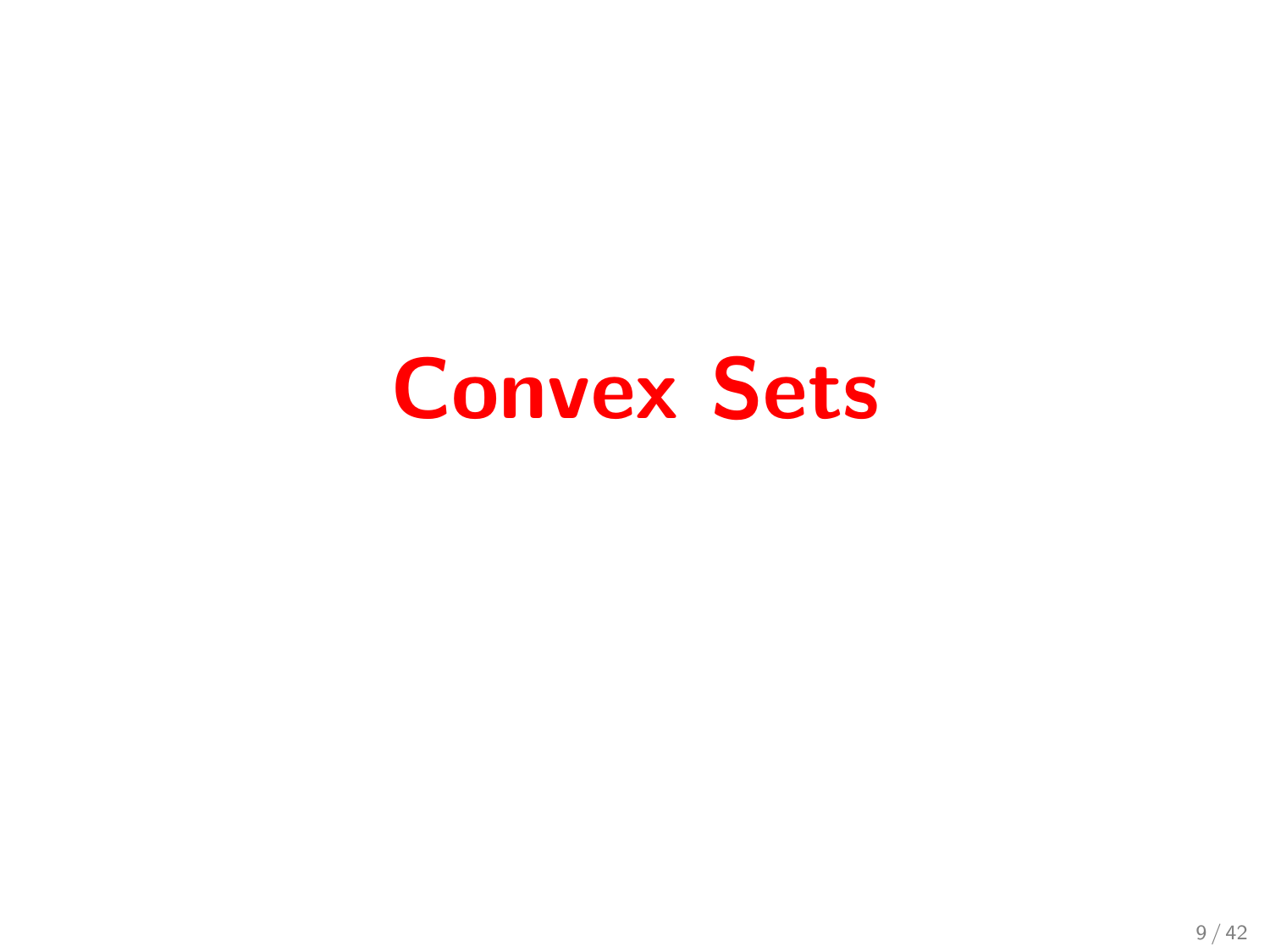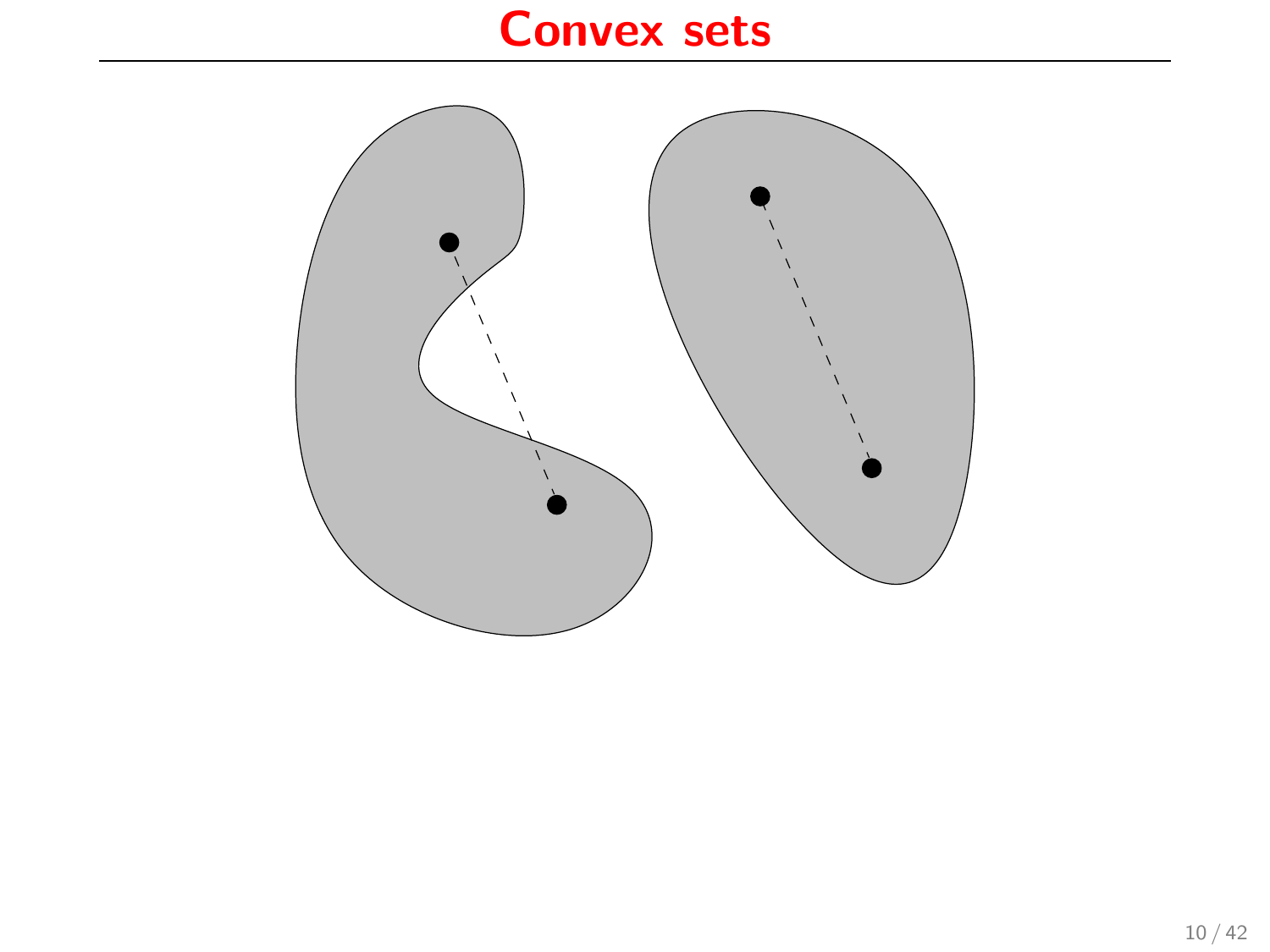**Def.** A set  $C \subset \mathbb{R}^n$  is called **convex**, if for any  $x, y \in C$ , the line-segment  $\theta x + (1 - \theta)y$  (here  $\theta \ge 0$ ) also lies in C.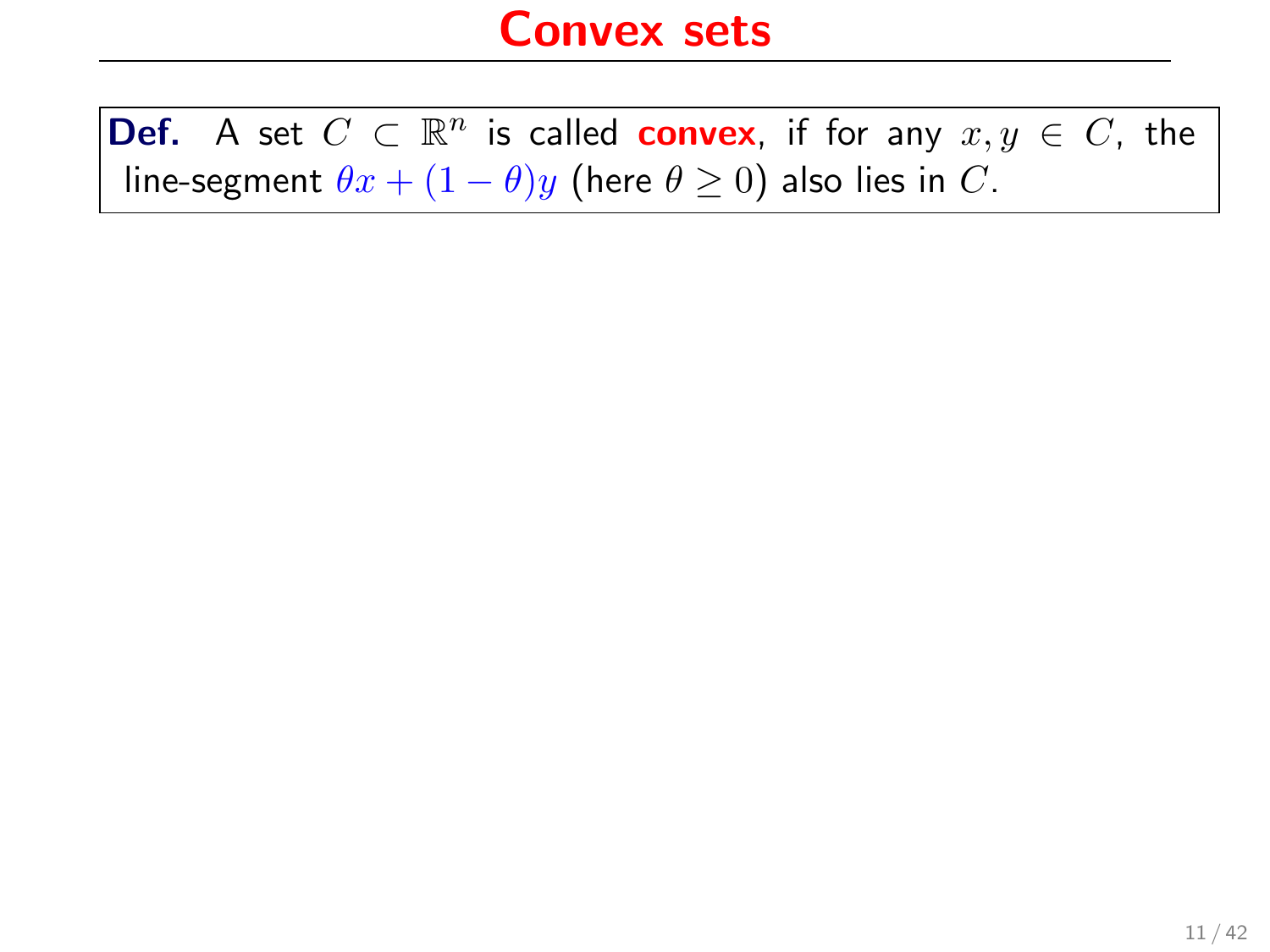**Def.** A set  $C \subset \mathbb{R}^n$  is called **convex**, if for any  $x, y \in C$ , the line-segment  $\theta x + (1 - \theta)y$  (here  $\theta \ge 0$ ) also lies in C.

#### **Combinations**

► Convex:  $\theta_1 x + \theta_2 y \in C$ , where  $\theta_1, \theta_2 \ge 0$  and  $\theta_1 + \theta_2 = 1$ .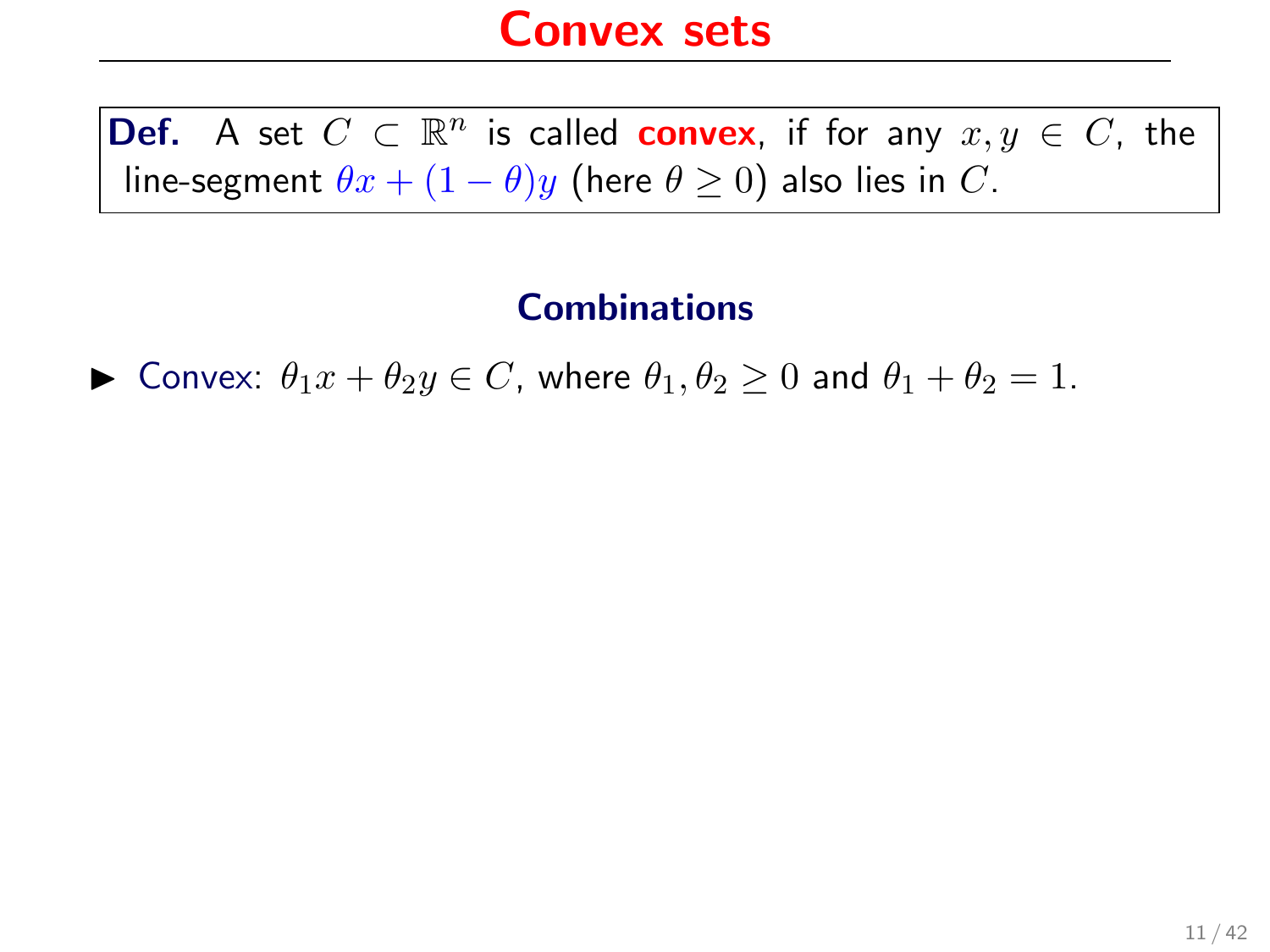**Def.** A set  $C \subset \mathbb{R}^n$  is called **convex**, if for any  $x, y \in C$ , the line-segment  $\theta x + (1 - \theta)y$  (here  $\theta \ge 0$ ) also lies in C.

#### **Combinations**

- ► Convex:  $\theta_1 x + \theta_2 y \in C$ , where  $\theta_1, \theta_2 > 0$  and  $\theta_1 + \theta_2 = 1$ .
- lacktriangleright Linear: if restrictions on  $\theta_1, \theta_2$  are dropped
- **In Conic:** if restriction  $\theta_1 + \theta_2 = 1$  is dropped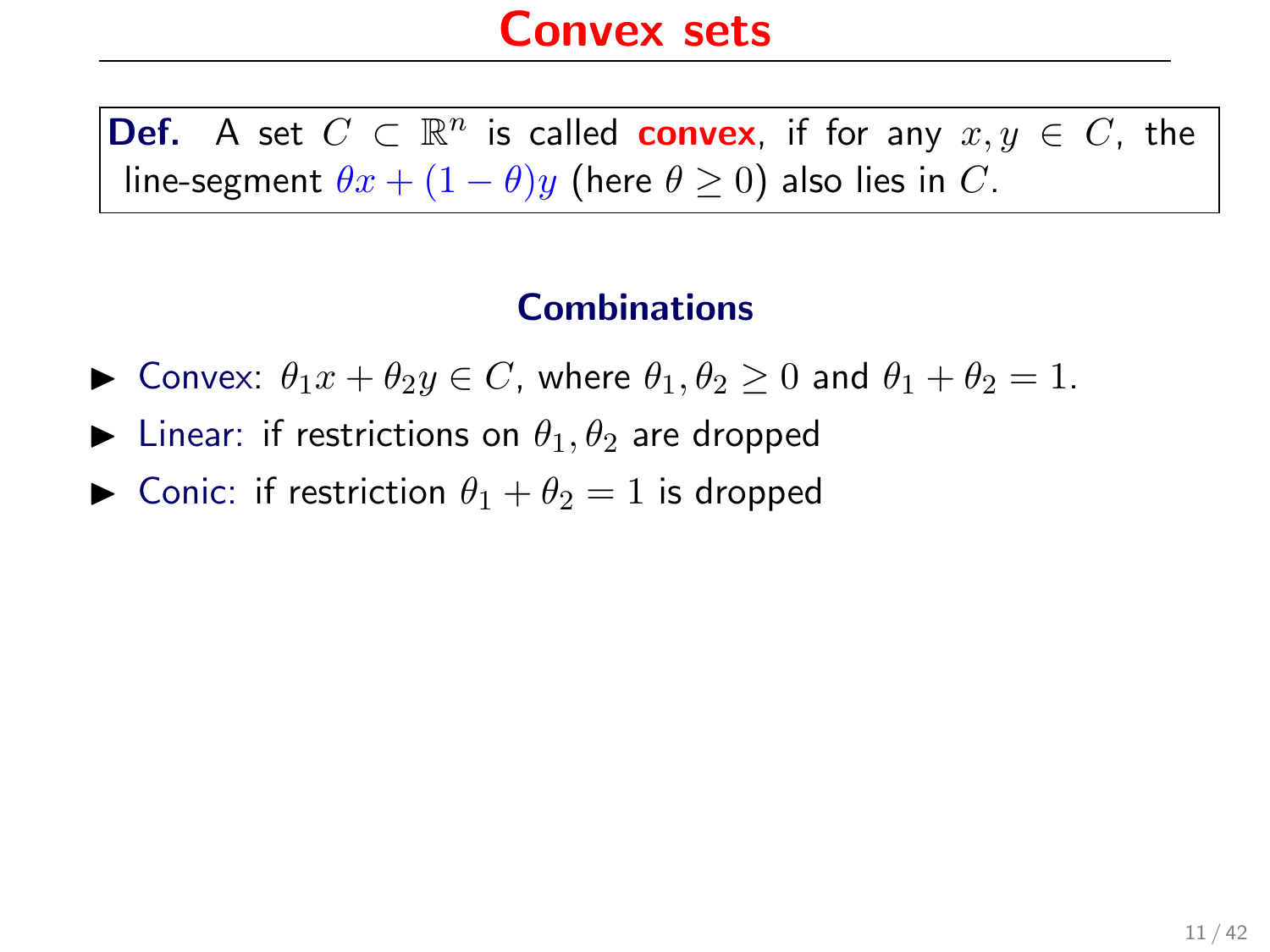Theorem (Intersection).

Let  $C_1$ ,  $C_2$  be convex sets. Then,  $C_1 \cap C_2$  is also convex.

*Proof.* If  $C_1 \cap C_2 = \emptyset$ , then true vacuously.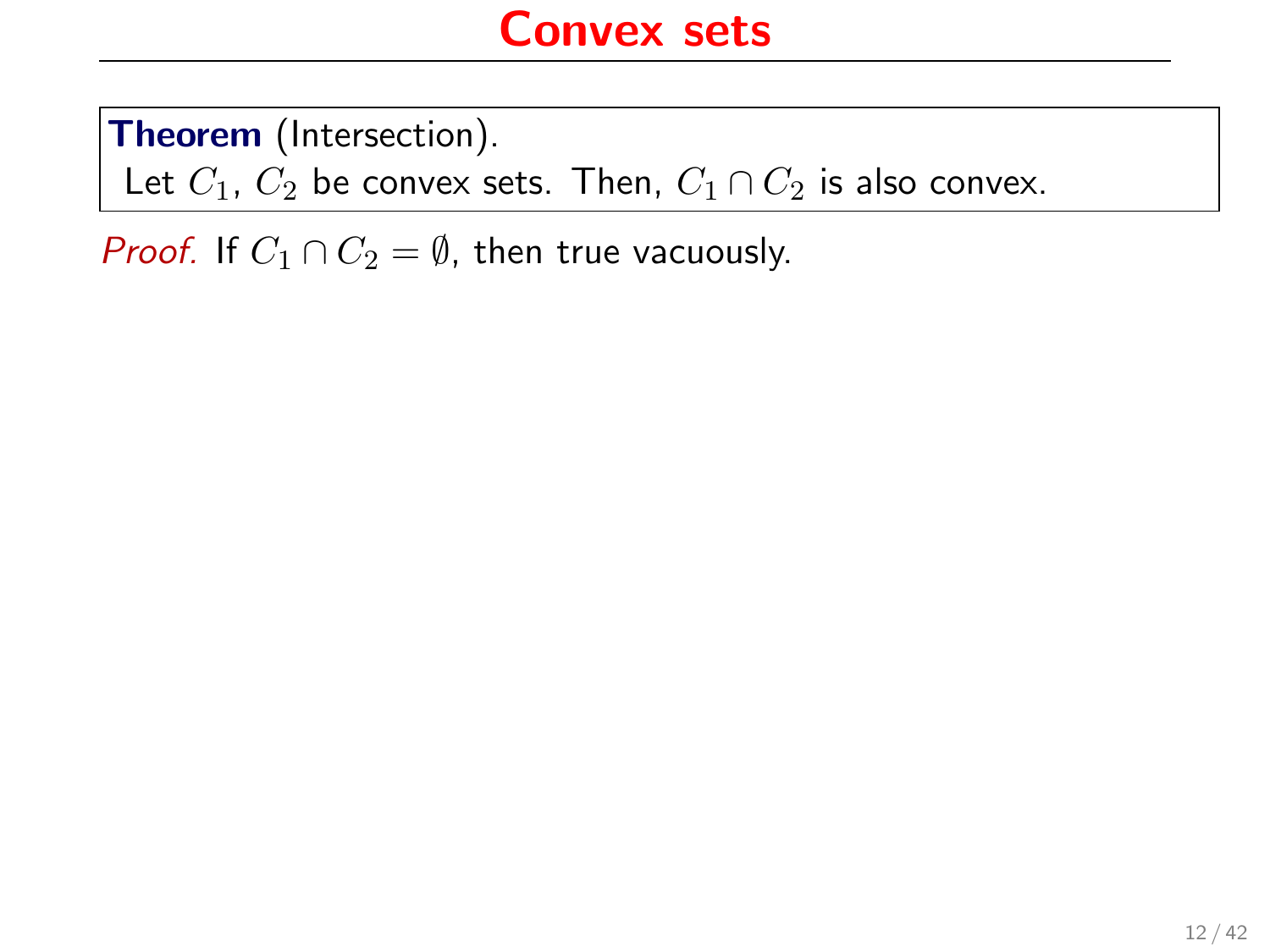Theorem (Intersection).

Let  $C_1$ ,  $C_2$  be convex sets. Then,  $C_1 \cap C_2$  is also convex.

*Proof.* If  $C_1 \cap C_2 = \emptyset$ , then true vacuously. Let  $x, y \in C_1 \cap C_2$ . Then,  $x, y \in C_1$  and  $x, y \in C_2$ .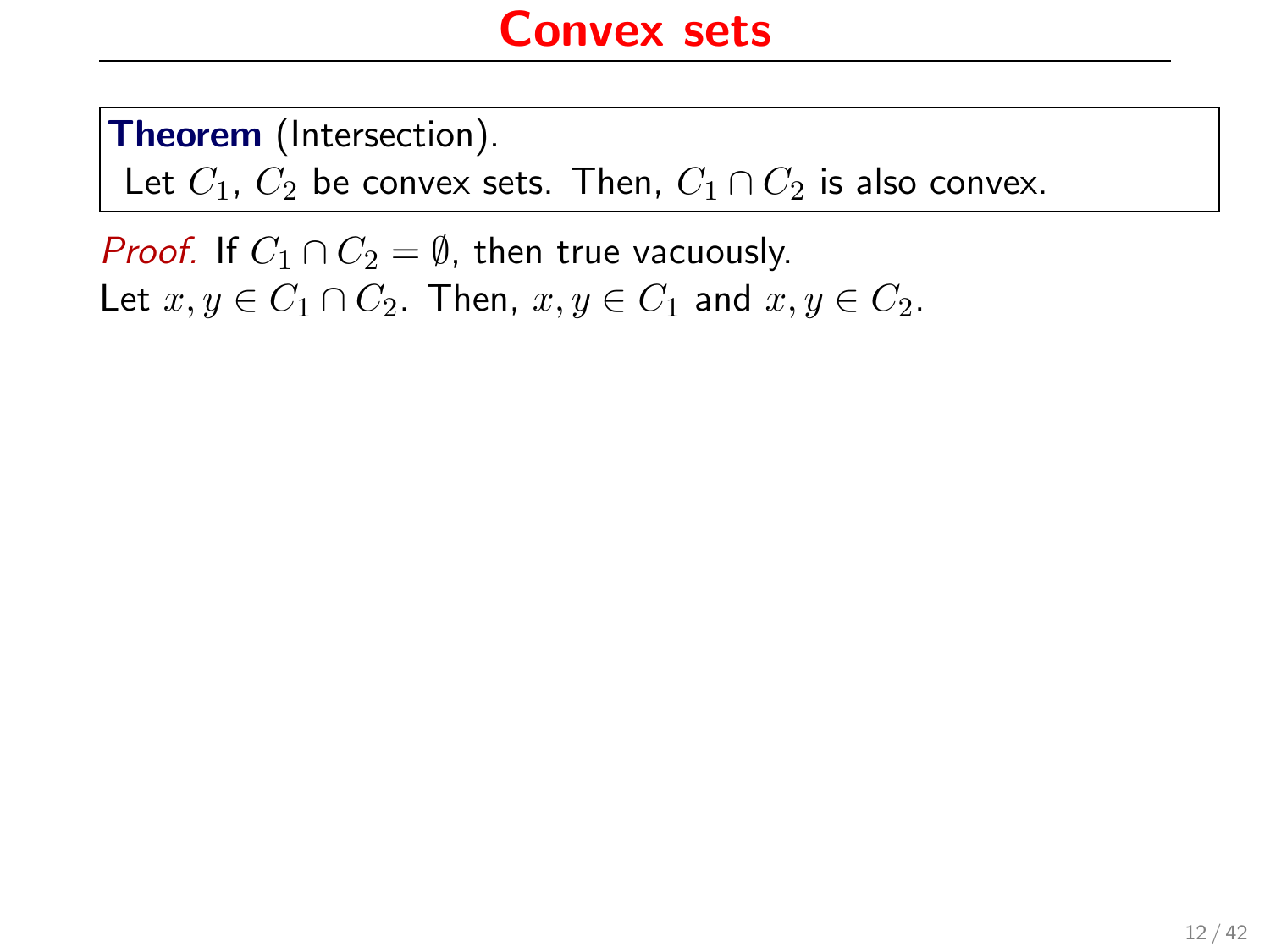Theorem (Intersection).

Let  $C_1$ ,  $C_2$  be convex sets. Then,  $C_1 \cap C_2$  is also convex.

*Proof.* If  $C_1 \cap C_2 = \emptyset$ , then true vacuously. Let  $x, y \in C_1 \cap C_2$ . Then,  $x, y \in C_1$  and  $x, y \in C_2$ . But  $C_1$ ,  $C_2$  are convex, hence  $\theta x + (1 - \theta)y \in C_1$ , and also in  $C_2$ . Thus,  $\theta x + (1 - \theta)y \in C_1 \cap C_2$ .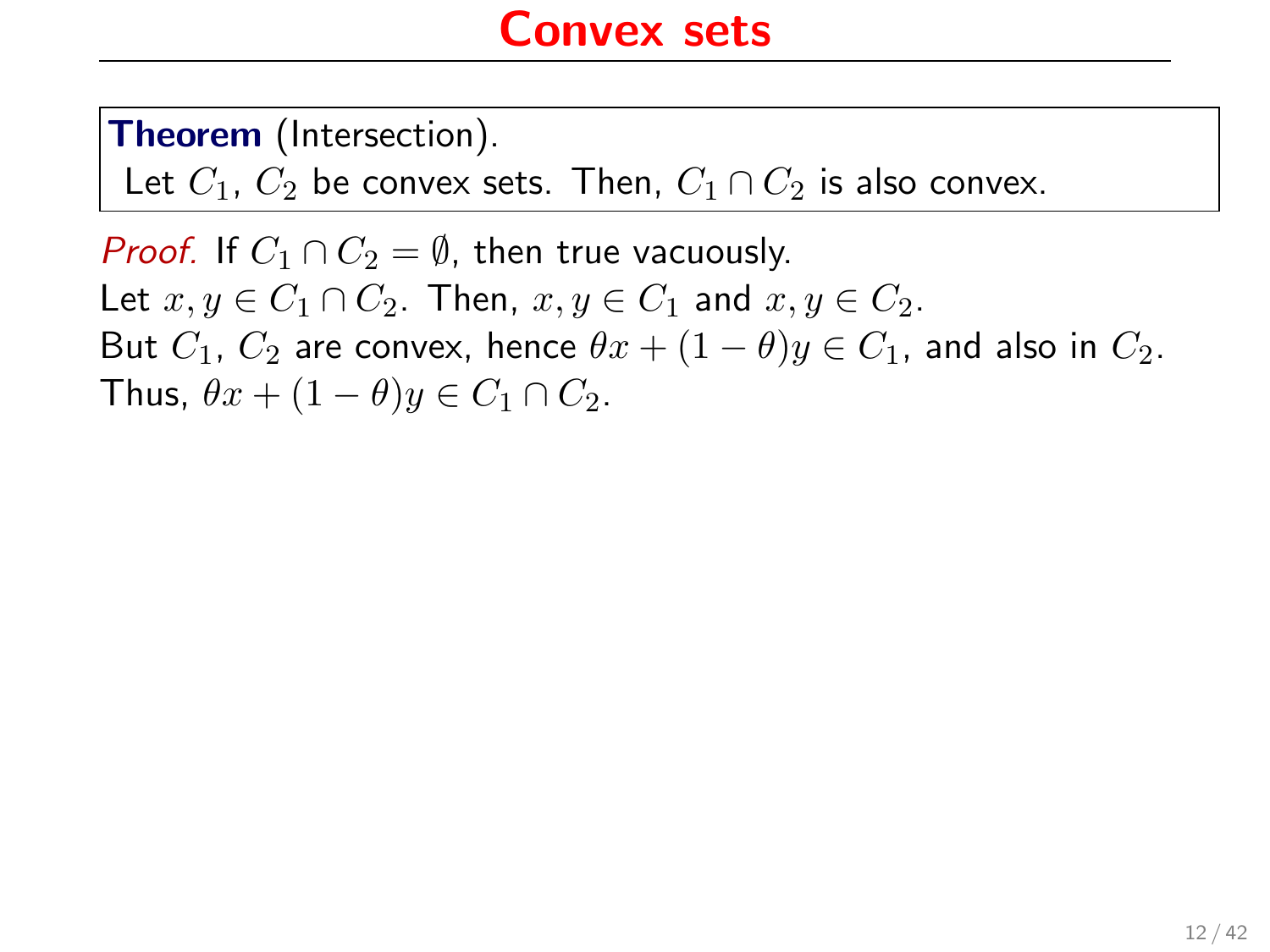Theorem (Intersection).

Let  $C_1$ ,  $C_2$  be convex sets. Then,  $C_1 \cap C_2$  is also convex.

*Proof.* If  $C_1 \cap C_2 = \emptyset$ , then true vacuously. Let  $x, y \in C_1 \cap C_2$ . Then,  $x, y \in C_1$  and  $x, y \in C_2$ . But  $C_1$ ,  $C_2$  are convex, hence  $\theta x + (1 - \theta)y \in C_1$ , and also in  $C_2$ . Thus,  $\theta x + (1 - \theta)y \in C_1 \cap C_2$ . Inductively follows that  $\cap_{i=1}^m C_i$  is also convex.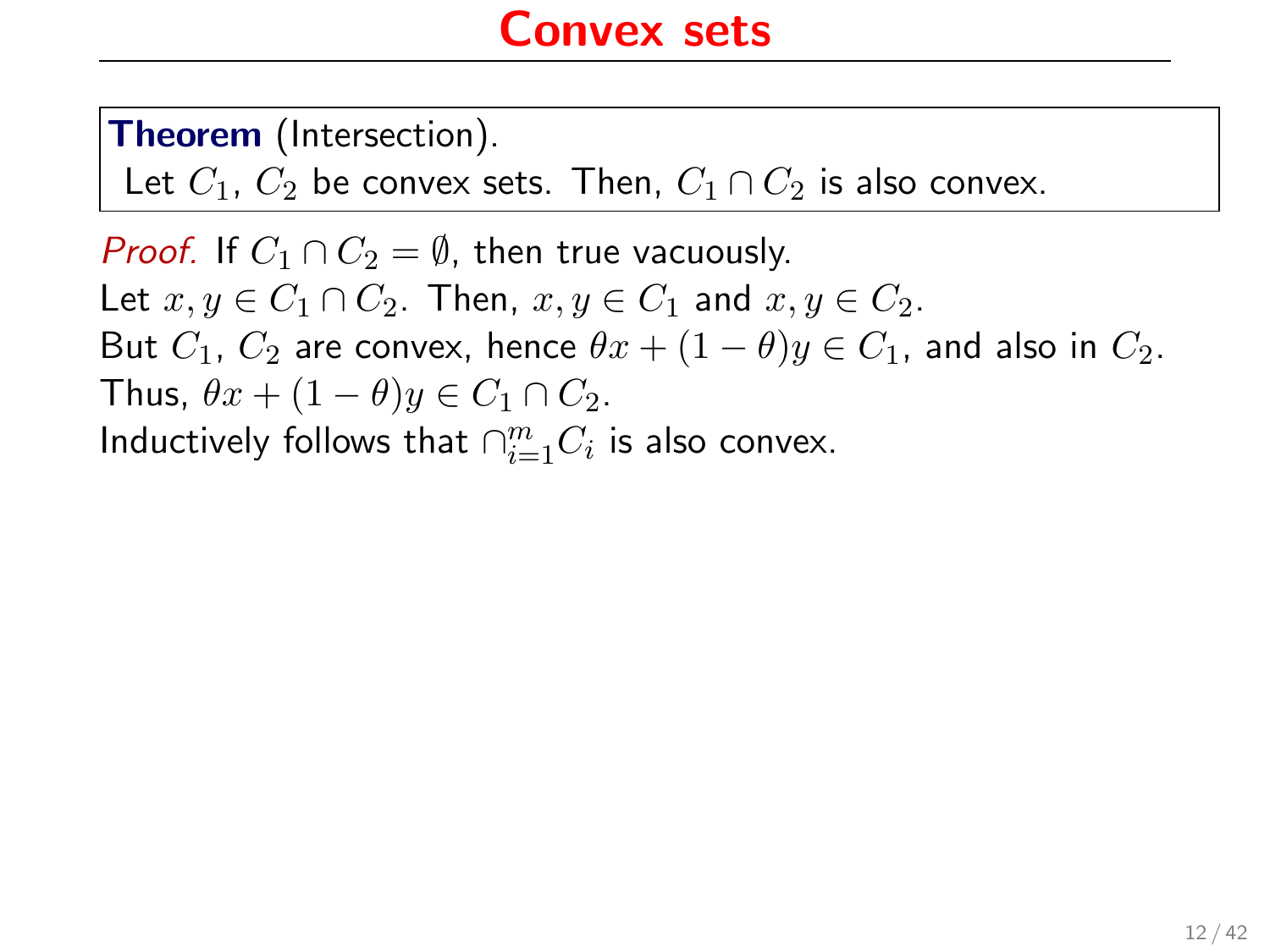#### Convex sets – more examples



(psdcone image from convexoptimization.com, Dattorro)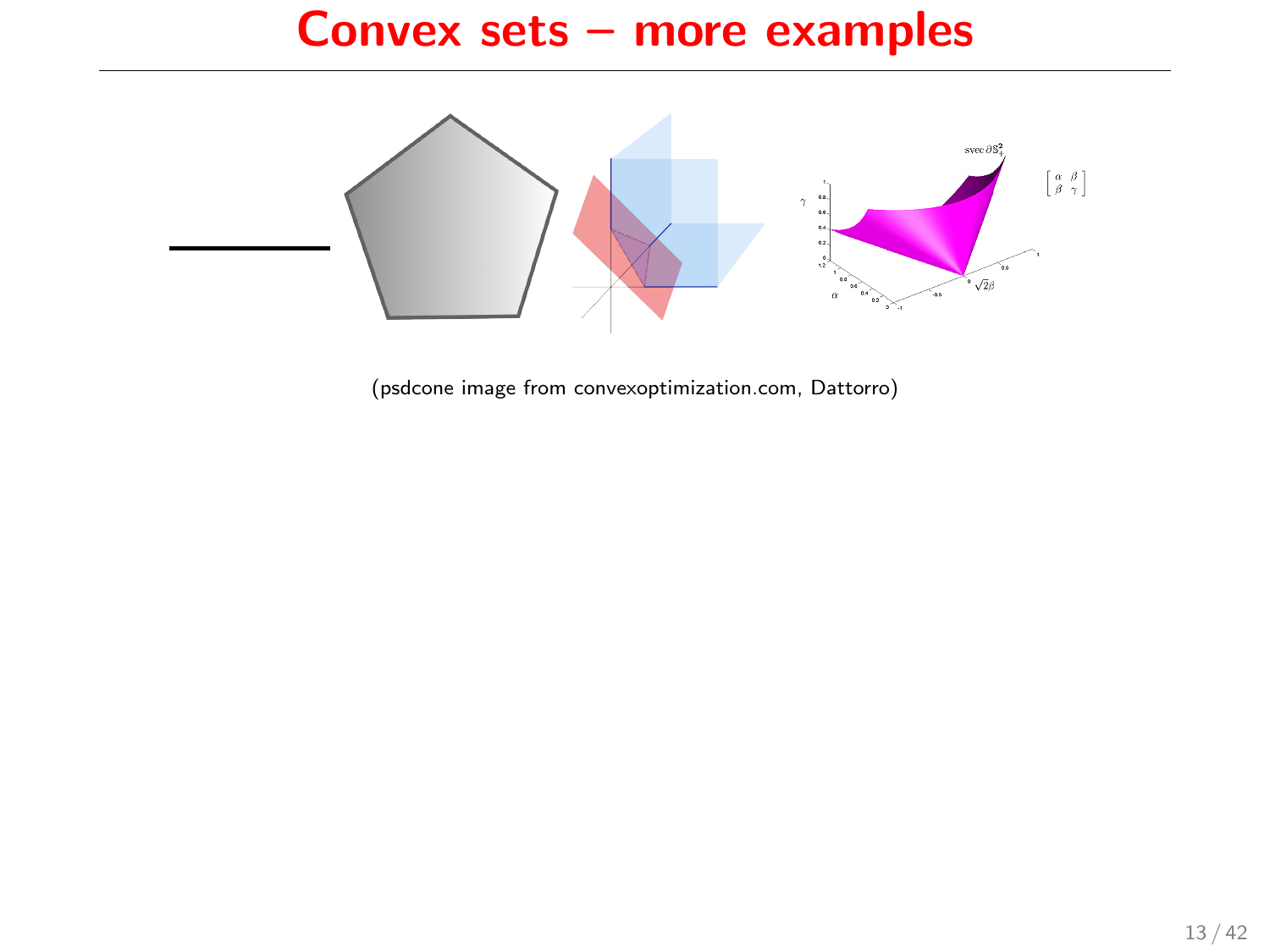#### Convex sets – more examples

 $\heartsuit$  Let  $x_1, x_2, \ldots, x_m \in \mathbb{R}^n$ . Their convex hull is

$$
\text{co}(x_1,\ldots,x_m):=\left\{\sum\nolimits_i \theta_i x_i \mid \theta_i\geq 0, \sum\nolimits_i \theta_i=1\right\}.
$$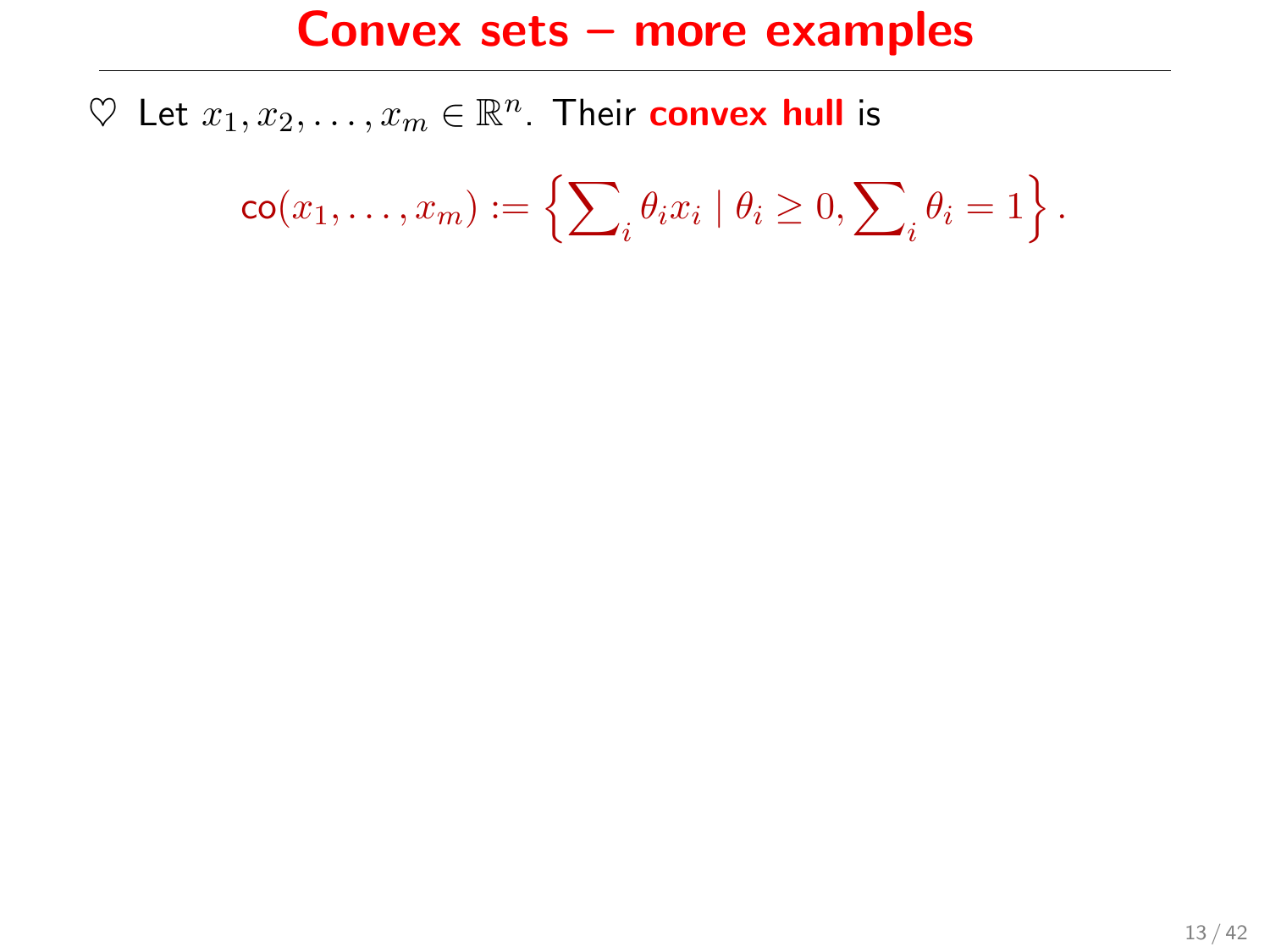$\heartsuit$  Let  $x_1, x_2, \ldots, x_m \in \mathbb{R}^n$ . Their convex hull is

$$
\text{co}(x_1,\ldots,x_m):=\left\{\sum\nolimits_i \theta_i x_i \mid \theta_i\geq 0, \sum\nolimits_i \theta_i=1\right\}.
$$

 $\heartsuit$  Let  $A \in \mathbb{R}^{m \times n}$ , and  $b \in \mathbb{R}^m$ . The set  $\{x \mid Ax = b\}$  is convex (it is an *affine space* over subspace of solutions of  $Ax = 0$ ).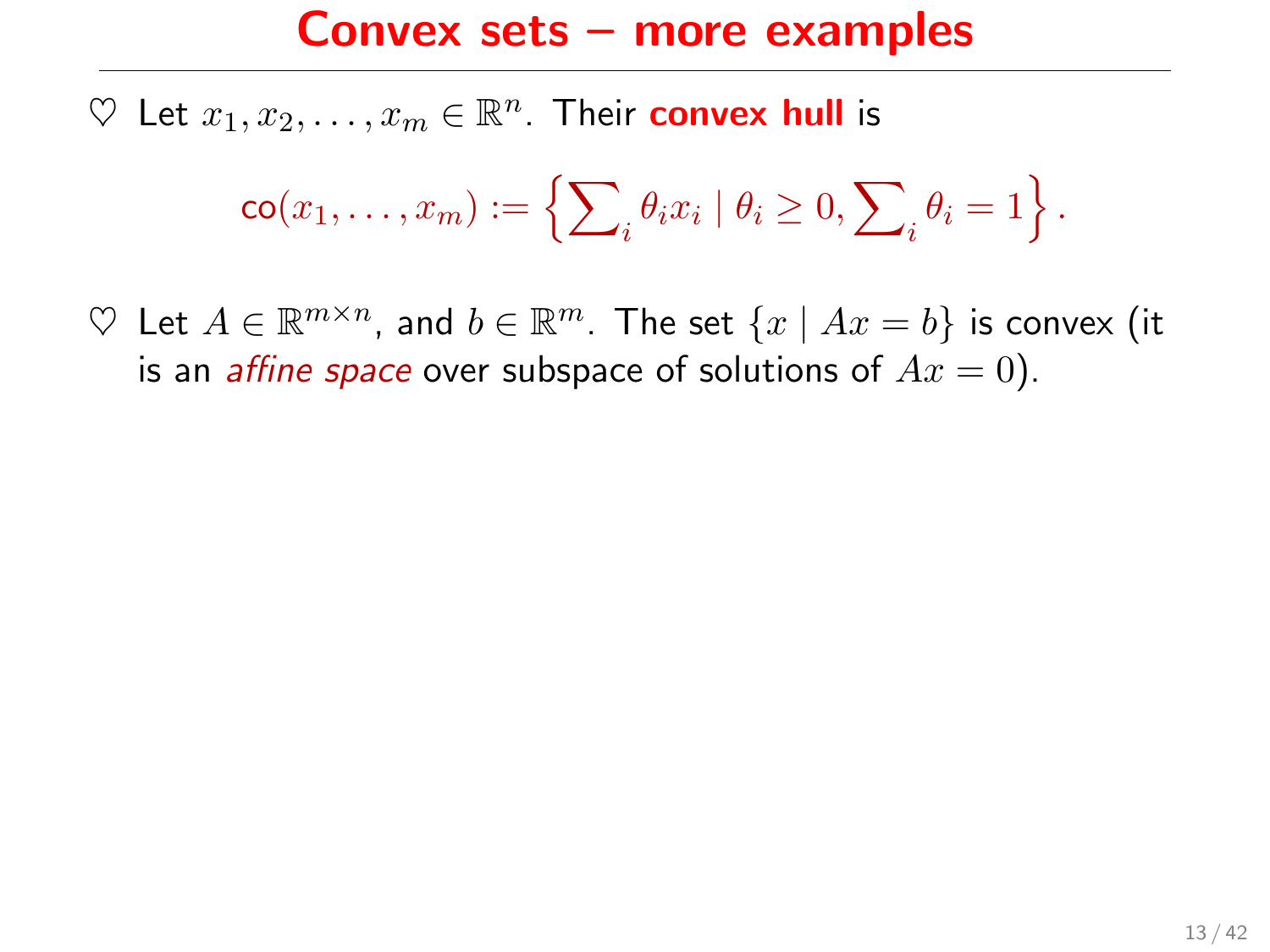$\heartsuit$  Let  $x_1, x_2, \ldots, x_m \in \mathbb{R}^n$ . Their convex hull is

$$
\text{co}(x_1,\ldots,x_m):=\left\{\sum\nolimits_i \theta_i x_i \mid \theta_i\geq 0, \sum\nolimits_i \theta_i=1\right\}.
$$

 $\heartsuit$  Let  $A \in \mathbb{R}^{m \times n}$ , and  $b \in \mathbb{R}^m$ . The set  $\{x \mid Ax = b\}$  is convex (it is an *affine space* over subspace of solutions of  $Ax = 0$ .  $\heartsuit$  halfspace  $\{x \mid a^T x \leq b\}.$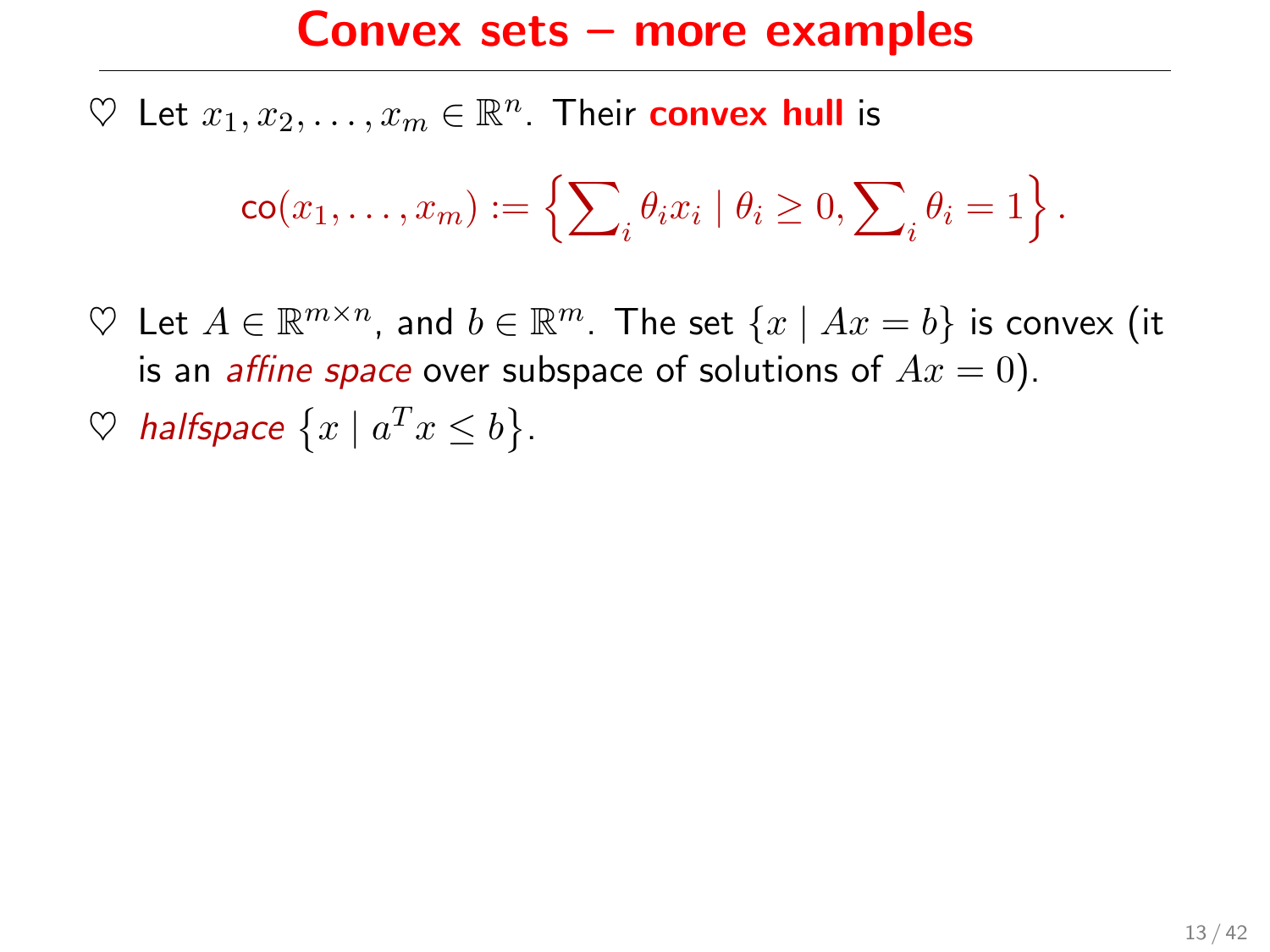$\heartsuit$  Let  $x_1, x_2, \ldots, x_m \in \mathbb{R}^n$ . Their convex hull is

$$
\text{co}(x_1,\ldots,x_m):=\left\{\sum\nolimits_i \theta_i x_i\mid \theta_i\geq 0, \sum\nolimits_i \theta_i=1\right\}.
$$

 $\heartsuit$  Let  $A \in \mathbb{R}^{m \times n}$ , and  $b \in \mathbb{R}^m$ . The set  $\{x \mid Ax = b\}$  is convex (it is an *affine space* over subspace of solutions of  $Ax = 0$ .

 $\heartsuit$  halfspace  $\{x \mid a^T x \leq b\}.$ 

$$
\heartsuit\ \textit{polyhedron}\ \{x\mid Ax\leq b, Cx=d\}.
$$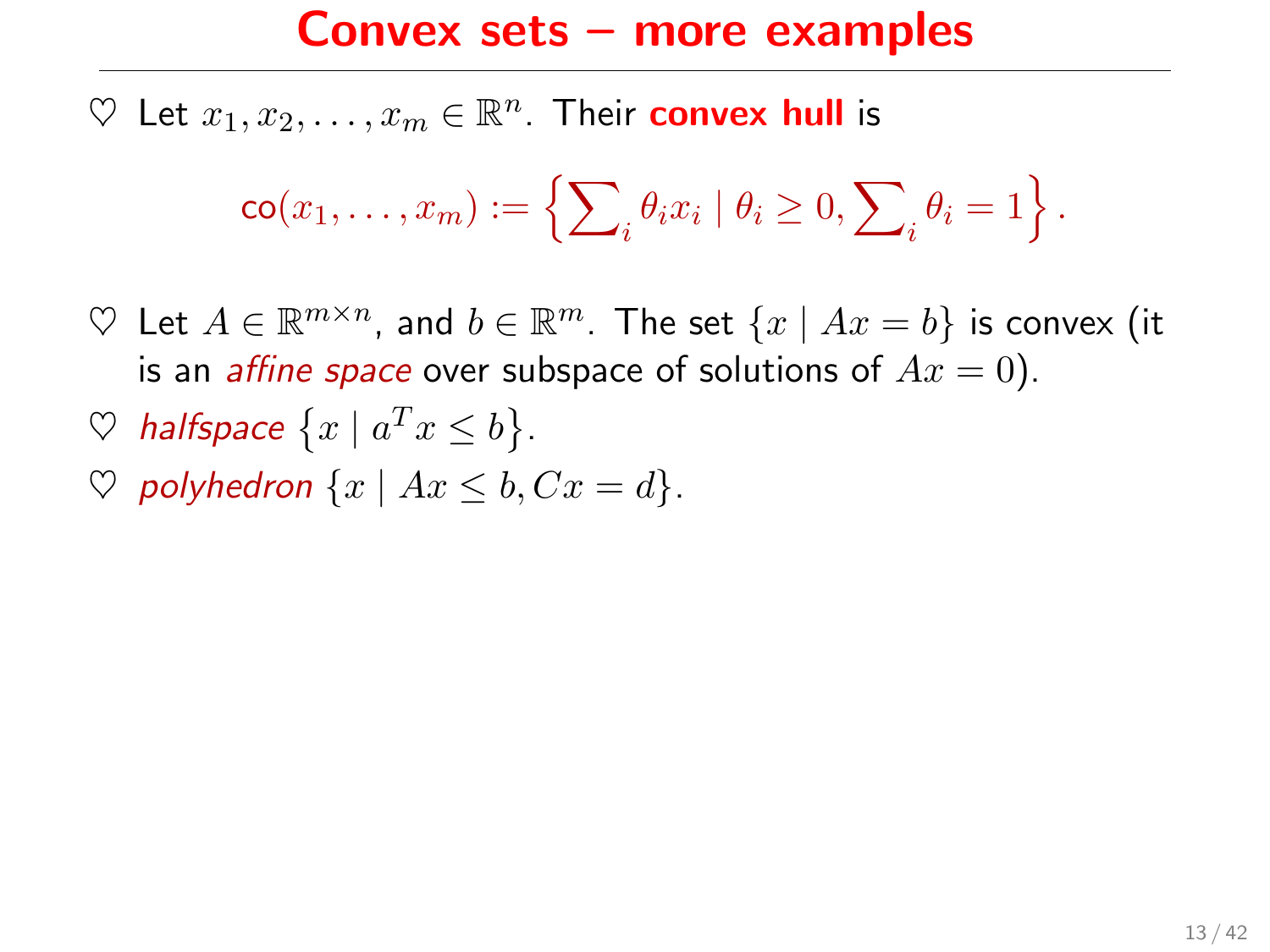$\heartsuit$  Let  $x_1, x_2, \ldots, x_m \in \mathbb{R}^n$ . Their convex hull is

$$
\text{co}(x_1,\ldots,x_m):=\left\{\sum\nolimits_i\theta_ix_i\mid\theta_i\geq 0,\sum\nolimits_i\theta_i=1\right\}.
$$

- $\heartsuit$  Let  $A \in \mathbb{R}^{m \times n}$ , and  $b \in \mathbb{R}^m$ . The set  $\{x \mid Ax = b\}$  is convex (it is an *affine space* over subspace of solutions of  $Ax = 0$ .
- $\heartsuit$  halfspace  $\{x \mid a^T x \leq b\}.$
- $\heartsuit$  polyhedron  $\{x \mid Ax \leq b, Cx = d\}.$
- ♡ ellipsoid  $\{x \mid (x-x_0)^T A (x-x_0) \leq 1\}$ ,  $(A:$  semidefinite)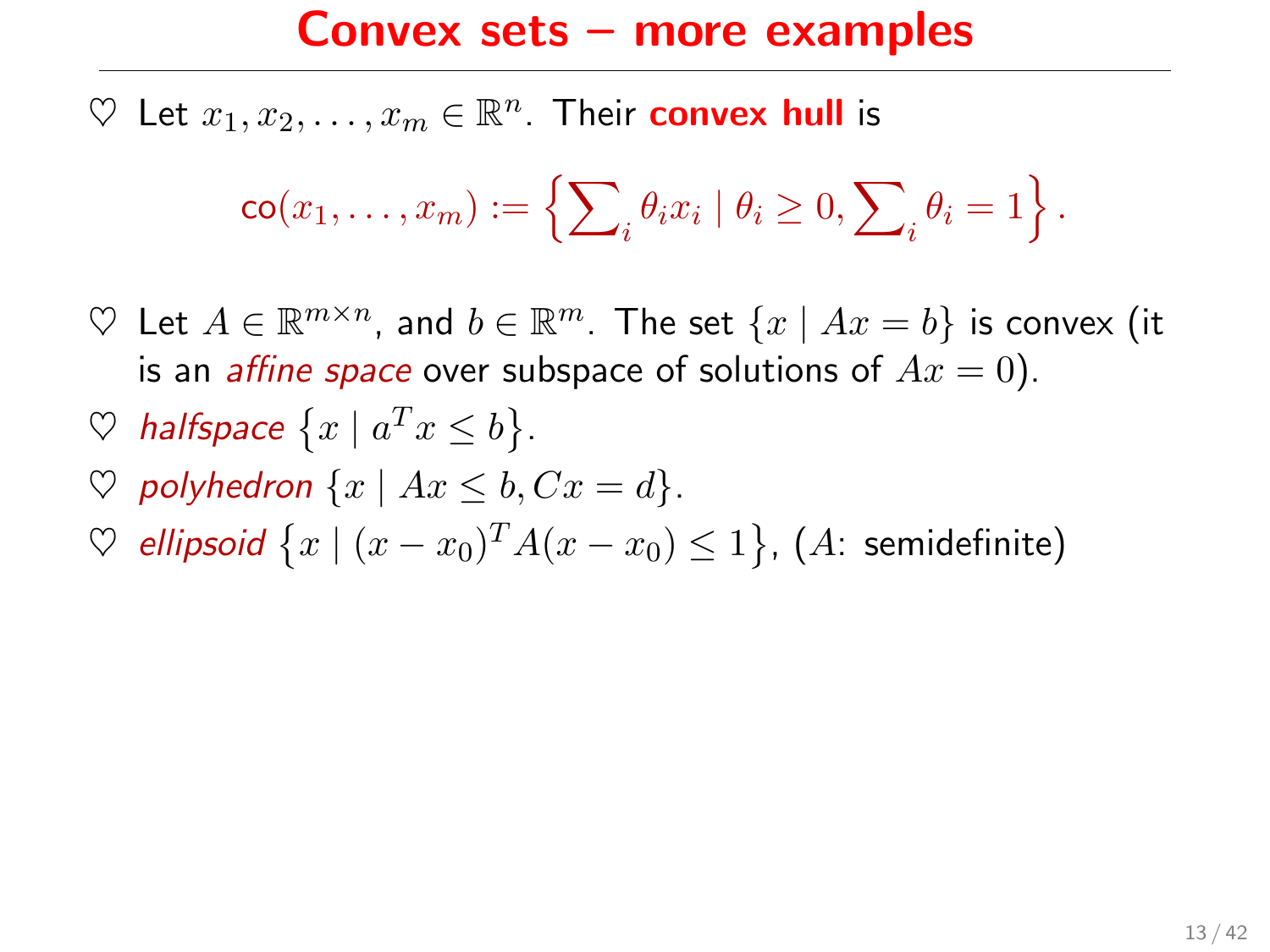$\heartsuit$  Let  $x_1, x_2, \ldots, x_m \in \mathbb{R}^n$ . Their convex hull is

$$
\text{co}(x_1,\ldots,x_m):=\left\{\sum\nolimits_i\theta_ix_i\mid\theta_i\geq 0,\sum\nolimits_i\theta_i=1\right\}.
$$

- $\heartsuit$  Let  $A \in \mathbb{R}^{m \times n}$ , and  $b \in \mathbb{R}^m$ . The set  $\{x \mid Ax = b\}$  is convex (it is an *affine space* over subspace of solutions of  $Ax = 0$ .
- $\heartsuit$  halfspace  $\{x \mid a^T x \leq b\}.$
- $\heartsuit$  polyhedron  $\{x \mid Ax \leq b, Cx = d\}.$
- ♡ ellipsoid  $\{x \mid (x-x_0)^T A (x-x_0) \leq 1\}$ ,  $(A:$  semidefinite)
- $\heartsuit$  probability simplex  $\{x \mid x \geq 0, \sum_i x_i = 1\}$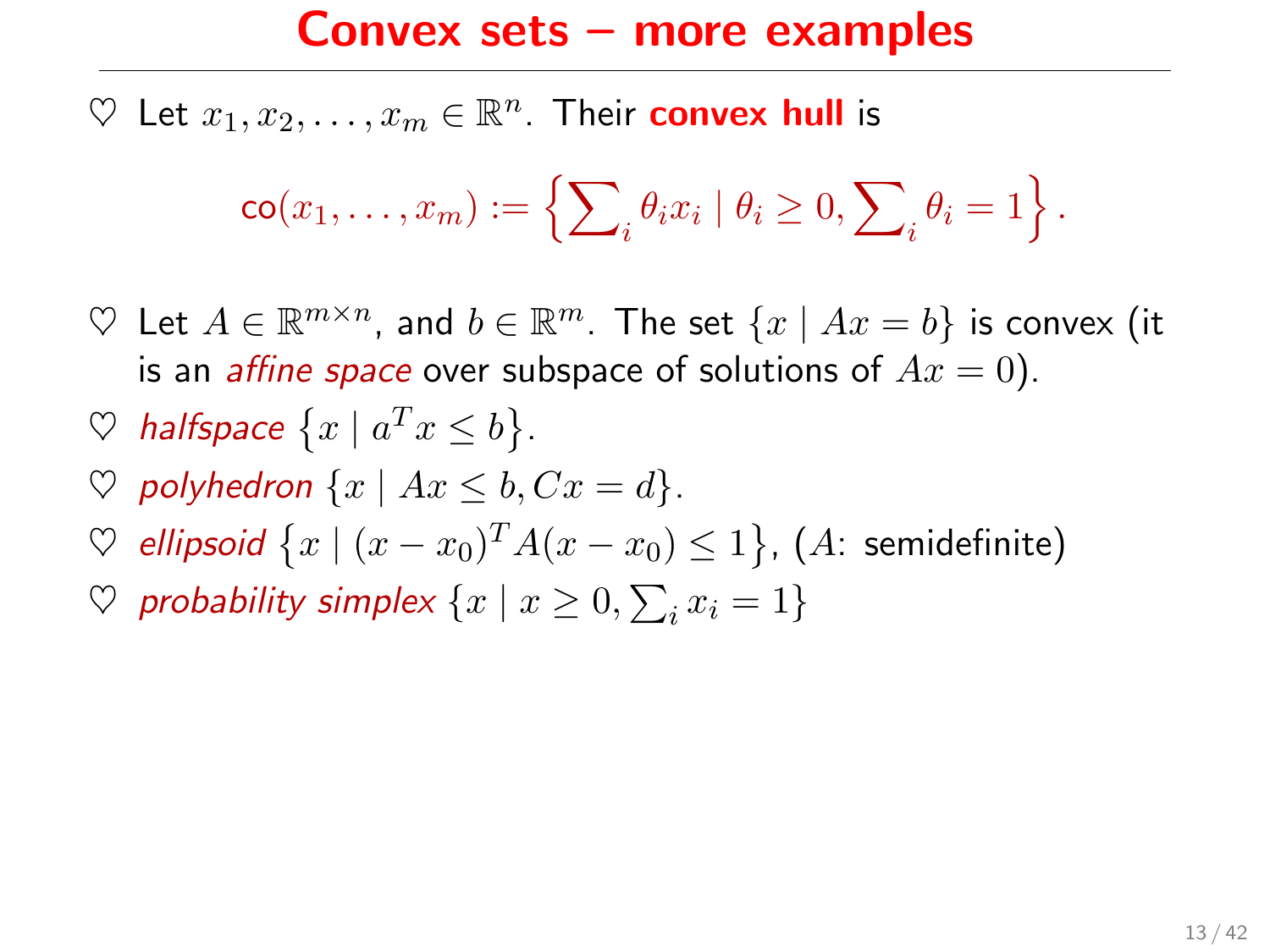$\heartsuit$  Let  $x_1, x_2, \ldots, x_m \in \mathbb{R}^n$ . Their convex hull is

$$
\text{co}(x_1,\ldots,x_m):=\left\{\sum\nolimits_i\theta_ix_i\mid\theta_i\geq 0,\sum\nolimits_i\theta_i=1\right\}.
$$

 $\heartsuit$  Let  $A \in \mathbb{R}^{m \times n}$ , and  $b \in \mathbb{R}^m$ . The set  $\{x \mid Ax = b\}$  is convex (it is an *affine space* over subspace of solutions of  $Ax = 0$ .

$$
\heartsuit \ \ \textit{halfspace} \ \{x \mid a^T x \leq b\}.
$$

- $\heartsuit$  polyhedron  $\{x \mid Ax \leq b, Cx = d\}.$
- ♡ ellipsoid  $\{x \mid (x-x_0)^T A (x-x_0) \leq 1\}$ ,  $(A:$  semidefinite)
- $\heartsuit$  probability simplex  $\{x \mid x \geq 0, \sum_i x_i = 1\}$

◦

#### **Quiz:** Prove that these sets are convex.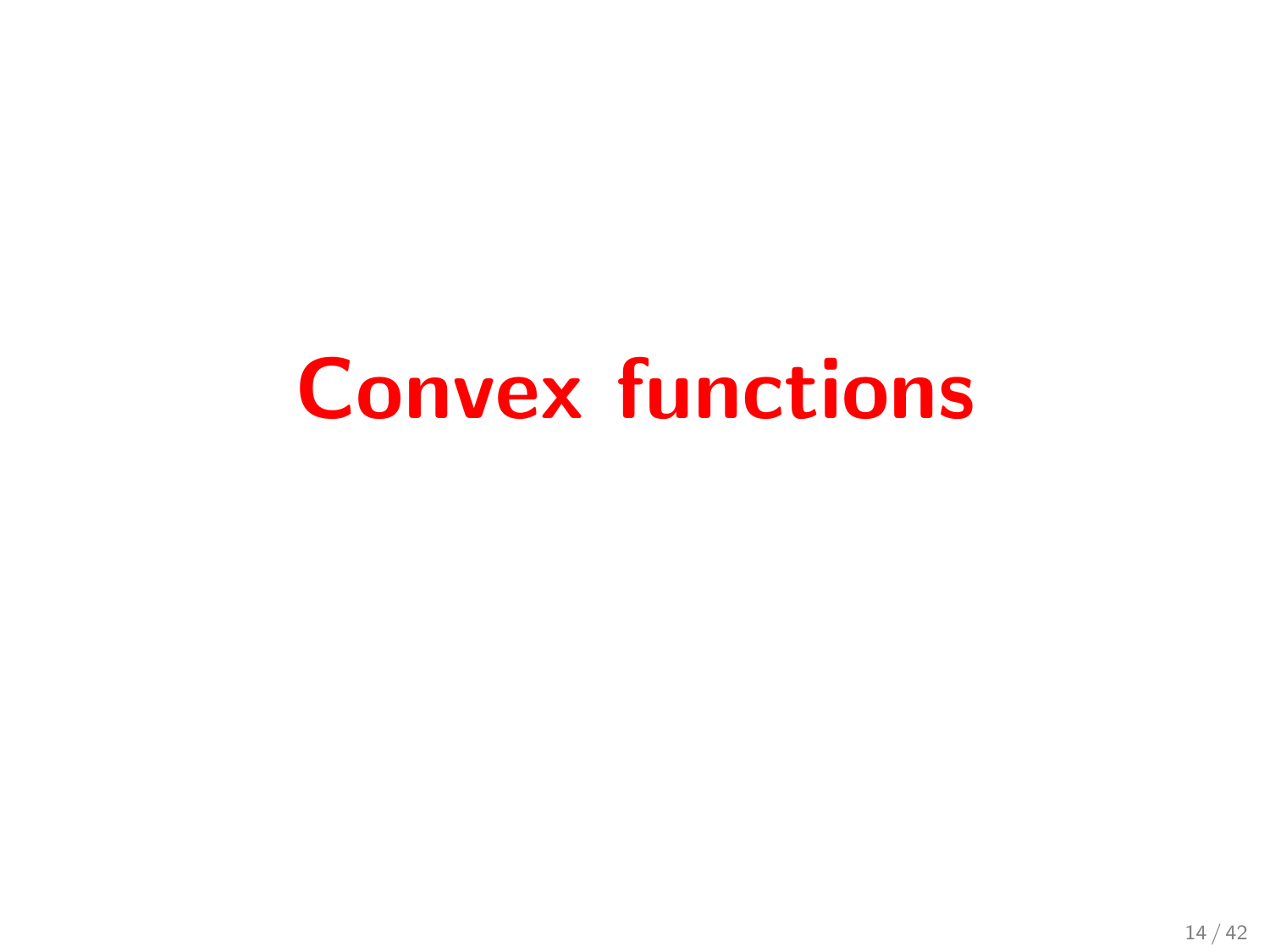**Def.** Function  $f: I \to \mathbb{R}$  on interval I called **midpoint convex** if  $f\left(\frac{x+y}{2}\right)$  $\frac{y}{2}) \leq \frac{f(x)+f(y)}{2}$  $\frac{f(x,y)}{2}$ , whenever  $x, y \in I$ .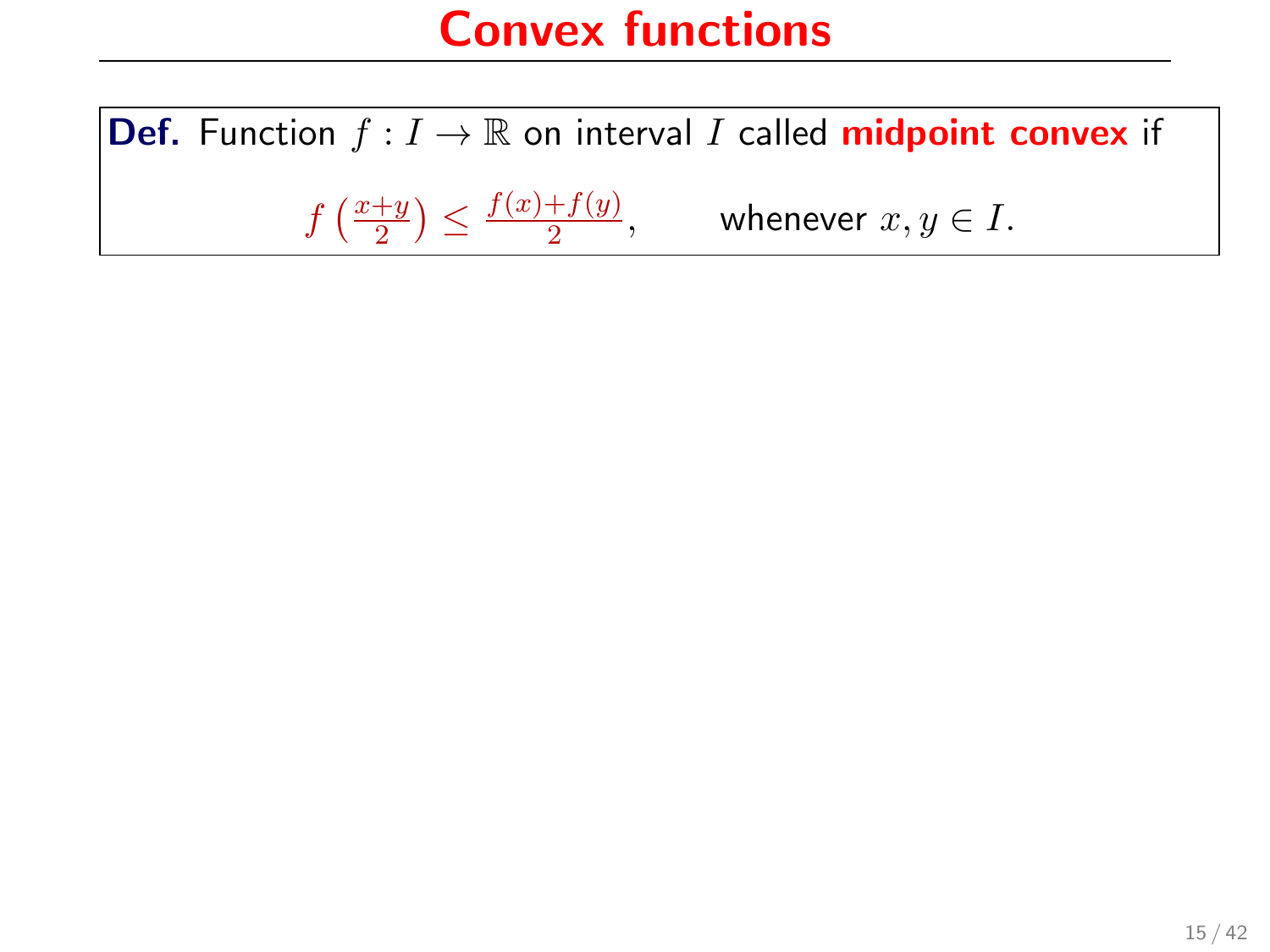**Def.** Function  $f: I \to \mathbb{R}$  on interval I called **midpoint convex** if  $f\left(\frac{x+y}{2}\right)$  $\frac{y}{2}) \leq \frac{f(x)+f(y)}{2}$  $\frac{f(x,y)}{2}$ , whenever  $x, y \in I$ .

**Read:**  $f$  of AM is less than or equal to AM of  $f$ .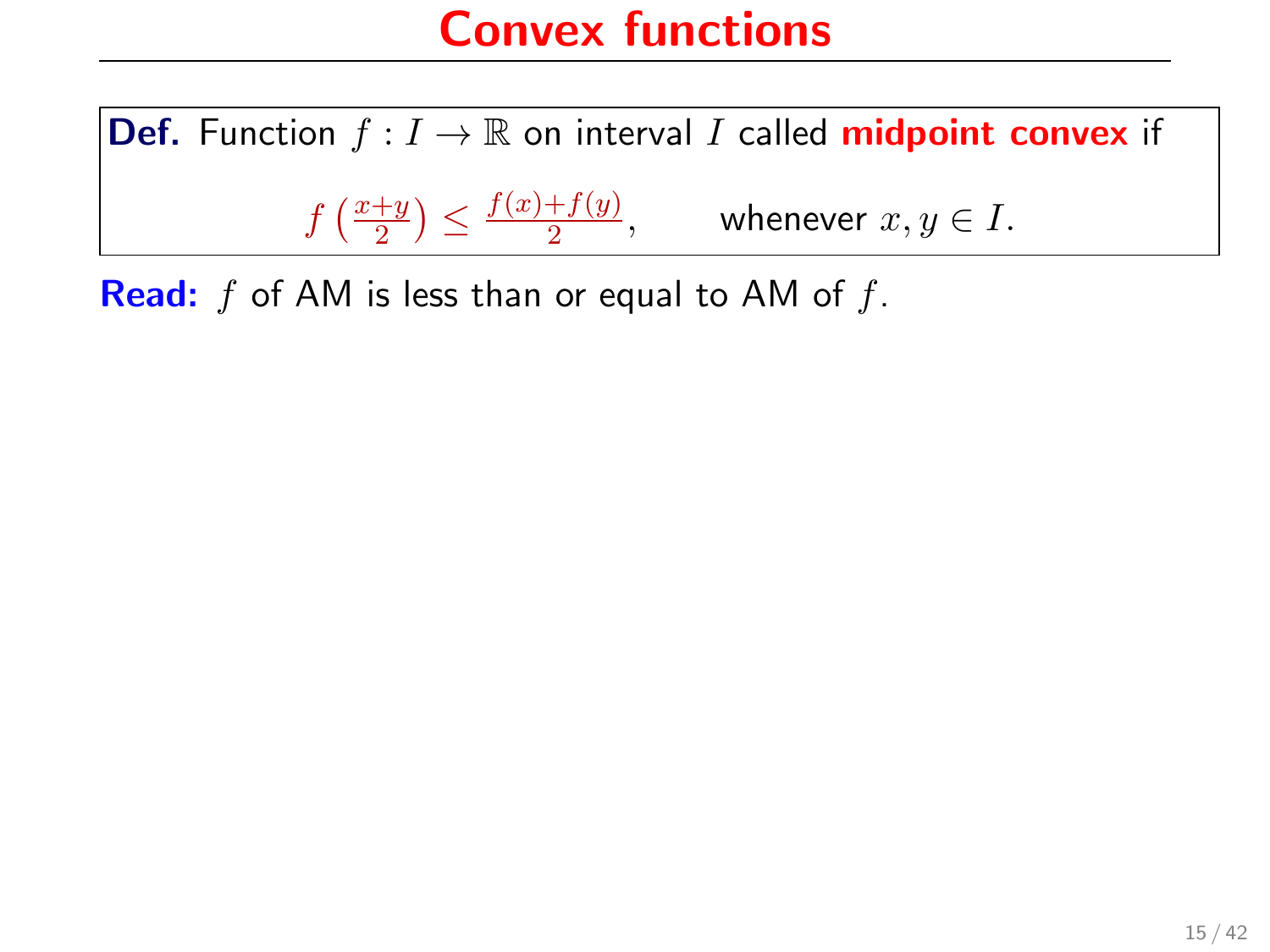**Def.** Function  $f: I \to \mathbb{R}$  on interval I called **midpoint convex** if  $f\left(\frac{x+y}{2}\right)$  $\frac{y}{2}) \leq \frac{f(x)+f(y)}{2}$  $\frac{f(x,y)}{2}$ , whenever  $x, y \in I$ .

**Read:**  $f$  of AM is less than or equal to AM of  $f$ .

**Def.** A function  $f : \mathbb{R}^n \to \mathbb{R}$  is called **convex** if its domain dom(f) is a convex set and for any  $x, y \in \text{dom}(f)$  and  $\theta \ge 0$ 

 $f(\theta x + (1 - \theta)y) \leq \theta f(x) + (1 - \theta)f(y).$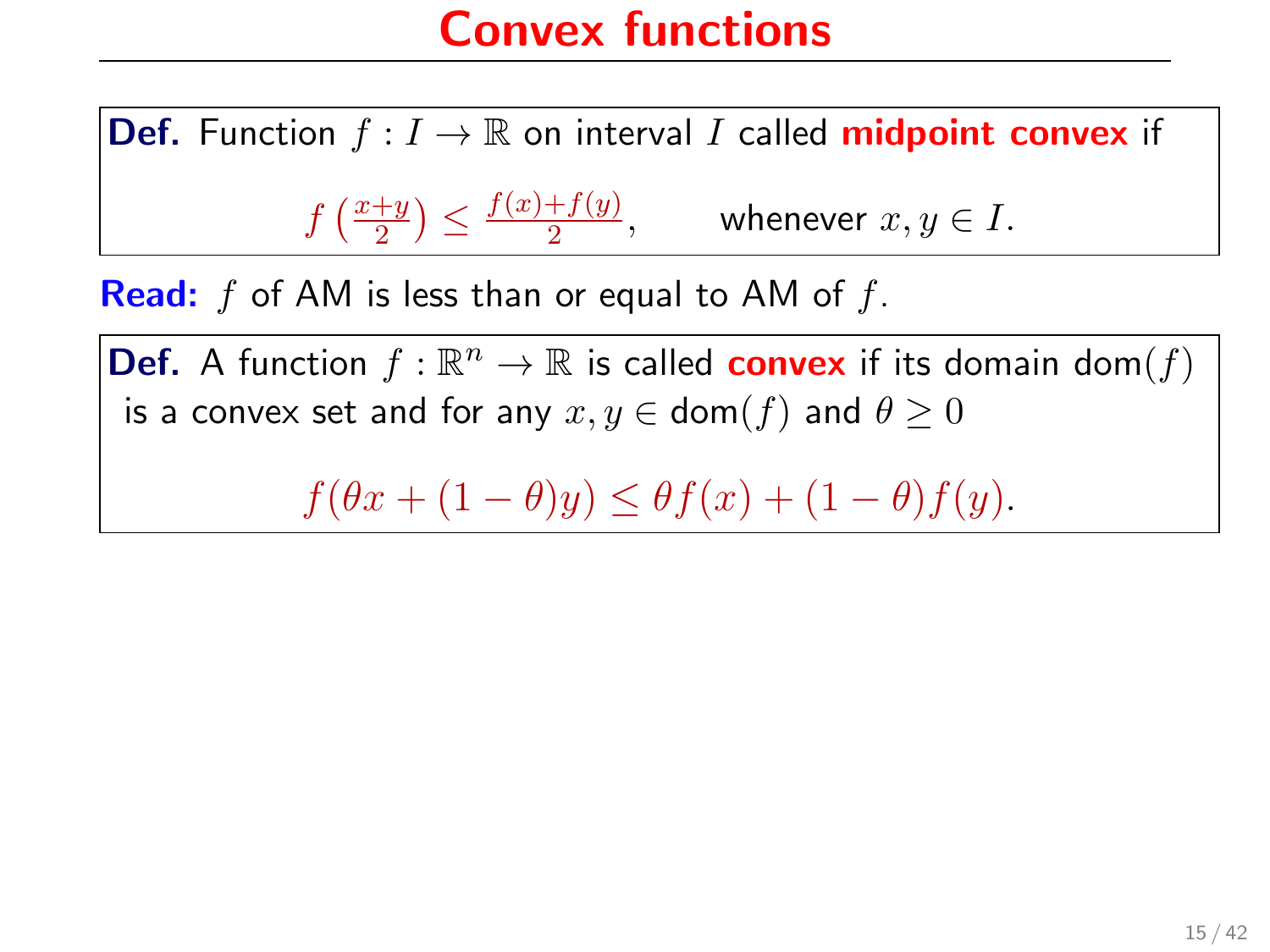**Def.** Function  $f: I \to \mathbb{R}$  on interval I called **midpoint convex** if  $f\left(\frac{x+y}{2}\right)$  $\frac{y}{2}) \leq \frac{f(x)+f(y)}{2}$  $\frac{f(x,y)}{2}$ , whenever  $x, y \in I$ .

**Read:**  $f$  of AM is less than or equal to AM of  $f$ .

**Def.** A function  $f : \mathbb{R}^n \to \mathbb{R}$  is called **convex** if its domain dom(f) is a convex set and for any  $x, y \in \text{dom}(f)$  and  $\theta \geq 0$ 

 $f(\theta x + (1 - \theta)y) \leq \theta f(x) + (1 - \theta)f(y).$ 

**Theorem** (J.L.W.V. Jensen). Let  $f: I \to \mathbb{R}$  be continuous. Then,  $f$  is convex if and only if it is midpoint convex.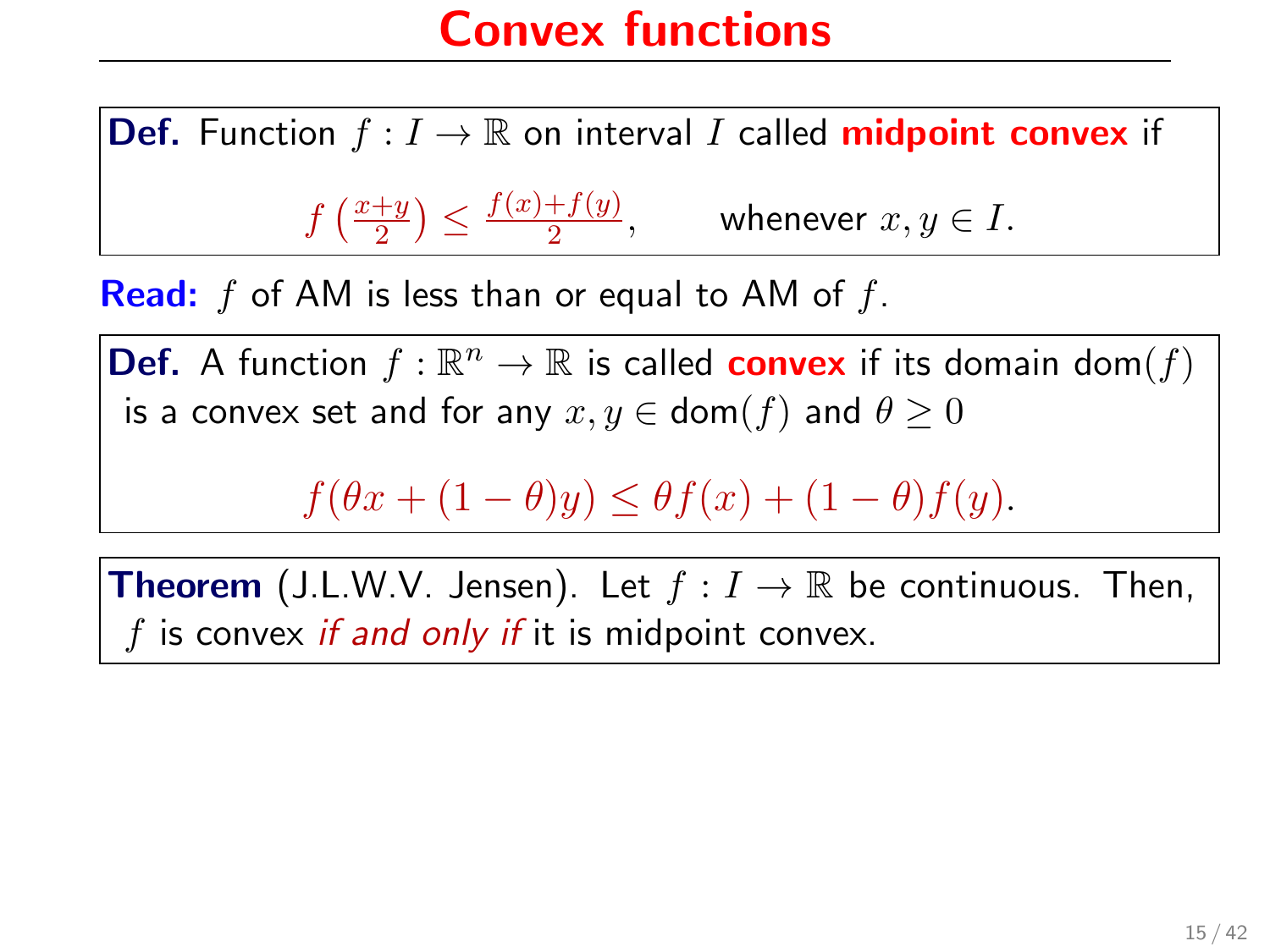**Def.** Function  $f: I \to \mathbb{R}$  on interval I called **midpoint convex** if  $f\left(\frac{x+y}{2}\right)$  $\frac{y}{2}) \leq \frac{f(x)+f(y)}{2}$  $\frac{f(x,y)}{2}$ , whenever  $x, y \in I$ .

**Read:**  $f$  of AM is less than or equal to AM of  $f$ .

**Def.** A function  $f : \mathbb{R}^n \to \mathbb{R}$  is called **convex** if its domain dom(f) is a convex set and for any  $x, y \in \text{dom}(f)$  and  $\theta \geq 0$ 

 $f(\theta x + (1 - \theta)y) \leq \theta f(x) + (1 - \theta)f(y).$ 

**Theorem** (J.L.W.V. Jensen). Let  $f: I \to \mathbb{R}$  be continuous. Then,  $f$  is convex if and only if it is midpoint convex.

▶ Theorem extends to functions  $f: \mathcal{X} \subseteq \mathbb{R}^n \to \mathbb{R}$ . Very useful to checking convexity of a given function.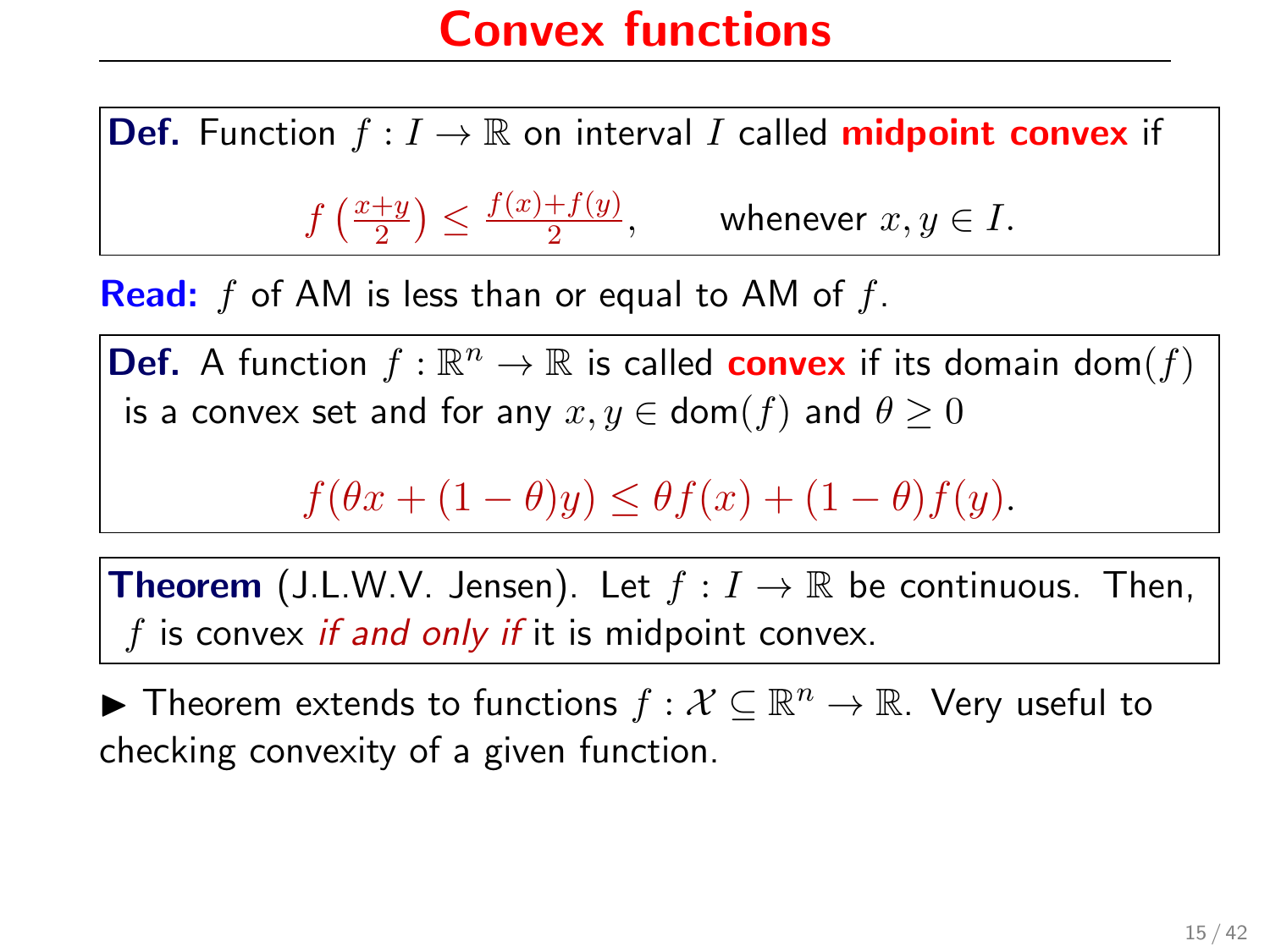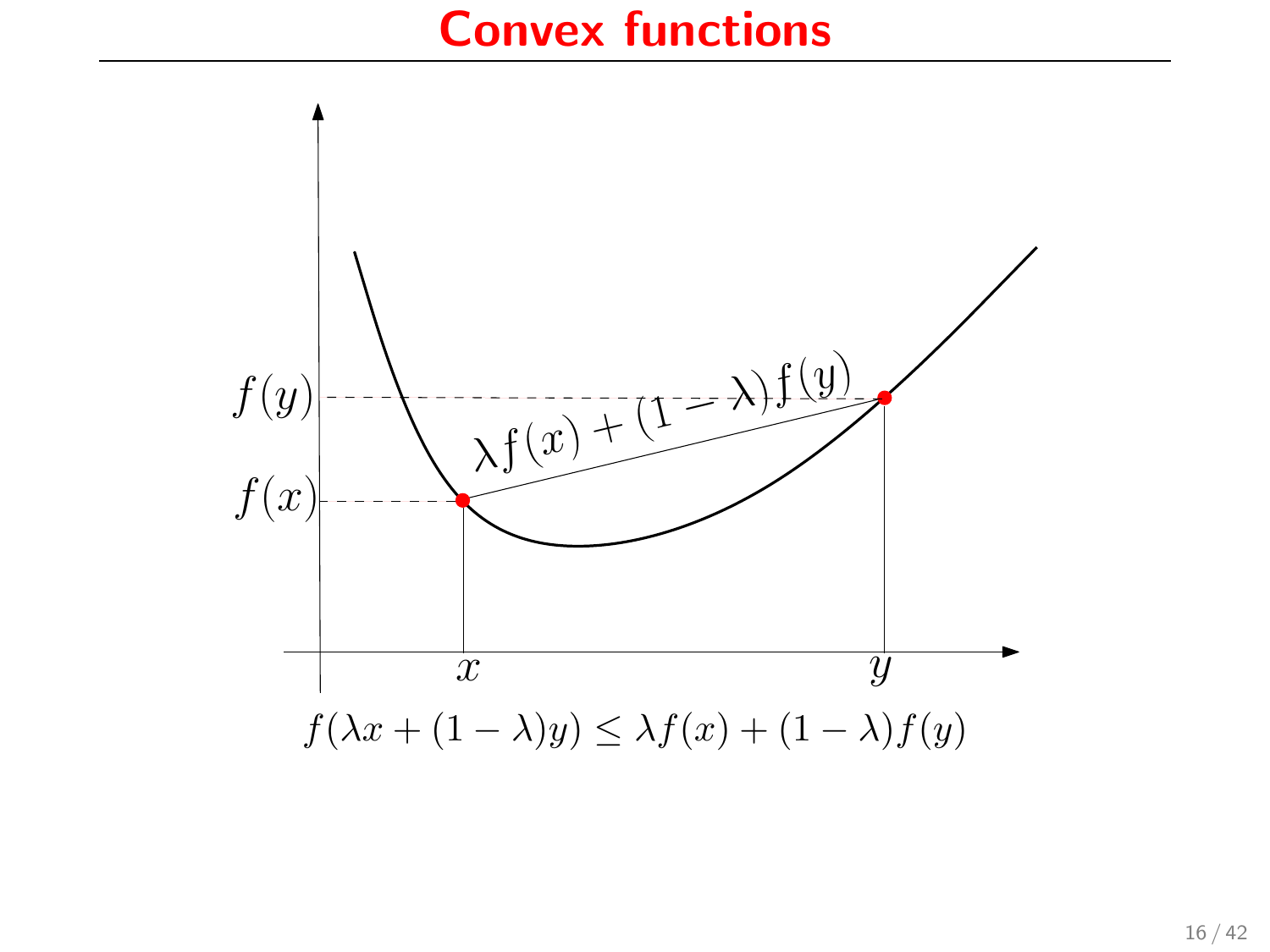

 $f(x) \geq f(y) + \langle \nabla f(y), x - y \rangle$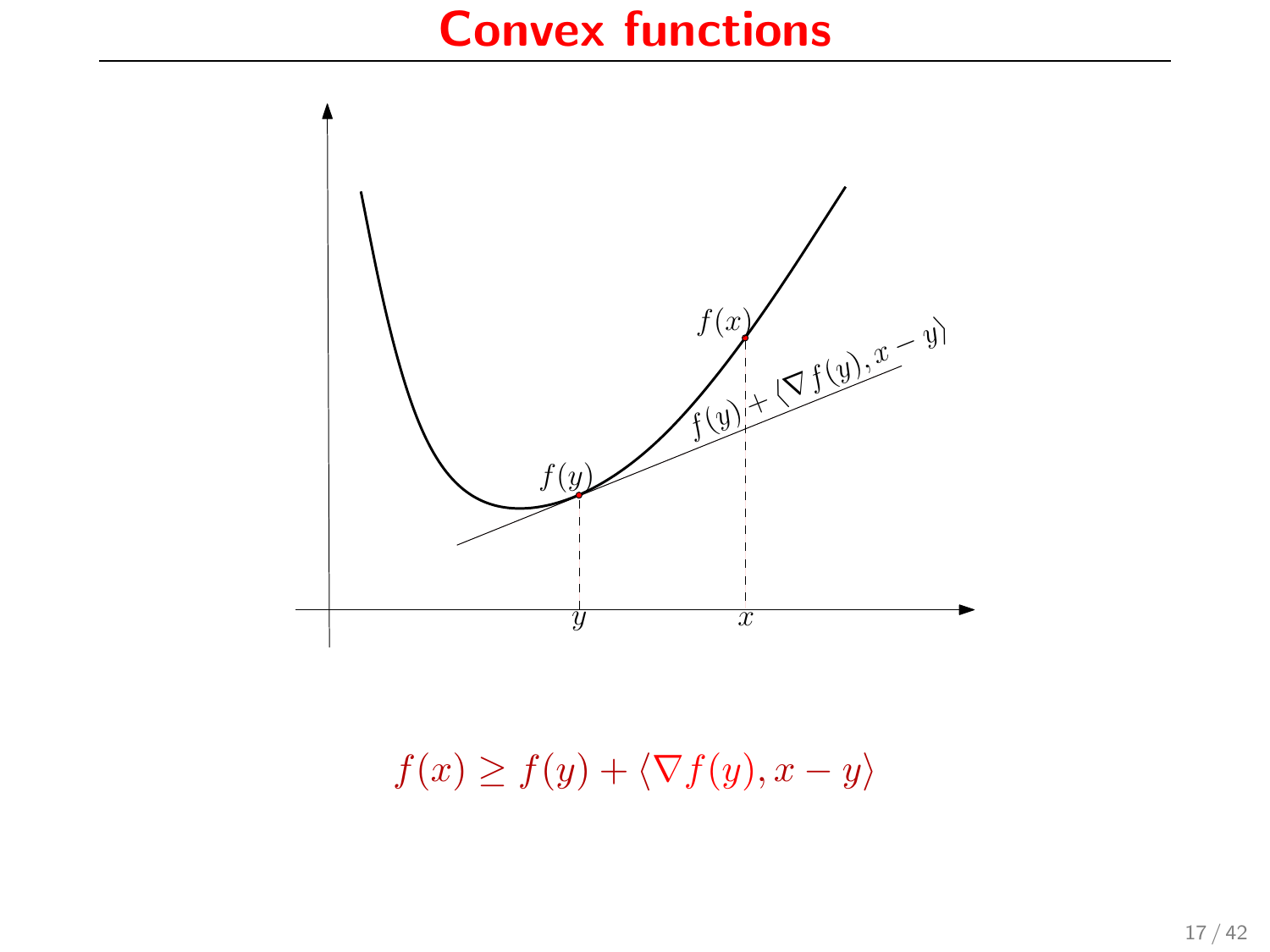

slope  $PQ \le$  slope  $PR \le$  slope  $QR$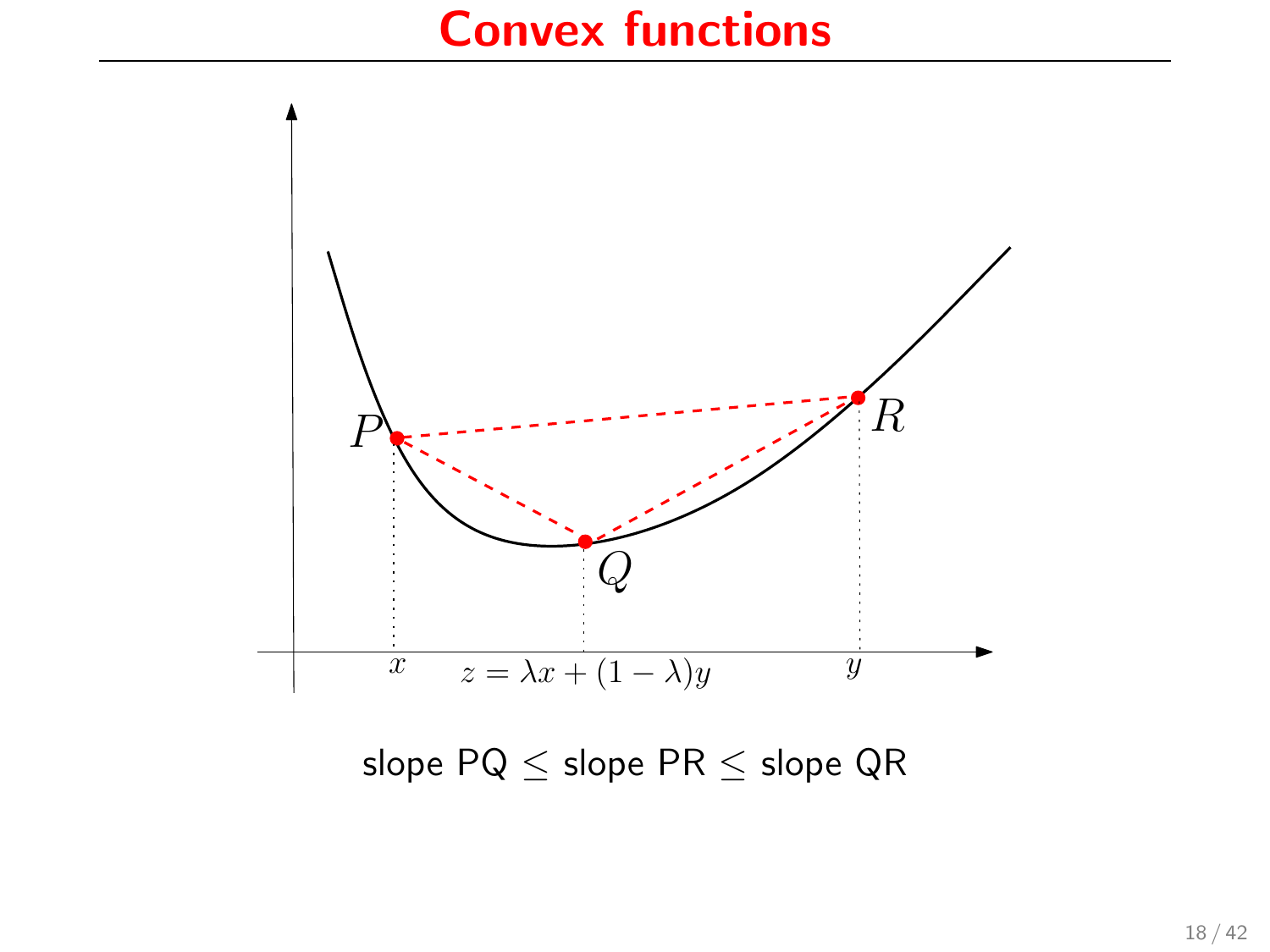## Recognizing convex functions

 $\spadesuit$  If  $f$  is continuous and midpoint convex, then it is convex.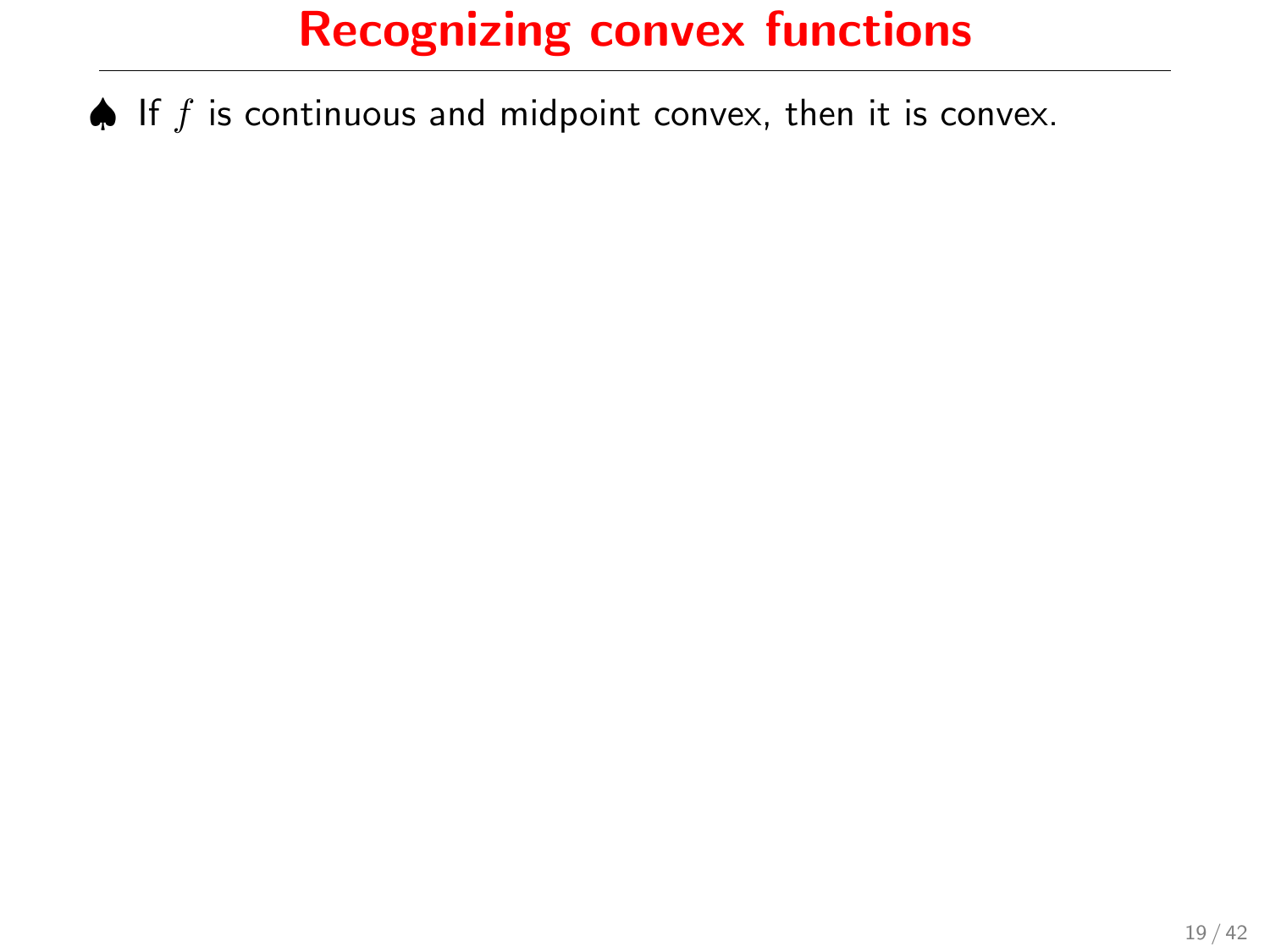## Recognizing convex functions

- $\spadesuit$  If f is continuous and midpoint convex, then it is convex.
- $\triangle$  If f is differentiable, then f is convex if and only if  $\text{dom } f$  is convex and  $f(x) \ge f(y) + \langle \nabla f(y), x - y \rangle$  for all  $x, y \in \text{dom } f$ .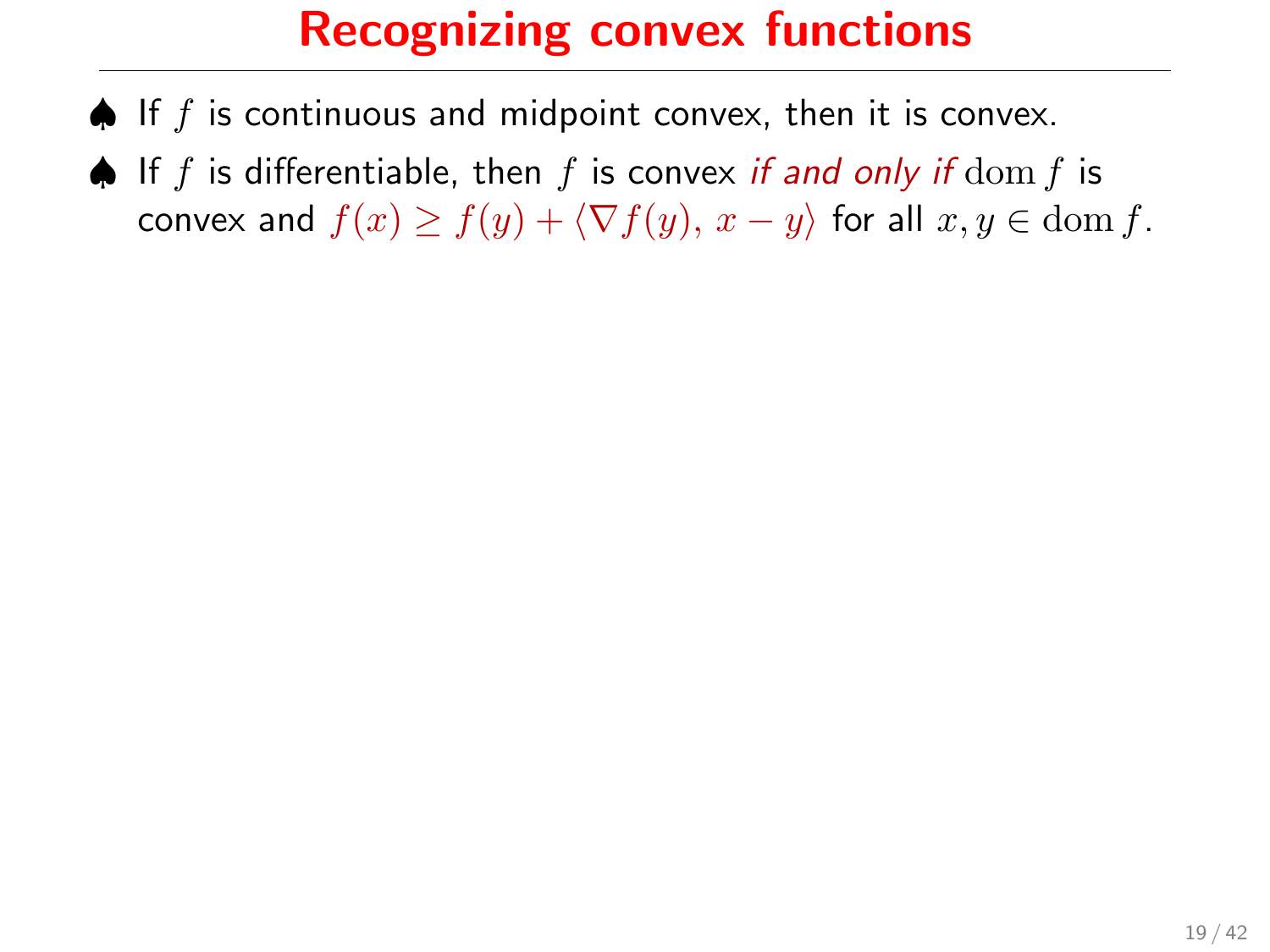## Recognizing convex functions

- $\triangle$  If f is continuous and midpoint convex, then it is convex.
- $\spadesuit$  If f is differentiable, then f is convex if and only if  $\text{dom } f$  is convex and  $f(x) \ge f(y) + \langle \nabla f(y), x - y \rangle$  for all  $x, y \in \text{dom } f$ .
- $\spadesuit$  If f is twice differentiable, then f is convex if and only if  $\text{dom } f$ is convex and  $\nabla^2 f(x) \succeq 0$  at every  $x \in \text{dom } f$ .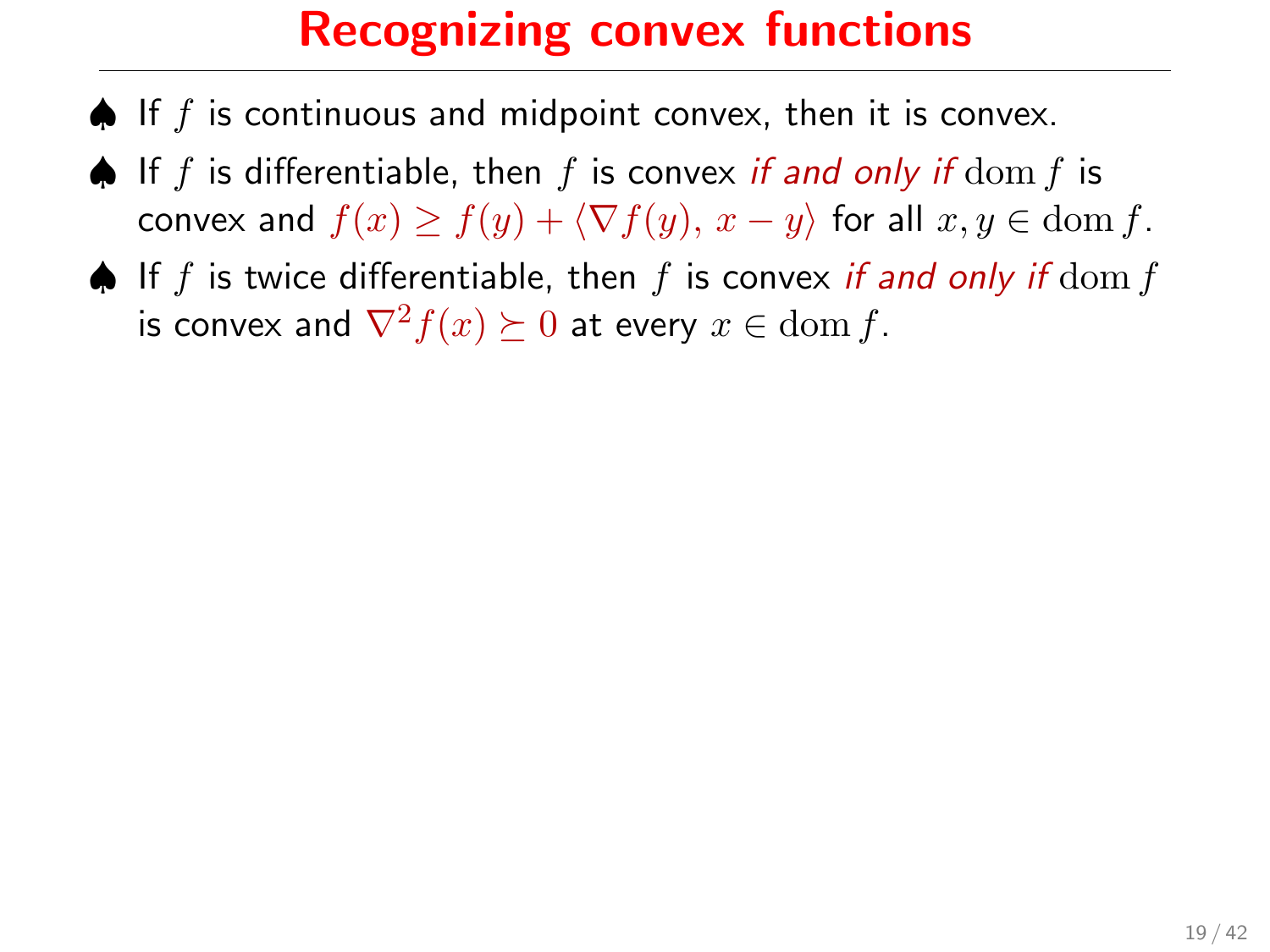**Linear:**  $f(\theta_1x + \theta_2y) = \theta_1f(x) + \theta_2f(y)$ ;  $\theta_1, \theta_2$  unrestricted

**■ Concave:**  $f(\theta x + (1 - \theta)y) \geq \theta f(x) + (1 - \theta)f(y)$ 

Strictly convex: If inequality is strict for  $x \neq y$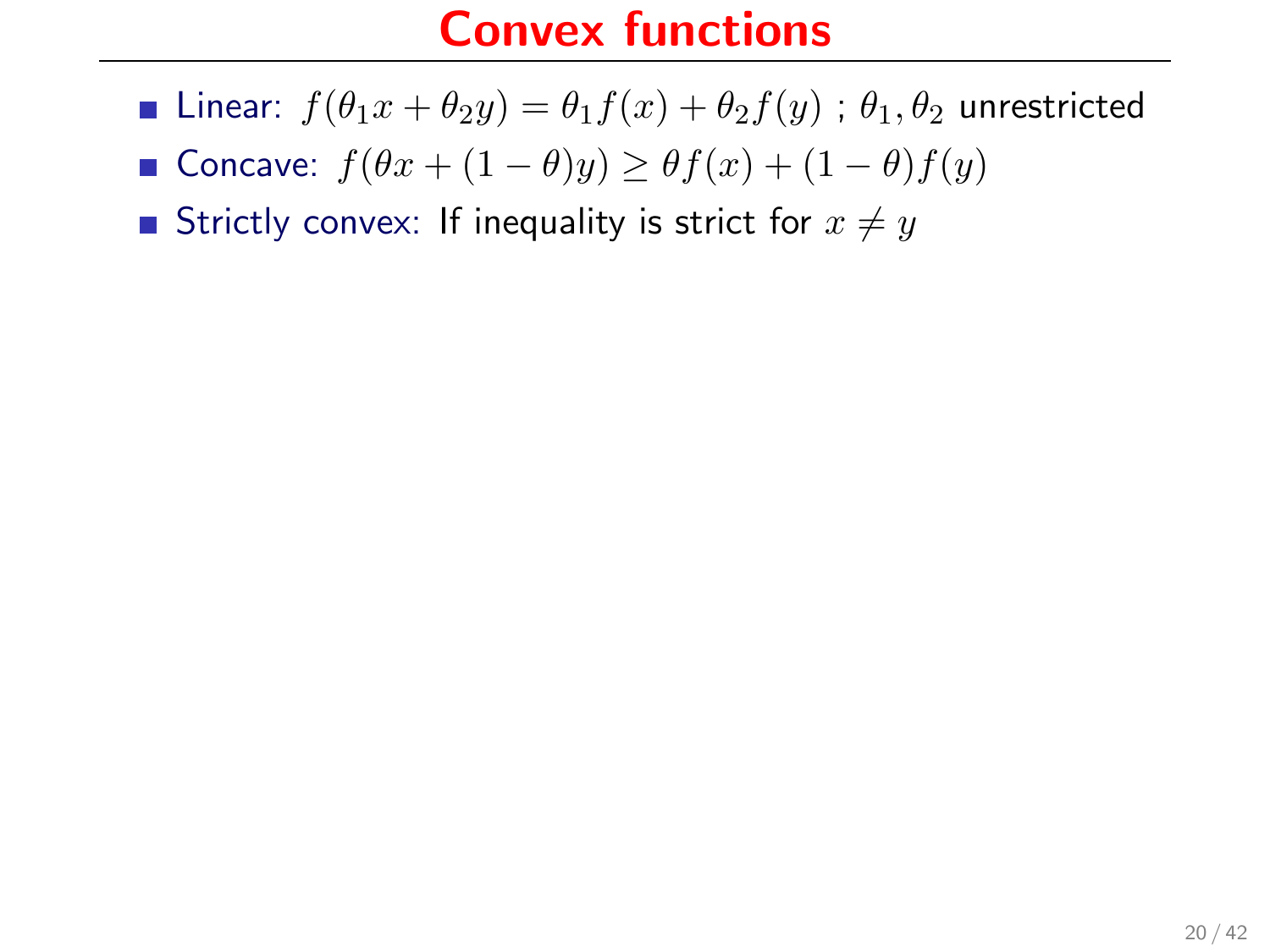**Example** The *pointwise maximum* of a family of convex functions is convex. That is, if  $f(x; y)$  is a convex function of x for every y in some "index set"  $\mathcal{Y}$ , then

$$
f(x) := \max_{y \in \mathcal{Y}} f(x; y)
$$

is a convex function of  $x$  (set  $Y$  is arbitrary).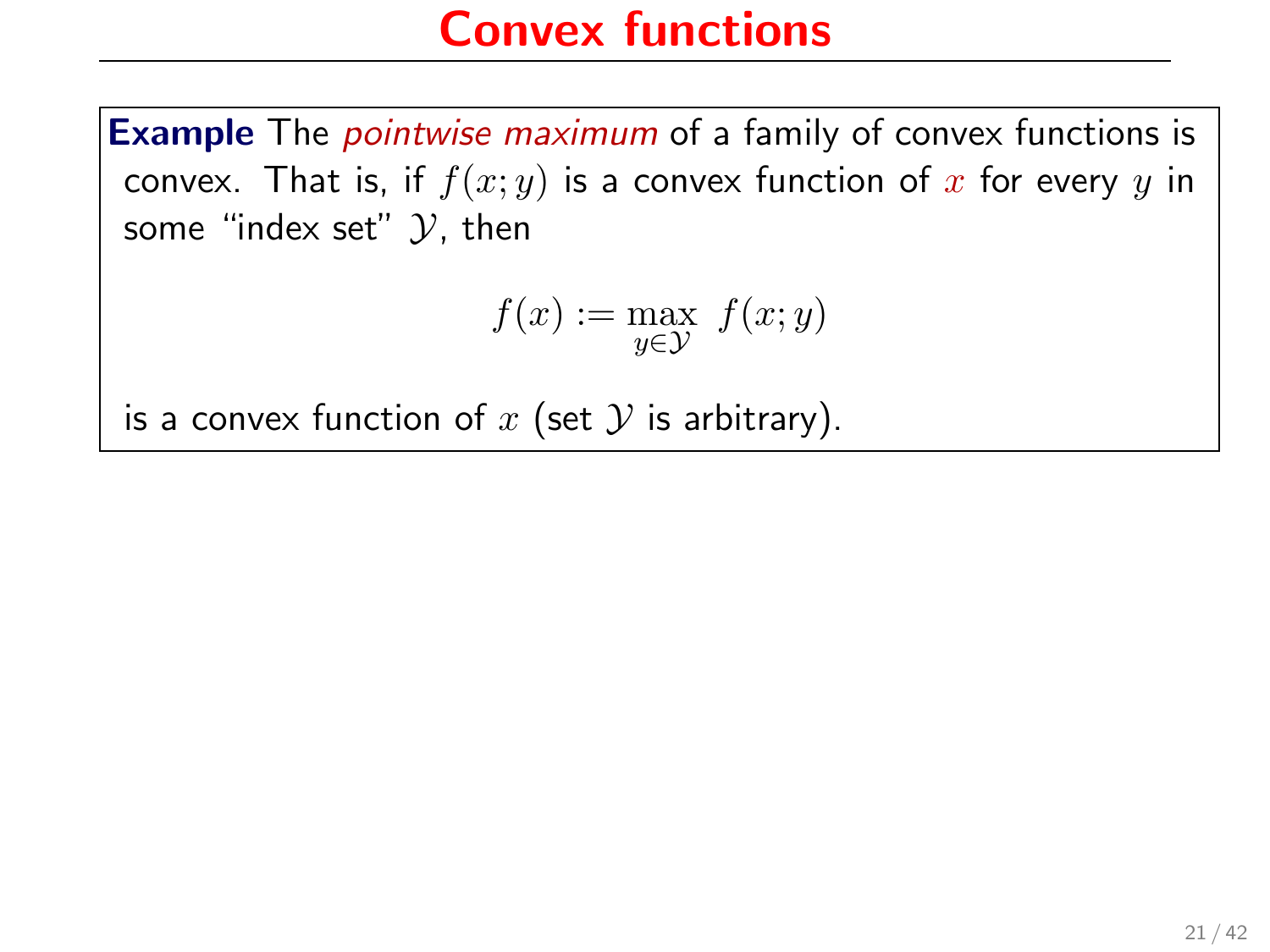**Example** The *pointwise maximum* of a family of convex functions is convex. That is, if  $f(x; y)$  is a convex function of x for every y in some "index set"  $\mathcal Y$ , then

$$
f(x):=\max_{y\in\mathcal{Y}}\ f(x;y)
$$

is a convex function of  $x$  (set  $Y$  is arbitrary).

**Example** Let  $f : \mathbb{R}^n \to \mathbb{R}$  be convex. Let  $A \in \mathbb{R}^{m \times n}$ , and  $b \in \mathbb{R}^m$ . Prove that  $g(x) = f(Ax + b)$  is convex.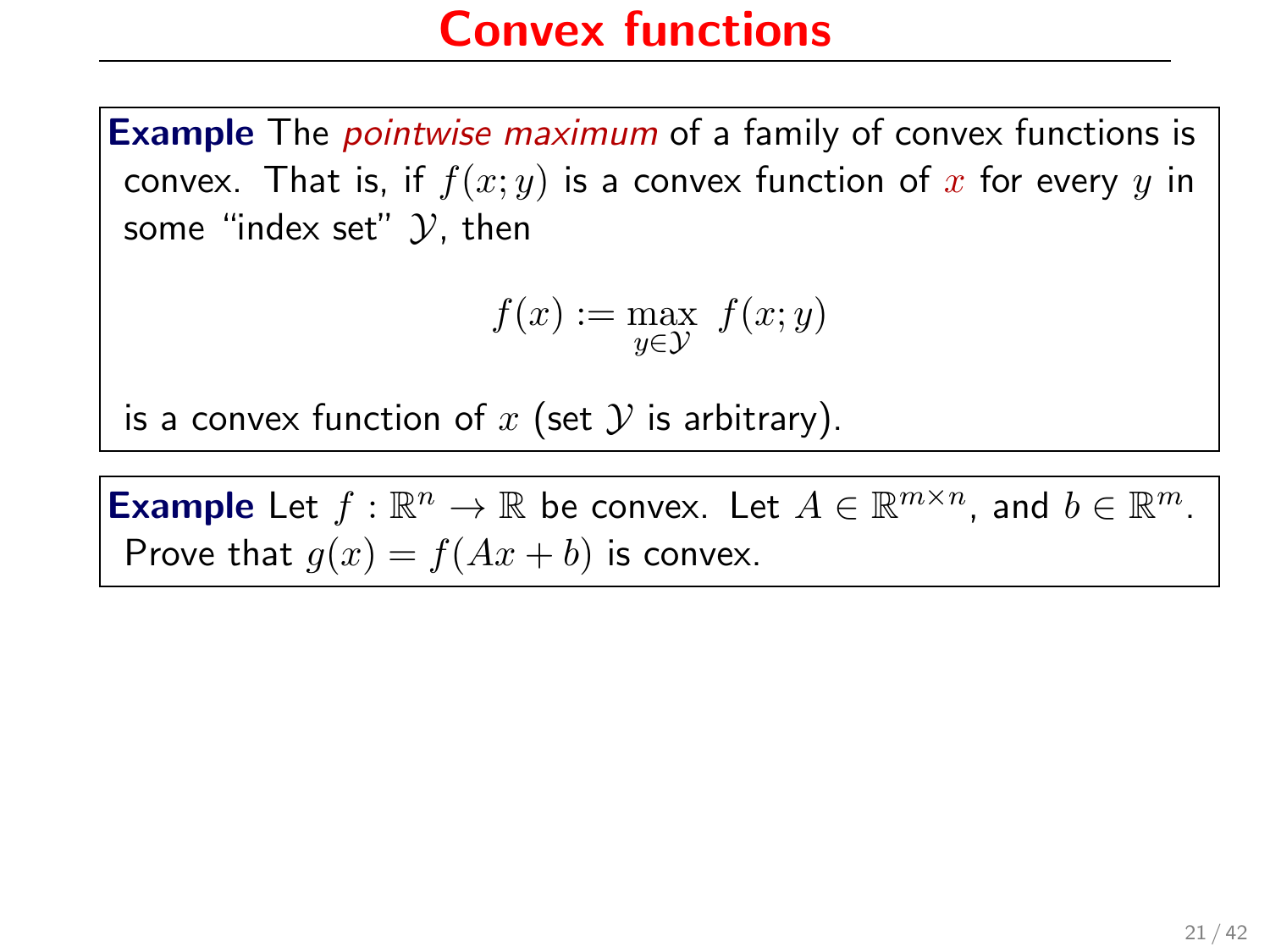**Example** The *pointwise maximum* of a family of convex functions is convex. That is, if  $f(x; y)$  is a convex function of x for every y in some "index set"  $\mathcal{Y}$ , then

$$
f(x):=\max_{y\in\mathcal{Y}}\ f(x;y)
$$

is a convex function of  $x$  (set  $Y$  is arbitrary).

**Example** Let  $f : \mathbb{R}^n \to \mathbb{R}$  be convex. Let  $A \in \mathbb{R}^{m \times n}$ , and  $b \in \mathbb{R}^m$ . Prove that  $g(x) = f(Ax + b)$  is convex.

**Exercise**: Verify truth of above examples.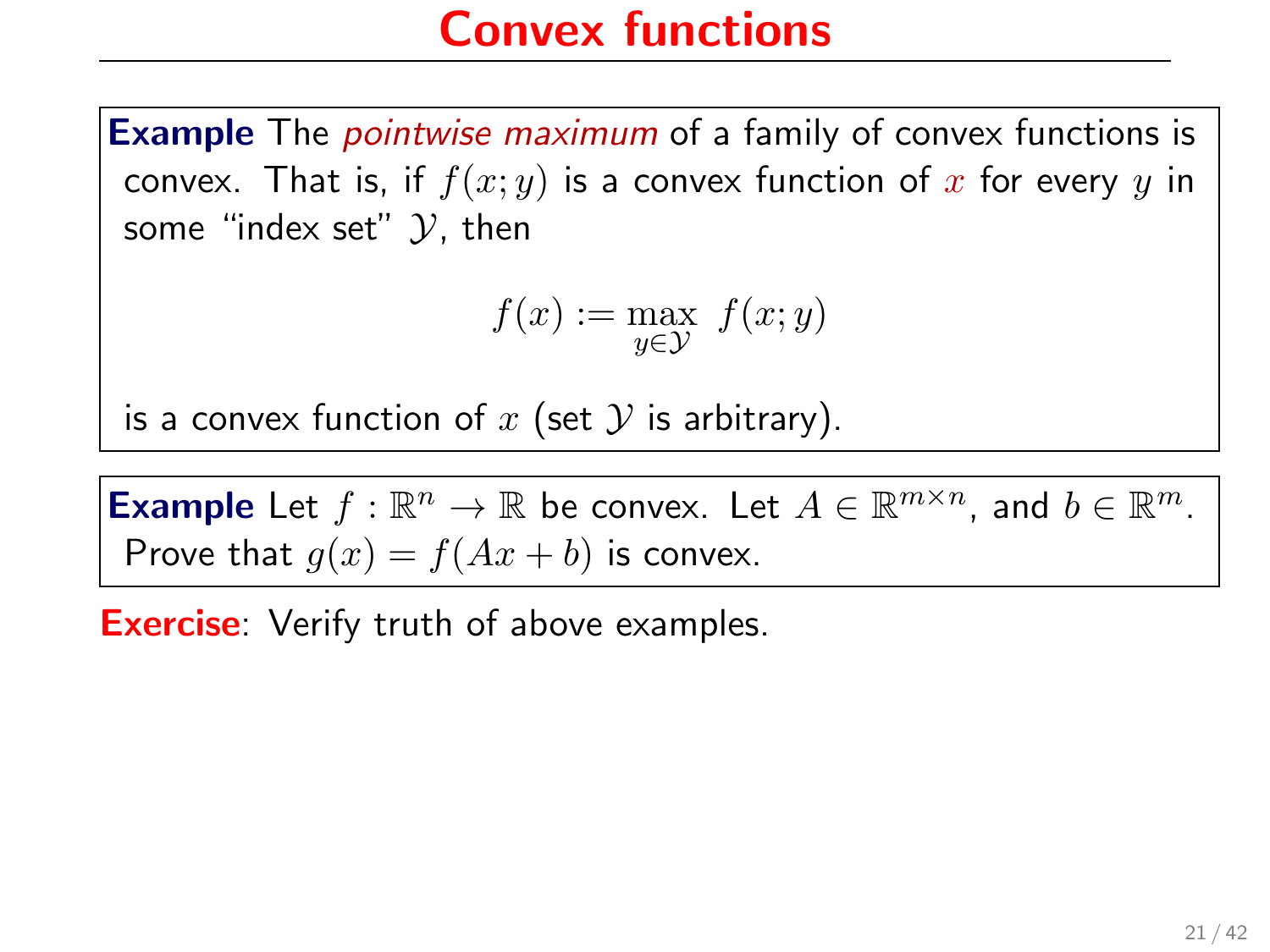**Theorem** Let  $Y$  be a nonempty convex set. Suppose  $L(x, y)$  is convex in  $(x, y)$ , then,

$$
f(x) := \inf_{y \in \mathcal{Y}} L(x, y)
$$

is a convex function of x, provided  $f(x) > -\infty$ .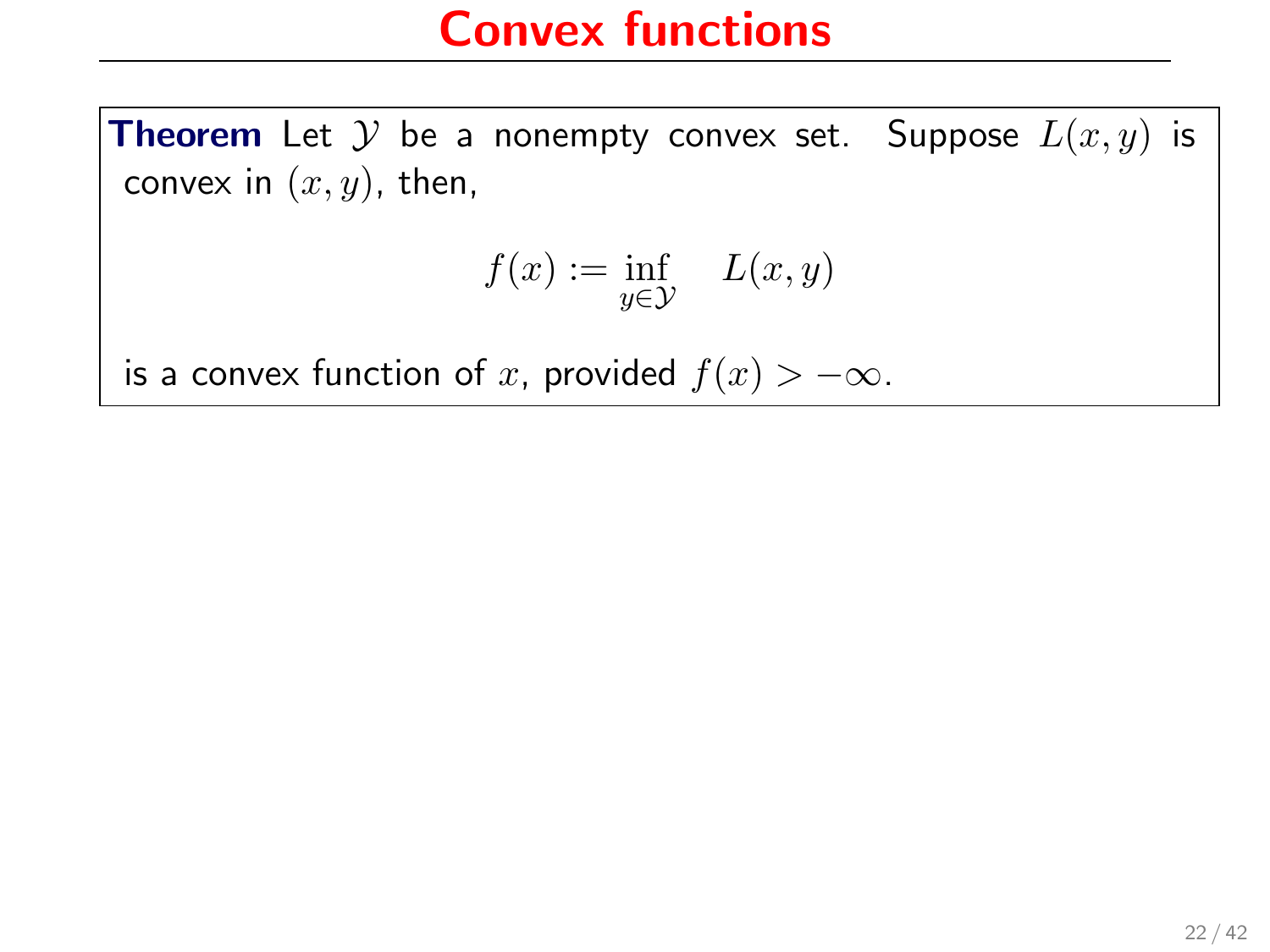**Theorem** Let  $Y$  be a nonempty convex set. Suppose  $L(x, y)$  is convex in  $(x, y)$ , then,

$$
f(x) := \inf_{y \in \mathcal{Y}} L(x, y)
$$

is a convex function of x, provided  $f(x) > -\infty$ .

*Proof.* Let  $u, v \in \text{dom } f$ .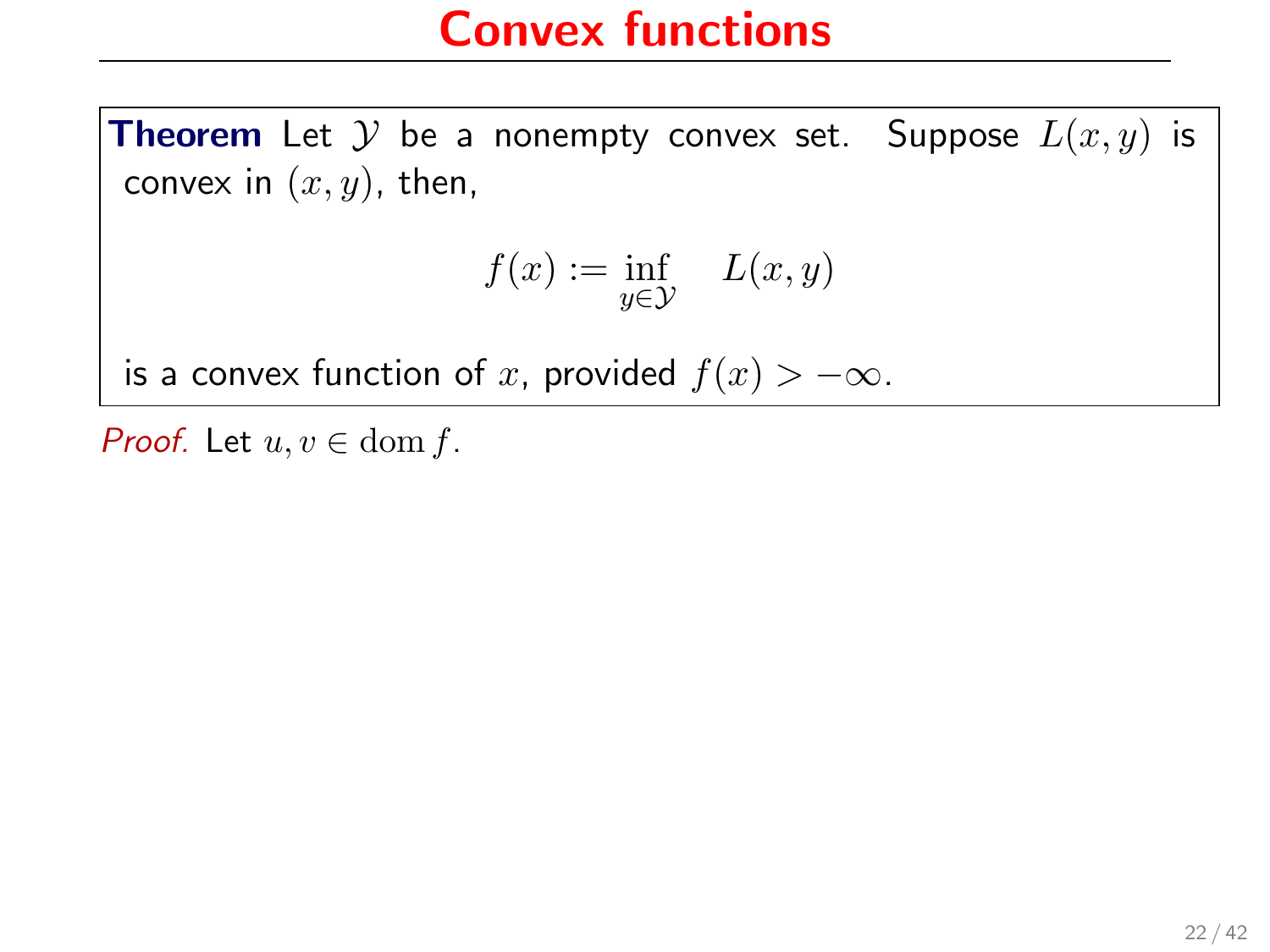**Theorem** Let Y be a nonempty convex set. Suppose  $L(x, y)$  is convex in  $(x, y)$ , then,

$$
f(x) := \inf_{y \in \mathcal{Y}} L(x, y)
$$

is a convex function of x, provided  $f(x) > -\infty$ .

*Proof.* Let  $u, v \in \text{dom } f$ . Since  $f(u) = \inf_u L(u, y)$ , for each  $\epsilon > 0$ , there is a  $y_1 \in \mathcal{Y}$ ,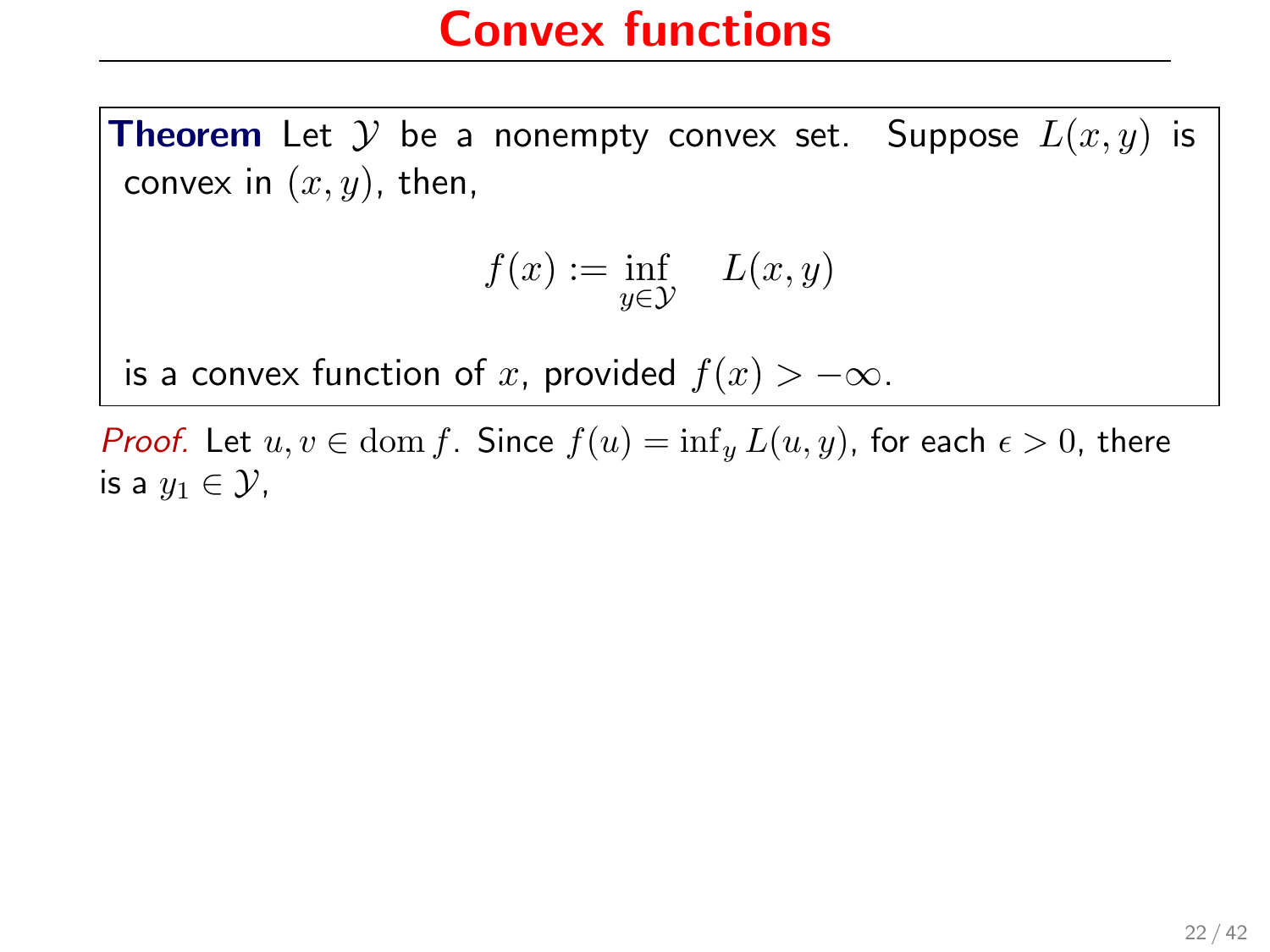**Theorem** Let Y be a nonempty convex set. Suppose  $L(x, y)$  is convex in  $(x, y)$ , then,

$$
f(x) := \inf_{y \in \mathcal{Y}} L(x, y)
$$

is a convex function of x, provided  $f(x) > -\infty$ .

*Proof.* Let  $u, v \in \text{dom } f$ . Since  $f(u) = \inf_u L(u, y)$ , for each  $\epsilon > 0$ , there is a  $y_1 \in \mathcal{Y}$ , s.t.  $f(u) + \frac{\epsilon}{2}$  is not the infimum. Thus,  $L(u, y_1) \le f(u) + \frac{\epsilon}{2}$ .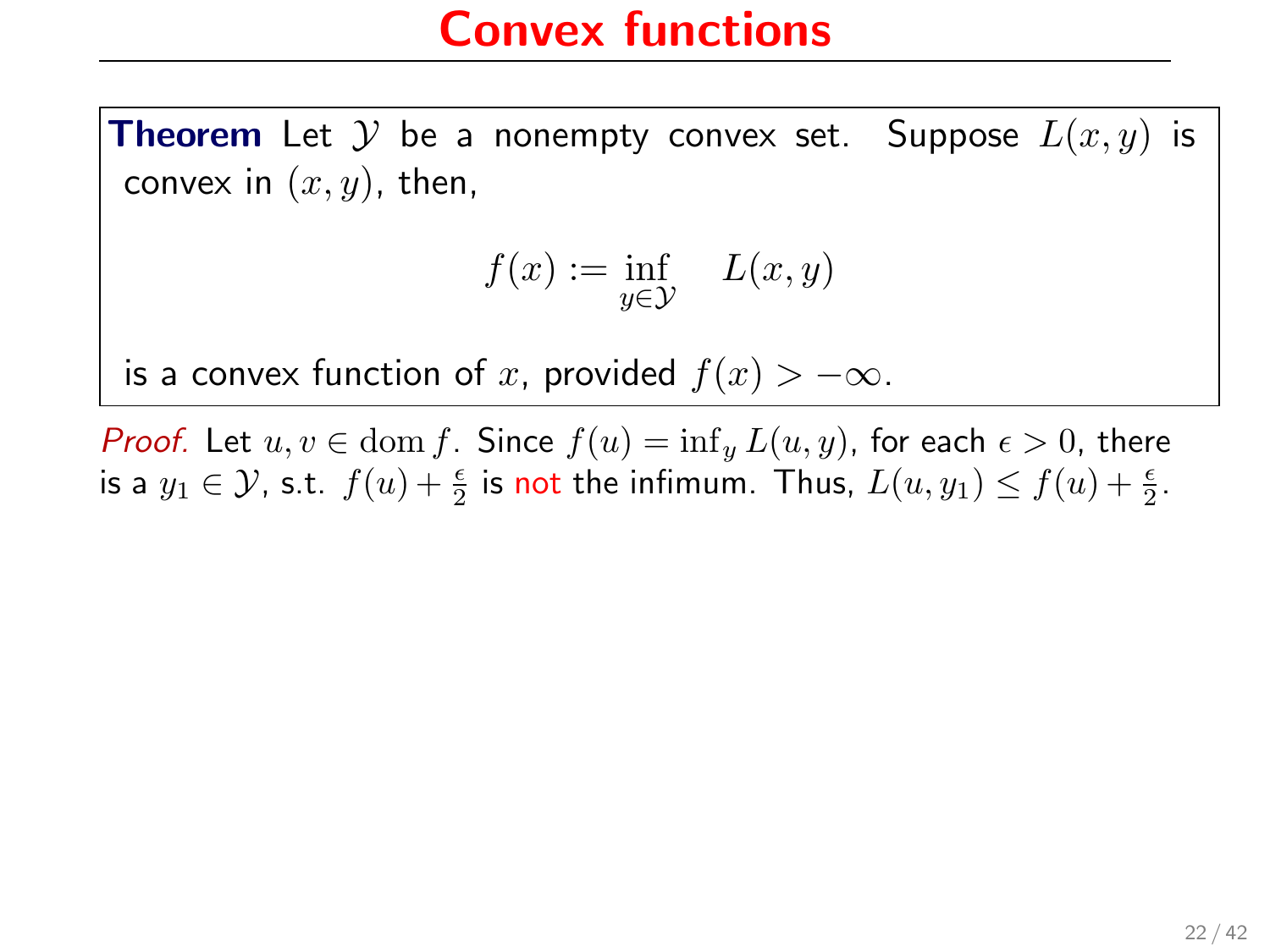**Theorem** Let Y be a nonempty convex set. Suppose  $L(x, y)$  is convex in  $(x, y)$ , then,

$$
f(x) := \inf_{y \in \mathcal{Y}} L(x, y)
$$

is a convex function of x, provided  $f(x) > -\infty$ .

*Proof.* Let  $u, v \in \text{dom } f$ . Since  $f(u) = \inf_u L(u, y)$ , for each  $\epsilon > 0$ , there is a  $y_1 \in \mathcal{Y}$ , s.t.  $f(u) + \frac{\epsilon}{2}$  is not the infimum. Thus,  $L(u, y_1) \le f(u) + \frac{\epsilon}{2}$ . Similarly, there is  $y_2 \in \tilde{\mathcal{Y}}$ , such that  $L(v, y_2) \leq f(v) + \frac{\epsilon}{2}$ .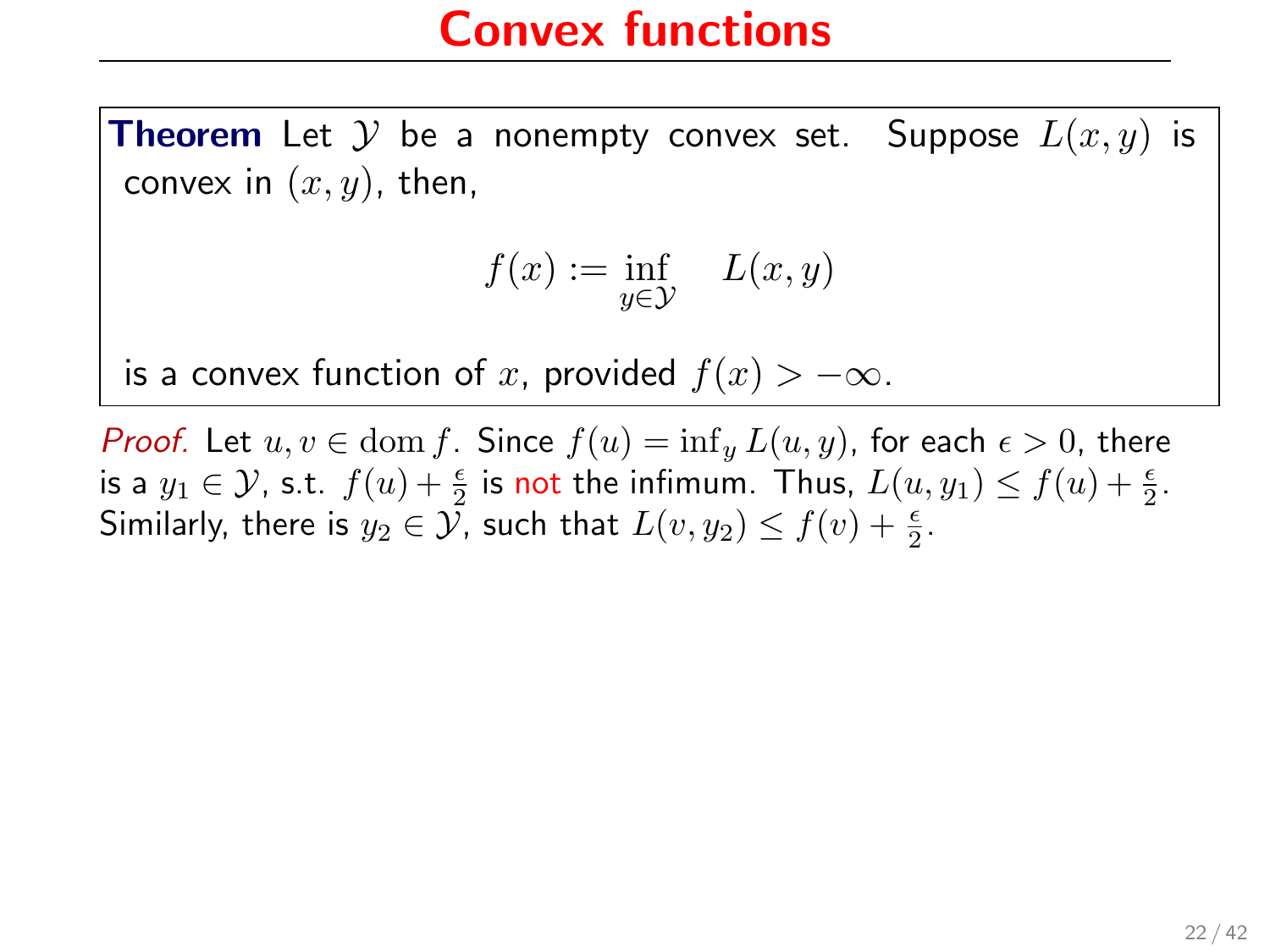**Theorem** Let Y be a nonempty convex set. Suppose  $L(x, y)$  is convex in  $(x, y)$ , then,

$$
f(x) := \inf_{y \in \mathcal{Y}} L(x, y)
$$

is a convex function of x, provided  $f(x) > -\infty$ .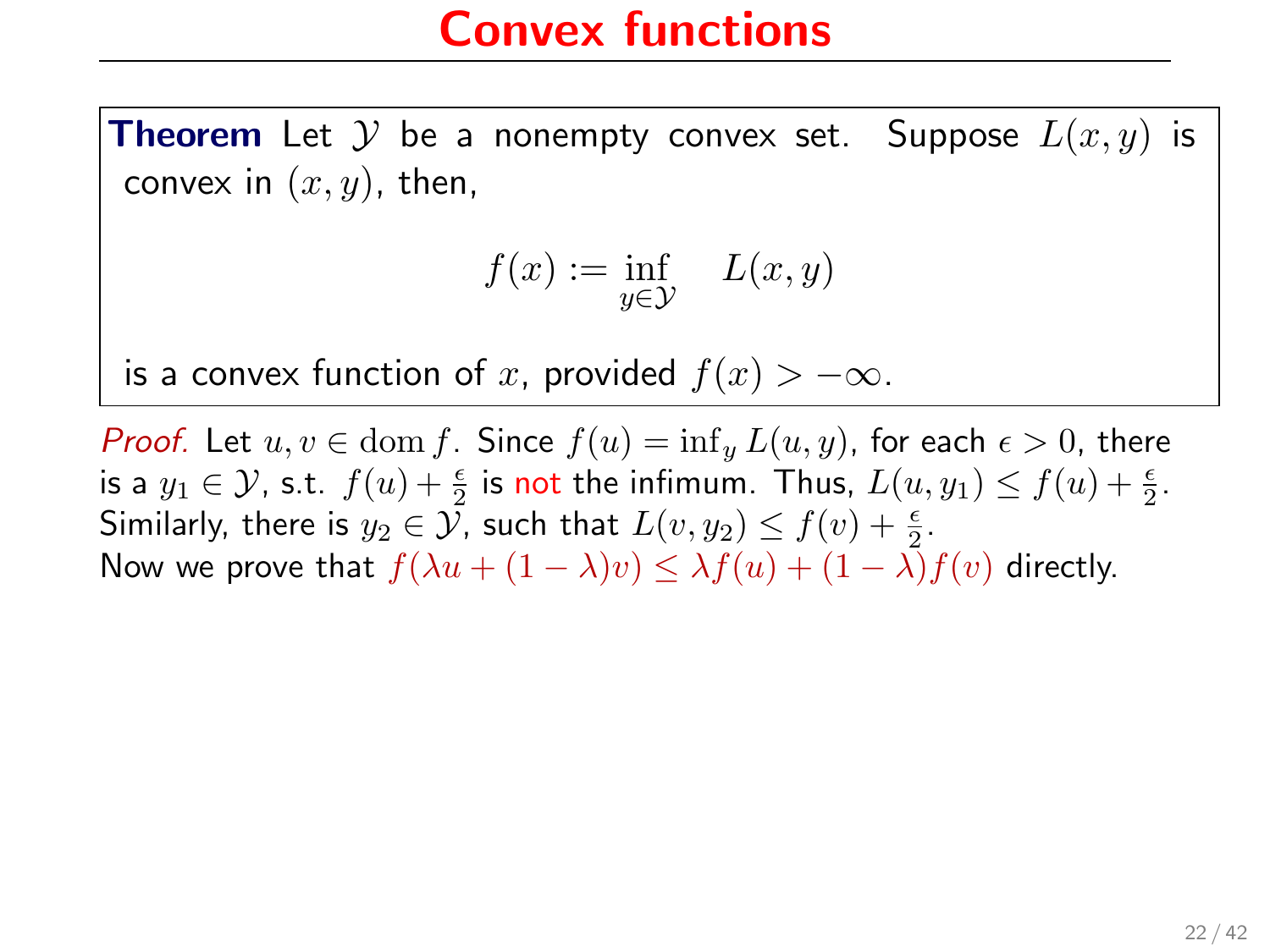**Theorem** Let Y be a nonempty convex set. Suppose  $L(x, y)$  is convex in  $(x, y)$ , then,

$$
f(x) := \inf_{y \in \mathcal{Y}} L(x, y)
$$

is a convex function of x, provided  $f(x) > -\infty$ .

$$
f(\lambda u + (1 - \lambda)v) = \inf_{y \in \mathcal{Y}} L(\lambda u + (1 - \lambda)v, y)
$$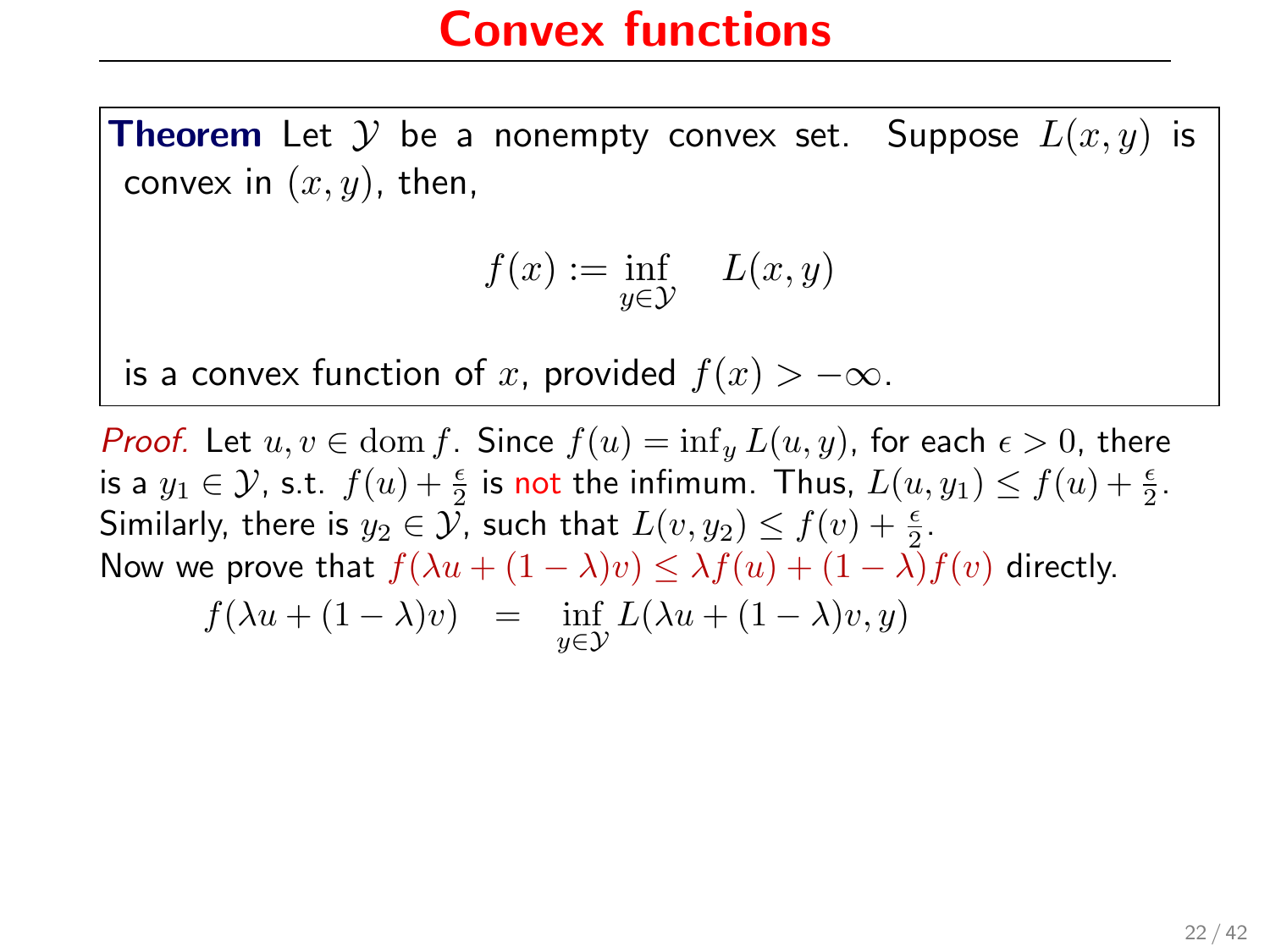**Theorem** Let Y be a nonempty convex set. Suppose  $L(x, y)$  is convex in  $(x, y)$ , then,

$$
f(x) := \inf_{y \in \mathcal{Y}} L(x, y)
$$

is a convex function of x, provided  $f(x) > -\infty$ .

$$
f(\lambda u + (1 - \lambda)v) = \inf_{y \in \mathcal{Y}} L(\lambda u + (1 - \lambda)v, y)
$$
  
 
$$
\leq L(\lambda u + (1 - \lambda)v, \lambda y_1 + (1 - \lambda)y_2)
$$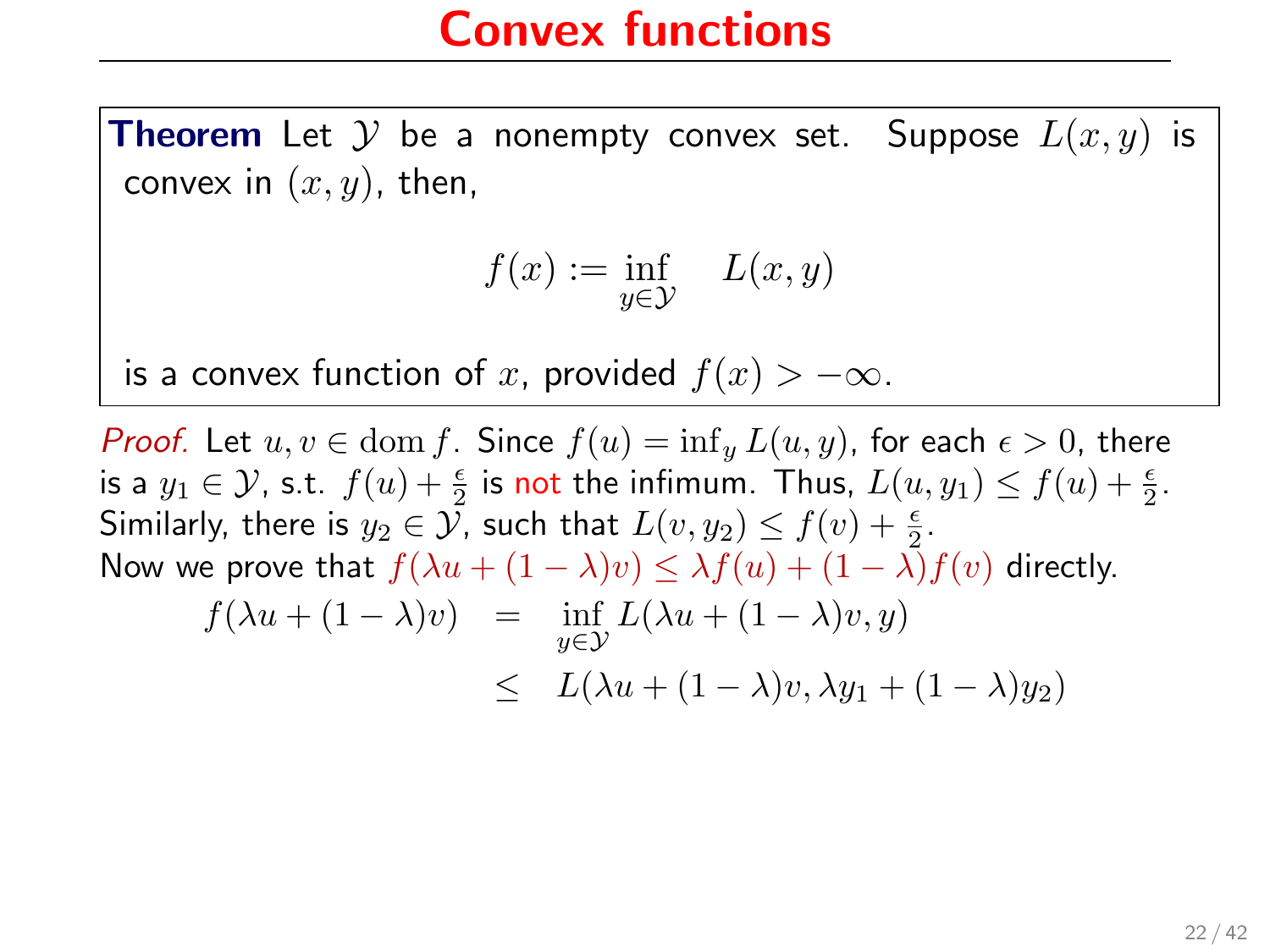**Theorem** Let Y be a nonempty convex set. Suppose  $L(x, y)$  is convex in  $(x, y)$ , then,

$$
f(x) := \inf_{y \in \mathcal{Y}} L(x, y)
$$

is a convex function of x, provided  $f(x) > -\infty$ .

$$
f(\lambda u + (1 - \lambda)v) = \inf_{y \in \mathcal{Y}} L(\lambda u + (1 - \lambda)v, y)
$$
  
\n
$$
\leq L(\lambda u + (1 - \lambda)v, \lambda y_1 + (1 - \lambda)y_2)
$$
  
\n
$$
\leq \lambda L(u, y_1) + (1 - \lambda)L(v, y_2)
$$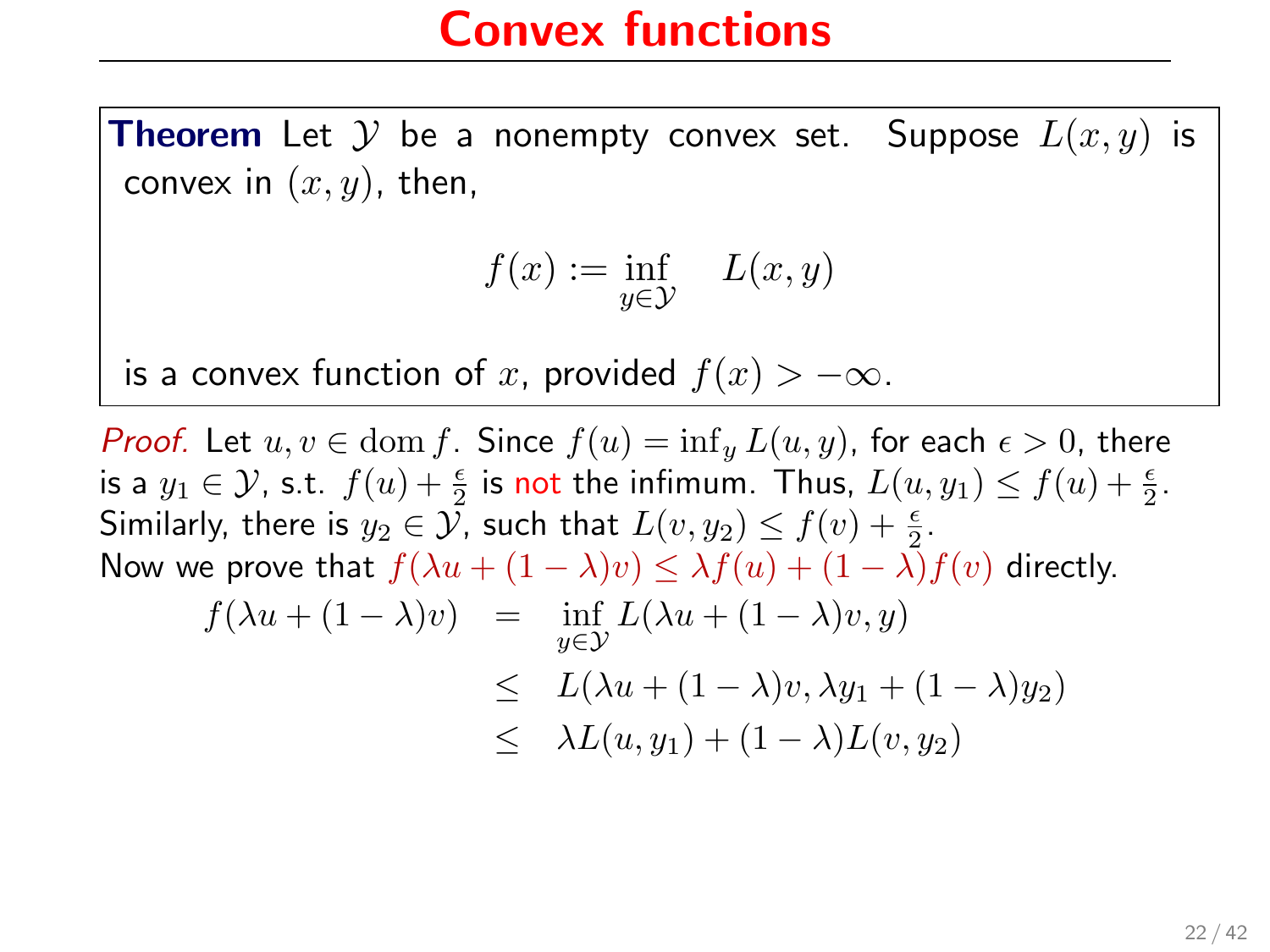**Theorem** Let Y be a nonempty convex set. Suppose  $L(x, y)$  is convex in  $(x, y)$ , then,

$$
f(x) := \inf_{y \in \mathcal{Y}} L(x, y)
$$

is a convex function of x, provided  $f(x) > -\infty$ .

*Proof.* Let  $u, v \in \text{dom } f$ . Since  $f(u) = \inf_u L(u, y)$ , for each  $\epsilon > 0$ , there is a  $y_1 \in \mathcal{Y}$ , s.t.  $f(u) + \frac{\epsilon}{2}$  is not the infimum. Thus,  $L(u, y_1) \le f(u) + \frac{\epsilon}{2}$ . Similarly, there is  $y_2 \in \overline{\mathcal{Y}}$ , such that  $L(v, y_2) \leq f(v) + \frac{\epsilon}{2}$ . Now we prove that  $f(\lambda u + (1 - \lambda)v) \leq \lambda f(u) + (1 - \lambda)f(v)$  directly.

$$
f(\lambda u + (1 - \lambda)v) = \inf_{y \in \mathcal{Y}} L(\lambda u + (1 - \lambda)v, y)
$$
  
\n
$$
\leq L(\lambda u + (1 - \lambda)v, \lambda y_1 + (1 - \lambda)y_2)
$$
  
\n
$$
\leq \lambda L(u, y_1) + (1 - \lambda)L(v, y_2)
$$
  
\n
$$
\leq \lambda f(u) + (1 - \lambda)f(v) + \epsilon.
$$

Since  $\epsilon > 0$  is arbitrary, claim follows.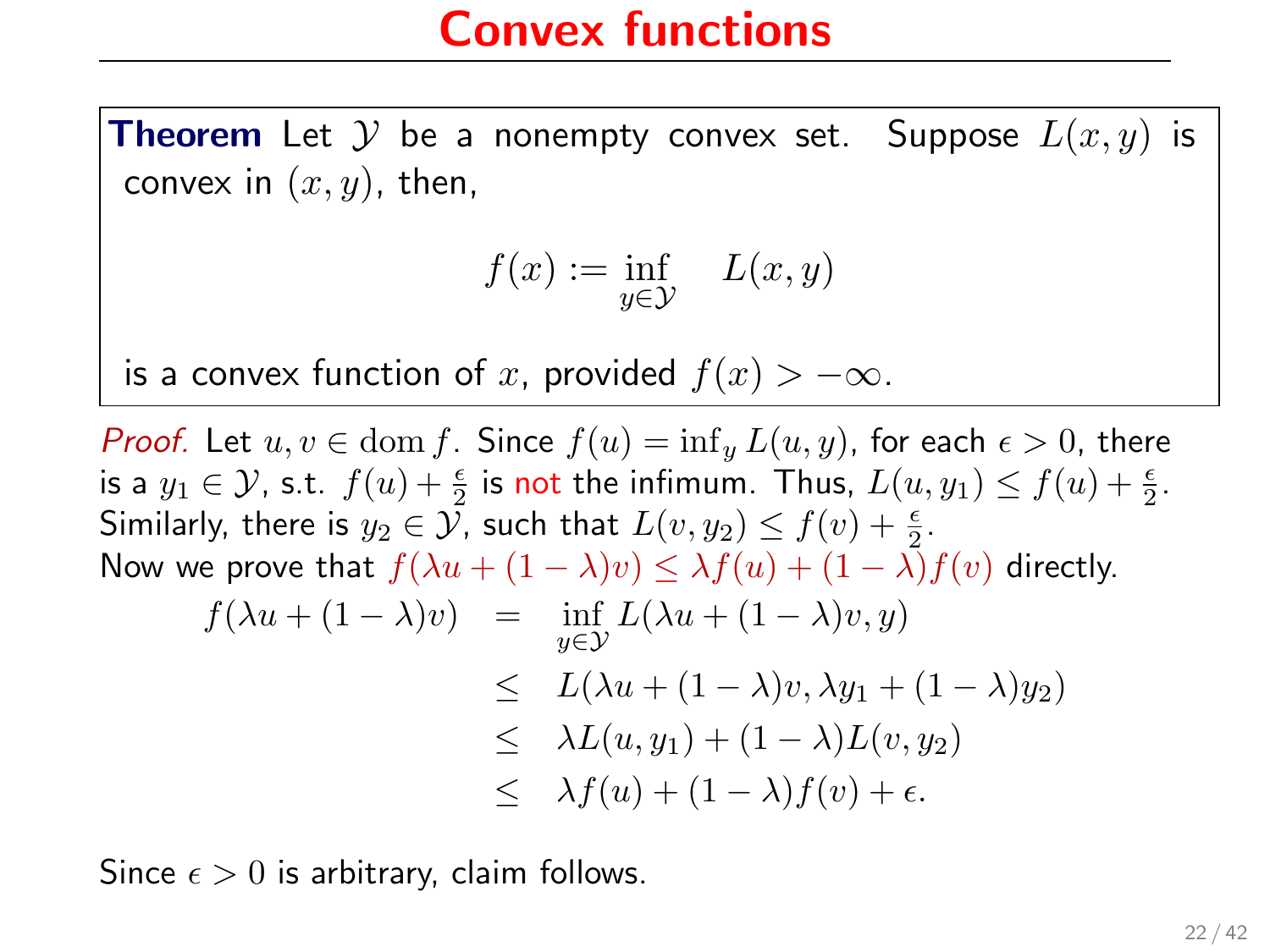Let  $A, B, C$  be matrices such that  $C \succ 0$ , and let

$$
Z := \begin{bmatrix} A & B \\ B^T & C \end{bmatrix} \succeq 0,
$$

then the **Schur complement**  $A - BC^{-1}B^T \succeq 0$ .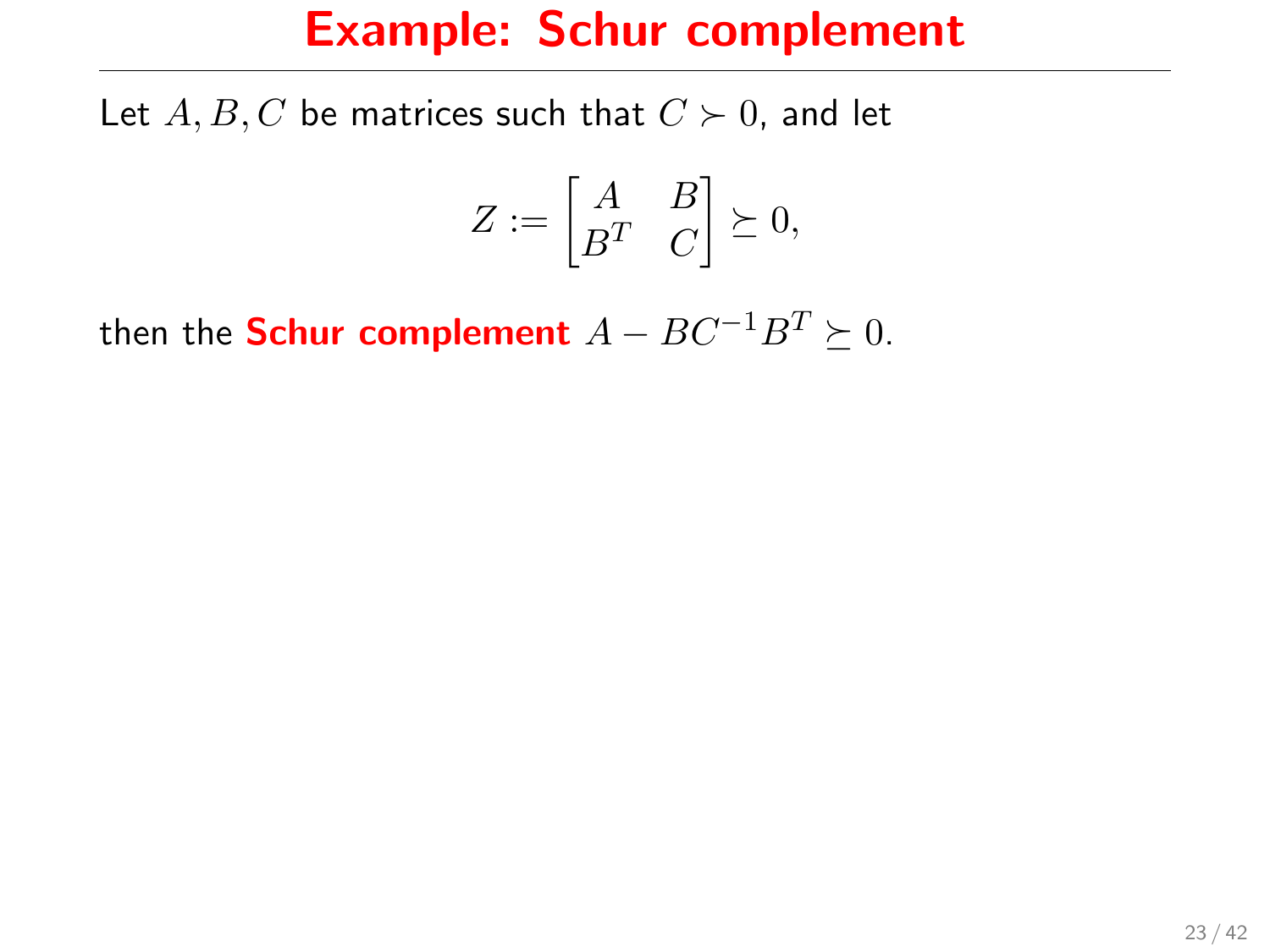Let  $A, B, C$  be matrices such that  $C \succ 0$ , and let

$$
Z := \begin{bmatrix} A & B \\ B^T & C \end{bmatrix} \succeq 0,
$$

then the **Schur complement**  $A - BC^{-1}B^T \succeq 0$ . *Proof.*  $L(x, y) = [x, y]^T Z[x, y]$  is convex in  $(x, y)$  since  $Z \succeq 0$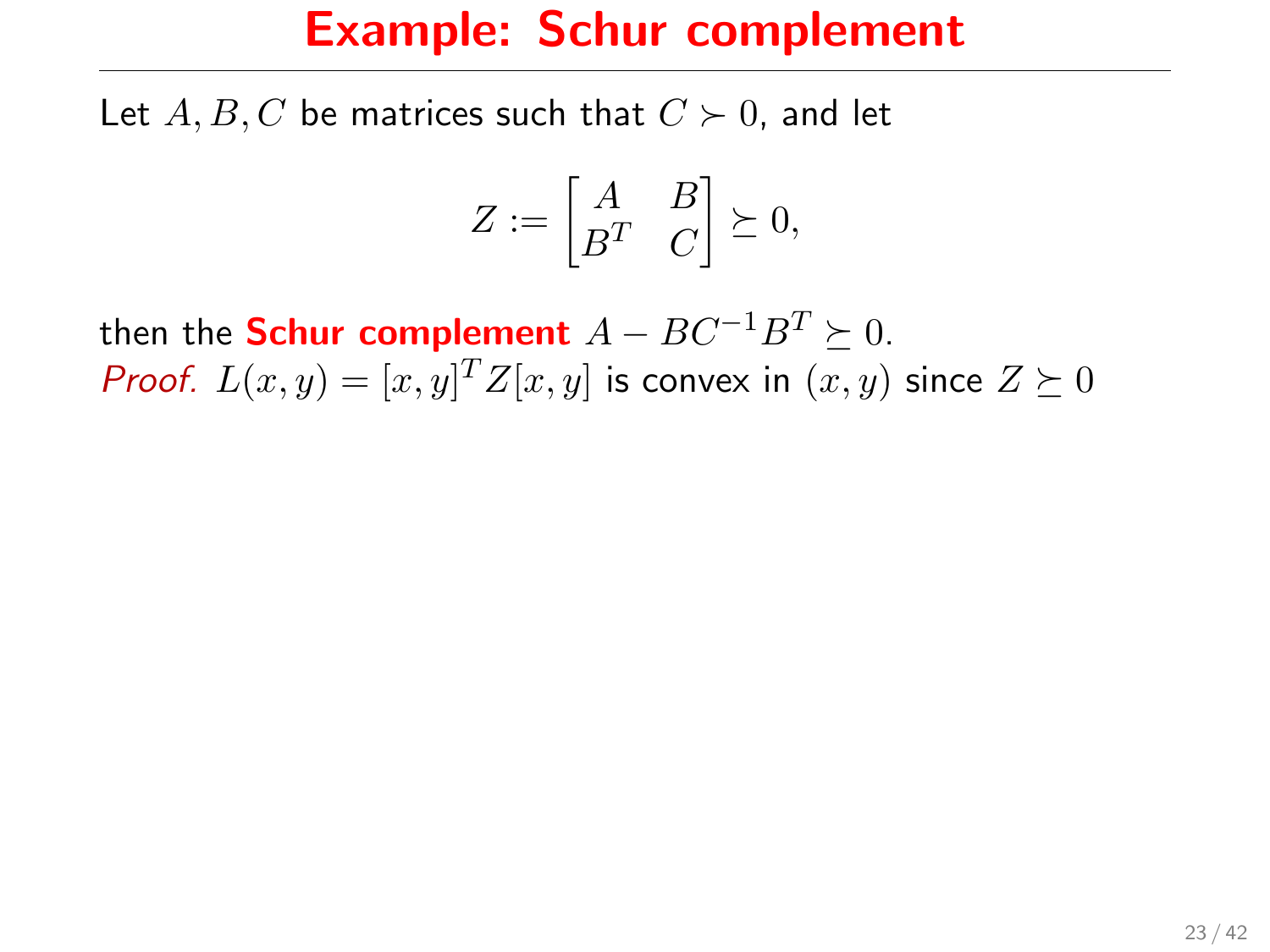Let A, B, C be matrices such that  $C \succ 0$ , and let

$$
Z := \begin{bmatrix} A & B \\ B^T & C \end{bmatrix} \succeq 0,
$$

then the **Schur complement**  $A - BC^{-1}B^T \succeq 0$ . *Proof.*  $L(x, y) = [x, y]^T Z[x, y]$  is convex in  $(x, y)$  since  $Z \succeq 0$ 

Observe that  $f(x) = \inf_y L(x, y) = x^T (A - BC^{-1}B^T)x$  is convex.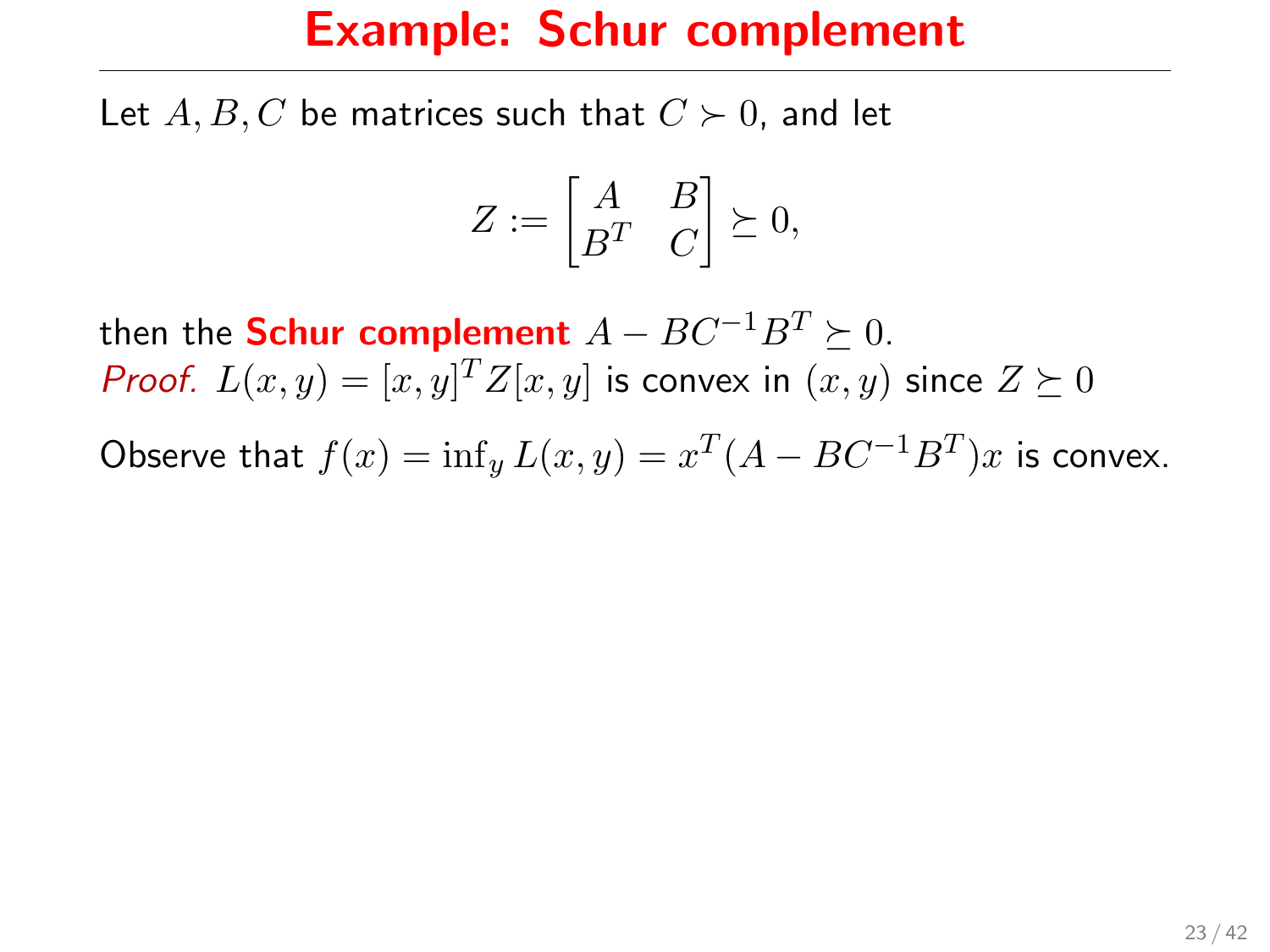Let A, B, C be matrices such that  $C \succ 0$ , and let

$$
Z := \begin{bmatrix} A & B \\ B^T & C \end{bmatrix} \succeq 0,
$$

then the **Schur complement**  $A - BC^{-1}B^T \succeq 0$ . *Proof.*  $L(x, y) = [x, y]^T Z[x, y]$  is convex in  $(x, y)$  since  $Z \succeq 0$ 

Observe that  $f(x) = \inf_y L(x, y) = x^T (A - BC^{-1}B^T)x$  is convex.

(We skipped ahead and solved  $\nabla_y L(x, y) = 0$  to minimize).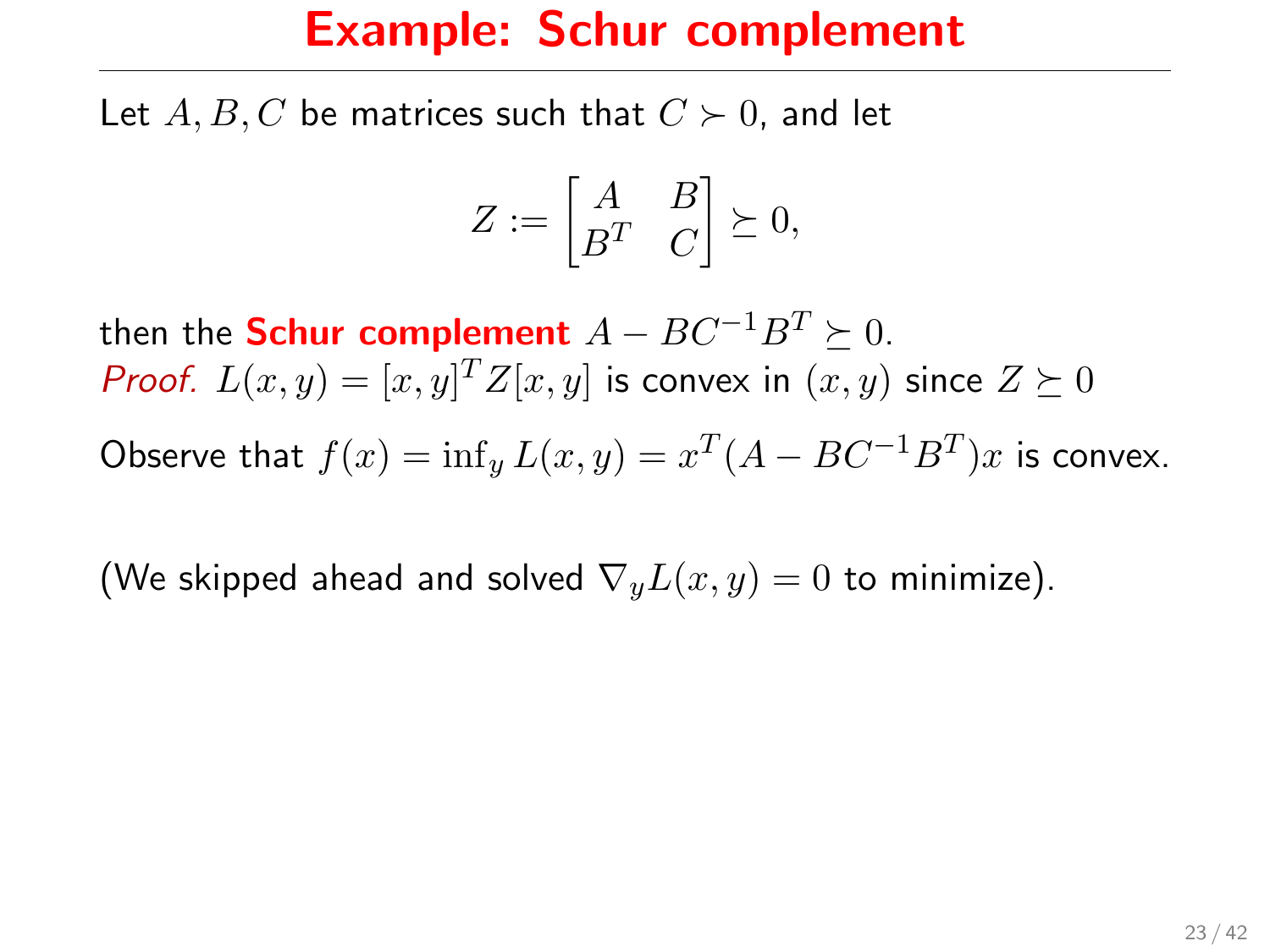## Recognizing convex functions

- $\triangle$  If f is continuous and midpoint convex, then it is convex.
- $\spadesuit$  If f is differentiable, then f is convex if and only if  $\text{dom } f$  is convex and  $f(x) \ge f(y) + \langle \nabla f(y), x - y \rangle$  for all  $x, y \in \text{dom } f$ .
- $\spadesuit$  If f is twice differentiable, then f is convex if and only if  $\text{dom } f$ is convex and  $\nabla^2 f(x) \succeq 0$  at every  $x \in \text{dom } f$ .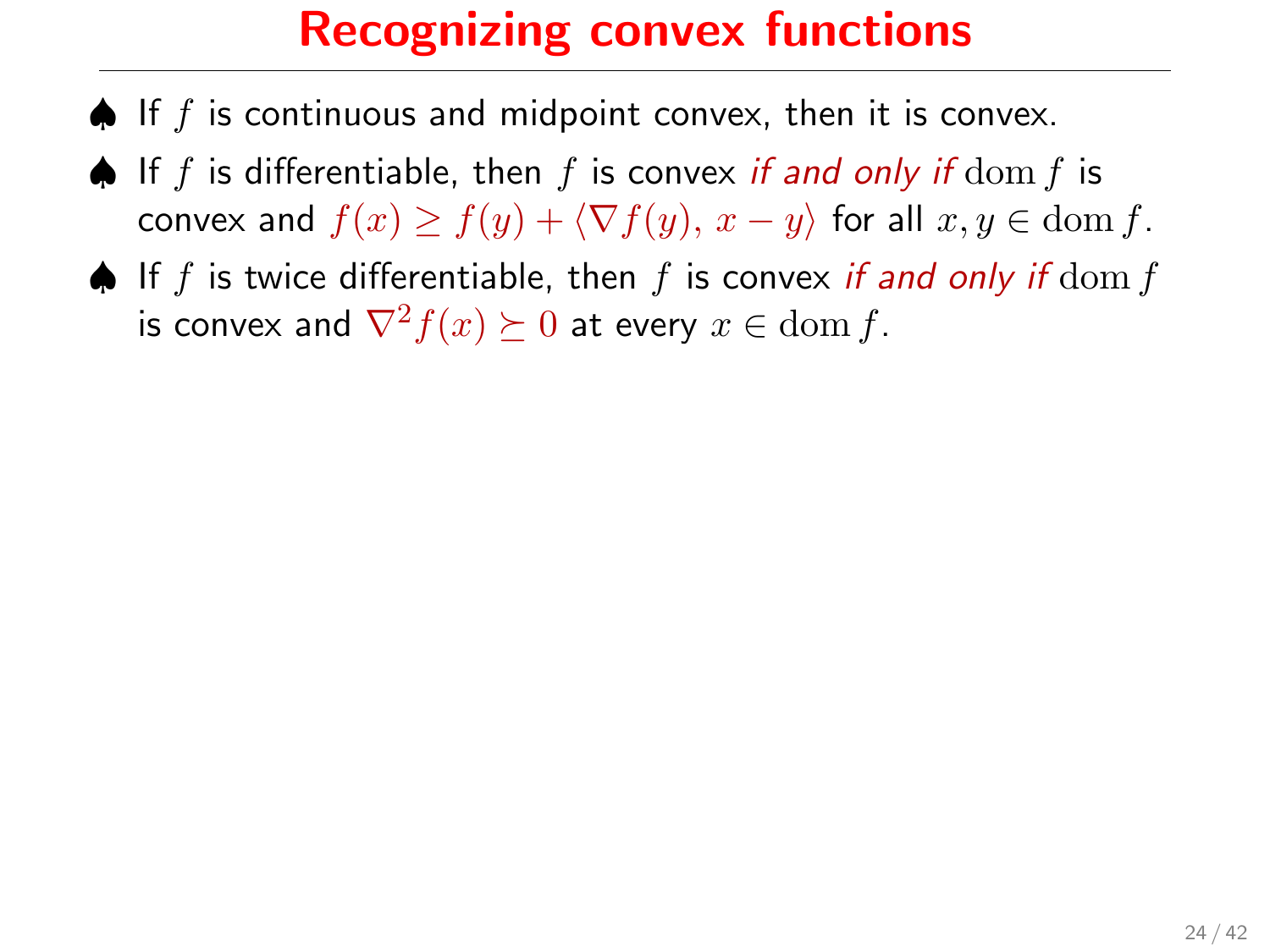## Recognizing convex functions

- $\triangle$  If f is continuous and midpoint convex, then it is convex.
- $\spadesuit$  If f is differentiable, then f is convex if and only if  $\text{dom } f$  is convex and  $f(x) \ge f(y) + \langle \nabla f(y), x - y \rangle$  for all  $x, y \in \text{dom } f$ .
- $\spadesuit$  If f is twice differentiable, then f is convex if and only if  $\text{dom } f$ is convex and  $\nabla^2 f(x) \succeq 0$  at every  $x \in$  dom f.
- $\triangle$  By showing f to be a pointwise max of convex functions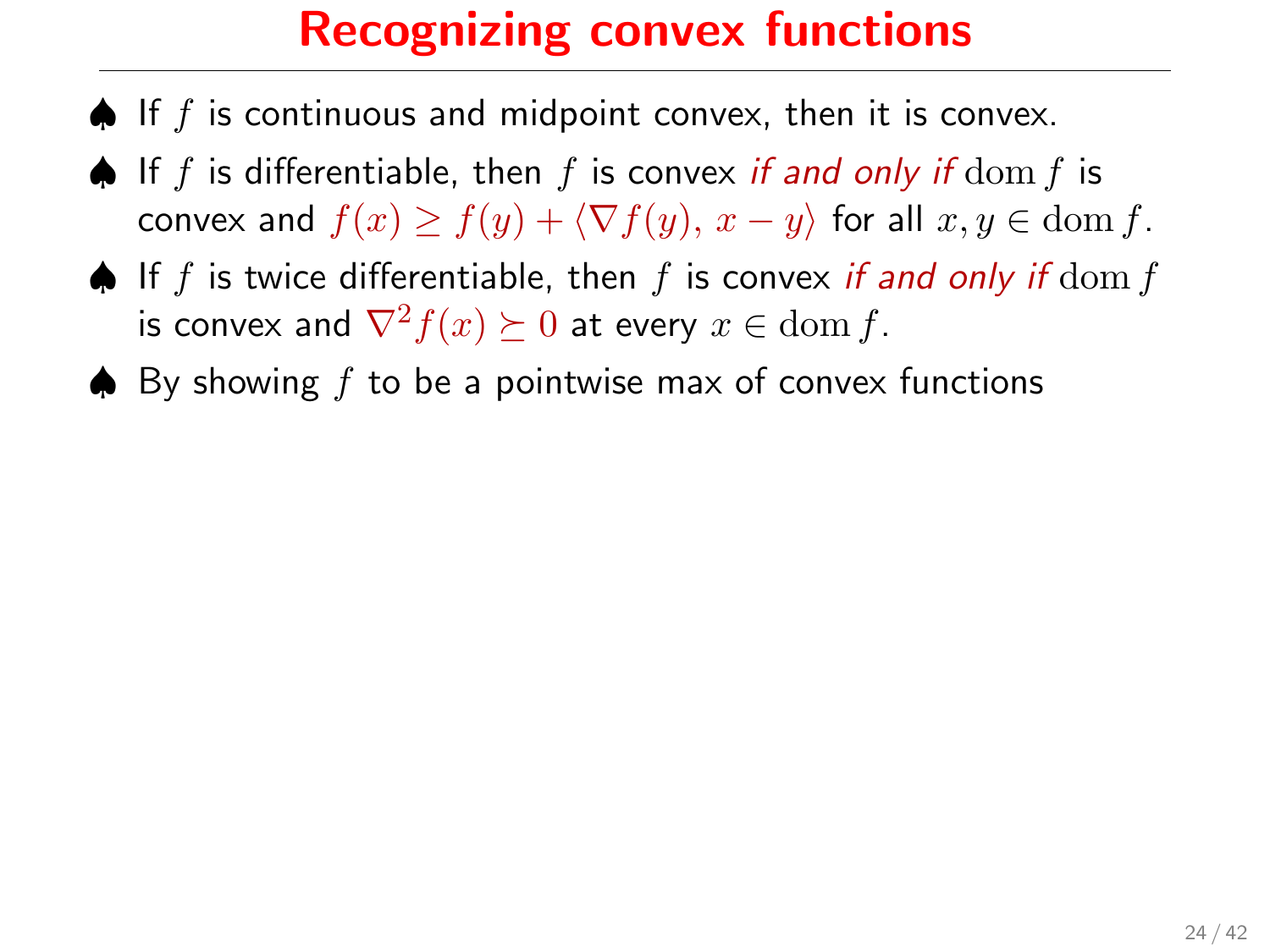## Recognizing convex functions

- $\spadesuit$  If f is continuous and midpoint convex, then it is convex.
- $\spadesuit$  If f is differentiable, then f is convex if and only if  $\text{dom } f$  is convex and  $f(x) \ge f(y) + \langle \nabla f(y), x - y \rangle$  for all  $x, y \in \text{dom } f$ .
- $\spadesuit$  If f is twice differentiable, then f is convex if and only if  $\text{dom } f$ is convex and  $\nabla^2 f(x) \succeq 0$  at every  $x \in$  dom f.
- $\spadesuit$  By showing f to be a pointwise max of convex functions
- $\spadesuit$  By showing  $f : \text{dom}(f) \to \mathbb{R}$  is convex if and only if its restriction to any line that intersects  $dom(f)$  is convex. That is, for any  $x \in \text{dom}(f)$  and any v, the function  $g(t) = f(x + tv)$  is convex (on its domain  $\{t \mid x + tv \in \text{dom}(f)\}\)$ .
- ♠ See exercises (Ch. 3) in Boyd & Vandenberghe for more ways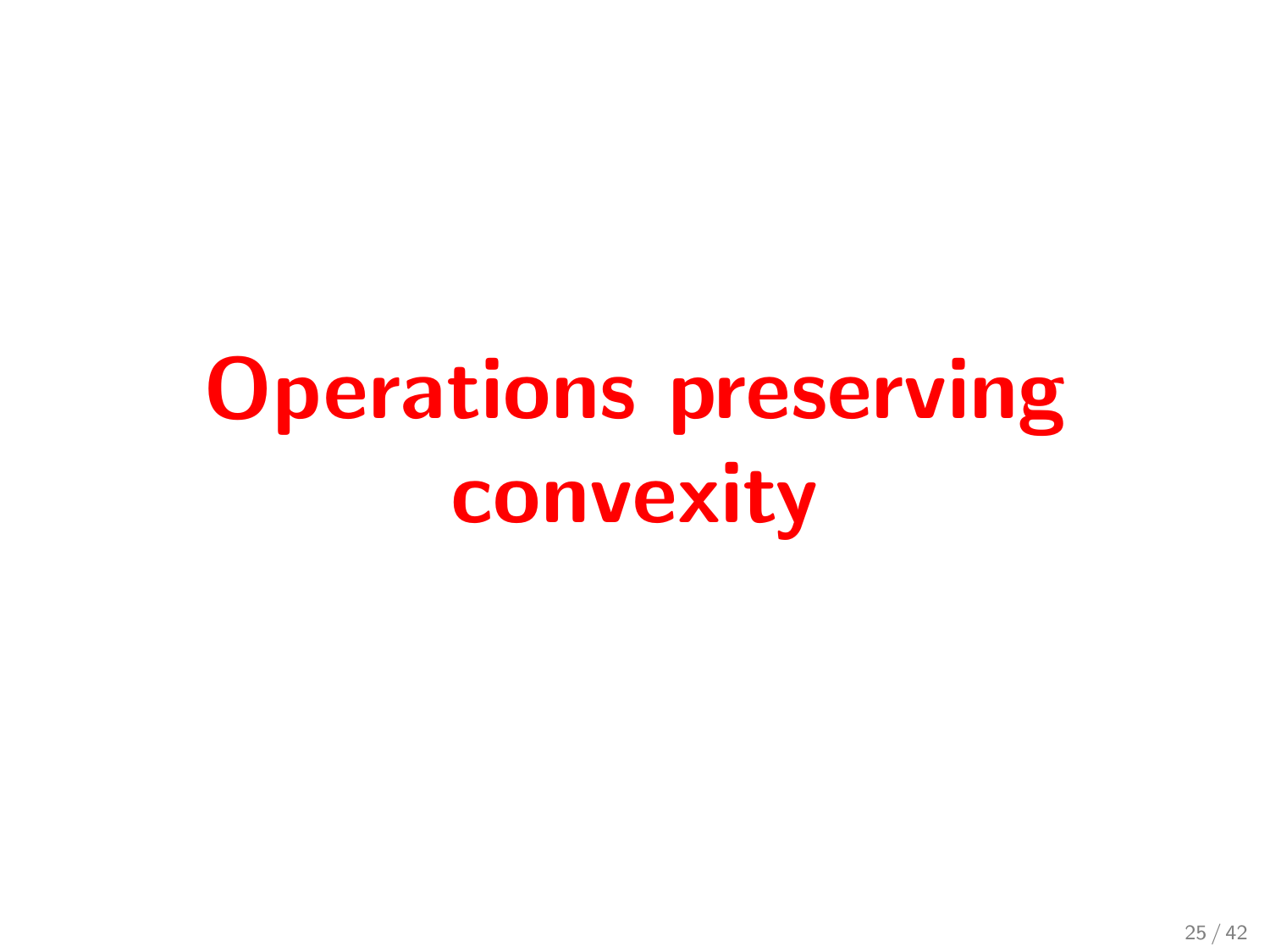Pointwise maximum:  $f(x) = \sup_{y \in \mathcal{Y}} f(y; x)$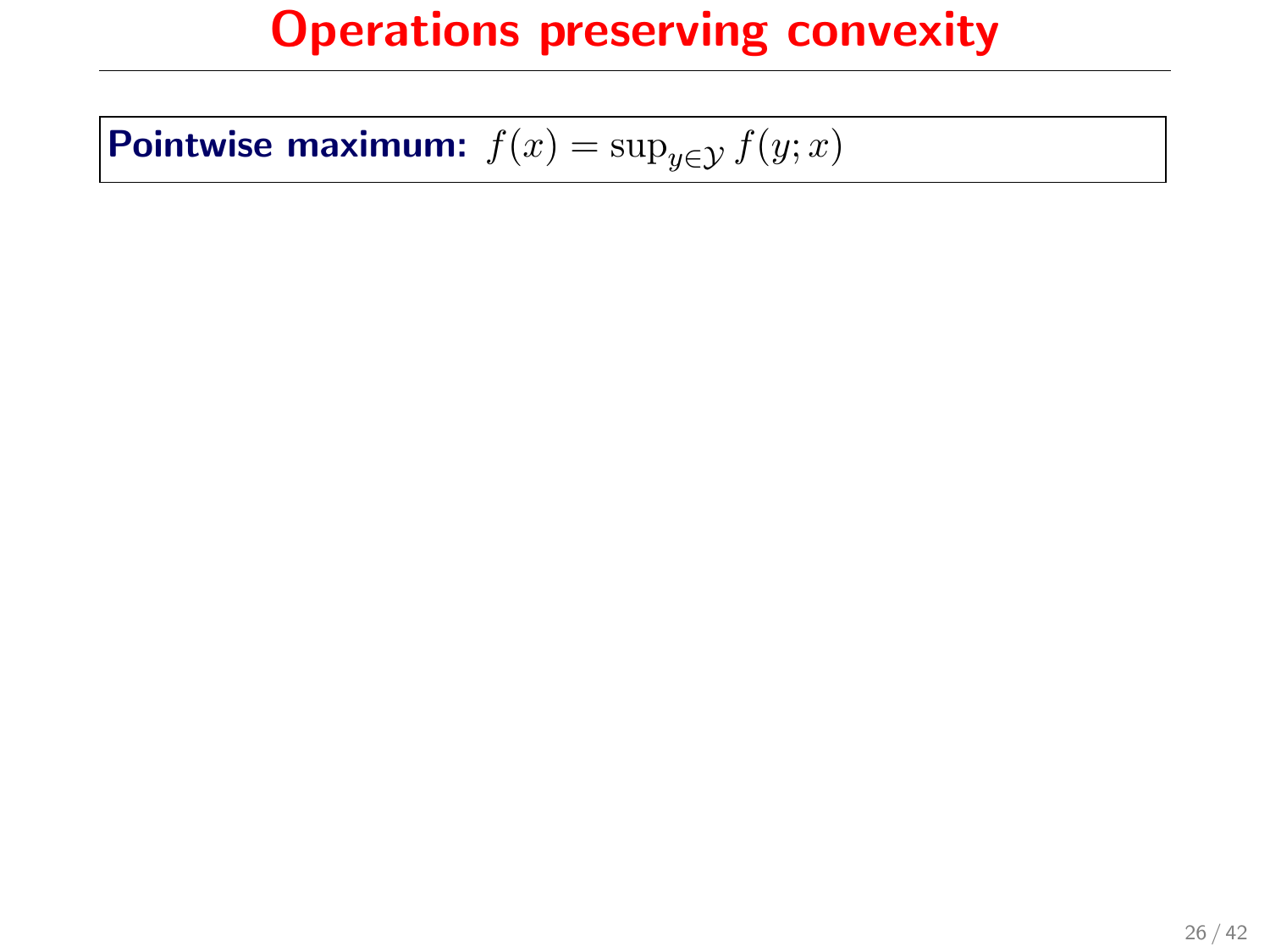Pointwise maximum:  $f(x) = \sup_{y \in \mathcal{Y}} f(y; x)$ 

**Conic combination:** Let  $a_1, \ldots, a_n \geq 0$ ; let  $f_1, \ldots, f_n$  be convex functions. Then,  $f(x) := \sum_i a_i f_i(x)$  is convex.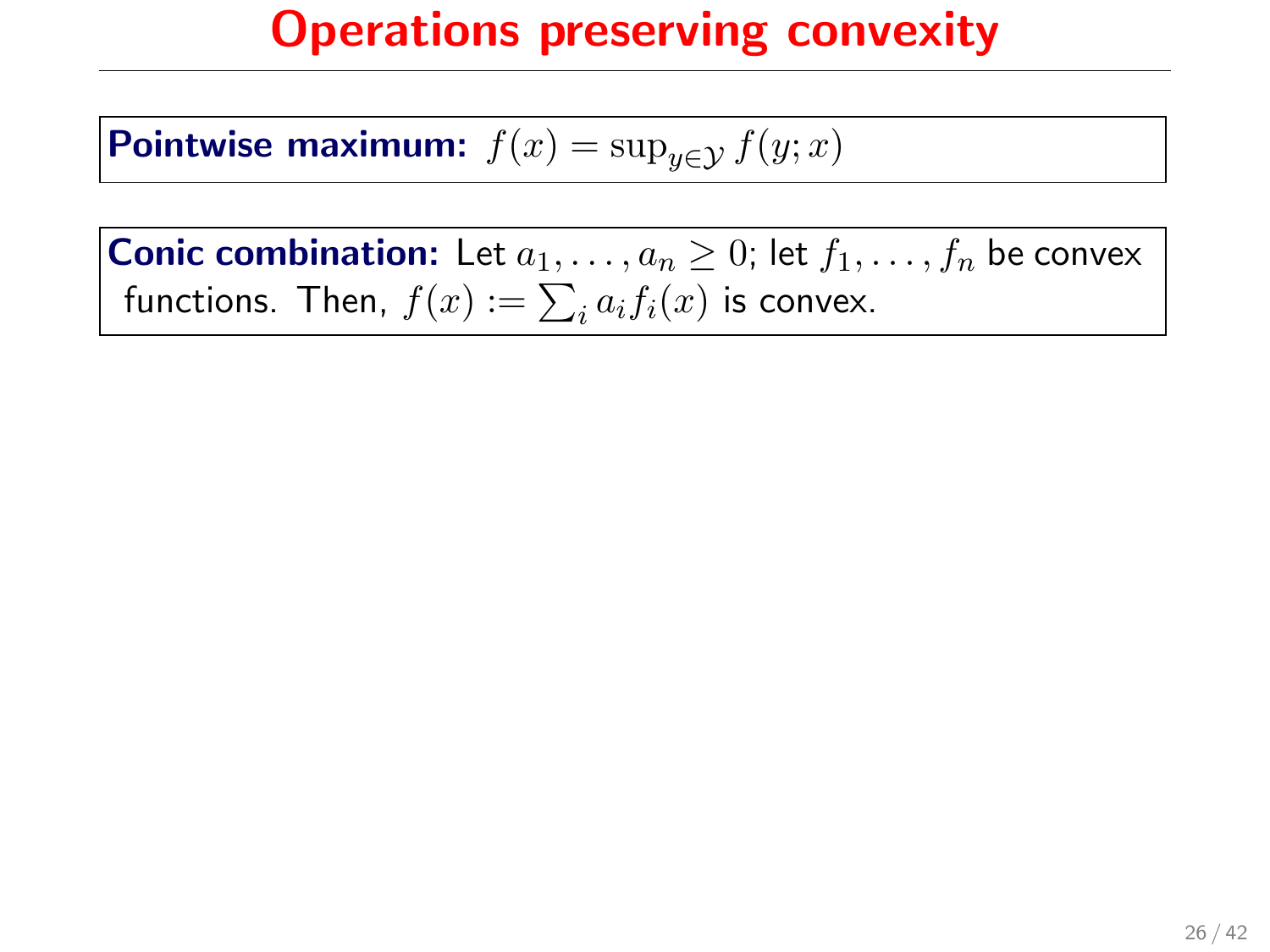Pointwise maximum:  $f(x) = \sup_{y \in \mathcal{Y}} f(y; x)$ 

**Conic combination:** Let  $a_1, \ldots, a_n \geq 0$ ; let  $f_1, \ldots, f_n$  be convex functions. Then,  $f(x) := \sum_i a_i f_i(x)$  is convex.

Remark: The set of all convex functions is a *convex cone*.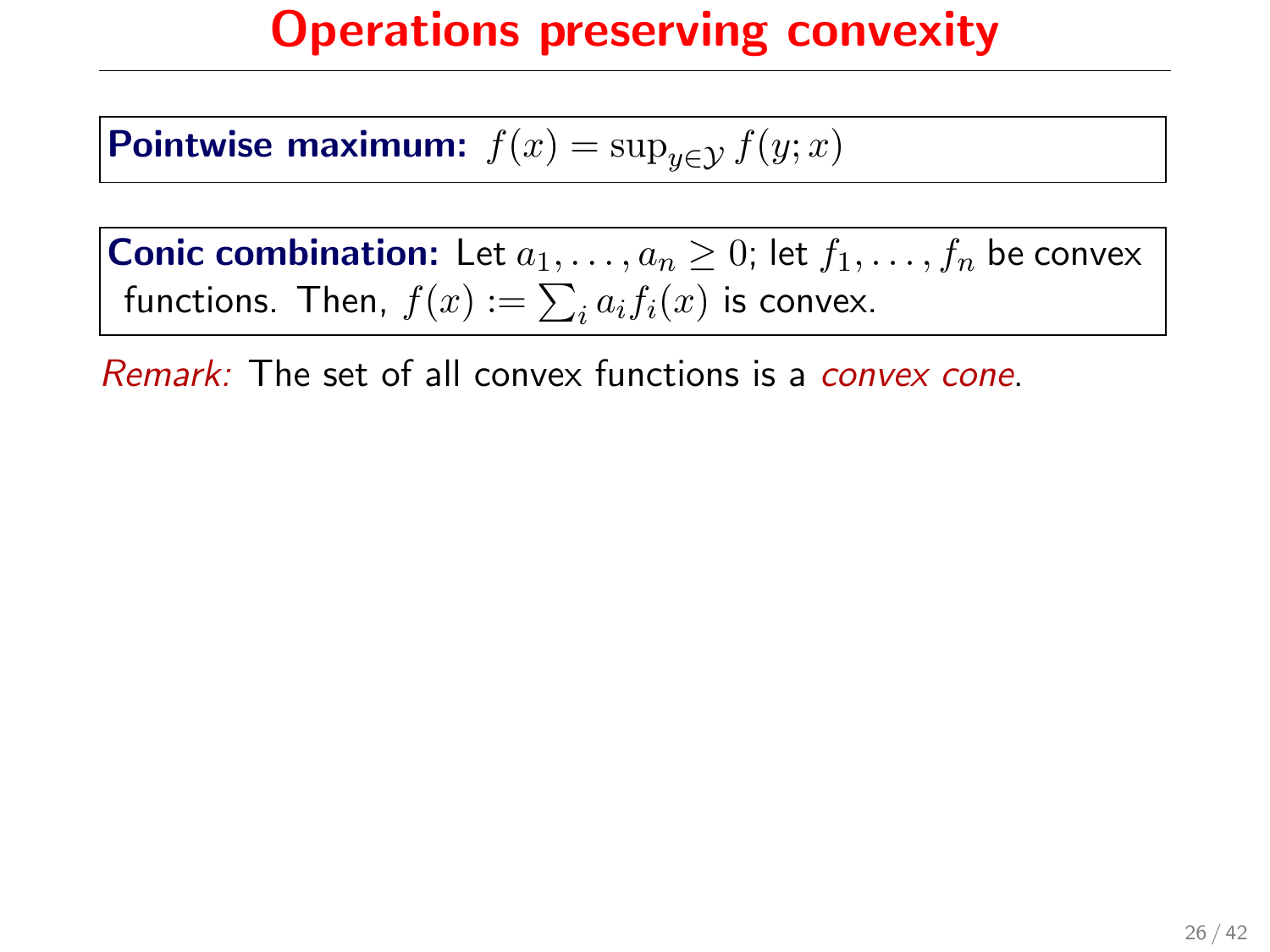Pointwise maximum:  $f(x) = \sup_{y \in \mathcal{Y}} f(y; x)$ 

**Conic combination:** Let  $a_1, \ldots, a_n \geq 0$ ; let  $f_1, \ldots, f_n$  be convex functions. Then,  $f(x) := \sum_i a_i f_i(x)$  is convex.

Remark: The set of all convex functions is a *convex cone*.

**Affine composition:**  $f(x) := g(Ax + b)$ , where g is convex.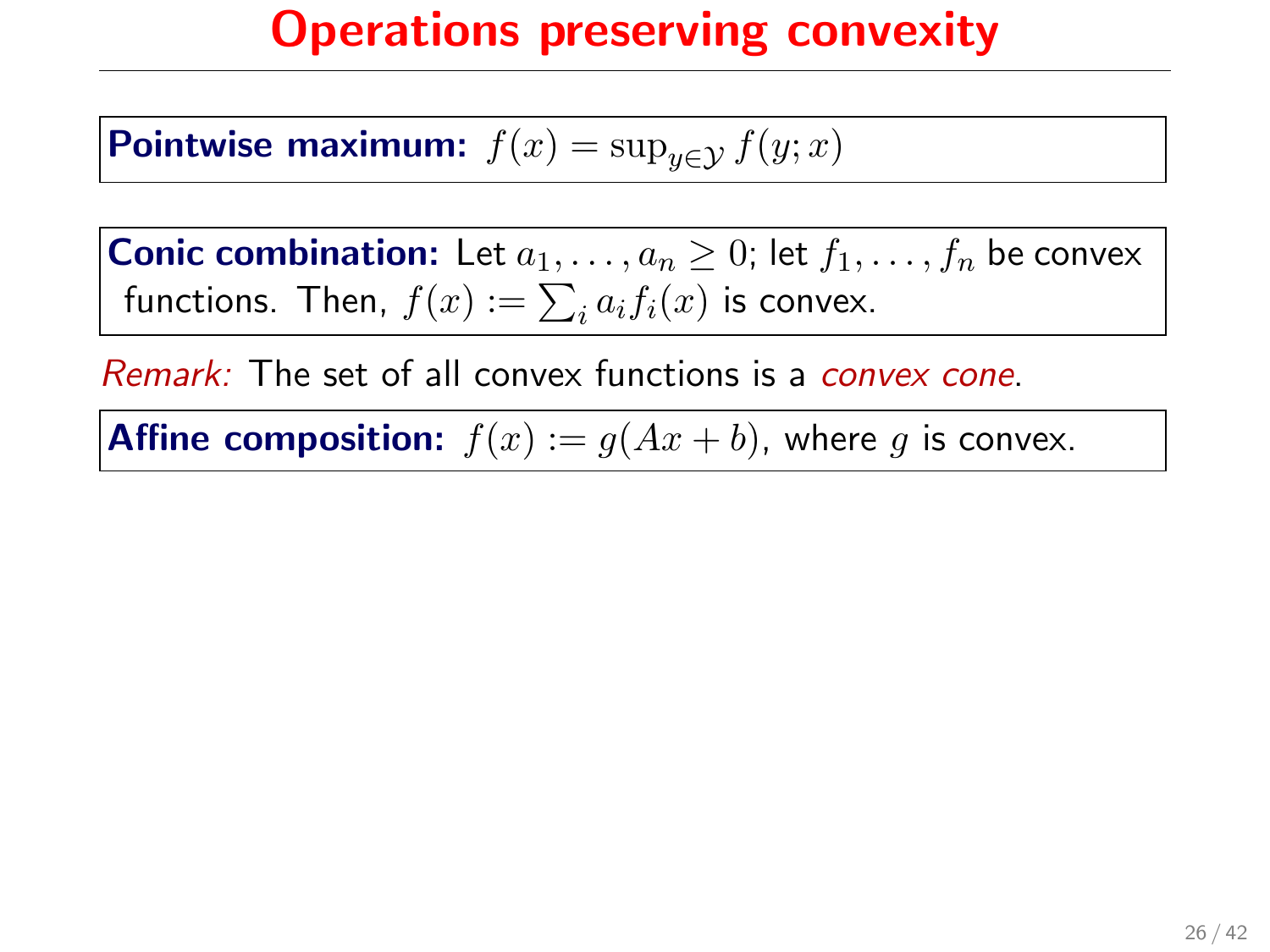**Theorem** Let  $f: I_1 \to \mathbb{R}$  and  $g: I_2 \to \mathbb{R}$ , where range(f)  $\subseteq I_2$ . If f and g are convex, and g is increasing, then  $g \circ f$  is convex on  $I_1$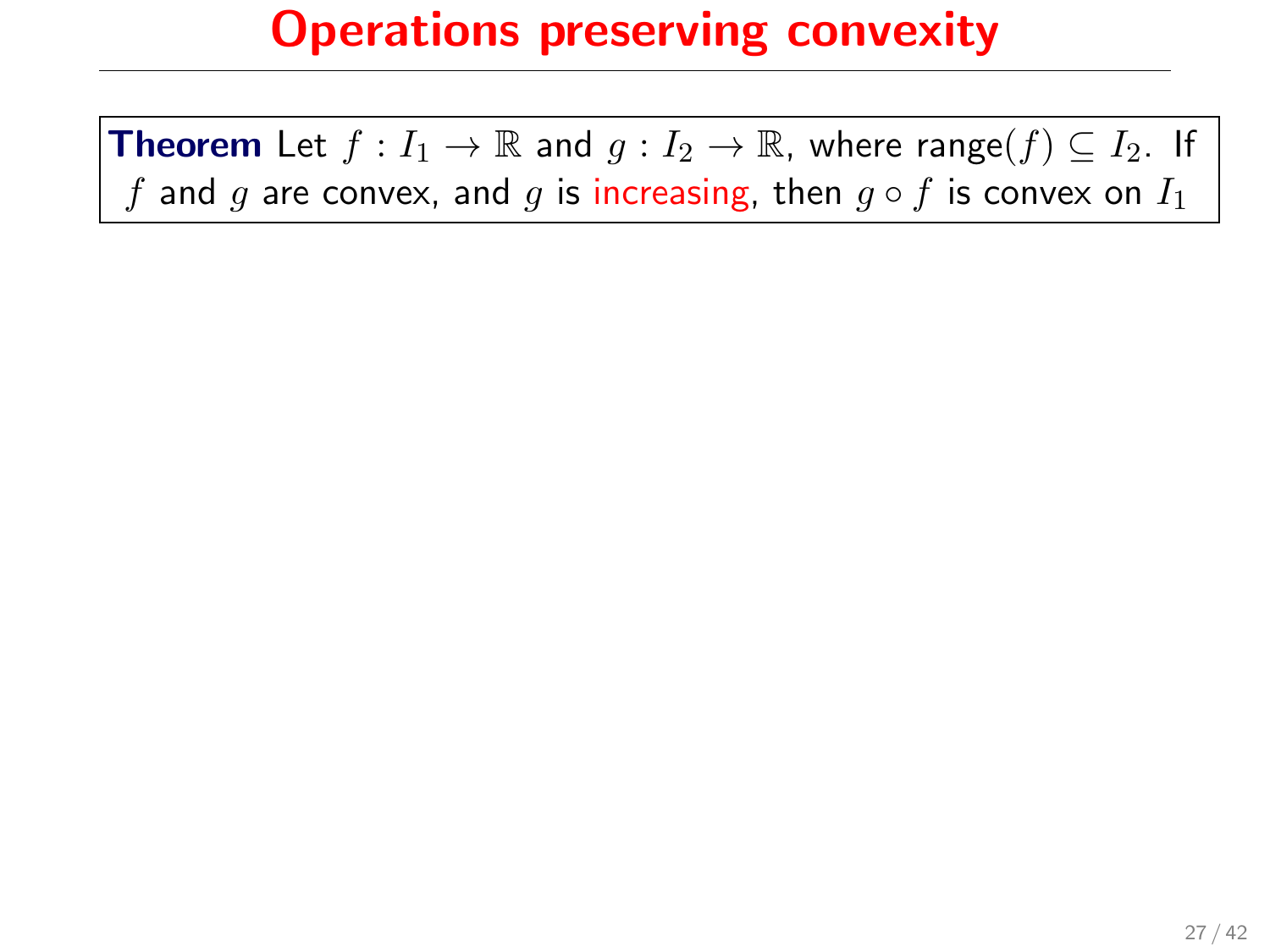**Theorem** Let  $f: I_1 \to \mathbb{R}$  and  $g: I_2 \to \mathbb{R}$ , where range(f)  $\subseteq I_2$ . If f and g are convex, and g is increasing, then  $g \circ f$  is convex on  $I_1$ 

*Proof.* Let  $x, y \in I_1$ , and let  $\lambda \in (0, 1)$ .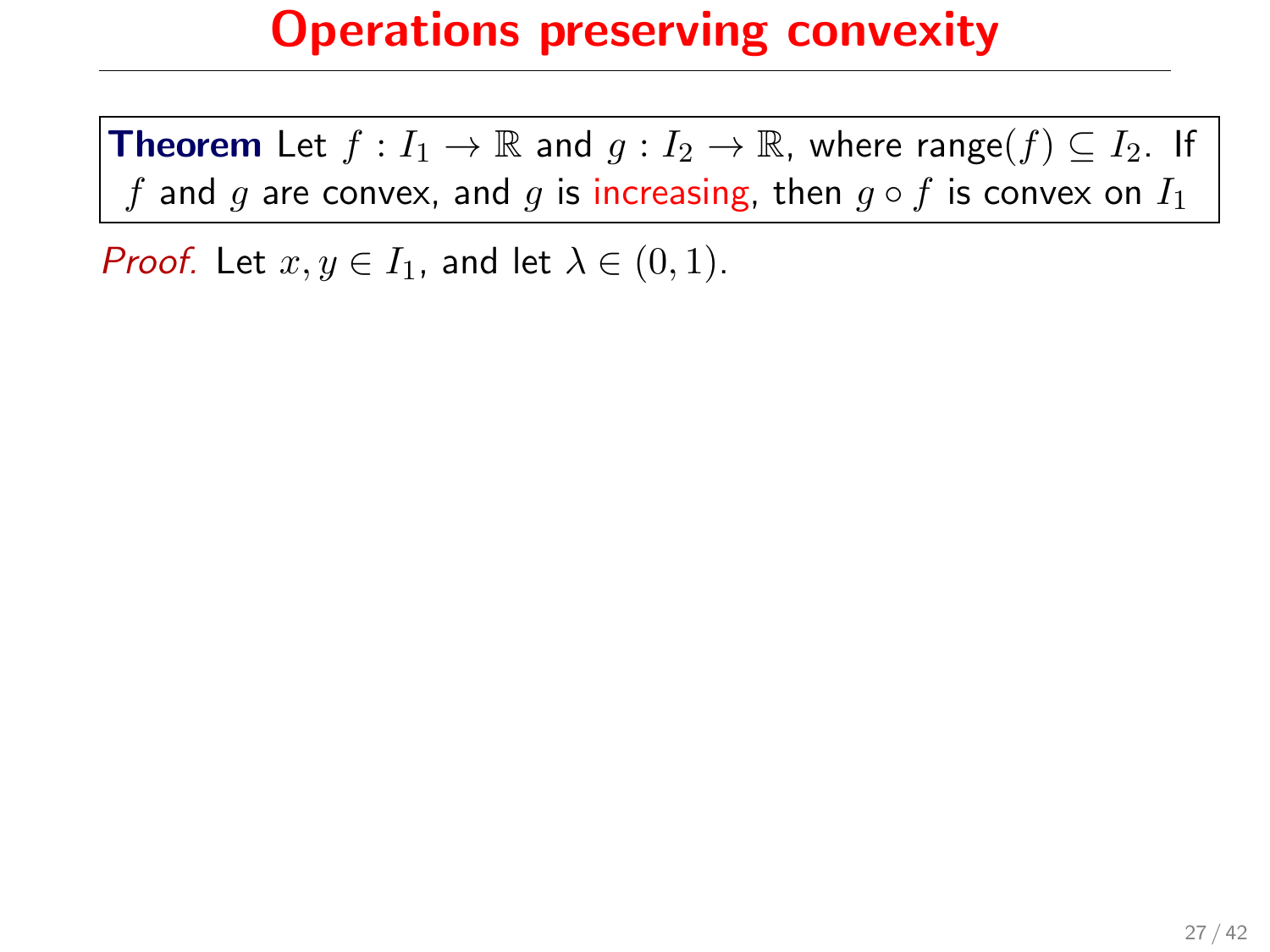**Theorem** Let  $f: I_1 \to \mathbb{R}$  and  $g: I_2 \to \mathbb{R}$ , where range(f)  $\subseteq I_2$ . If f and g are convex, and g is increasing, then  $g \circ f$  is convex on  $I_1$ 

*Proof.* Let  $x, y \in I_1$ , and let  $\lambda \in (0, 1)$ .

 $f(\lambda x + (1 - \lambda)y) \leq \lambda f(x) + (1 - \lambda)f(y)$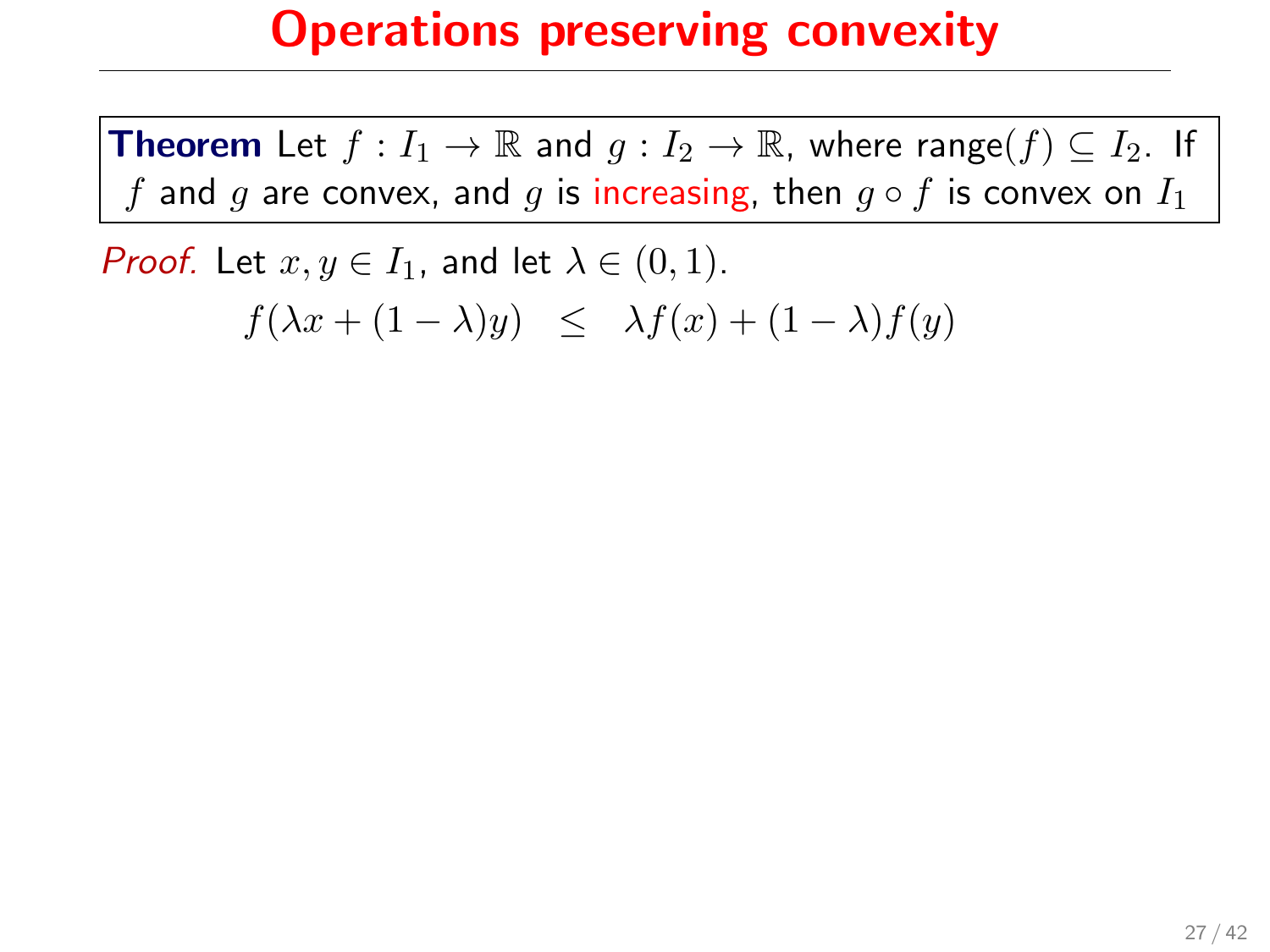**Theorem** Let  $f: I_1 \to \mathbb{R}$  and  $g: I_2 \to \mathbb{R}$ , where range(f)  $\subseteq I_2$ . If f and g are convex, and g is increasing, then  $g \circ f$  is convex on  $I_1$ 

*Proof.* Let  $x, y \in I_1$ , and let  $\lambda \in (0, 1)$ .

 $f(\lambda x + (1 - \lambda)y) \leq \lambda f(x) + (1 - \lambda)f(y)$  $g(f(\lambda x + (1 - \lambda)y)) \leq g(\lambda f(x) + (1 - \lambda)f(y))$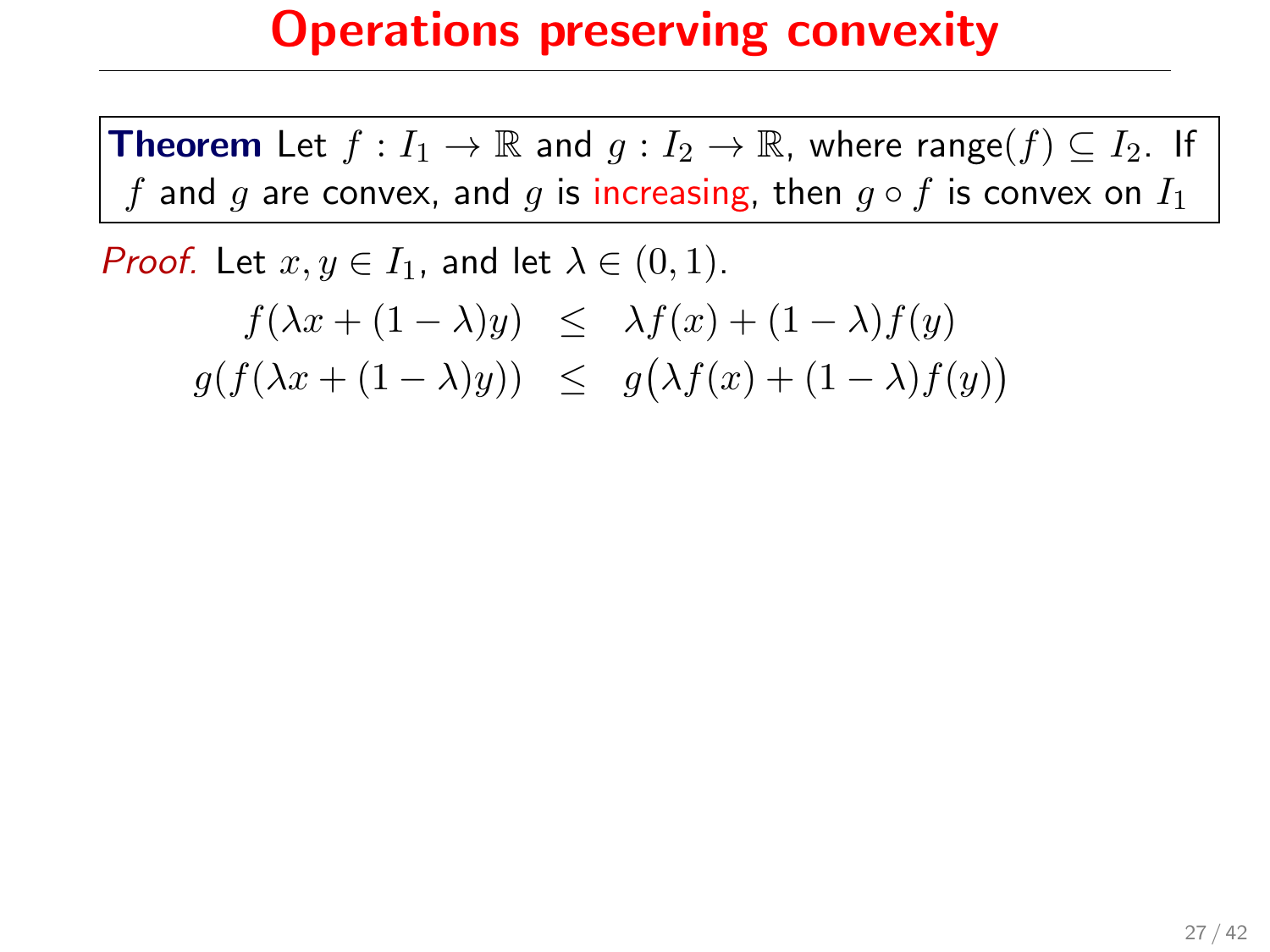**Theorem** Let  $f: I_1 \to \mathbb{R}$  and  $g: I_2 \to \mathbb{R}$ , where range(f)  $\subseteq I_2$ . If f and g are convex, and g is increasing, then  $g \circ f$  is convex on  $I_1$ 

*Proof.* Let  $x, y \in I_1$ , and let  $\lambda \in (0, 1)$ .

$$
f(\lambda x + (1 - \lambda)y) \leq \lambda f(x) + (1 - \lambda)f(y)
$$
  

$$
g(f(\lambda x + (1 - \lambda)y)) \leq g(\lambda f(x) + (1 - \lambda)f(y))
$$
  

$$
\leq \lambda g(f(x)) + (1 - \lambda)g(f(y)).
$$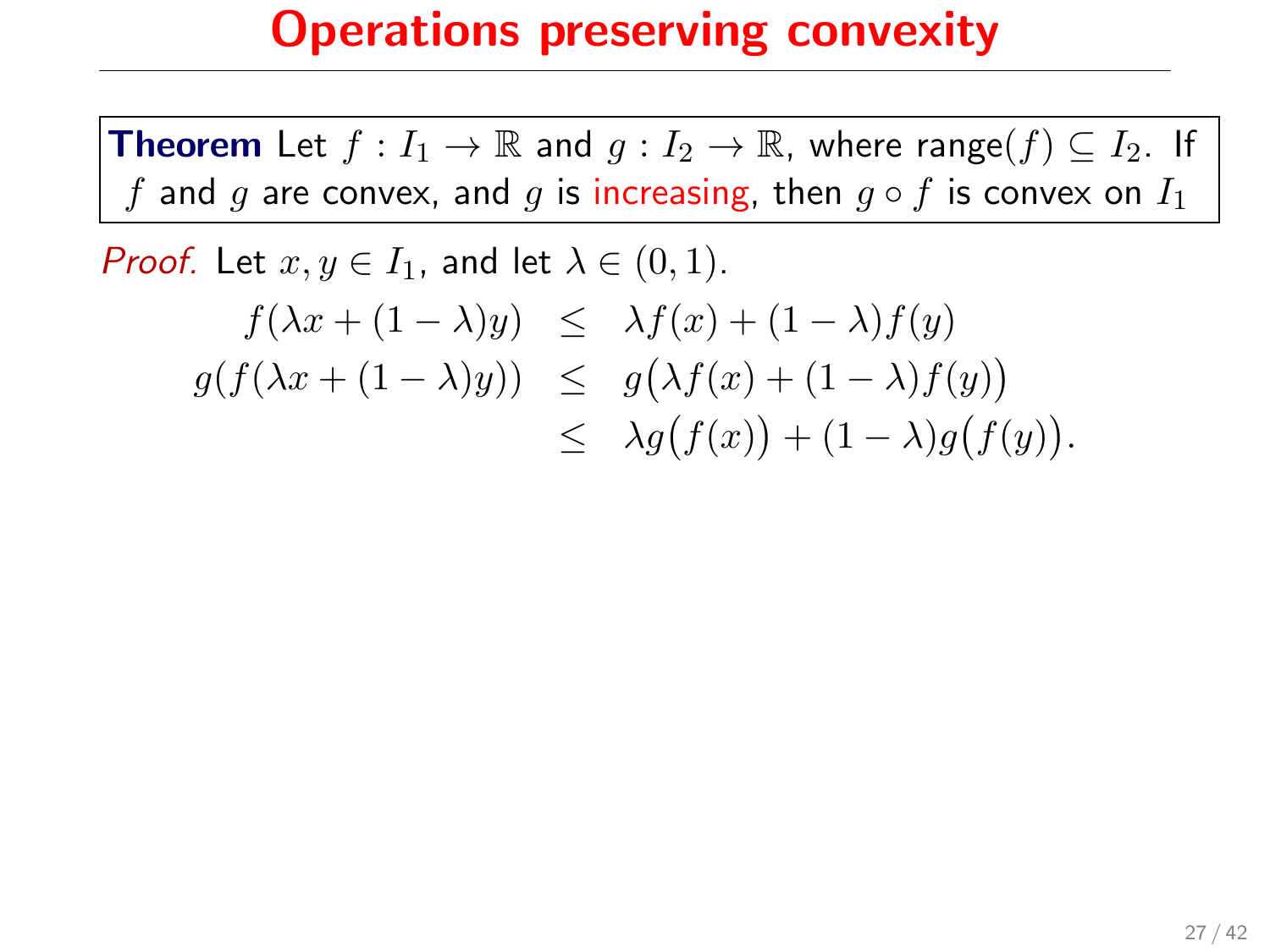**Theorem** Let  $f: I_1 \to \mathbb{R}$  and  $g: I_2 \to \mathbb{R}$ , where range(f)  $\subseteq I_2$ . If f and g are convex, and g is increasing, then  $g \circ f$  is convex on  $I_1$ 

*Proof.* Let  $x, y \in I_1$ , and let  $\lambda \in (0, 1)$ .

$$
f(\lambda x + (1 - \lambda)y) \leq \lambda f(x) + (1 - \lambda)f(y)
$$
  

$$
g(f(\lambda x + (1 - \lambda)y)) \leq g(\lambda f(x) + (1 - \lambda)f(y))
$$
  

$$
\leq \lambda g(f(x)) + (1 - \lambda)g(f(y)).
$$

Read Section 3.2.4 of BV for more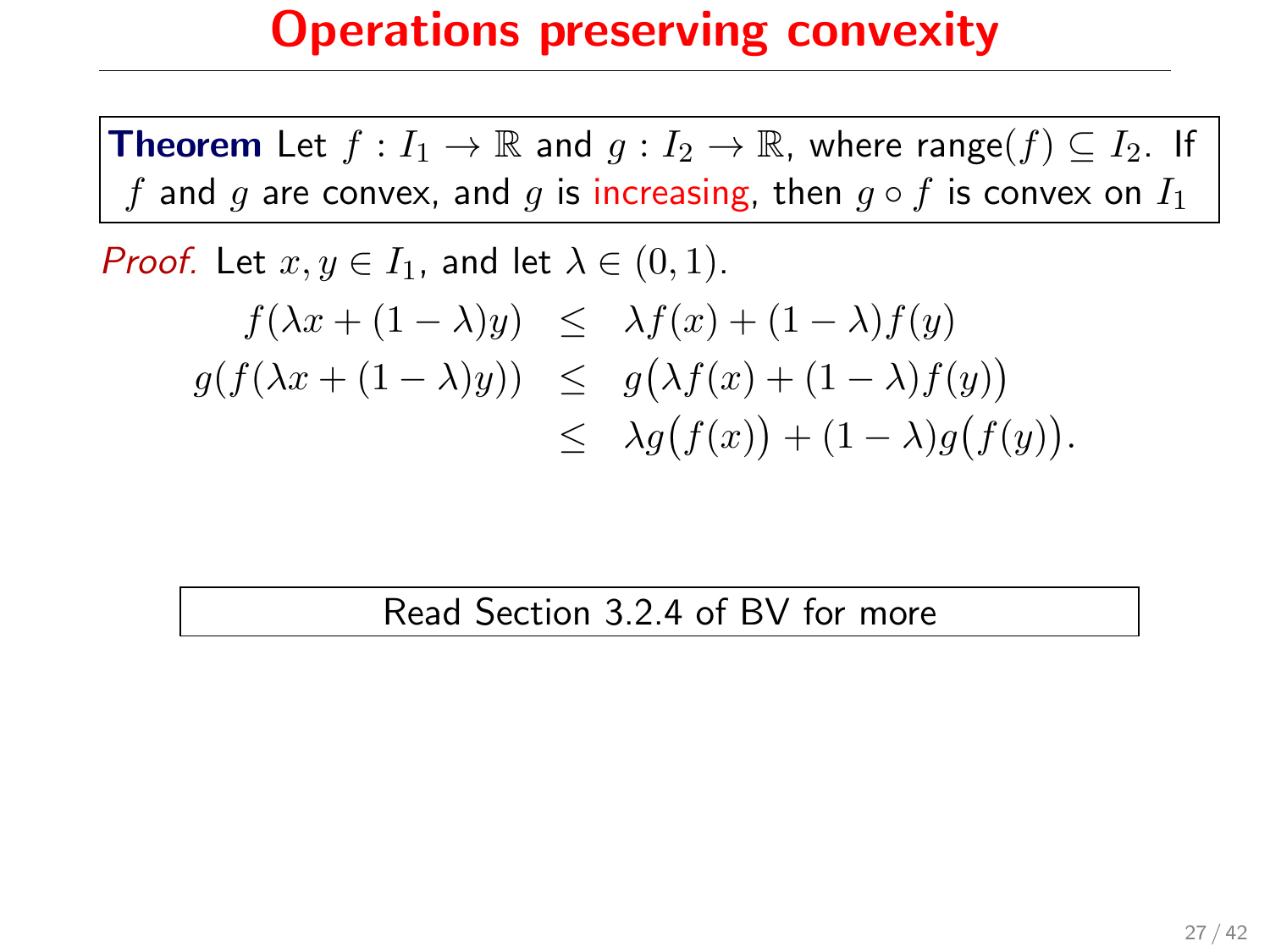## Examples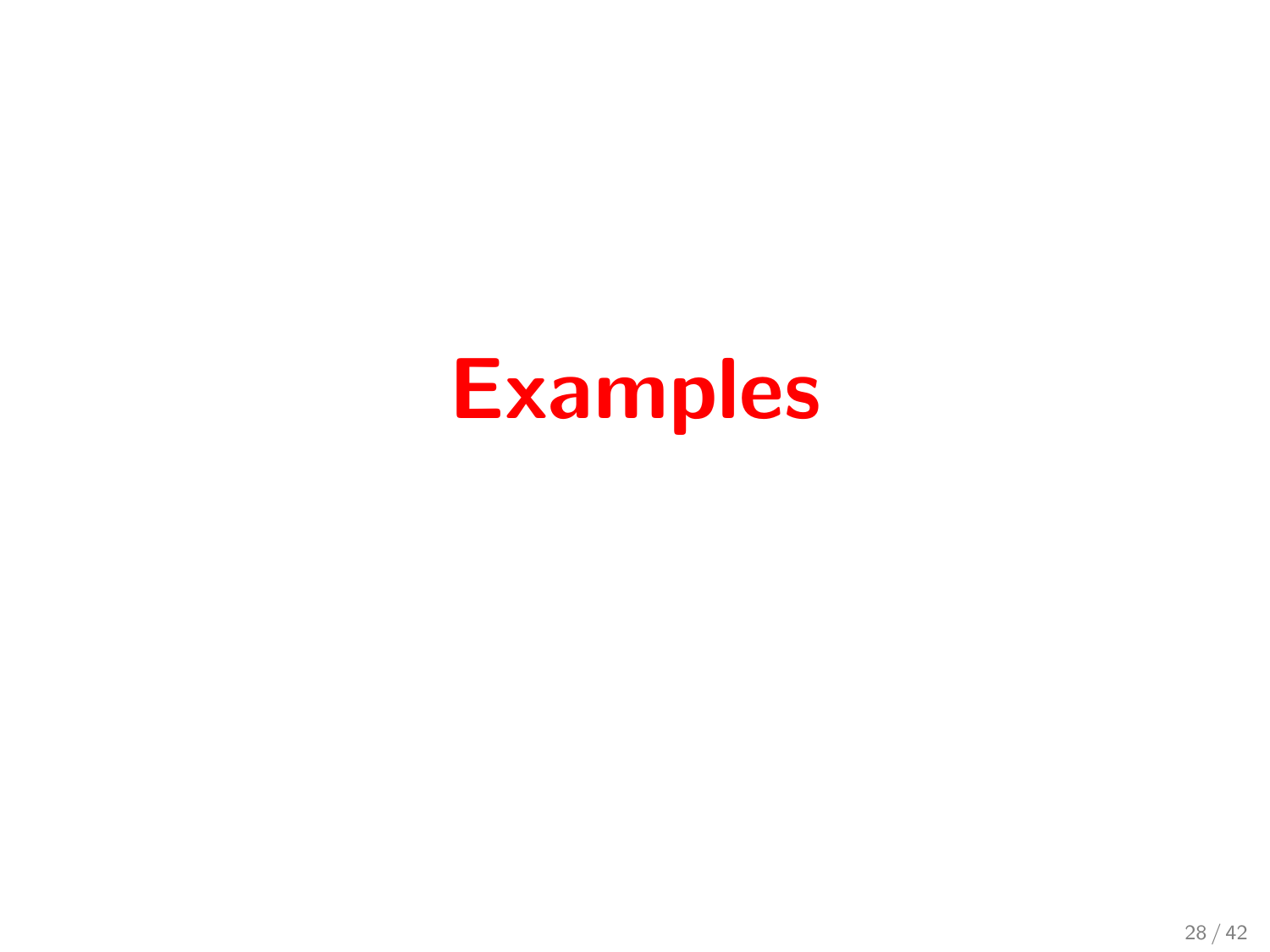#### Quadratic

Let  $f(x) = x^T A x + b^T x + c$ , where  $A \succeq 0$ ,  $b \in \mathbb{R}^n$ , and  $c \in \mathbb{R}$ .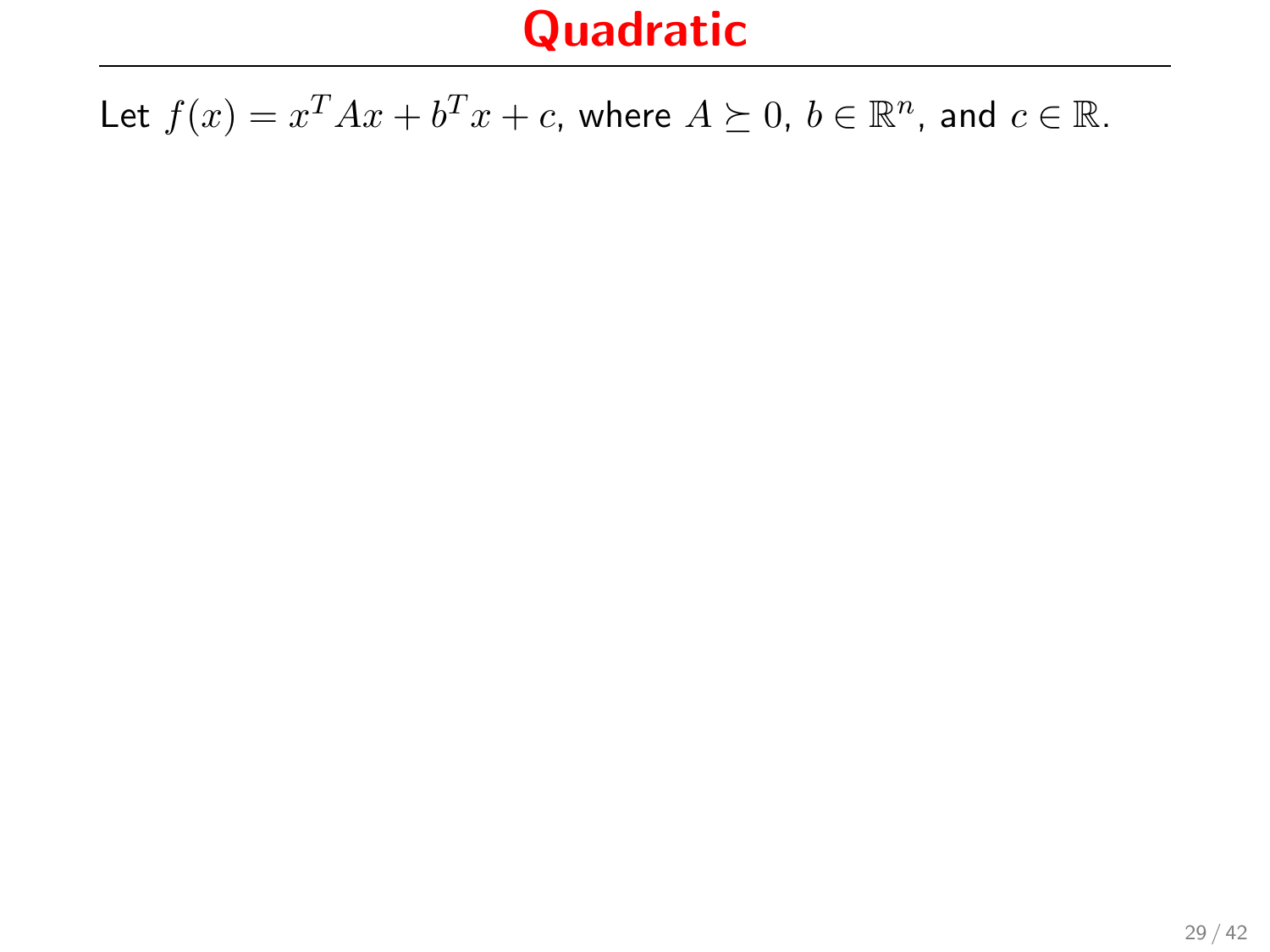#### Quadratic

Let  $f(x) = x^T A x + b^T x + c$ , where  $A \succeq 0$ ,  $b \in \mathbb{R}^n$ , and  $c \in \mathbb{R}$ . What is:  $\nabla^2 f(x)$ ?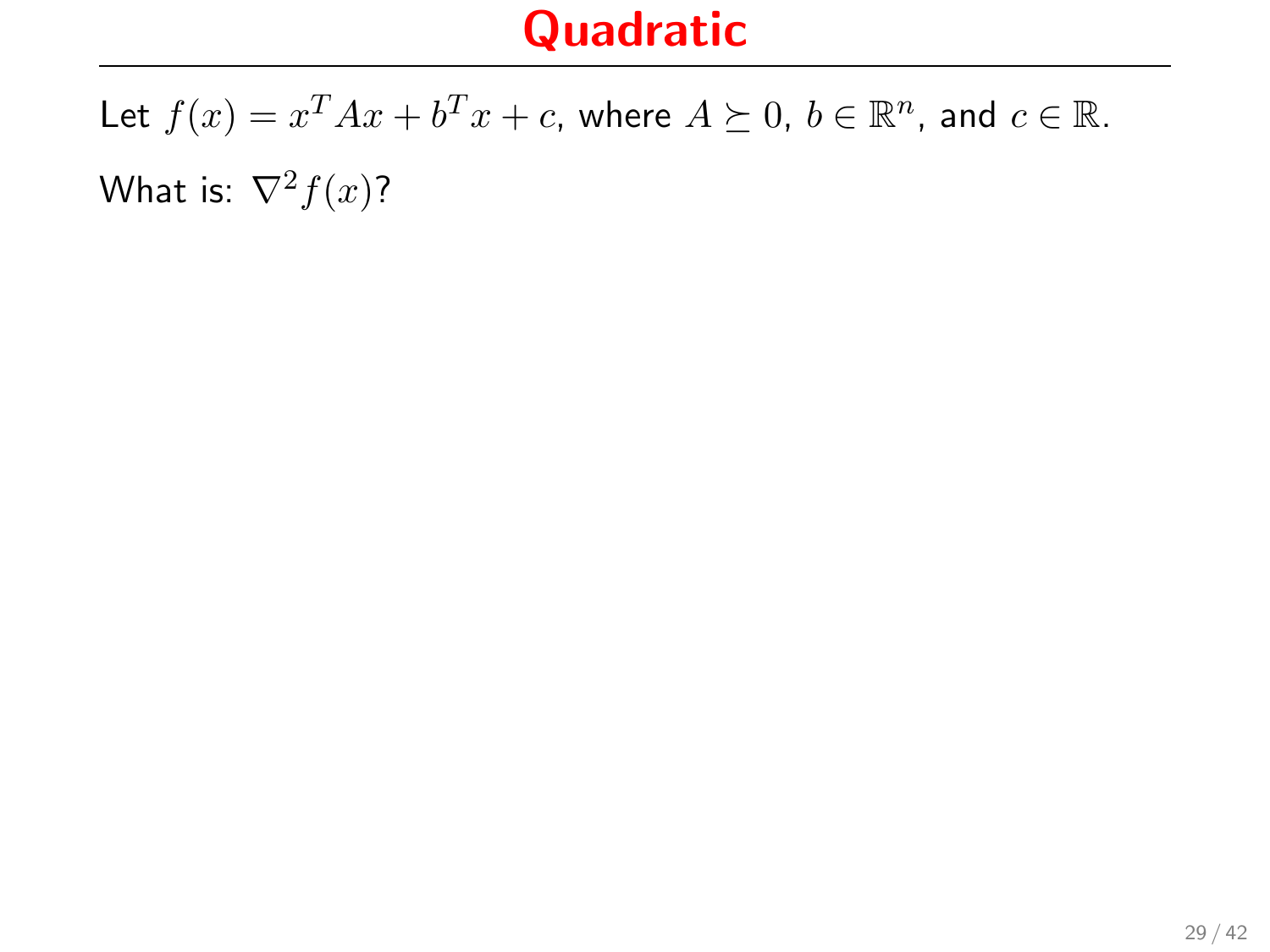#### Quadratic

Let  $f(x) = x^T A x + b^T x + c$ , where  $A \succeq 0$ ,  $b \in \mathbb{R}^n$ , and  $c \in \mathbb{R}$ . What is:  $\nabla^2 f(x)$ ?

 $\nabla f(x) = 2Ax + b$ ,  $\nabla^2 f(x) = A \succeq 0$ , hence f is convex.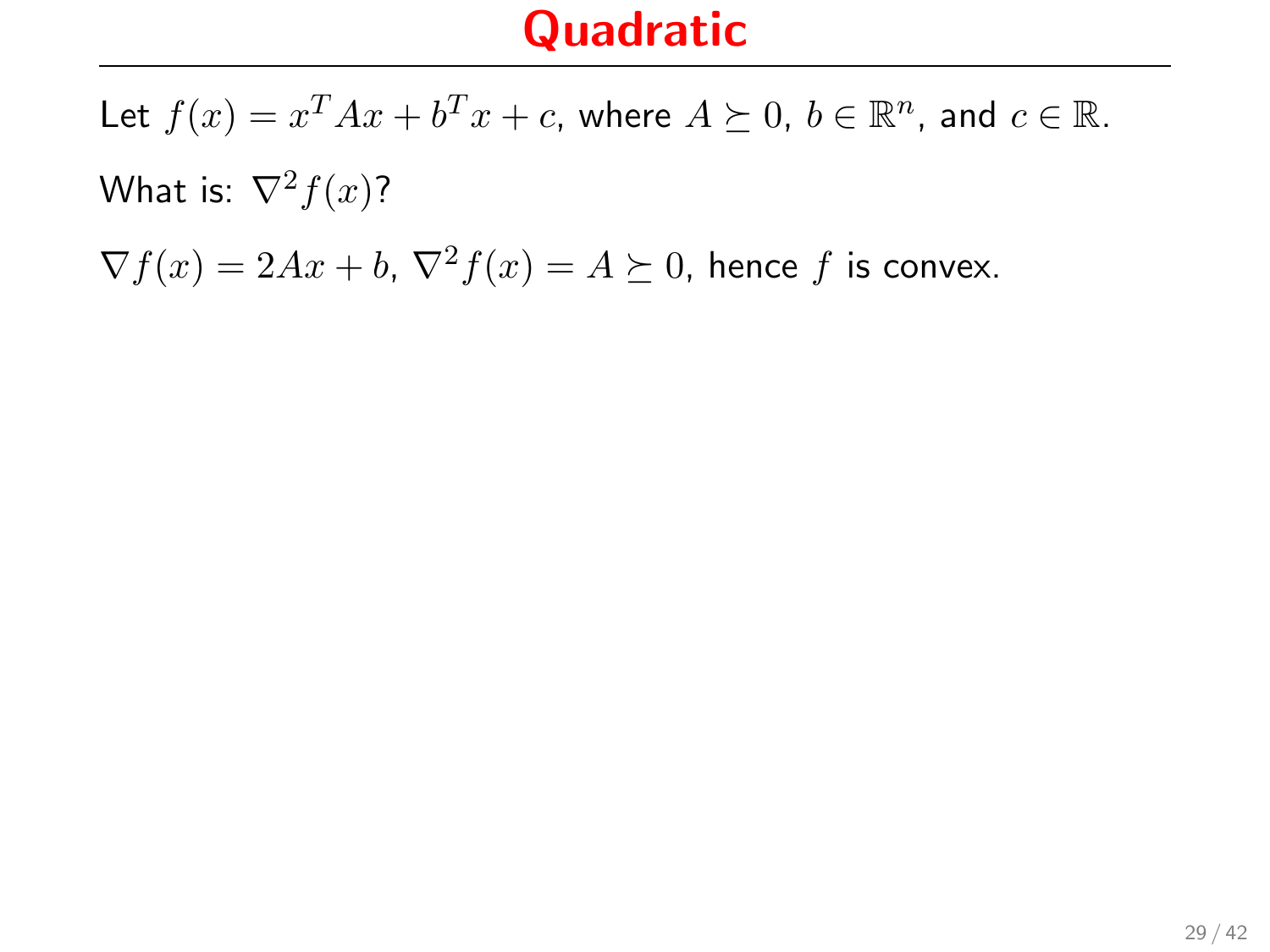#### Indicator

Let  $\mathbb{I}_{\mathcal{X}}$  be the *indicator function* for  $\mathcal{X}$  defined as:

$$
\mathbb{I}_{\mathcal{X}}(x) := \begin{cases} 0 & \text{if } x \in \mathcal{X}, \\ \infty & \text{otherwise.} \end{cases}
$$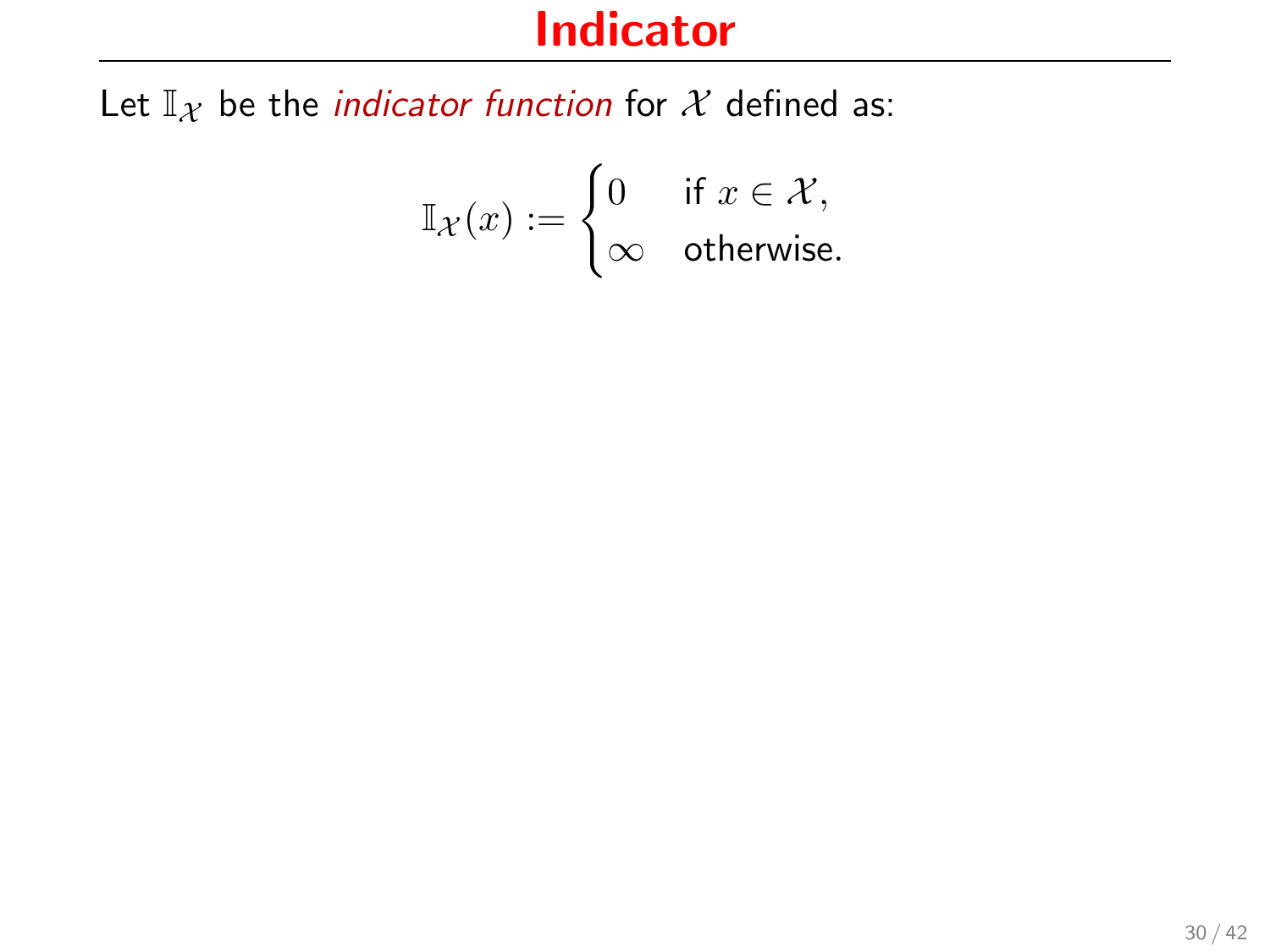#### Indicator

Let  $\mathbb{I}_{\mathcal{X}}$  be the *indicator function* for  $\mathcal{X}$  defined as:

$$
\mathbb{I}_{\mathcal{X}}(x) := \begin{cases} 0 & \text{if } x \in \mathcal{X}, \\ \infty & \text{otherwise.} \end{cases}
$$

Note:  $\mathbb{I}_{\mathcal{X}}(x)$  is convex if and only if X is convex.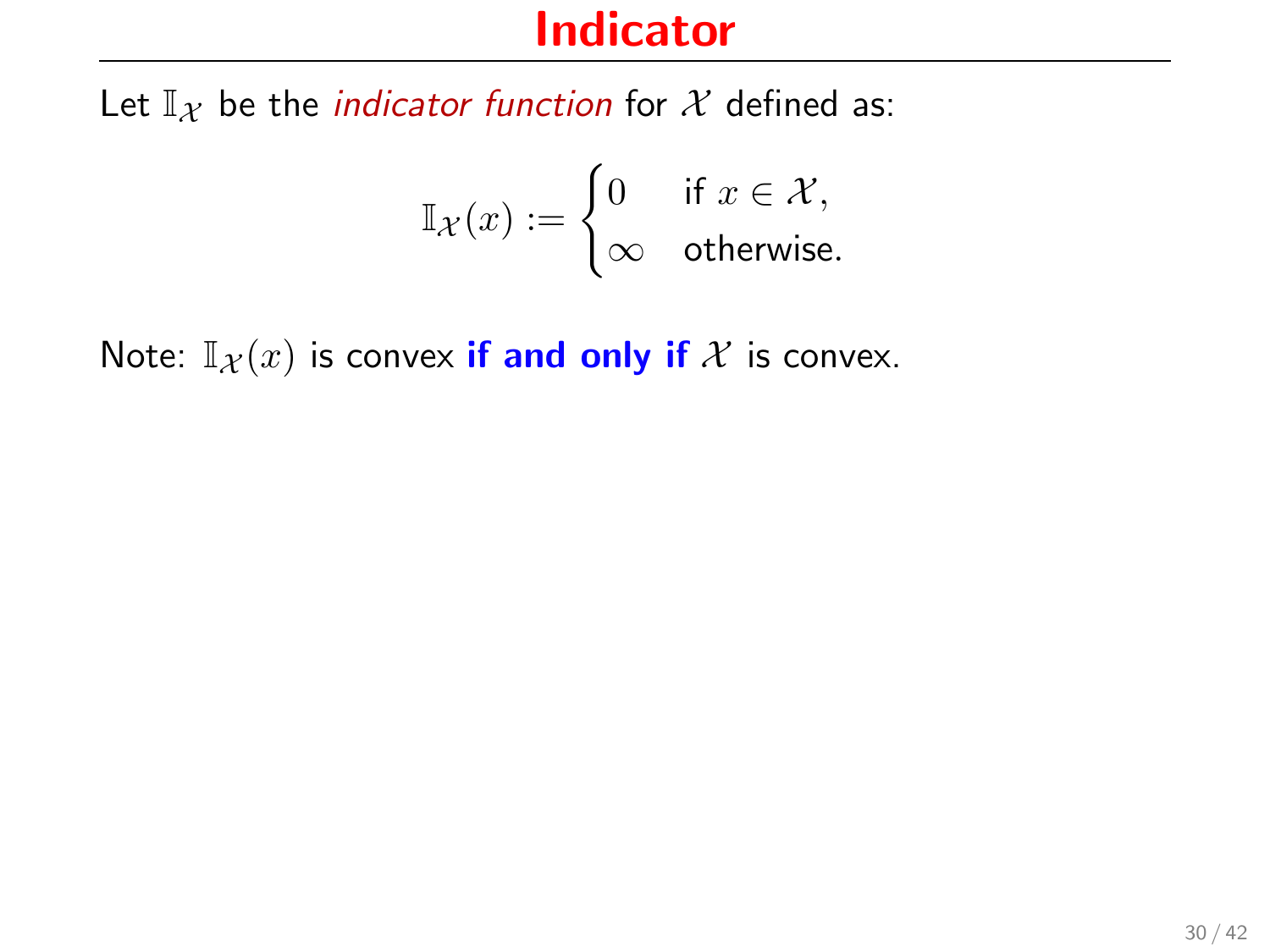#### Distance to a set

**Example** Let  $Y$  be a convex set. Let  $x \in \mathbb{R}^n$  be some point. The distance of  $x$  to the set  $\mathcal Y$  is defined as

$$
\mathsf{dist}(x,\mathcal{Y}):=\inf_{y\in\mathcal{Y}}\quad \|x-y\|.
$$

Because  $||x - y||$  is jointly convex in  $(x, y)$ , the function dist $(x, y)$ is a convex function of  $x$ .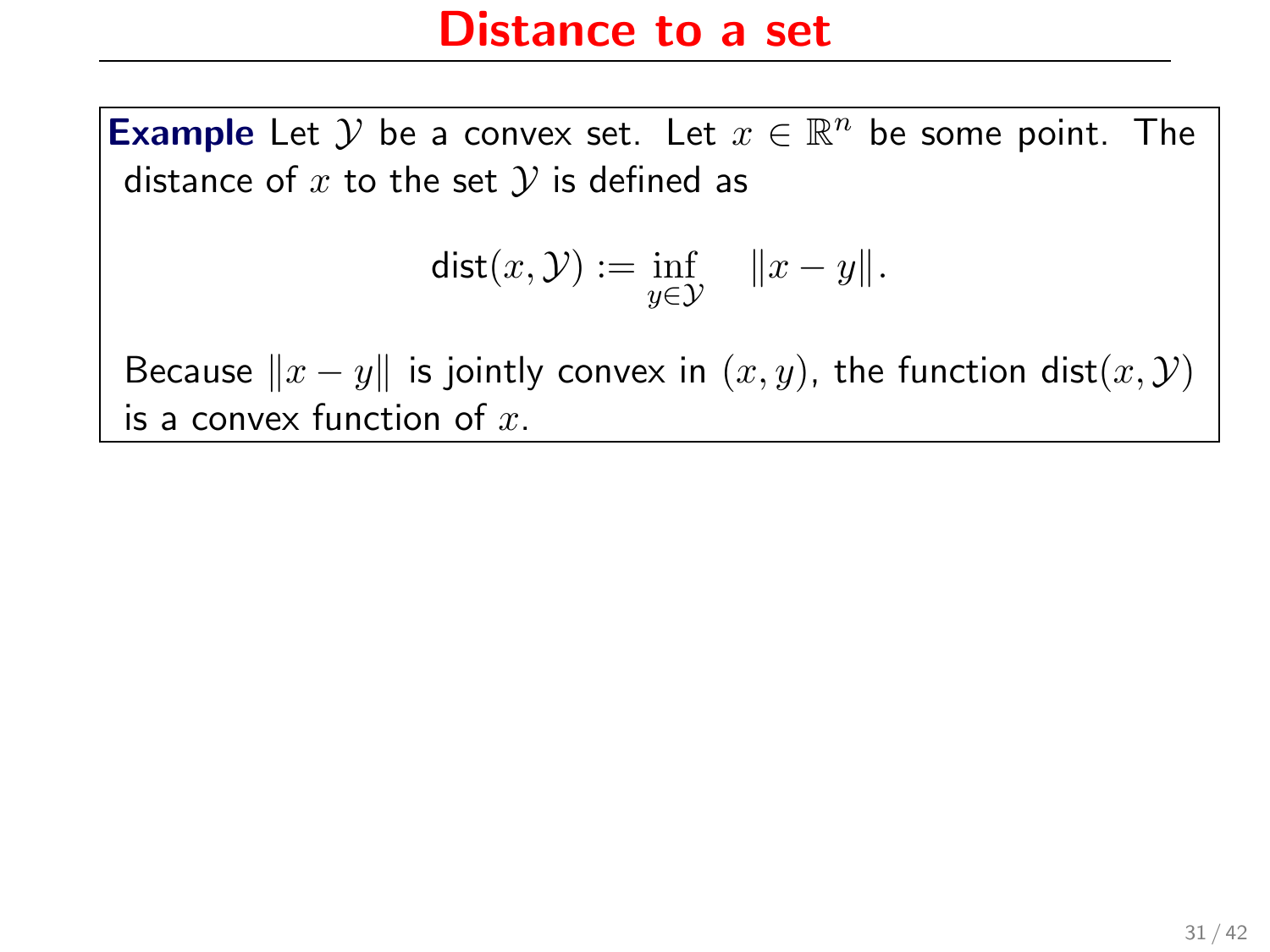#### Norms

Let  $f : \mathbb{R}^n \to \mathbb{R}$  be a function that satisfies

1  $f(x) \ge 0$ , and  $f(x) = 0$  if and only if  $x = 0$  (definiteness)

2  $f(\lambda x) = |\lambda| f(x)$  for any  $\lambda \in \mathbb{R}$  (positive homogeneity)

3  $f(x + y) \le f(x) + f(y)$  (subadditivity)

Such a function is called a *norm*. We usually denote norms by  $||x||$ .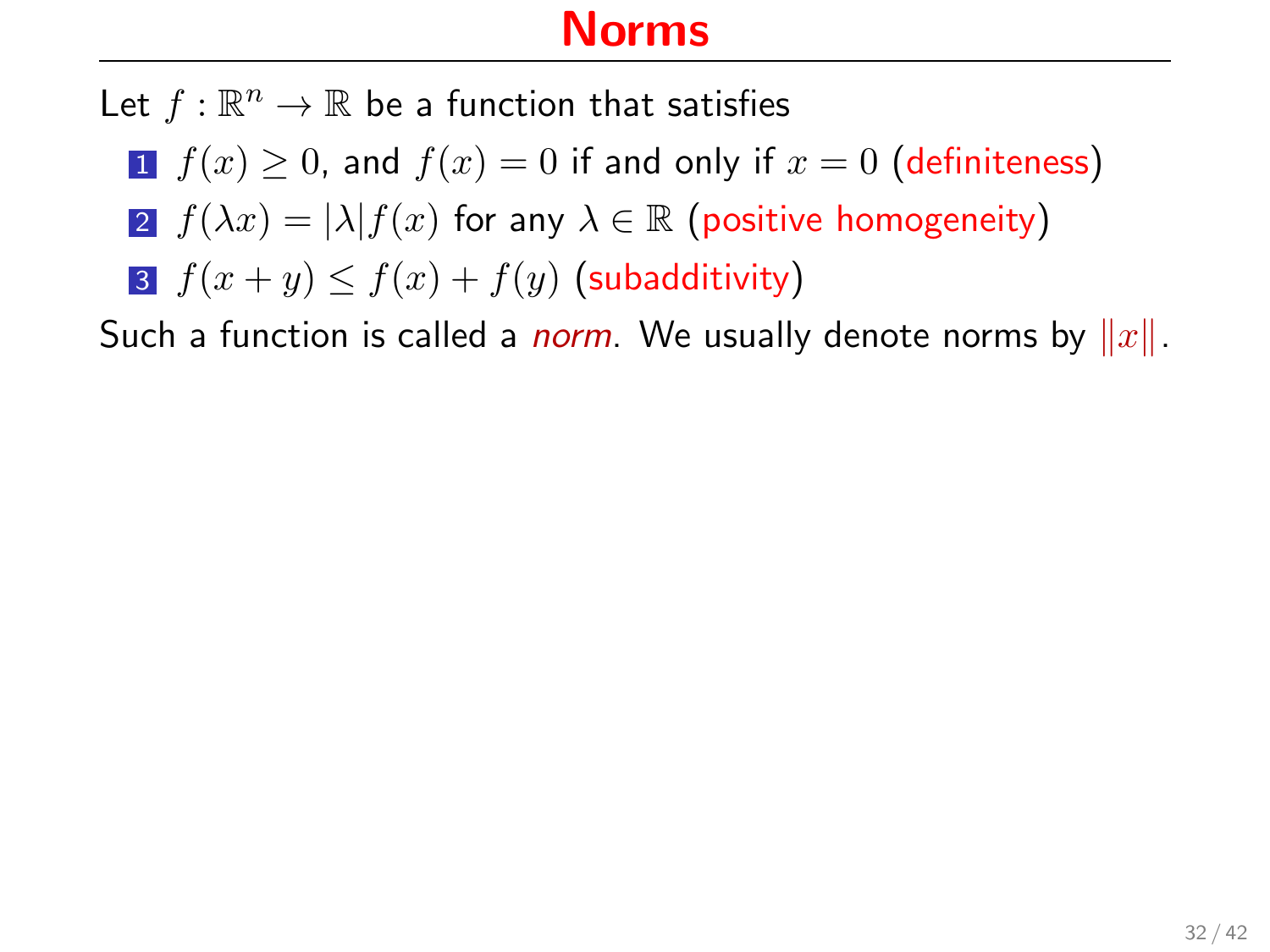#### Norms

Let  $f : \mathbb{R}^n \to \mathbb{R}$  be a function that satisfies

1  $f(x) \ge 0$ , and  $f(x) = 0$  if and only if  $x = 0$  (definiteness)

2  $f(\lambda x) = |\lambda| f(x)$  for any  $\lambda \in \mathbb{R}$  (positive homogeneity)

3  $f(x + y) \le f(x) + f(y)$  (subadditivity)

Such a function is called a *norm*. We usually denote norms by  $||x||$ .

Theorem Norms are convex.

Proof. Immediate from subadditivity and positive homogeneity.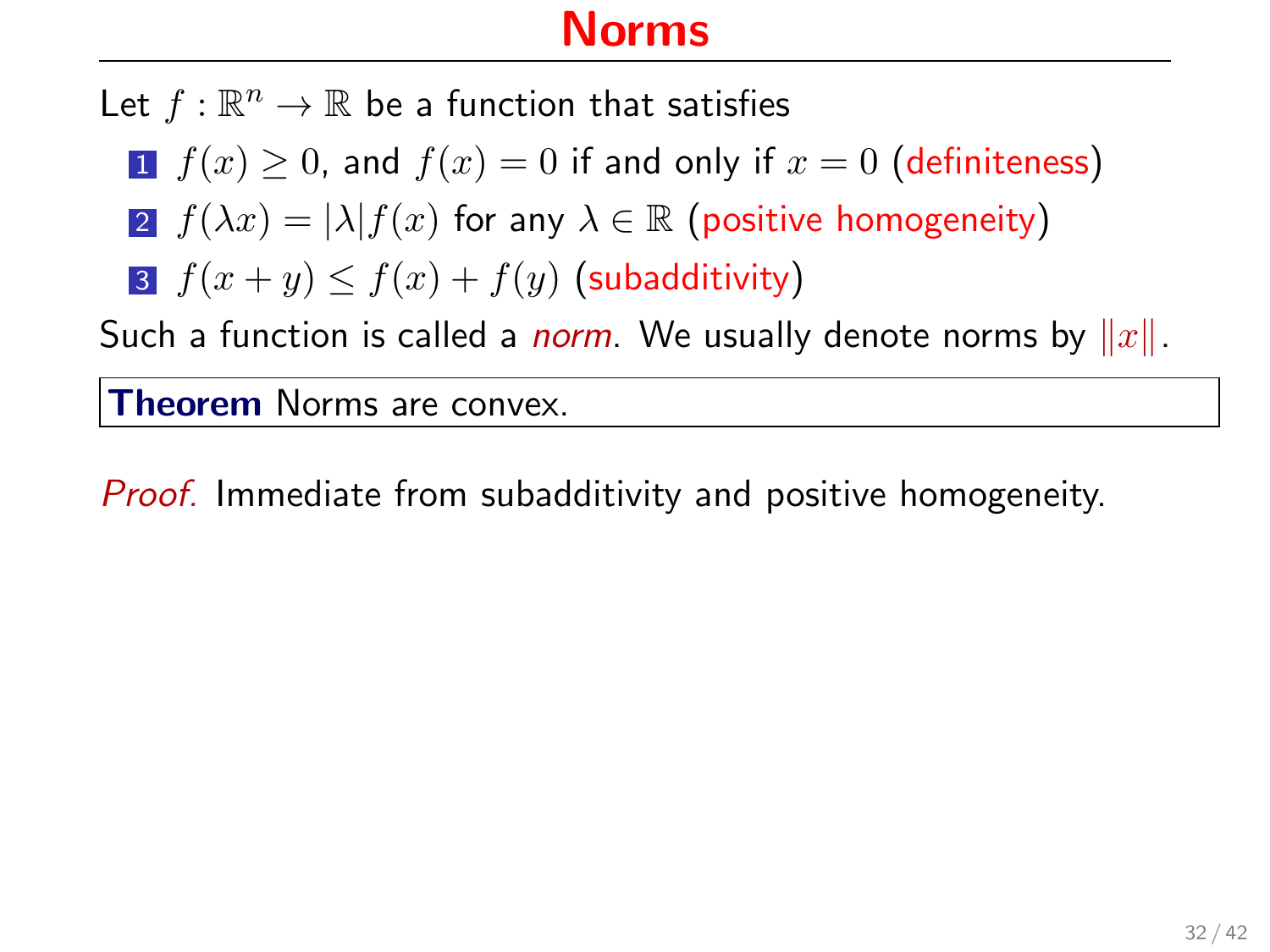**Example**  $(\ell_2\text{-norm})$ : Let  $x \in \mathbb{R}^n$ . The **Euclidean** or  $\ell_2\text{-norm}$  is  $||x||_2 = \left(\sum_i x_i^2\right)^{1/2}$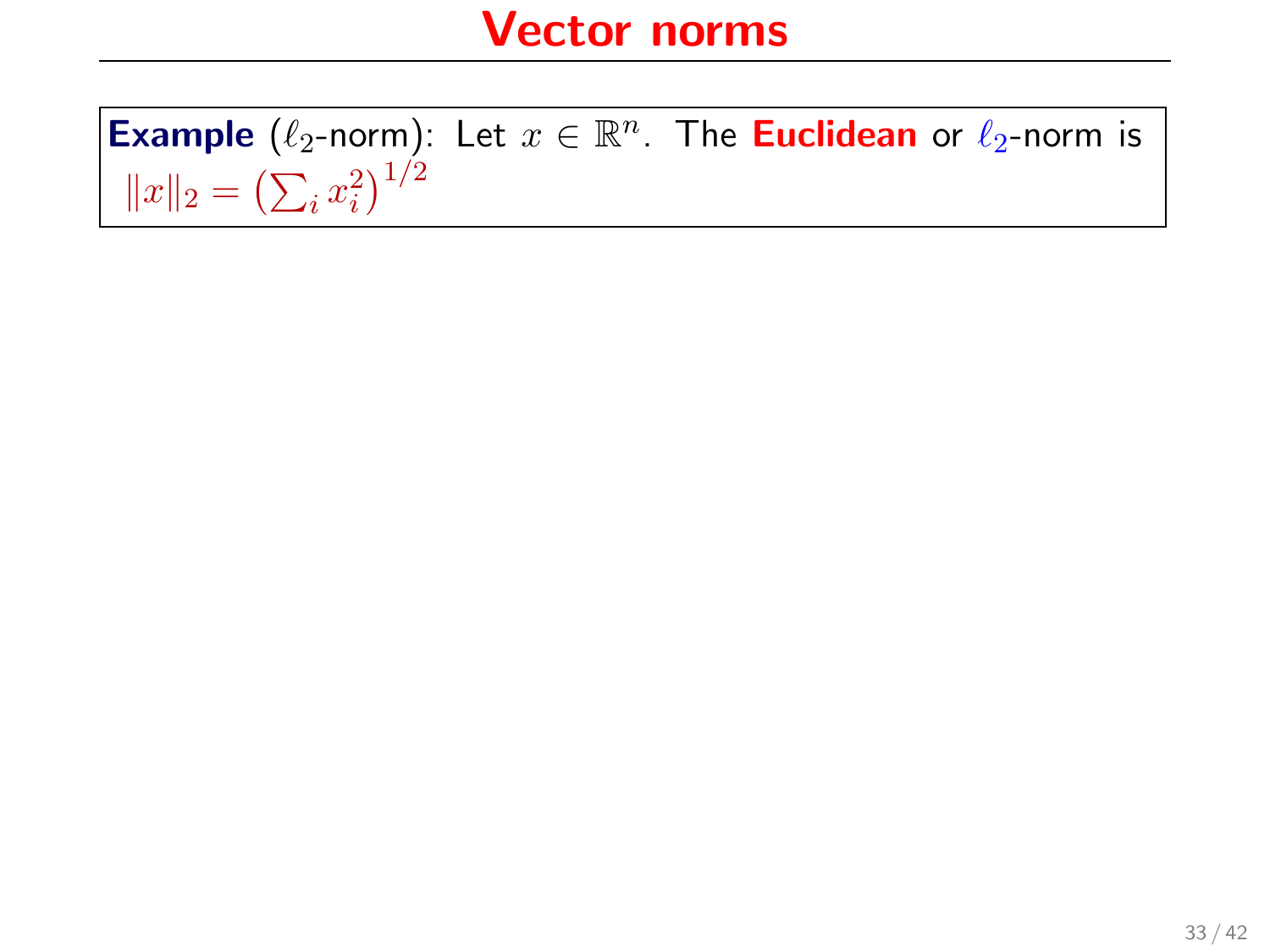**Example**  $(\ell_2\text{-norm})$ : Let  $x \in \mathbb{R}^n$ . The **Euclidean** or  $\ell_2\text{-norm}$  is  $||x||_2 = \left(\sum_i x_i^2\right)^{1/2}$ 

**Example**  $(\ell_p\text{-norm})$ : Let  $p \geq 1$ .  $||x||_p = \left(\sum_i |x_i|^p\right)^{1/p}$ 

**Exercise:** Verify that  $||x||_p$  is indeed a norm.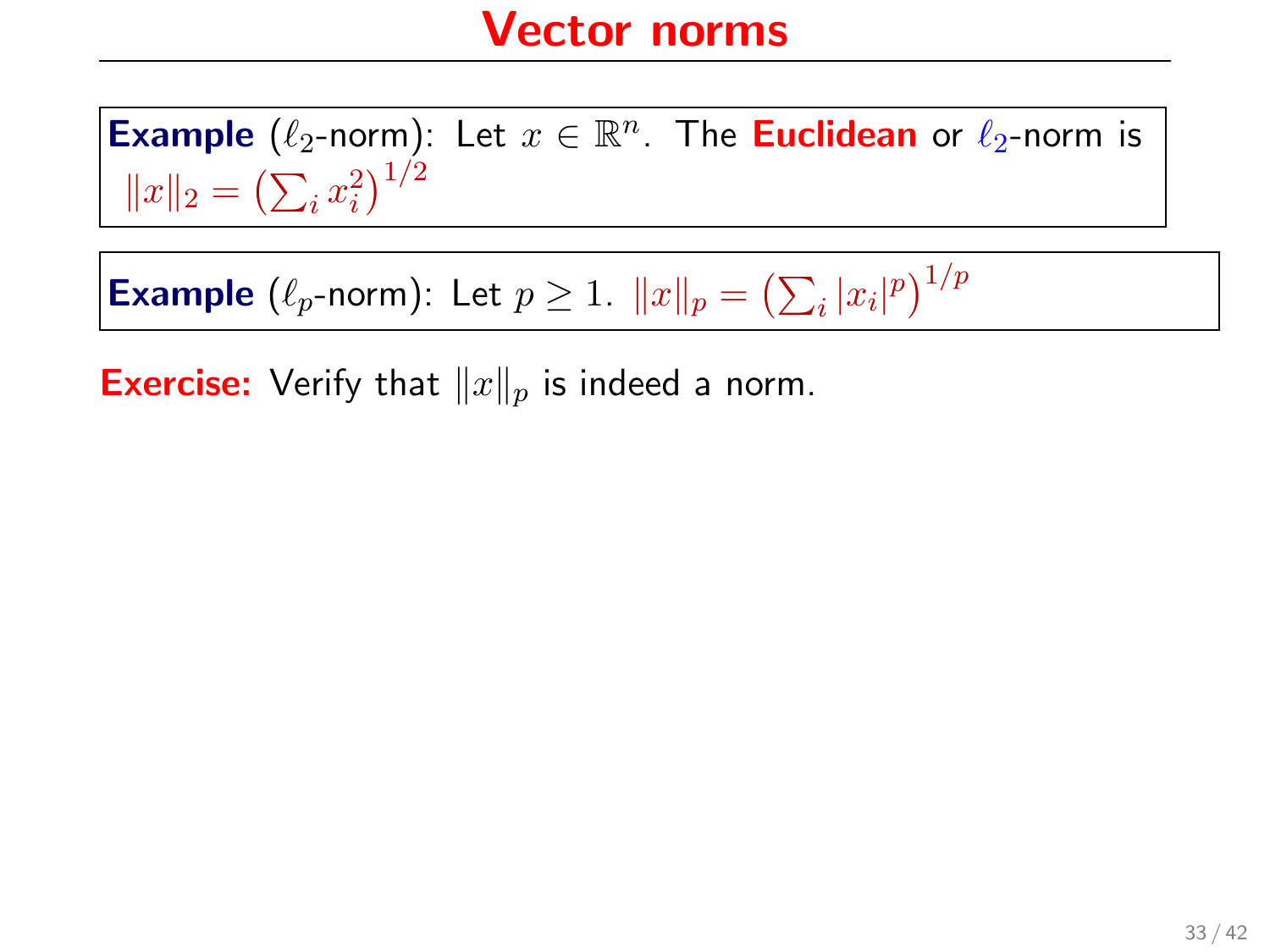**Example**  $(\ell_2\text{-norm})$ : Let  $x \in \mathbb{R}^n$ . The **Euclidean** or  $\ell_2\text{-norm}$  is  $||x||_2 = \left(\sum_i x_i^2\right)^{1/2}$ 

**Example**  $(\ell_p\text{-norm})$ : Let  $p \geq 1$ .  $||x||_p = \left(\sum_i |x_i|^p\right)^{1/p}$ 

**Exercise:** Verify that  $||x||_p$  is indeed a norm.

**Example**  $(\ell_{\infty}$ -norm):  $||x||_{\infty} = \max_{1 \leq i \leq n} |x_i|$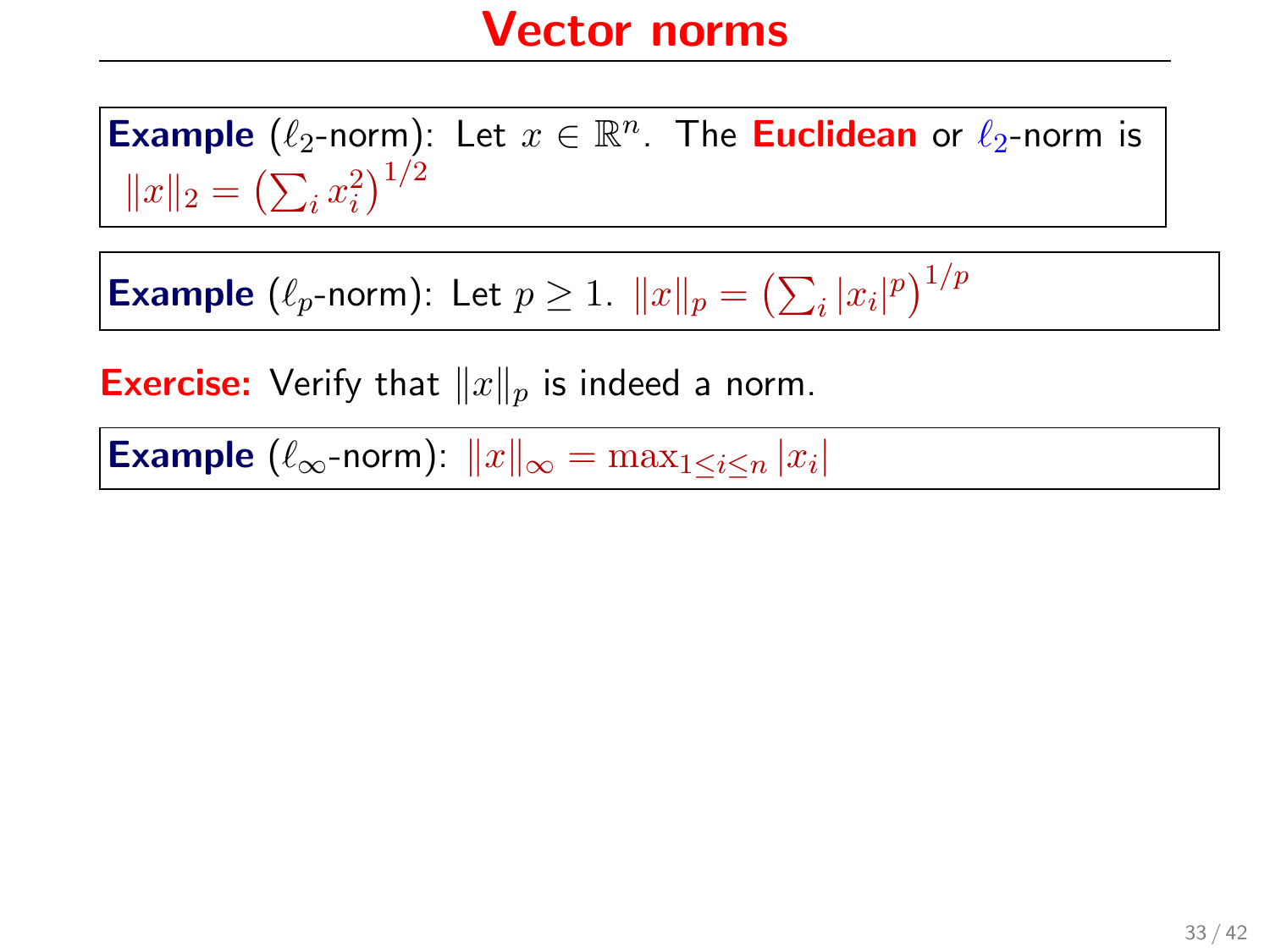**Example**  $(\ell_2\text{-norm})$ : Let  $x \in \mathbb{R}^n$ . The **Euclidean** or  $\ell_2\text{-norm}$  is  $||x||_2 = \left(\sum_i x_i^2\right)^{1/2}$ 

**Example**  $(\ell_p\text{-norm})$ : Let  $p \geq 1$ .  $||x||_p = \left(\sum_i |x_i|^p\right)^{1/p}$ 

**Exercise:** Verify that  $||x||_p$  is indeed a norm.

**Example**  $(\ell_{\infty}$ -norm):  $||x||_{\infty} = \max_{1 \leq i \leq n} |x_i|$ 

**Example** (Frobenius-norm): Let  $A \in \mathbb{R}^{m \times n}$ . The **Frobenius** norm of  $A$  is  $\|A\|_{\mathsf{F}} := \sqrt{\sum_{ij} |a_{ij}|^2};$  that is,  $\|A\|_{\mathsf{F}} = \sqrt{\text{Tr}(A^*A)}.$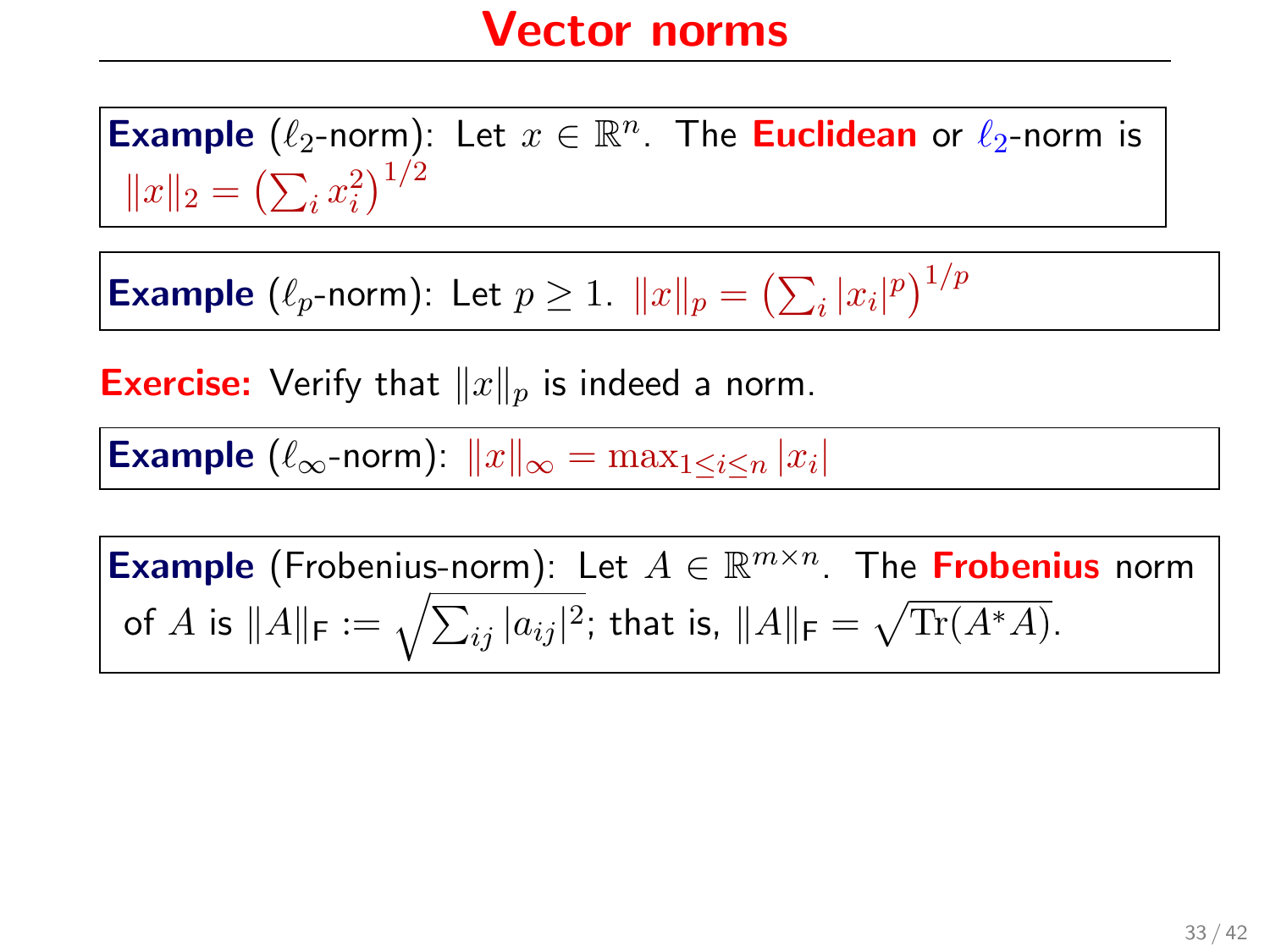#### Mixed norms

**Def.** Let  $x \in \mathbb{R}^{n_1+n_2+\cdots+n_G}$  be a vector partitioned into subvectors  $x_j \in \mathbb{R}^{n_j}$ ,  $1 \le j \le G$ . Let  $p := (p_0, p_1, p_2, \ldots, p_G)$ , where  $p_j \ge 1$ . Consider the vector  $\xi := (\|x_1\|_{p_1}, \cdots, \|x_G\|_{p_G})$ . Then, we define the **mixed-norm** of  $x$  as

$$
||x||_p := ||\xi||_{p_0}.
$$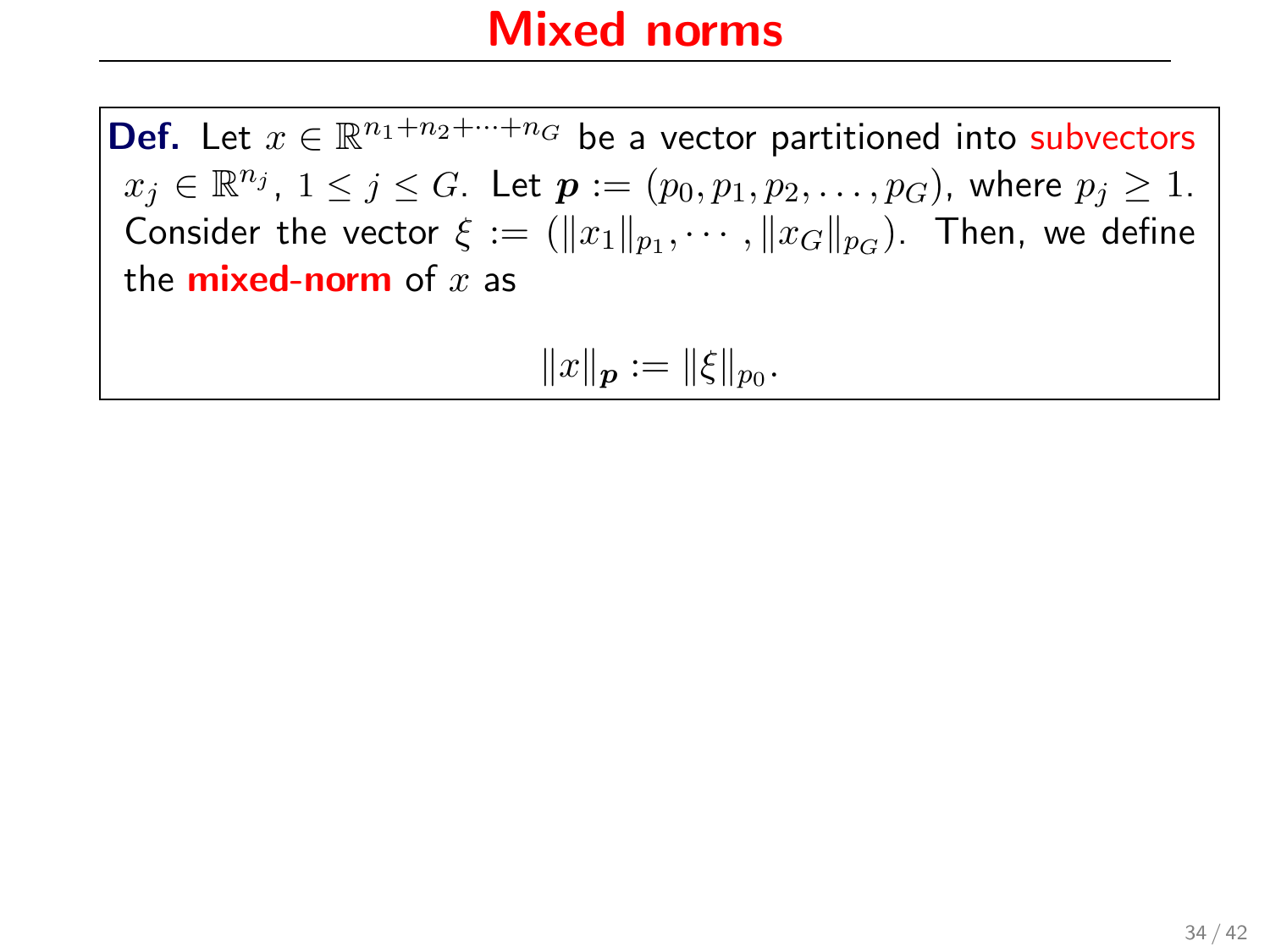#### Mixed norms

**Def.** Let  $x \in \mathbb{R}^{n_1+n_2+\cdots+n_G}$  be a vector partitioned into subvectors  $x_j \in \mathbb{R}^{n_j}$ ,  $1 \le j \le G$ . Let  $p := (p_0, p_1, p_2, \ldots, p_G)$ , where  $p_j \ge 1$ . Consider the vector  $\xi := (\|x_1\|_{p_1}, \cdots, \|x_G\|_{p_G})$ . Then, we define the **mixed-norm** of  $x$  as

$$
||x||_p := ||\xi||_{p_0}.
$$

**Example**  $\ell_{1,q}$ -norm: Let x be as above.

$$
||x||_{1,q} := \sum_{i=1}^{G} ||x_i||_q.
$$

This norm is popular in machine learning, statistics.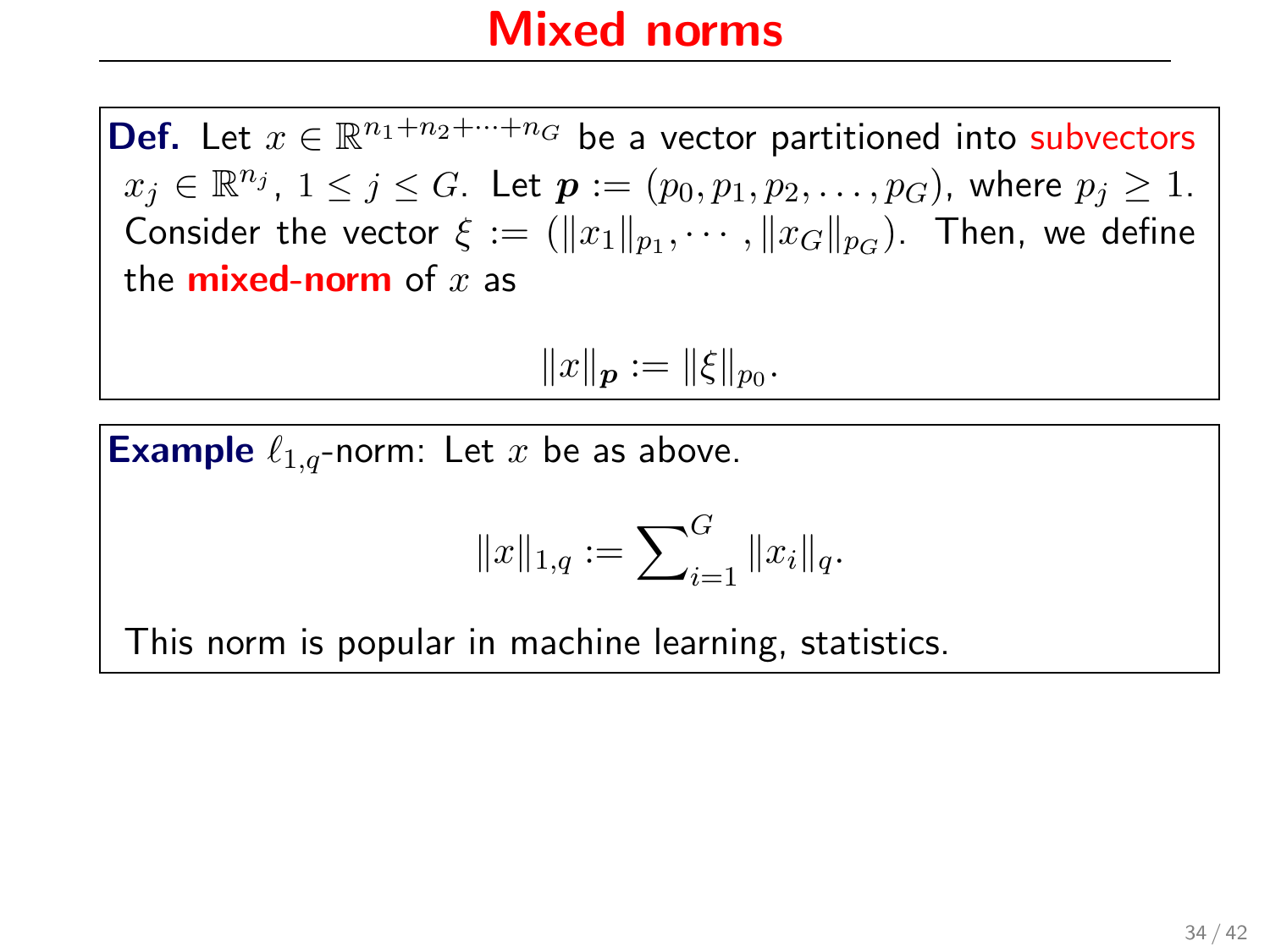#### Induced norm

Let  $A \in \mathbb{R}^{m \times n}$ , and let  $\|\cdot\|$  be any vector norm. We define an induced matrix norm as

$$
||A|| := \sup_{||x|| \neq 0} \frac{||Ax||}{||x||}.
$$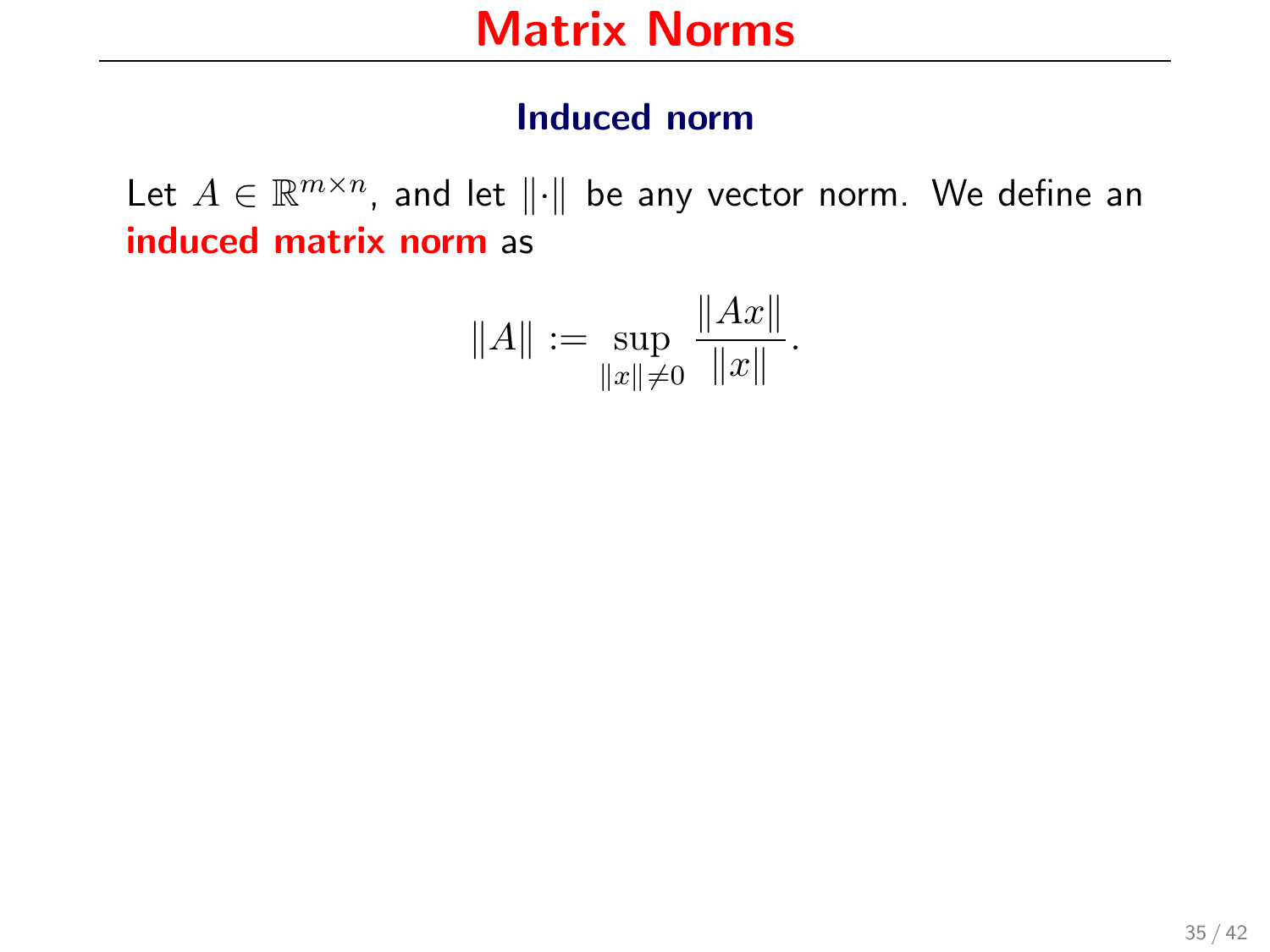#### Induced norm

Let  $A \in \mathbb{R}^{m \times n}$ , and let  $\|\cdot\|$  be any vector norm. We define an induced matrix norm as

$$
||A|| := \sup_{||x|| \neq 0} \frac{||Ax||}{||x||}.
$$

Verify that above definition yields a norm.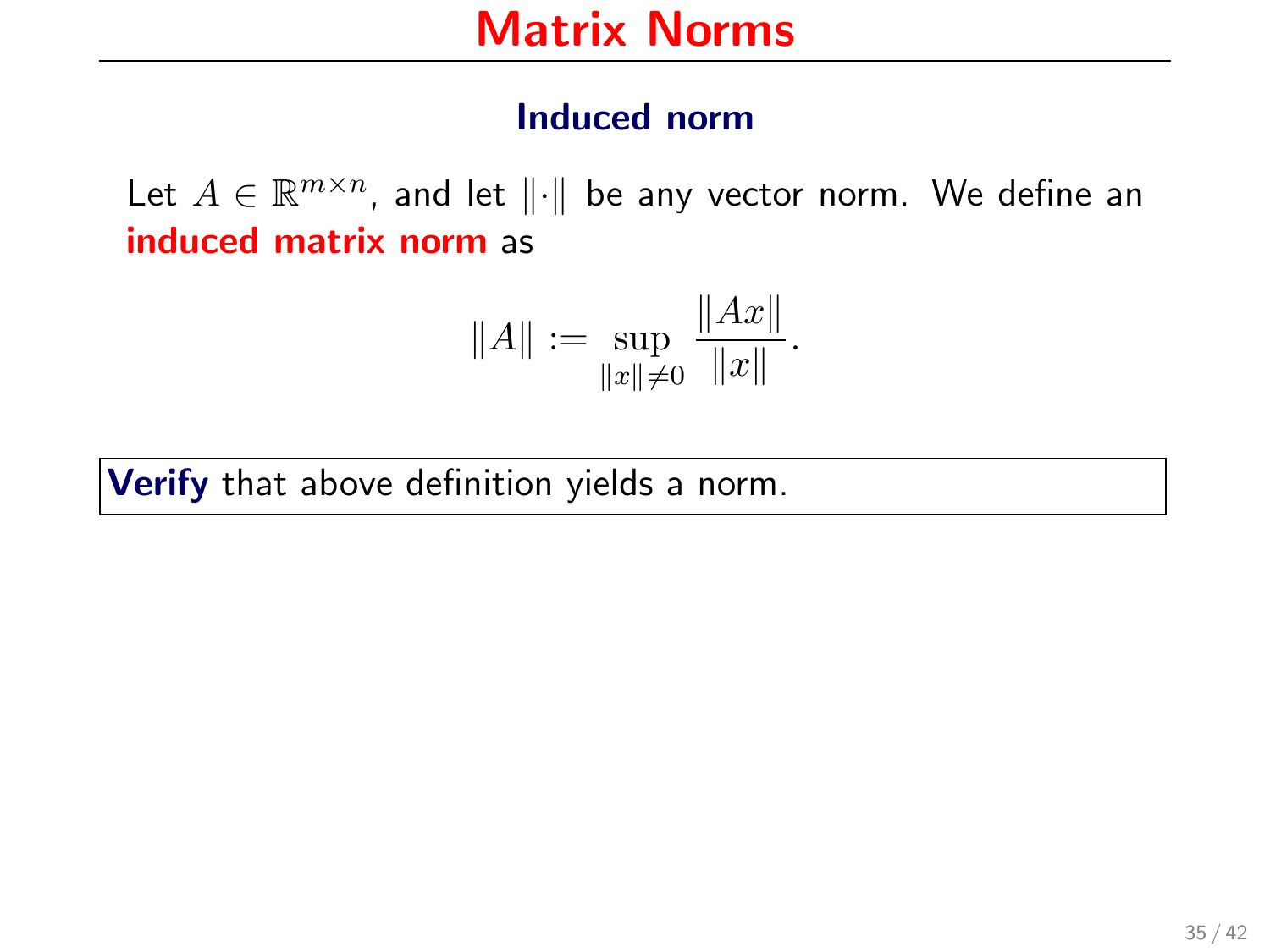#### Induced norm

Let  $A \in \mathbb{R}^{m \times n}$ , and let  $\|\cdot\|$  be any vector norm. We define an induced matrix norm as

$$
||A|| := \sup_{||x|| \neq 0} \frac{||Ax||}{||x||}.
$$

Verify that above definition yields a norm.

- $\blacktriangleright$  Clearly,  $||A|| = 0$  iff  $A = 0$  (definiteness)
- $\blacktriangleright$   $\|\alpha A\| = |\alpha| \|A\|$  (homogeneity)  $\blacktriangleright \|A + B\| = \sup \frac{\|(A+B)x\|}{\|x\|} \leq \sup \frac{\|Ax\| + \|Bx\|}{\|x\|} \leq \|A\| + \|B\|.$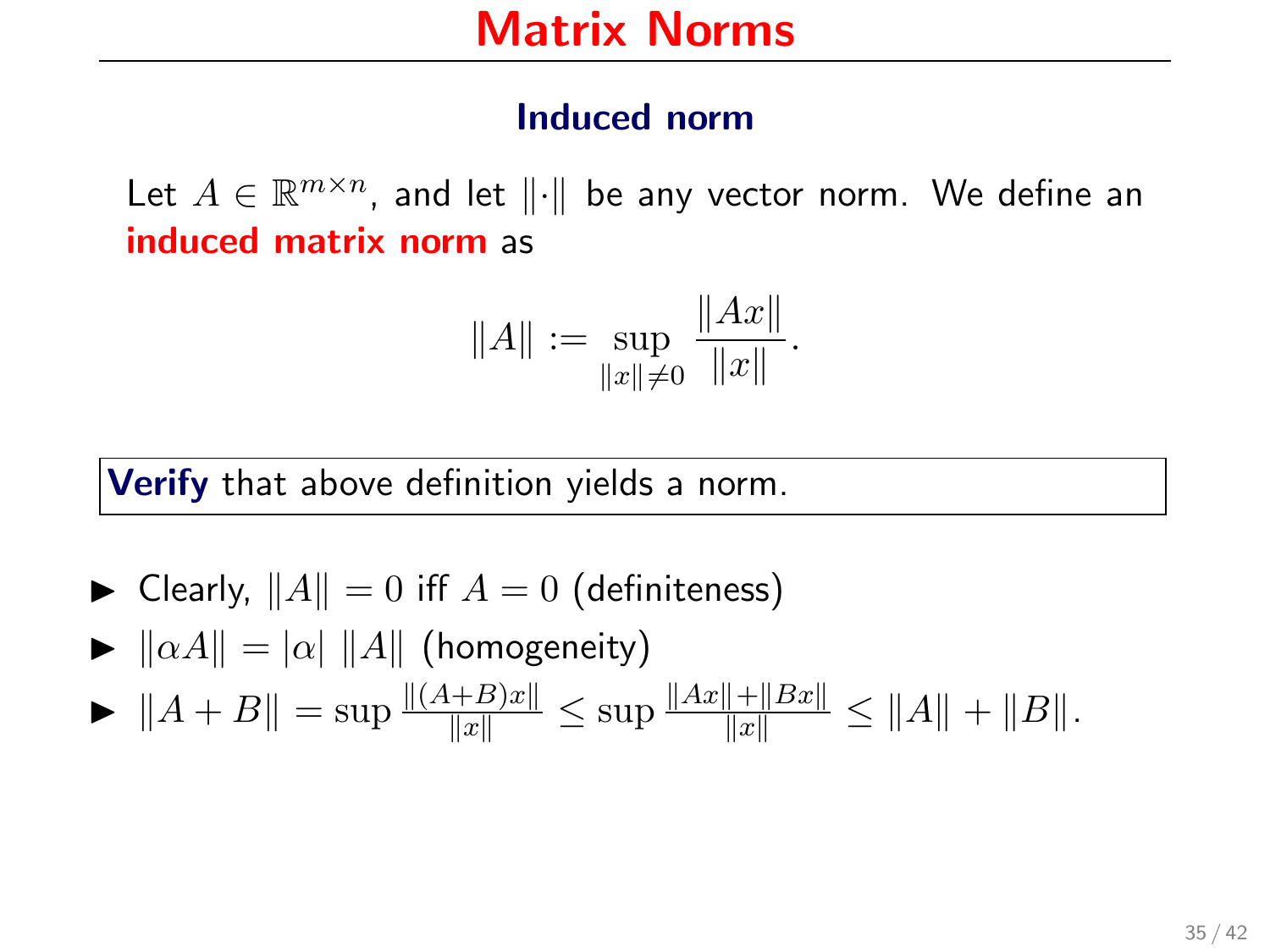**Example** Let  $A$  be any matrix. Then, the **operator norm** of  $A$  is

$$
||A||_2 := \sup_{||x||_2 \neq 0} \frac{||Ax||_2}{||x||_2}.
$$

 $\|A\|_2 = \sigma_{\max}(A)$ , where  $\sigma_{\max}$  is the largest singular value of  $A$ .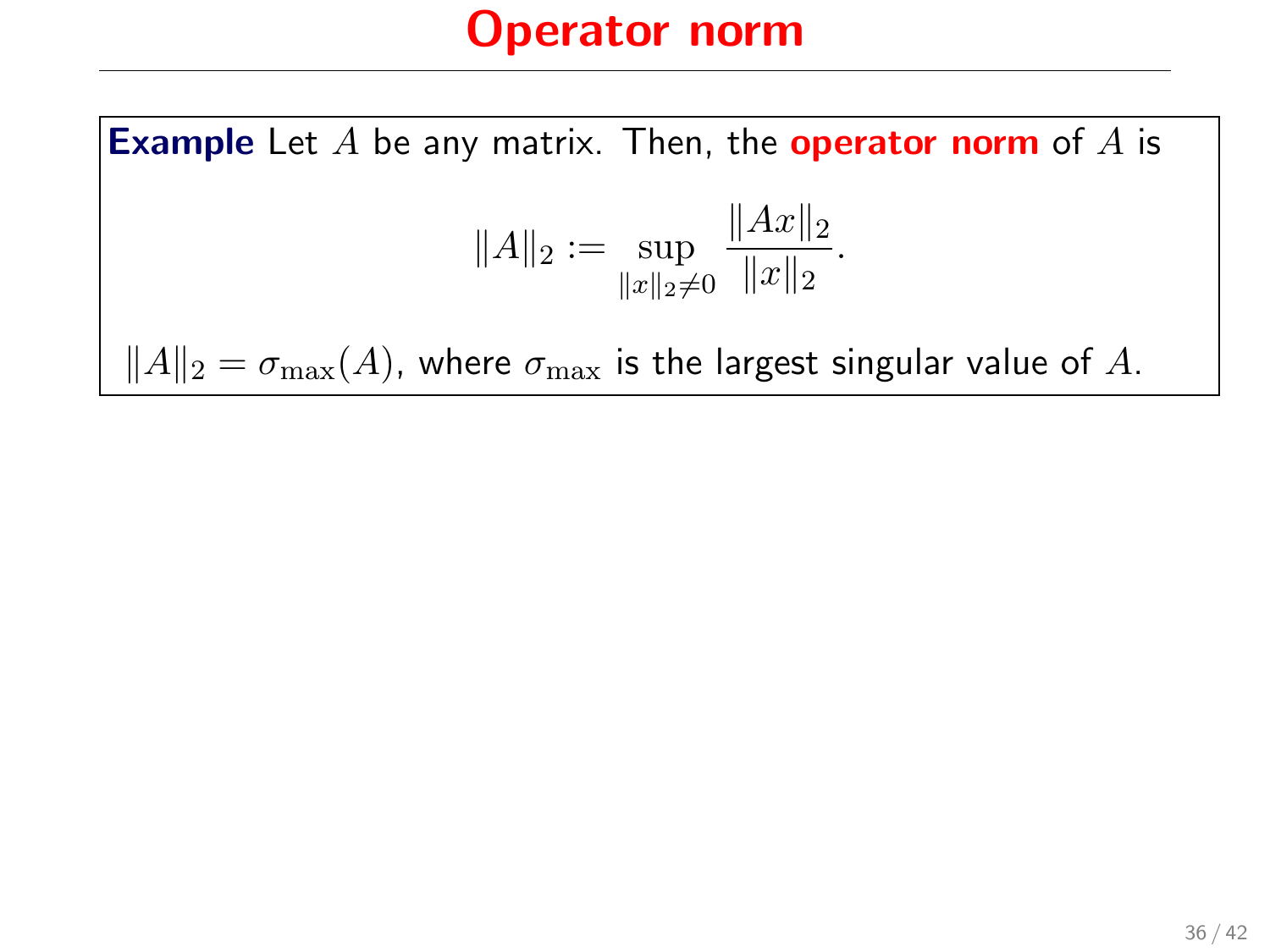**Example** Let A be any matrix. Then, the **operator norm** of A is

$$
||A||_2 := \sup_{||x||_2 \neq 0} \frac{||Ax||_2}{||x||_2}.
$$

 $||A||_2 = \sigma_{\max}(A)$ , where  $\sigma_{\max}$  is the largest singular value of A.

• **Warning!** Generally, largest eigenvalue of a matrix is not a norm!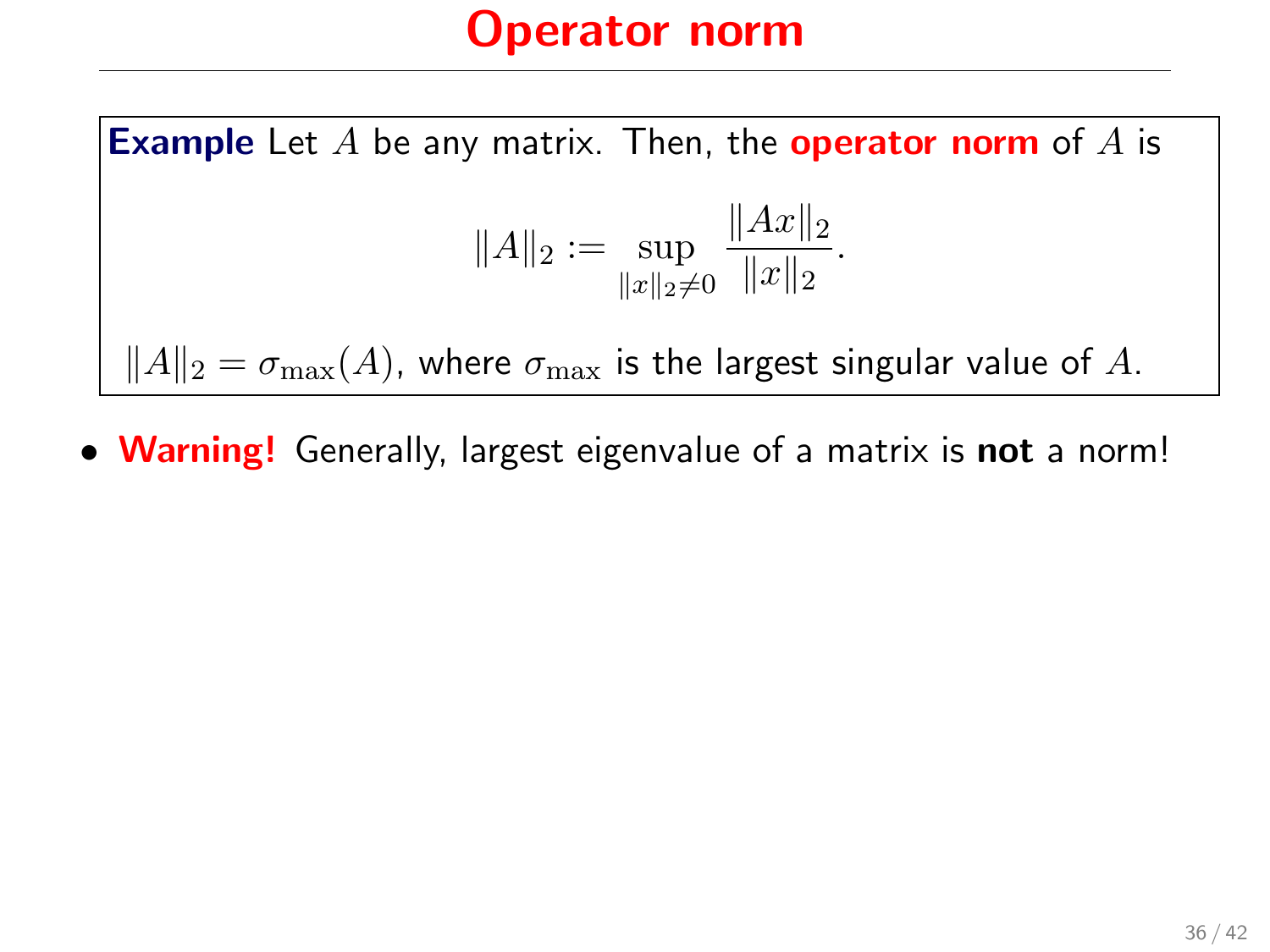**Example** Let A be any matrix. Then, the **operator norm** of A is

$$
||A||_2 := \sup_{||x||_2 \neq 0} \frac{||Ax||_2}{||x||_2}.
$$

 $||A||_2 = \sigma_{\max}(A)$ , where  $\sigma_{\max}$  is the largest singular value of A.

- **Warning!** Generally, largest eigenvalue of a matrix is not a norm!
- $||A||_1$  and  $||A||_{\infty}$ —max-abs-column and max-abs-row sums.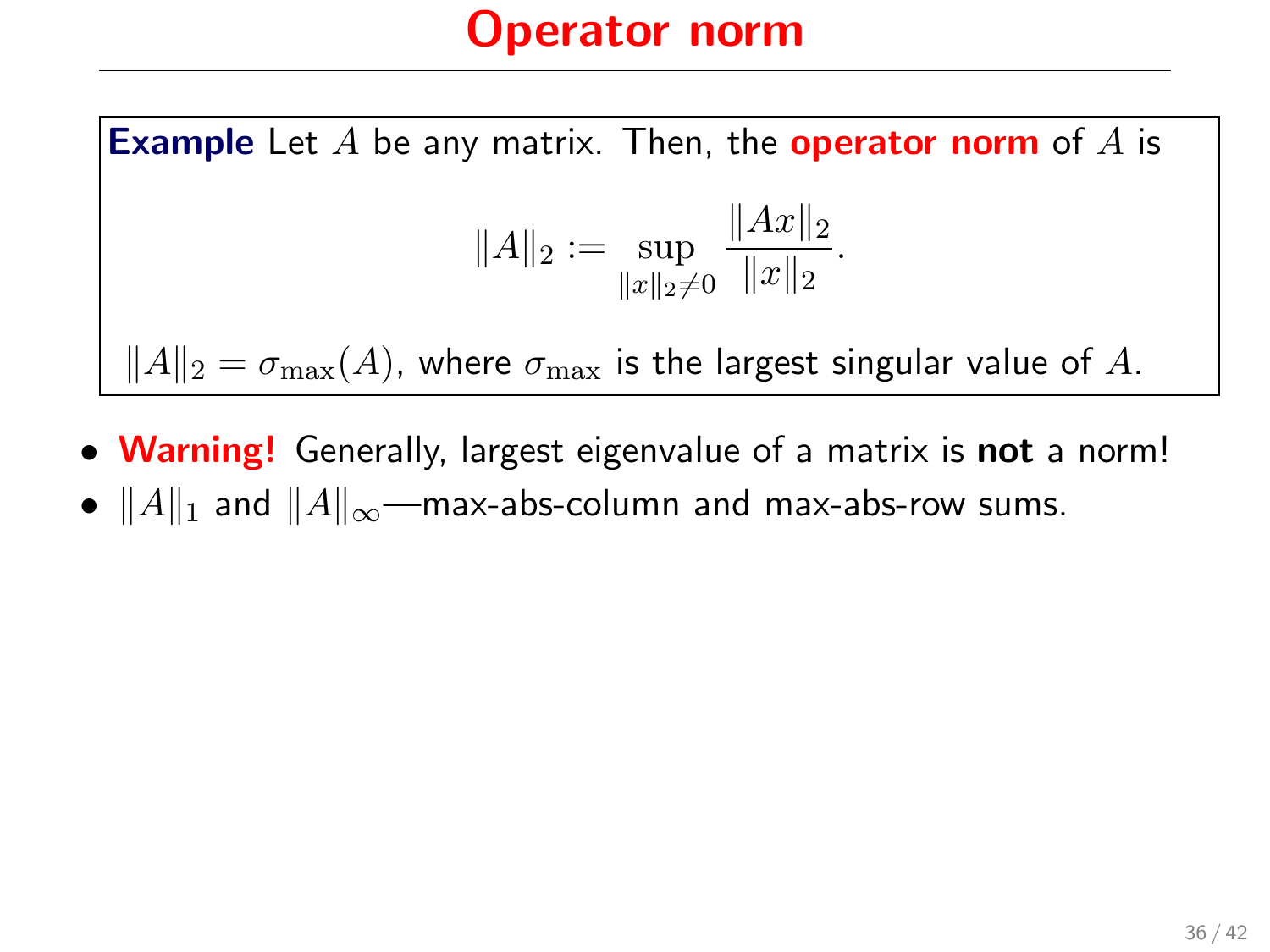**Example** Let  $A$  be any matrix. Then, the **operator norm** of  $A$  is

$$
||A||_2 := \sup_{||x||_2 \neq 0} \frac{||Ax||_2}{||x||_2}.
$$

 $||A||_2 = \sigma_{\max}(A)$ , where  $\sigma_{\max}$  is the largest singular value of A.

- Warning! Generally, largest eigenvalue of a matrix is not a norm!
- $||A||_1$  and  $||A||_{\infty}$ —max-abs-column and max-abs-row sums.
- $||A||_p$  generally NP-Hard to compute for  $p \notin \{1, 2, \infty\}$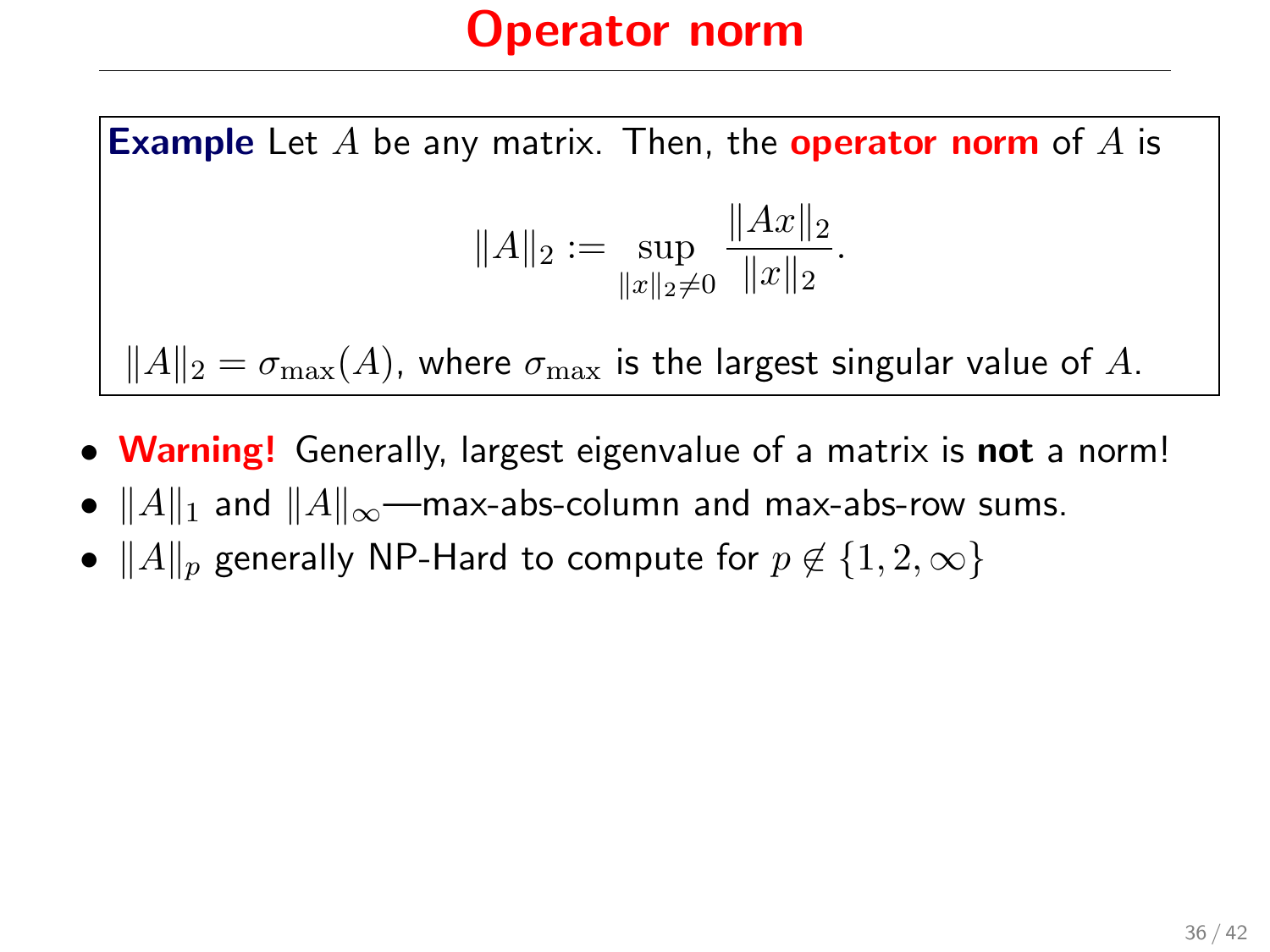### Operator norm

**Example** Let A be any matrix. Then, the **operator norm** of A is

$$
||A||_2 := \sup_{||x||_2 \neq 0} \frac{||Ax||_2}{||x||_2}.
$$

 $||A||_2 = \sigma_{\text{max}}(A)$ , where  $\sigma_{\text{max}}$  is the largest singular value of A.

- Warning! Generally, largest eigenvalue of a matrix is not a norm!
- $||A||_1$  and  $||A||_{\infty}$ —max-abs-column and max-abs-row sums.
- $||A||_p$  generally NP-Hard to compute for  $p \notin \{1, 2, \infty\}$
- Schatten p-norm:  $\ell_p$ -norm of vector of singular value.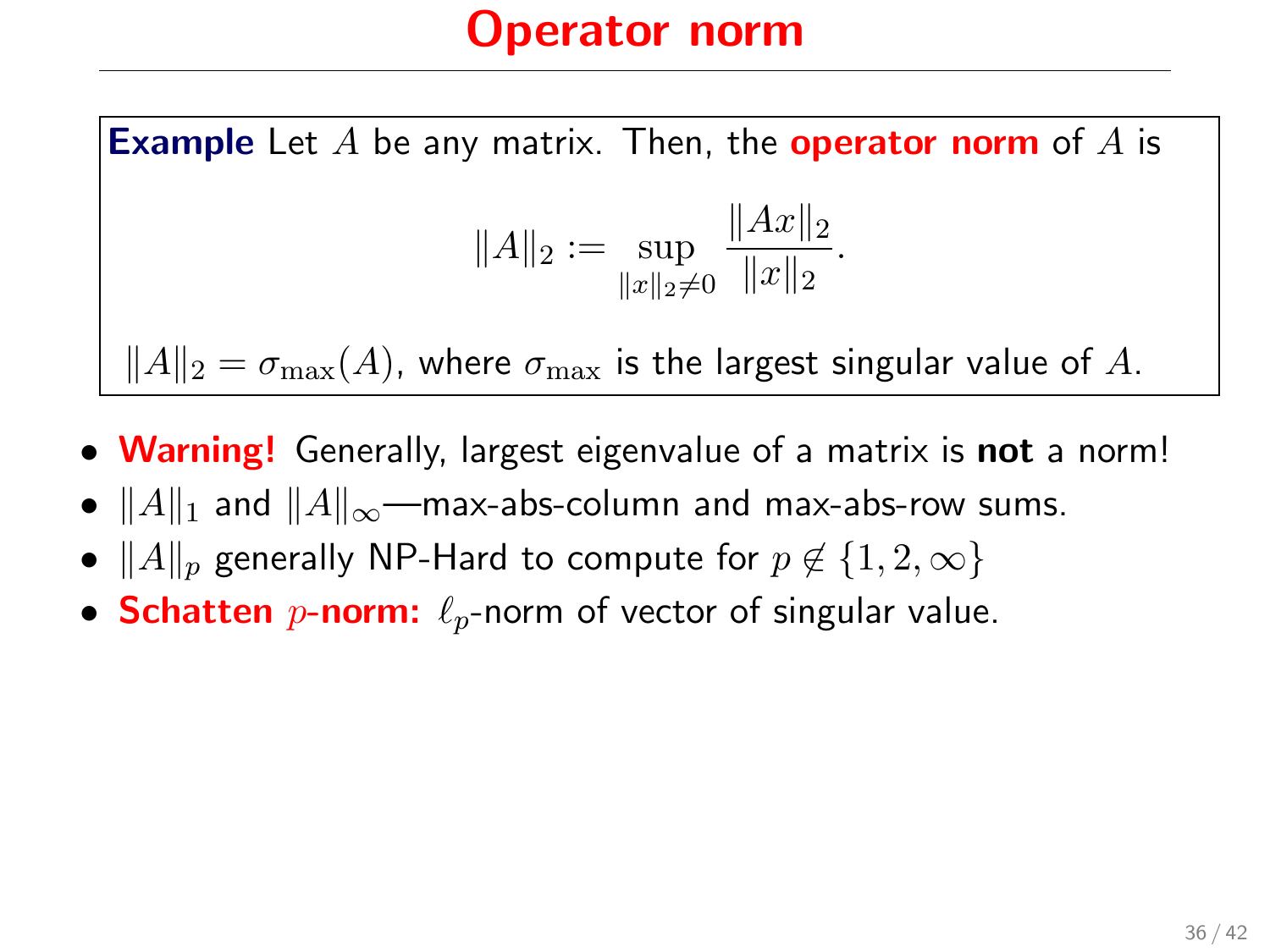### Operator norm

**Example** Let  $A$  be any matrix. Then, the **operator norm** of  $A$  is

$$
||A||_2 := \sup_{||x||_2 \neq 0} \frac{||Ax||_2}{||x||_2}.
$$

 $||A||_2 = \sigma_{\text{max}}(A)$ , where  $\sigma_{\text{max}}$  is the largest singular value of A.

- Warning! Generally, largest eigenvalue of a matrix is not a norm!
- $||A||_1$  and  $||A||_{\infty}$ —max-abs-column and max-abs-row sums.
- $||A||_p$  generally NP-Hard to compute for  $p \notin \{1, 2, \infty\}$
- Schatten *p*-norm:  $\ell_p$ -norm of vector of singular value.
- Exercise: Let  $\sigma_1 > \sigma_2 > \cdots > \sigma_n > 0$  be singular values of a matrix  $A \in \mathbb{R}^{m \times n}$ . Prove that

$$
||A||_{(k)} := \sum_{i=1}^{k} \sigma_i(A),
$$

is a norm;  $1 \leq k \leq n$ .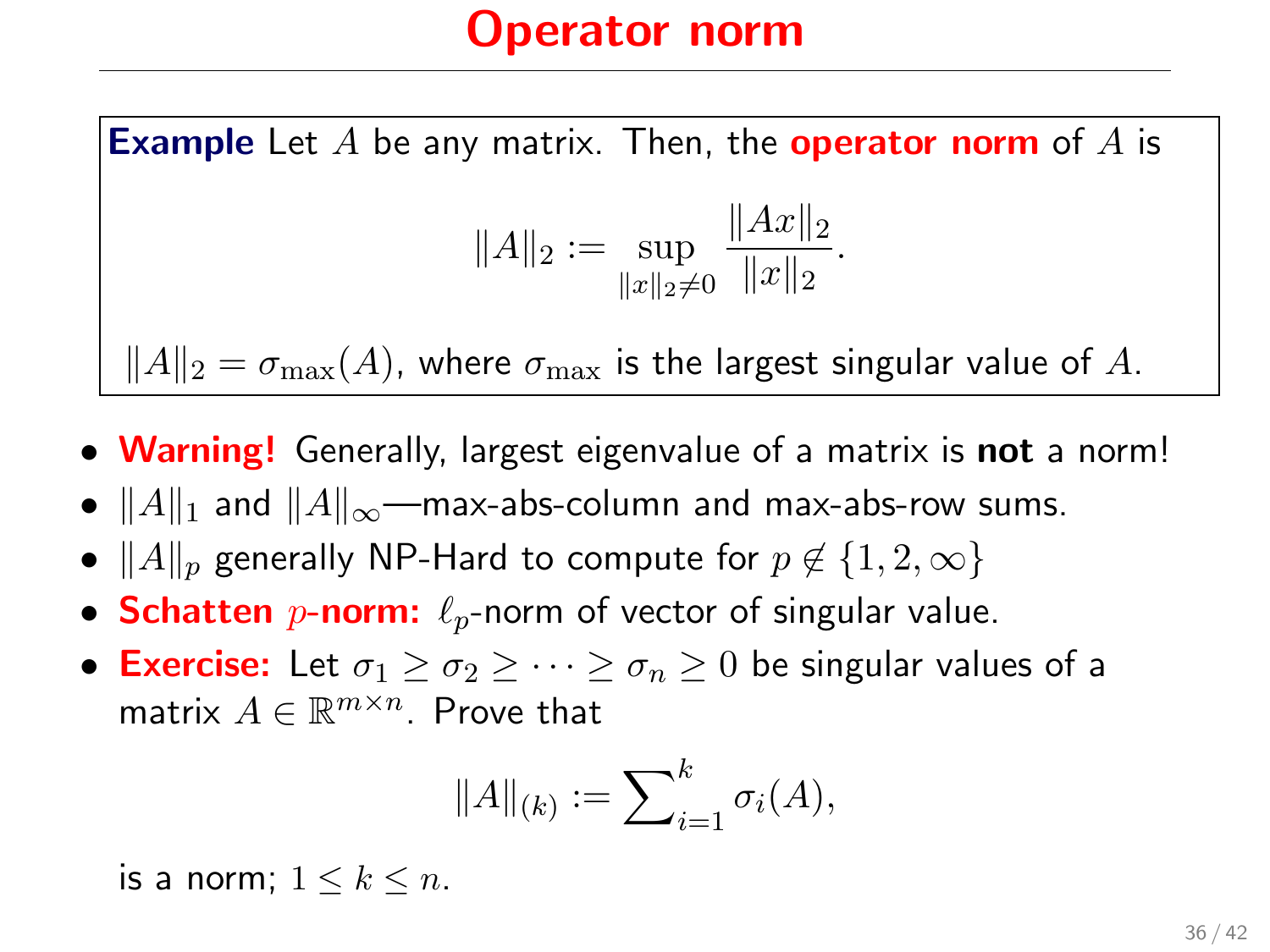#### Dual norms

**Def.** Let  $\|\cdot\|$  be a norm on  $\mathbb{R}^n$ . Its **dual norm** is  $||u||_* := \sup \{u^T x \mid ||x|| \leq 1\}.$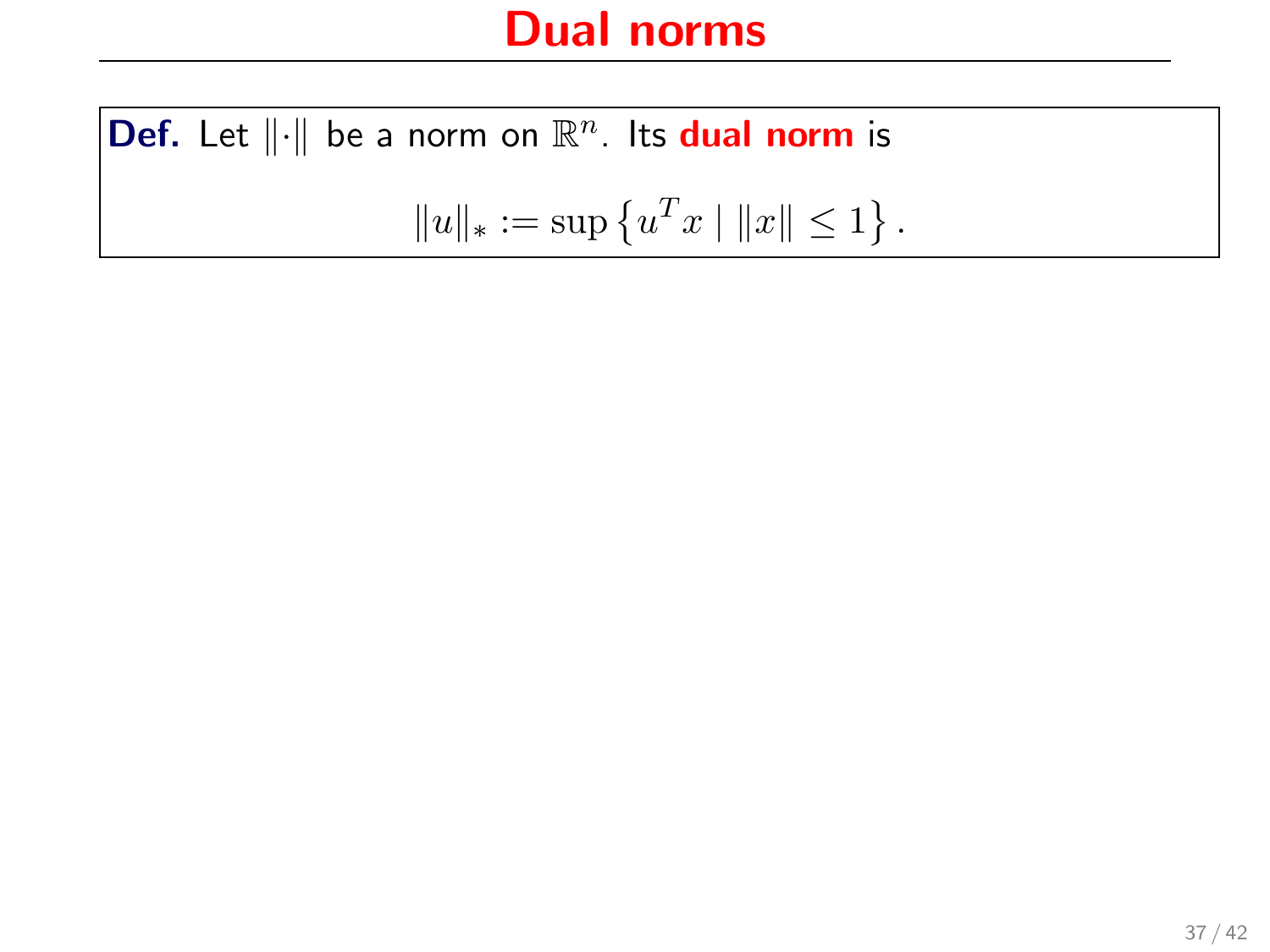**Def.** Let  $\|\cdot\|$  be a norm on  $\mathbb{R}^n$ . Its **dual norm** is  $||u||_* := \sup \{u^T x \mid ||x|| \leq 1\}.$ 

**Exercise:** Verify that  $||u||_*$  is a norm.

**Exercise:** Let  $1/p + 1/q = 1$ , where  $p, q \ge 1$ . Show that  $\lVert \cdot \rVert_q$  is dual to  $\lVert \cdot \rVert_p$ . In particular, the  $\ell_2$ -norm is self-dual.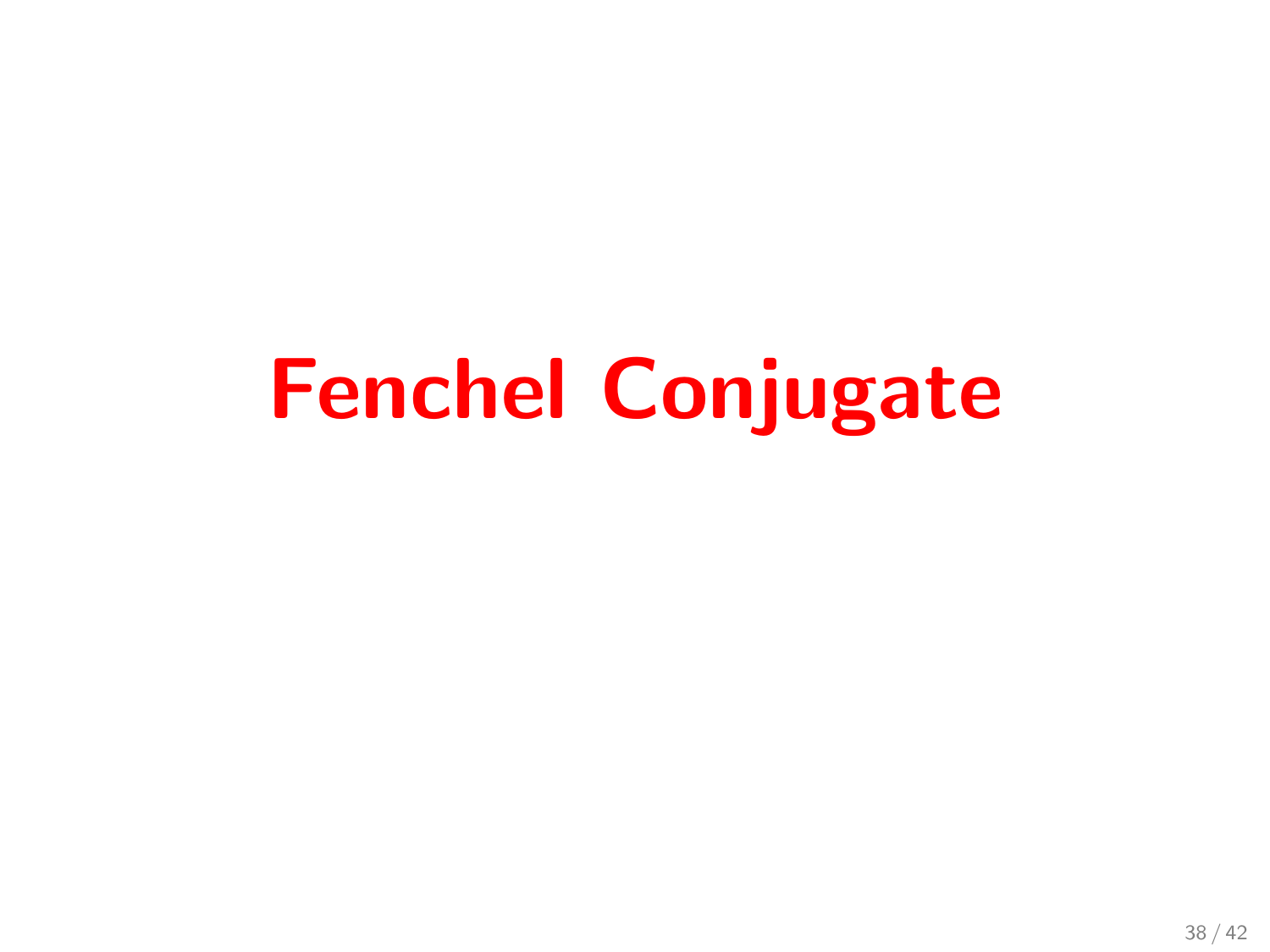Def. The Fenchel conjugate of a function  $f$  is

$$
f^*(z) := \sup_{x \in \text{dom } f} x^T z - f(x).
$$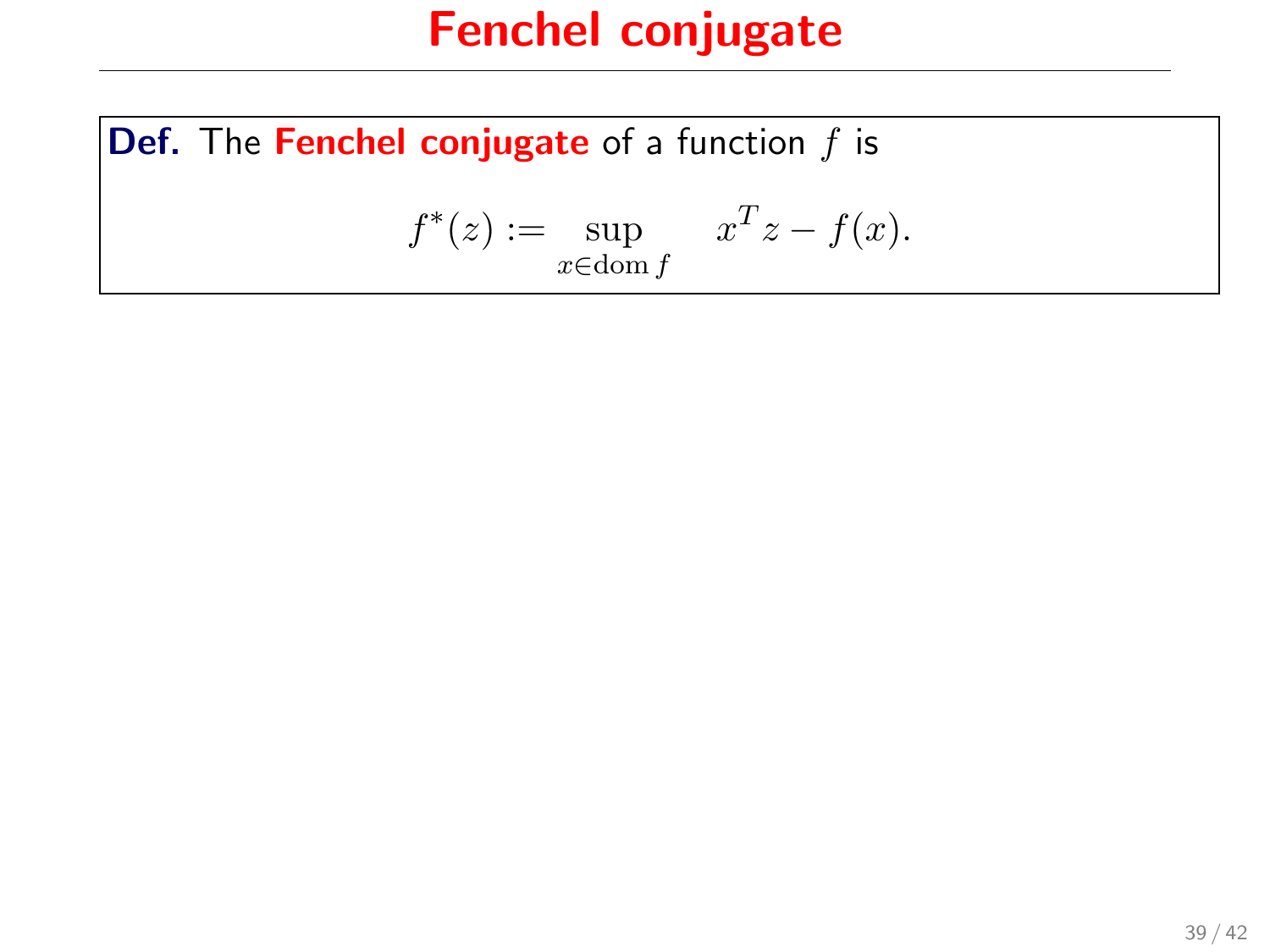**Def.** The Fenchel conjugate of a function  $f$  is

$$
f^*(z) := \sup_{x \in \text{dom } f} x^T z - f(x).
$$

Note:  $f^*$  is pointwise (over x) sup of linear functions of  $z$ . Hence, it is always convex (regardless of  $f$ ).

**Example**  $+\infty$  and  $-\infty$  conjugate to each other.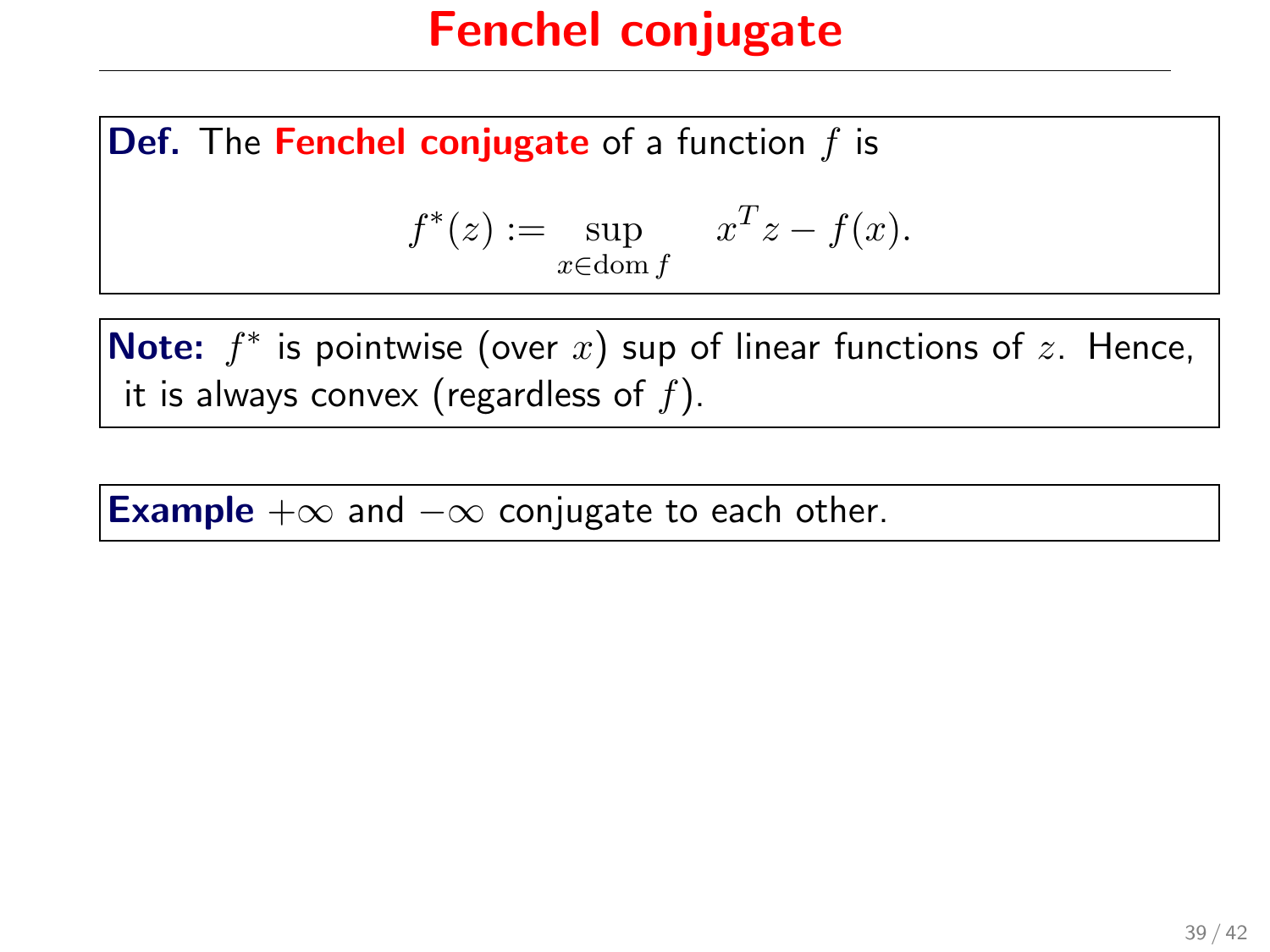**Def.** The Fenchel conjugate of a function  $f$  is

$$
f^*(z) := \sup_{x \in \text{dom } f} x^T z - f(x).
$$

Note:  $f^*$  is pointwise (over x) sup of linear functions of  $z$ . Hence, it is always convex (regardless of  $f$ ).

**Example**  $+\infty$  and  $-\infty$  conjugate to each other.

**Example** Let  $f(x) = ||x||$ . We have  $f^*(z) = \mathbb{I}_{\|\cdot\|_* \leq 1}(z)$ . That is, conjugate of norm is the indicator function of dual norm ball.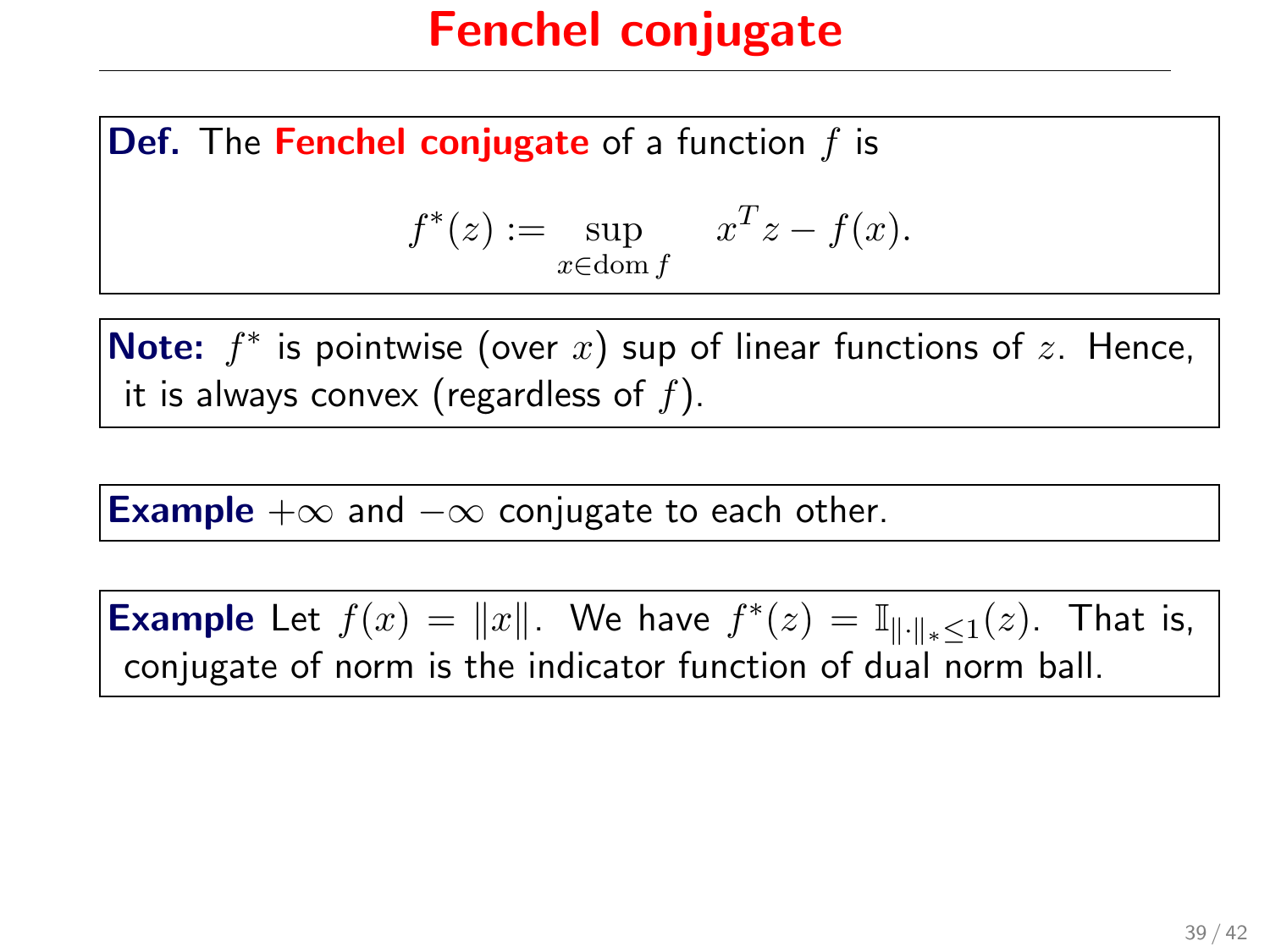**Def.** The Fenchel conjugate of a function  $f$  is

$$
f^*(z) := \sup_{x \in \text{dom } f} x^T z - f(x).
$$

Note:  $f^*$  is pointwise (over x) sup of linear functions of  $z$ . Hence, it is always convex (regardless of  $f$ ).

**Example**  $+\infty$  and  $-\infty$  conjugate to each other.

**Example** Let  $f(x) = ||x||$ . We have  $f^*(z) = \mathbb{I}_{\|\cdot\|_* \leq 1}(z)$ . That is, conjugate of norm is the indicator function of dual norm ball.

 $f^*(z) = \sup_x z^T x - ||x||$ . If  $||z||_* > 1$ , then by definition of the dual norm, there is u s.t.  $||u|| \leq 1$  and  $u^T z > 1$ .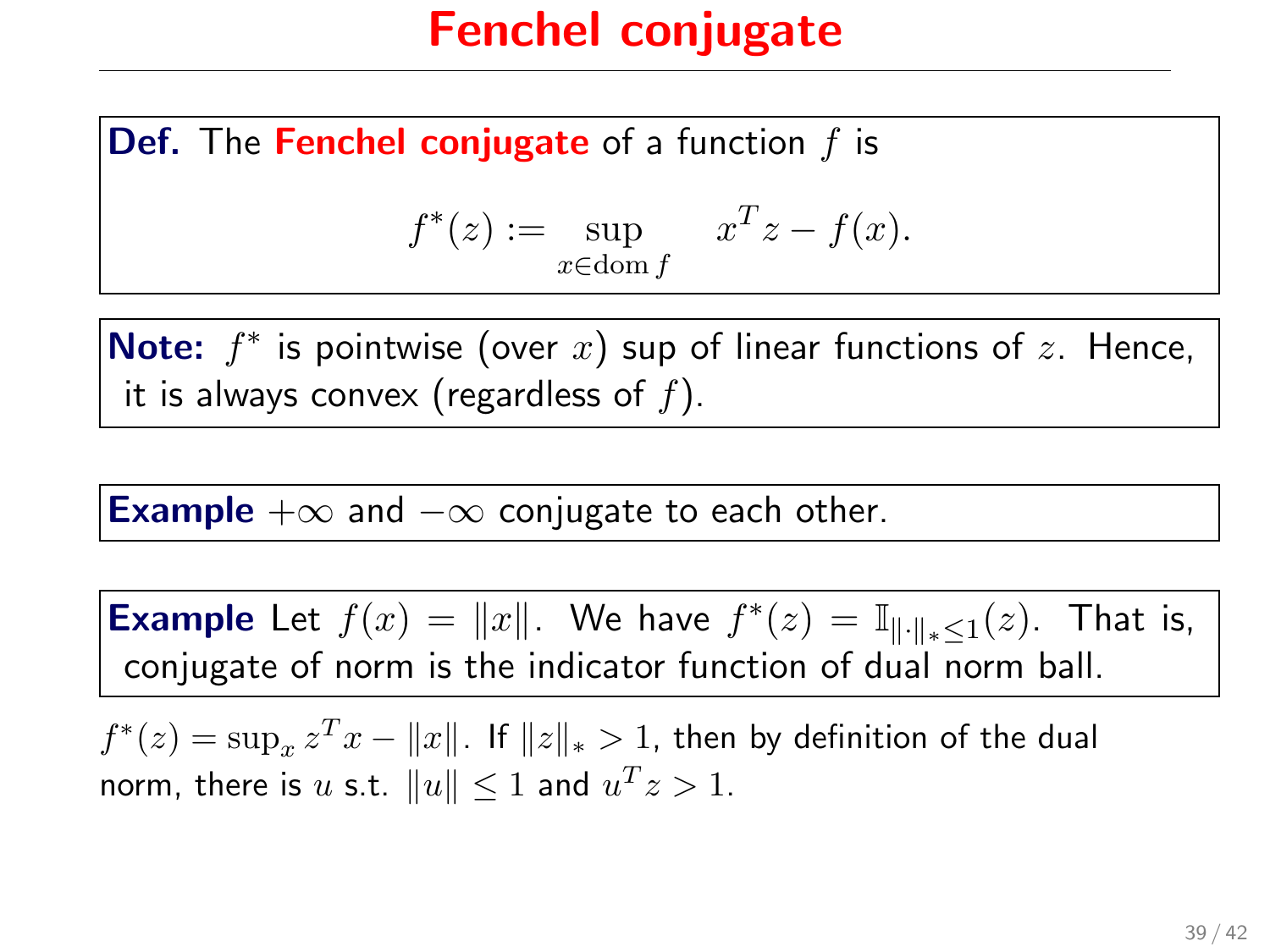**Def.** The Fenchel conjugate of a function  $f$  is

$$
f^*(z) := \sup_{x \in \text{dom } f} x^T z - f(x).
$$

Note:  $f^*$  is pointwise (over x) sup of linear functions of  $z$ . Hence, it is always convex (regardless of  $f$ ).

**Example**  $+\infty$  and  $-\infty$  conjugate to each other.

**Example** Let  $f(x) = ||x||$ . We have  $f^*(z) = \mathbb{I}_{\|\cdot\|_* \leq 1}(z)$ . That is, conjugate of norm is the indicator function of dual norm ball.

 $f^*(z) = \sup_x z^T x - ||x||$ . If  $||z||_* > 1$ , then by definition of the dual norm, there is  $u$  s.t.  $||u|| \leq 1$  and  $u^Tz > 1$ . Now select  $x = \alpha u$  and let  $\alpha \rightarrow \infty$ .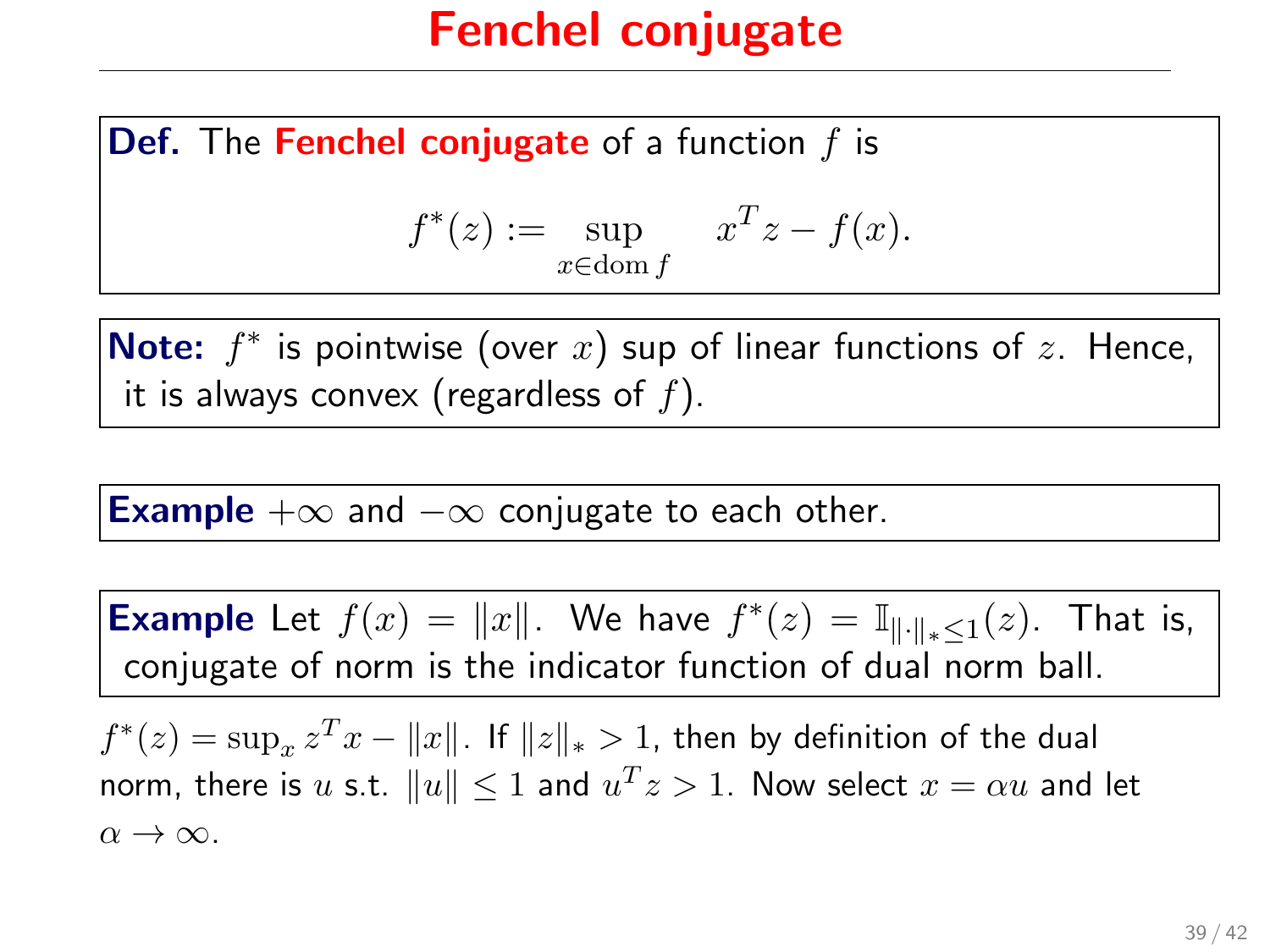**Def.** The Fenchel conjugate of a function  $f$  is

$$
f^*(z) := \sup_{x \in \text{dom } f} x^T z - f(x).
$$

Note:  $f^*$  is pointwise (over x) sup of linear functions of  $z$ . Hence, it is always convex (regardless of  $f$ ).

Example  $+\infty$  and  $-\infty$  conjugate to each other.

**Example** Let  $f(x) = ||x||$ . We have  $f^*(z) = \mathbb{I}_{\|\cdot\|_* \leq 1}(z)$ . That is, conjugate of norm is the indicator function of dual norm ball.

 $f^*(z) = \sup_x z^T x - ||x||$ . If  $||z||_* > 1$ , then by definition of the dual norm, there is u s.t.  $\|u\|\leq 1$  and  $u^Tz>1$ . Now select  $x=\alpha u$  and let  $\alpha \to \infty$ . Then,  $z^T x - ||x|| = \alpha (z^T u - ||u||) \to \infty$ .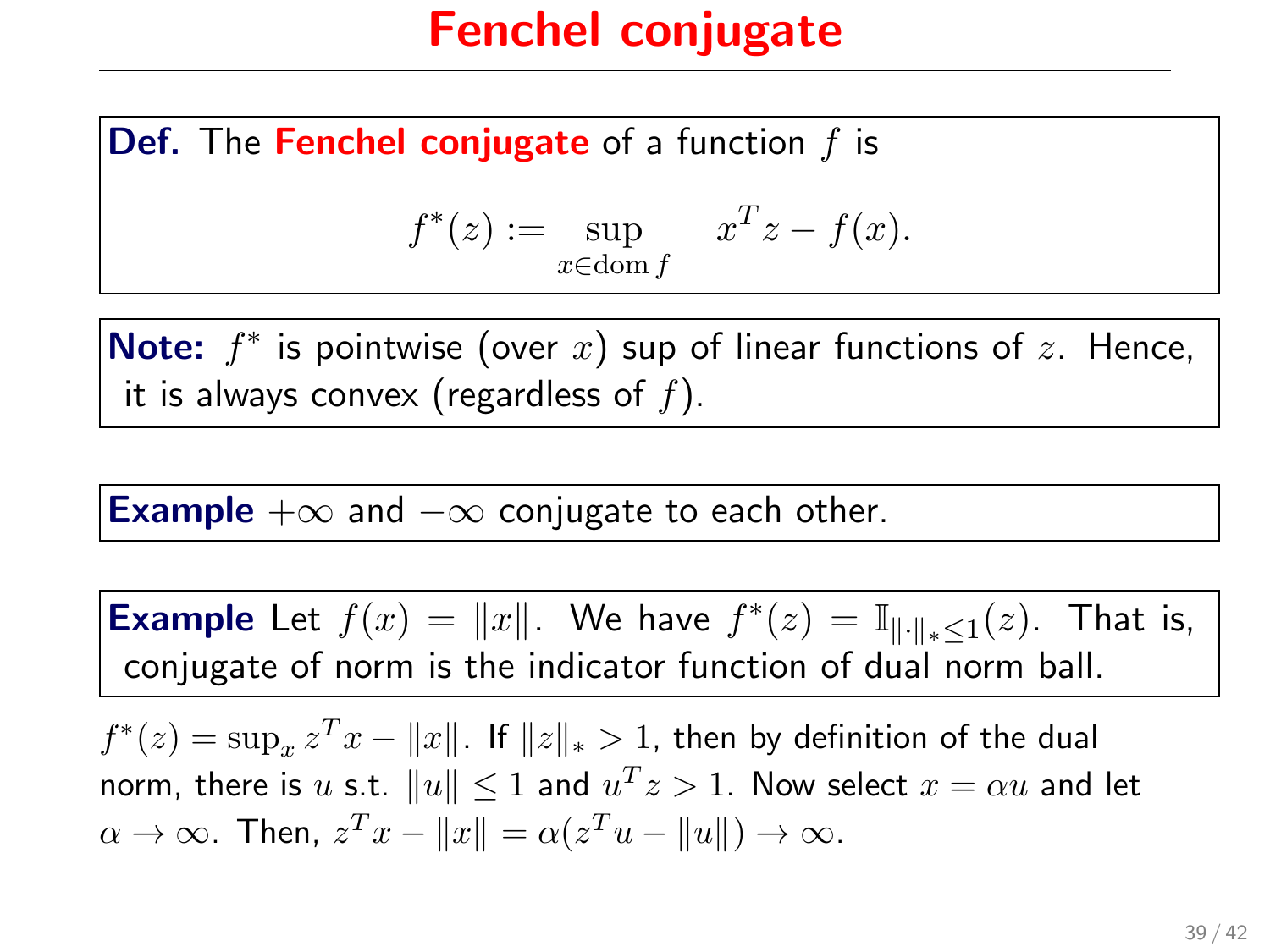**Def.** The Fenchel conjugate of a function  $f$  is

$$
f^*(z) := \sup_{x \in \text{dom } f} x^T z - f(x).
$$

Note:  $f^*$  is pointwise (over x) sup of linear functions of  $z$ . Hence, it is always convex (regardless of  $f$ ).

**Example**  $+\infty$  and  $-\infty$  conjugate to each other.

**Example** Let  $f(x) = ||x||$ . We have  $f^*(z) = \mathbb{I}_{\|\cdot\|_* \leq 1}(z)$ . That is, conjugate of norm is the indicator function of dual norm ball.

 $f^*(z) = \sup_x z^T x - ||x||$ . If  $||z||_* > 1$ , then by definition of the dual norm, there is u s.t.  $\|u\|\leq 1$  and  $u^Tz>1$ . Now select  $x=\alpha u$  and let  $\alpha \rightarrow \infty$ . Then,  $z^T x - \|x\| = \alpha (z^T u - \|u\|) \rightarrow \infty$ . If  $\|z\|_* \leq 1$ , then  $z^T x \leq ||x|| ||z||_*$ , which implies the sup must be zero.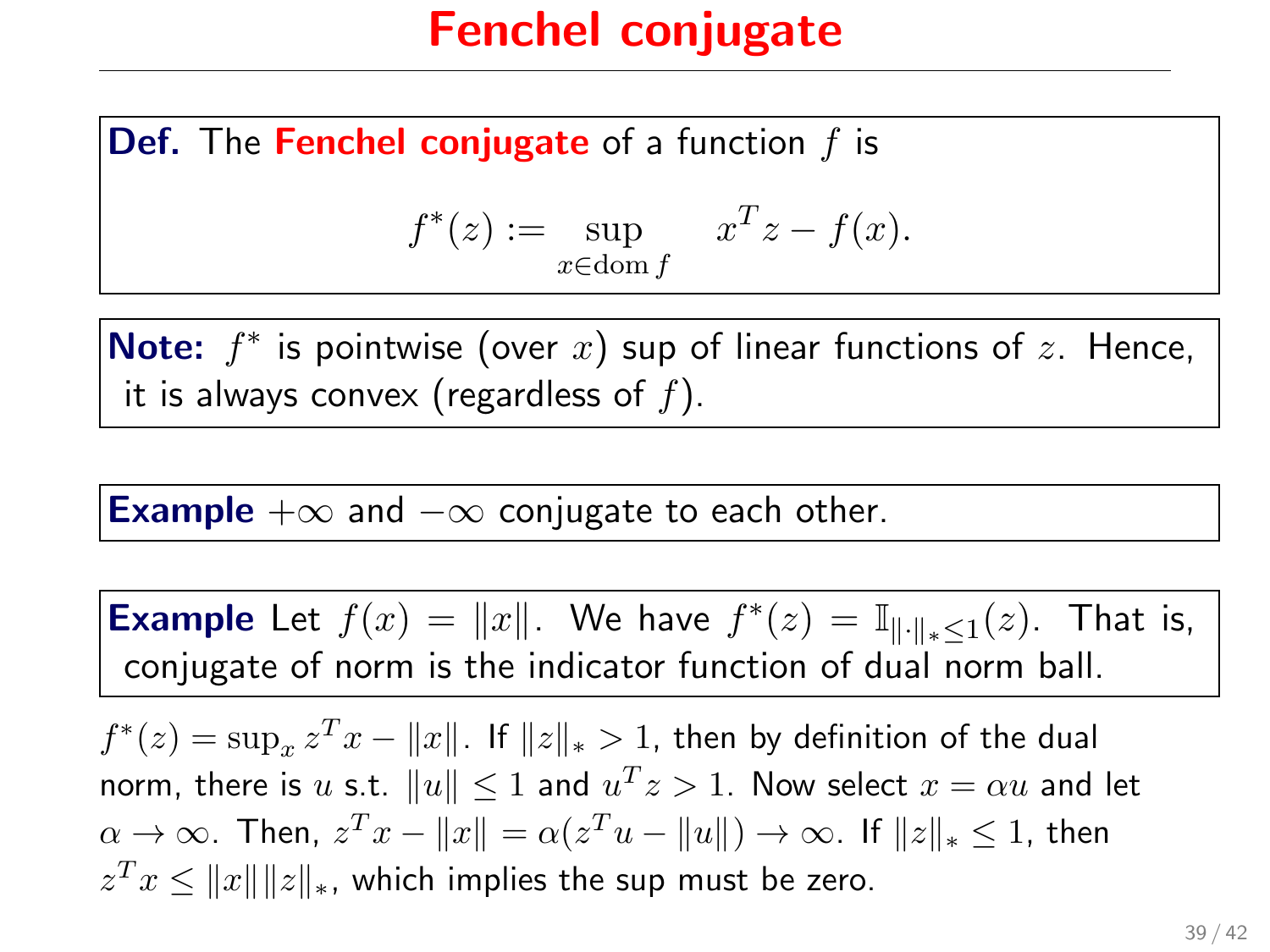**Example** 
$$
f(x) = ax + b
$$
; then,  

$$
f^*(z) = \sup_x zx - (ax + b)
$$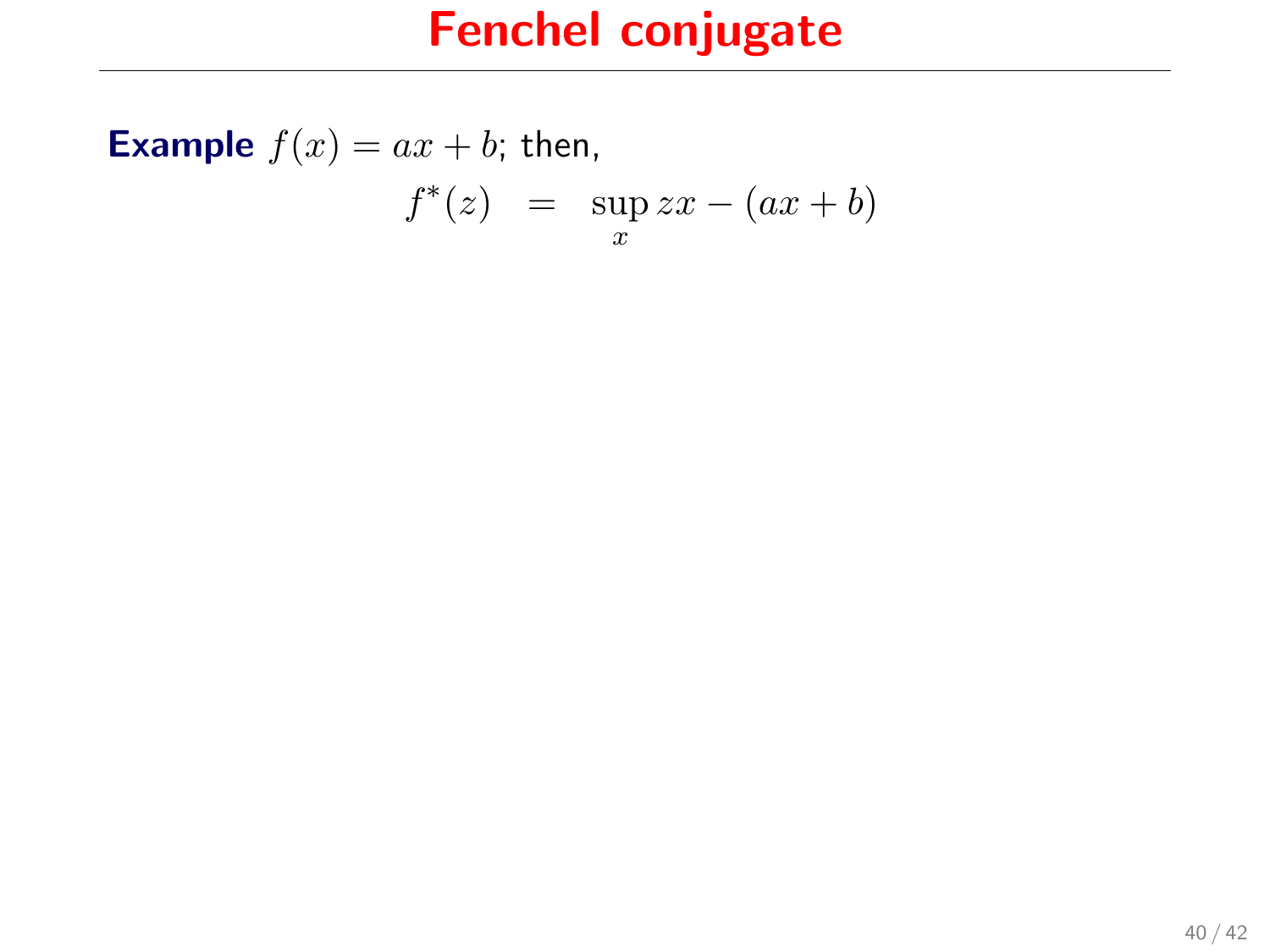**Example**  $f(x) = ax + b$ ; then,  $f^*(z) = \sup$  $\sup_x zx - (ax + b)$  $= \infty$ , if  $(z - a) \neq 0$ .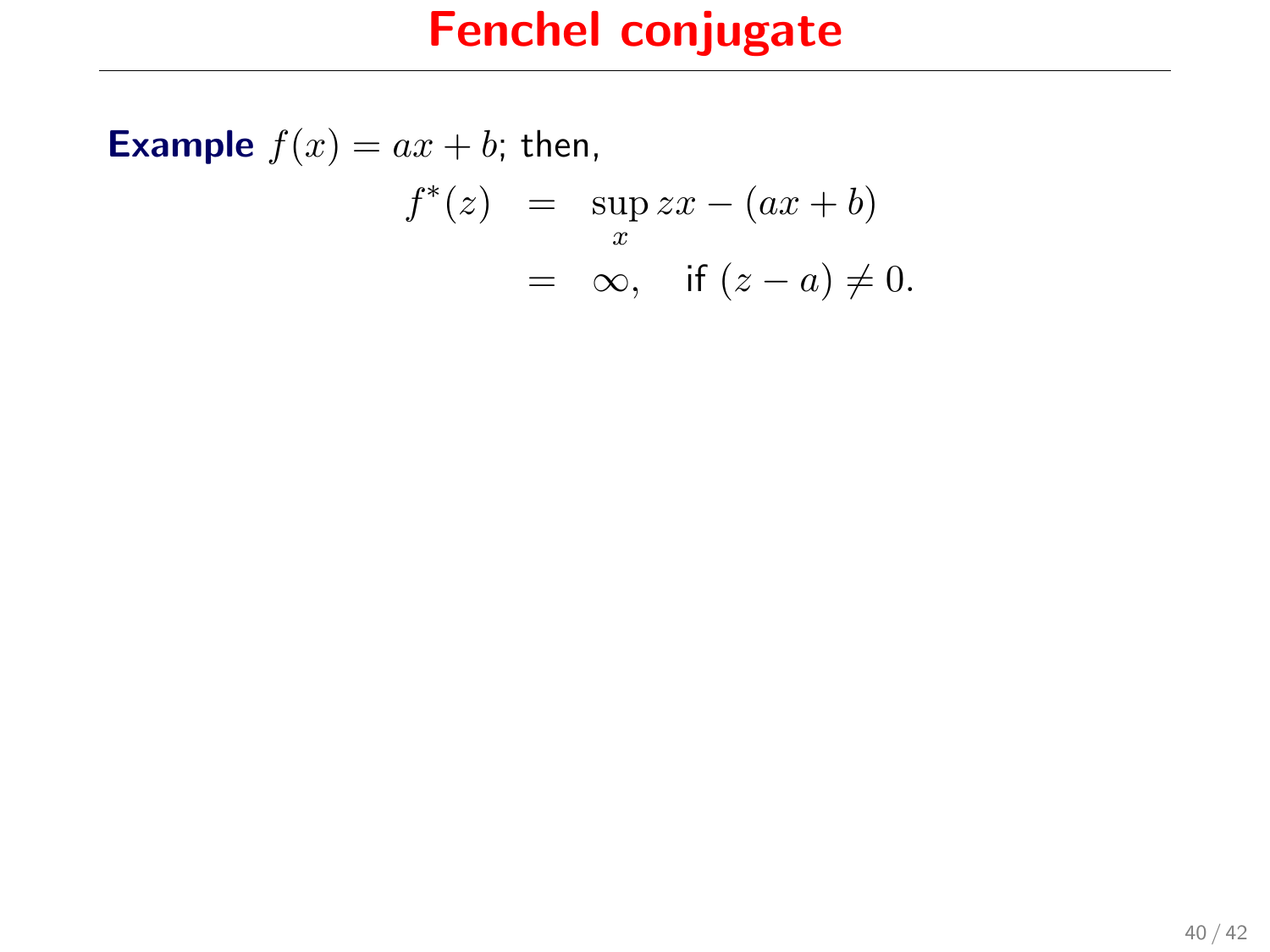**Example** 
$$
f(x) = ax + b
$$
; then,  
\n
$$
f^*(z) = \sup_x zx - (ax + b)
$$
\n
$$
= \infty, \text{ if } (z - a) \neq 0.
$$
\nThus, dom  $f^* = \{a\}$ , and  $f^*(a) = -b$ .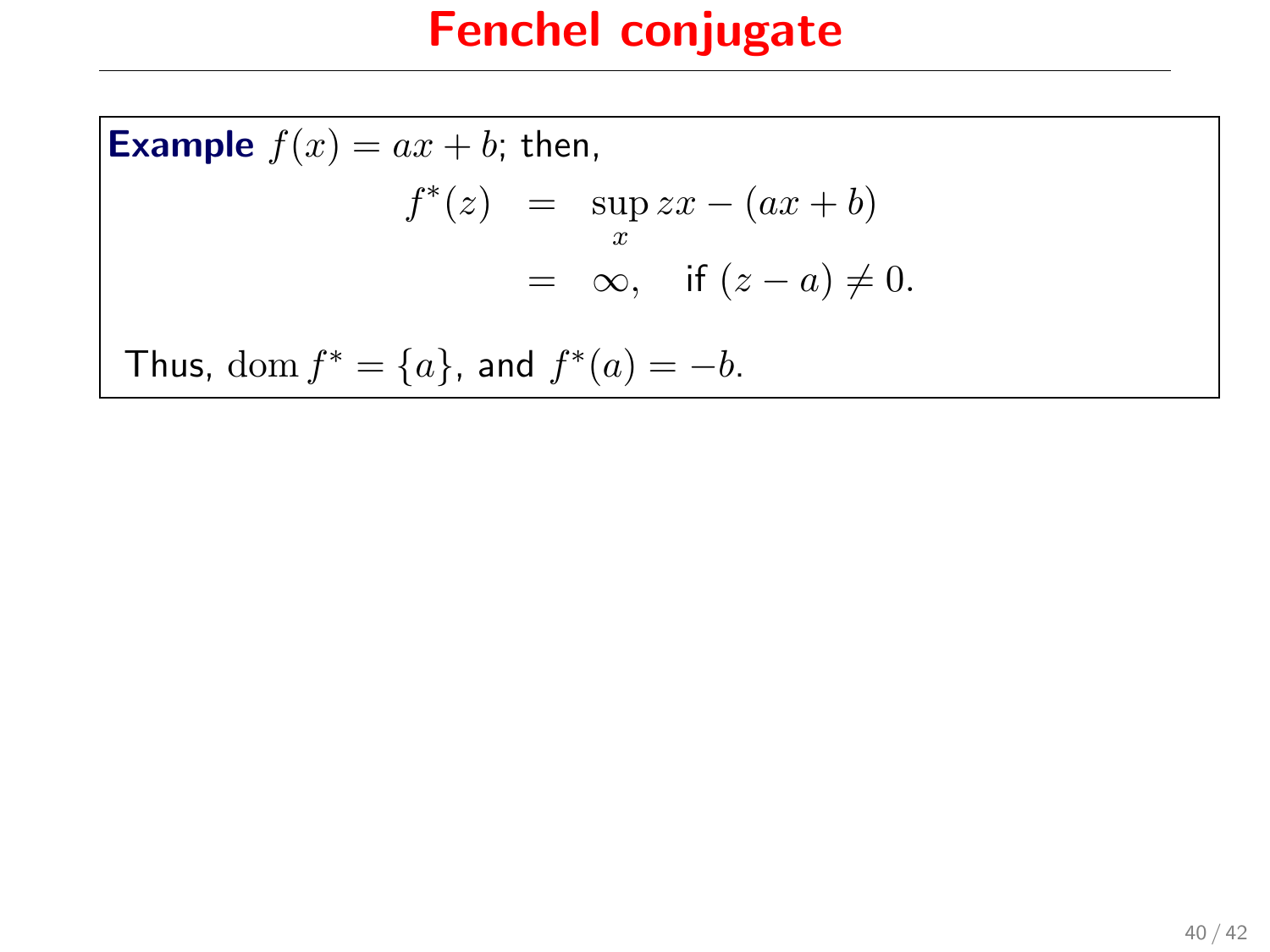**Example**  $f(x) = ax + b$ ; then,  $f^*(z) = \sup$  $\sup_x zx - (ax + b)$  $= \infty$ , if  $(z - a) \neq 0$ . Thus,  $\text{dom } f^* = \{a\}$ , and  $f^*(a) = -b$ .

**Example** Let  $a \ge 0$ , and set  $f(x) = -\sqrt{a^2 - x^2}$  if  $|x| \le a$ , and  $+\infty$ otherwise. Then,  $f^*(z) = a\sqrt{1+z^2}$ .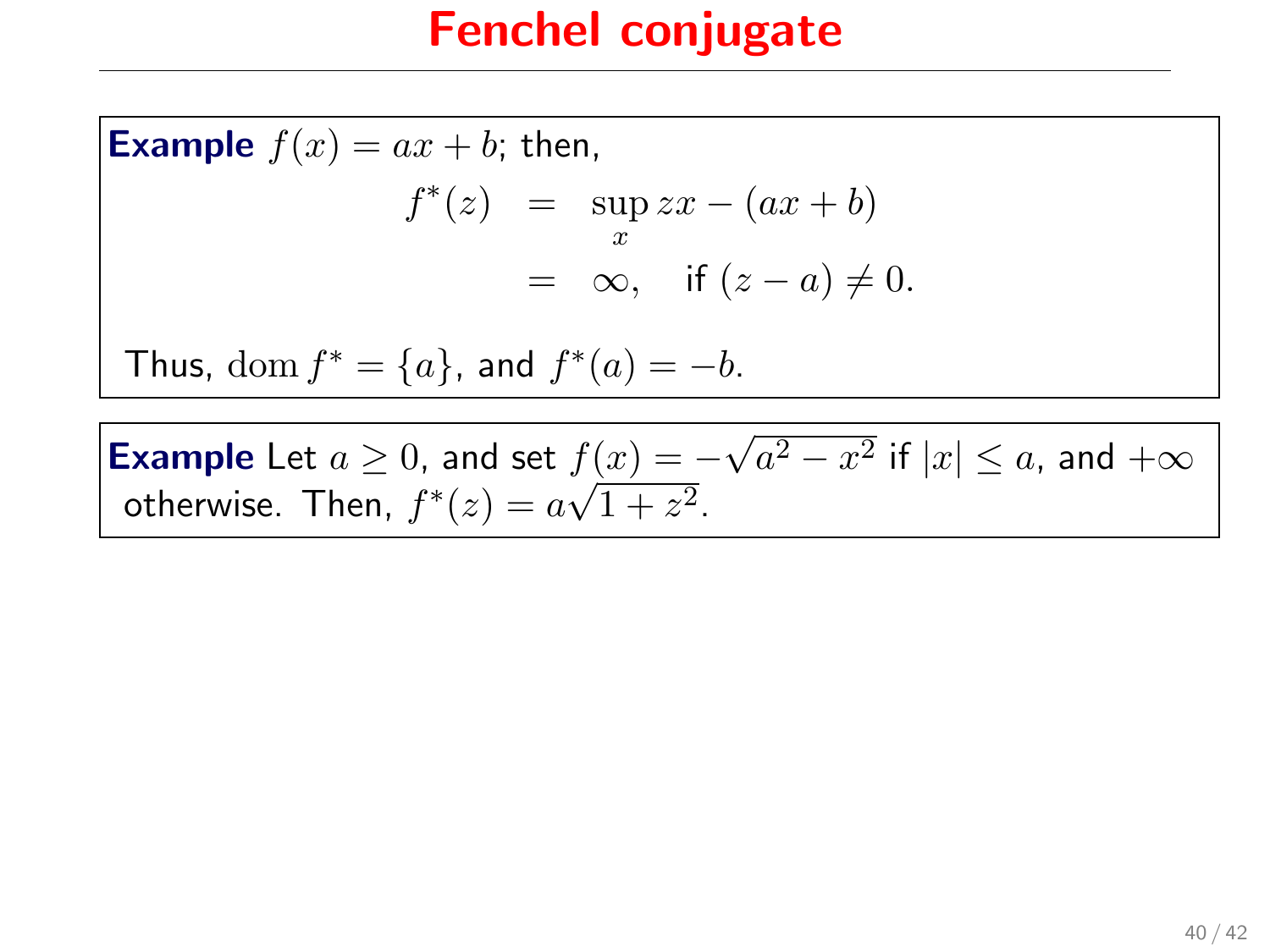**Example**  $f(x) = ax + b$ ; then,  $f^*(z) = \sup_{x} zx - (ax + b)$ x  $= \infty$ , if  $(z - a) \neq 0$ . Thus,  $\text{dom } f^* = \{a\}$ , and  $f^*(a) = -b$ .

**Example** Let  $a \ge 0$ , and set  $f(x) = -\sqrt{a^2 - x^2}$  if  $|x| \le a$ , and  $+\infty$ otherwise. Then,  $f^*(z) = a\sqrt{1+z^2}$ .

**Example**  $f(x) = \frac{1}{2}x^T A x$ , where  $A \succ 0$ . Then,  $f^*(z) = \frac{1}{2}z^T A^{-1} z$ .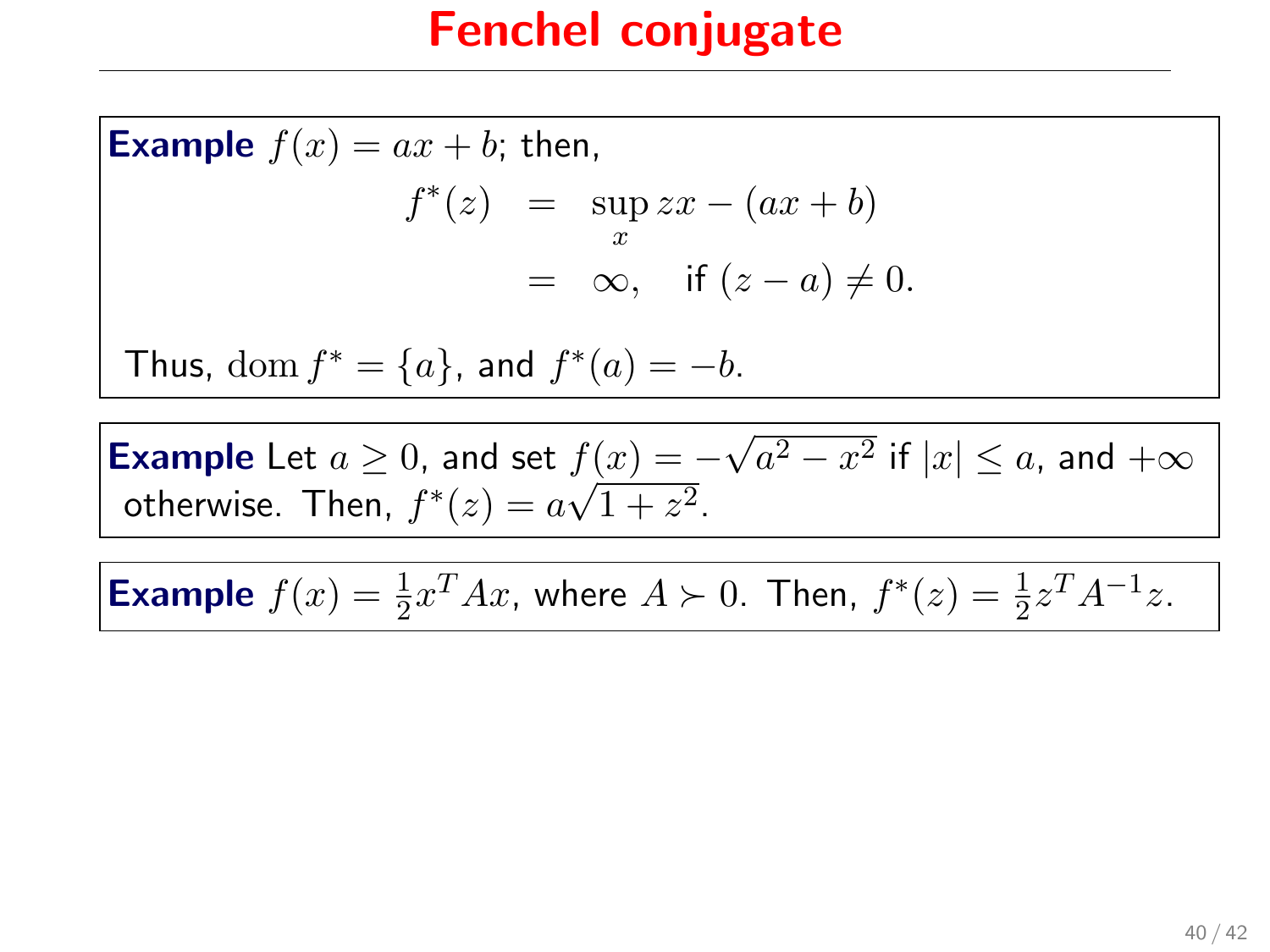**Example**  $f(x) = ax + b$ ; then,  $f^*(z) = \sup_{x} zx - (ax + b)$ x  $= \infty$ , if  $(z - a) \neq 0$ . Thus,  $\text{dom } f^* = \{a\}$ , and  $f^*(a) = -b$ .

**Example** Let  $a \ge 0$ , and set  $f(x) = -\sqrt{a^2 - x^2}$  if  $|x| \le a$ , and  $+\infty$ otherwise. Then,  $f^*(z) = a\sqrt{1+z^2}$ .

**Example**  $f(x) = \frac{1}{2}x^T A x$ , where  $A \succ 0$ . Then,  $f^*(z) = \frac{1}{2}z^T A^{-1} z$ .

**Example**  $f(x) = \max(0, 1-x)$ . Now  $f^*(z) = \sup_x zx - \max(0, 1-x)$ . x). Note that  $\text{dom } f^*$  is  $[-1,0]$  (else sup is unbounded); within this domain,  $f^*(z) = z$ .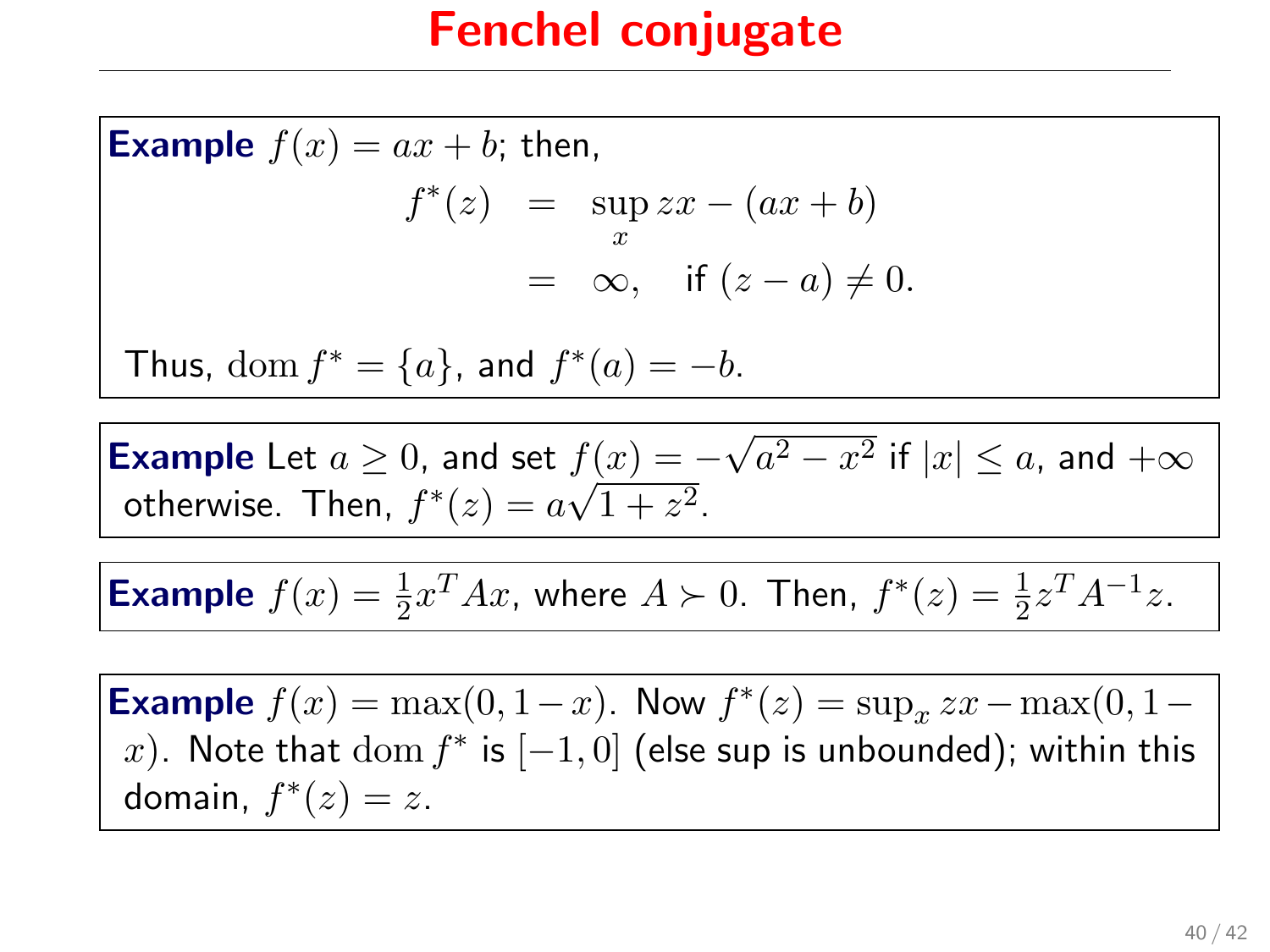# Misc Convexity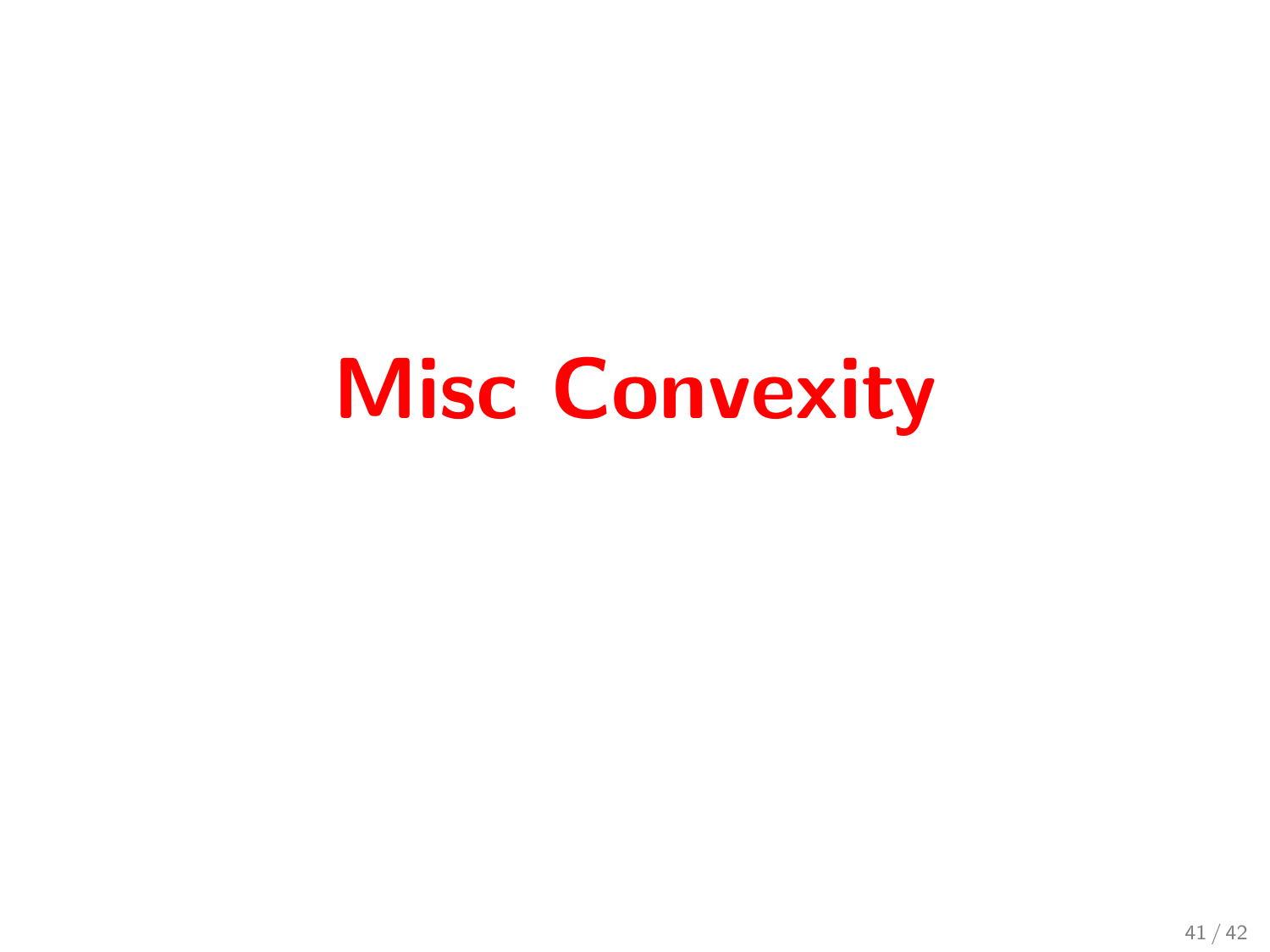**↓ Log-convex:**  $\log f$  is convex;  $\log$ -cvx  $\implies$  cvx;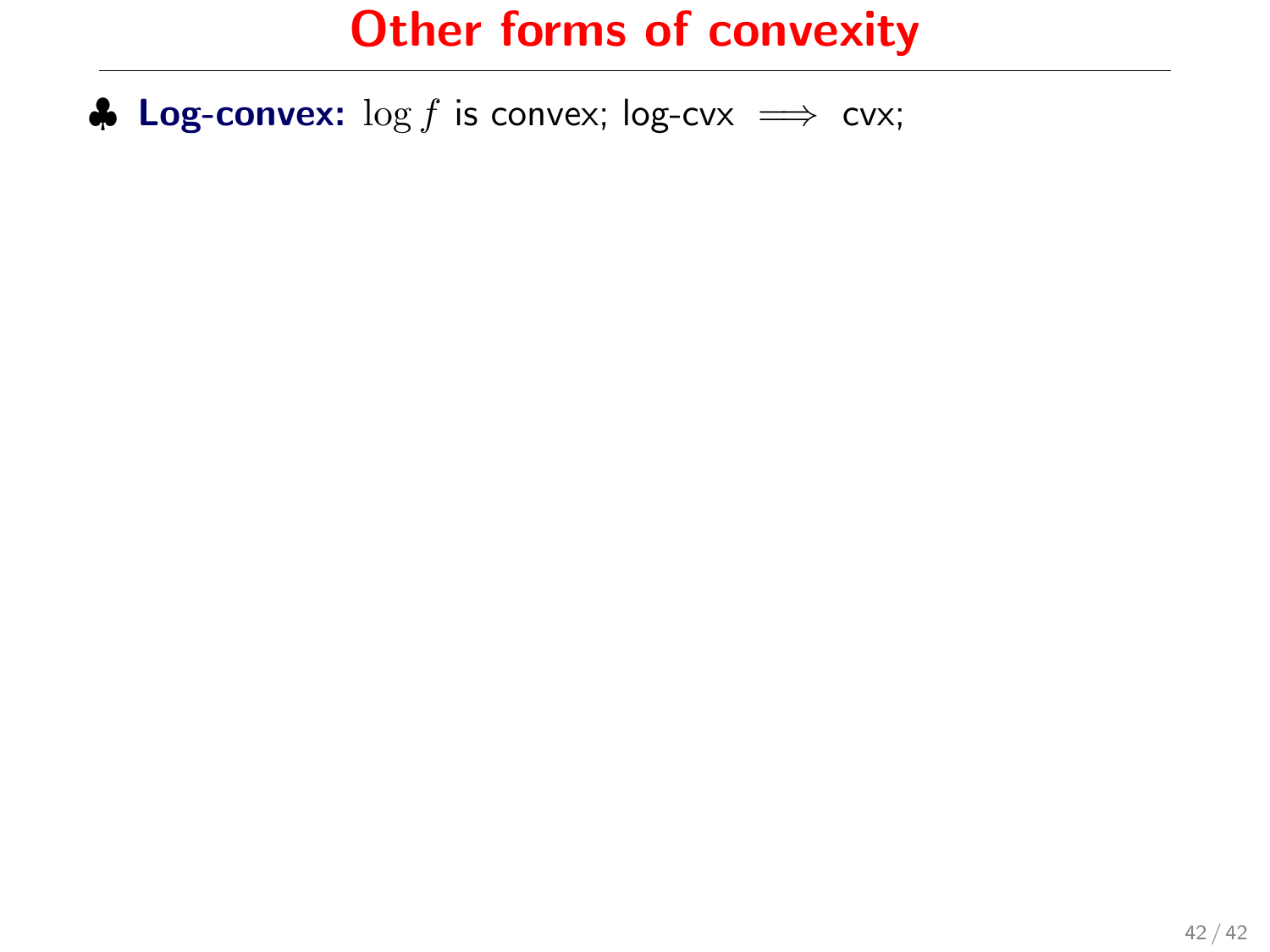- **↓ Log-convex:**  $\log f$  is convex;  $\log$ -cvx  $\implies$  cvx;
- $\clubsuit$  Log-concavity:  $\log f$  concave; not closed under addition!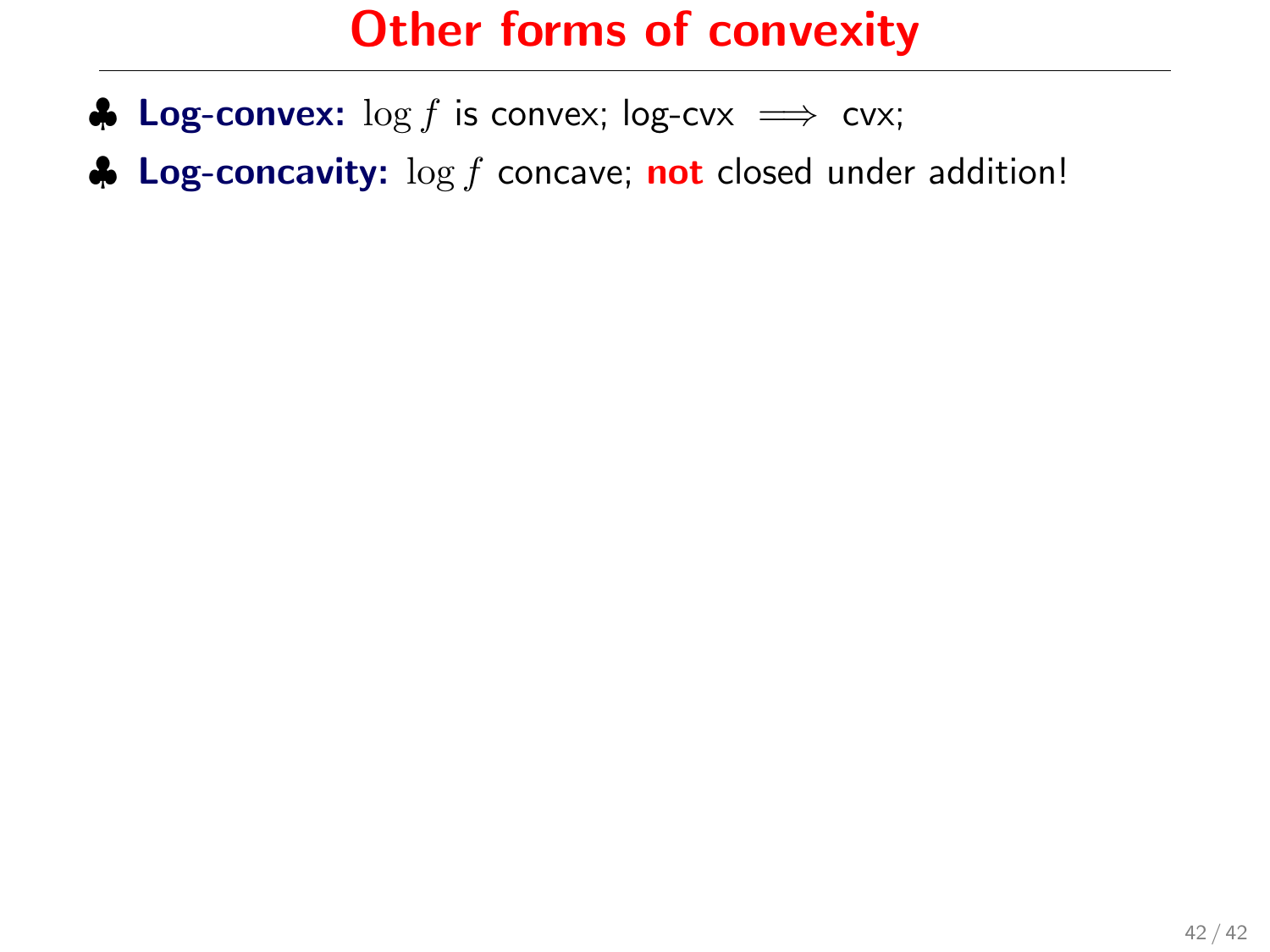- **♦ Log-convex:**  $\log f$  is convex;  $\log$ -cvx  $\implies$  cvx;
- $\triangle$  Log-concavity:  $\log f$  concave; not closed under addition!
- ♦ Exponentially convex:  $[f(x_i + x_j)] \succeq 0$ , for  $x_1, \ldots, x_n$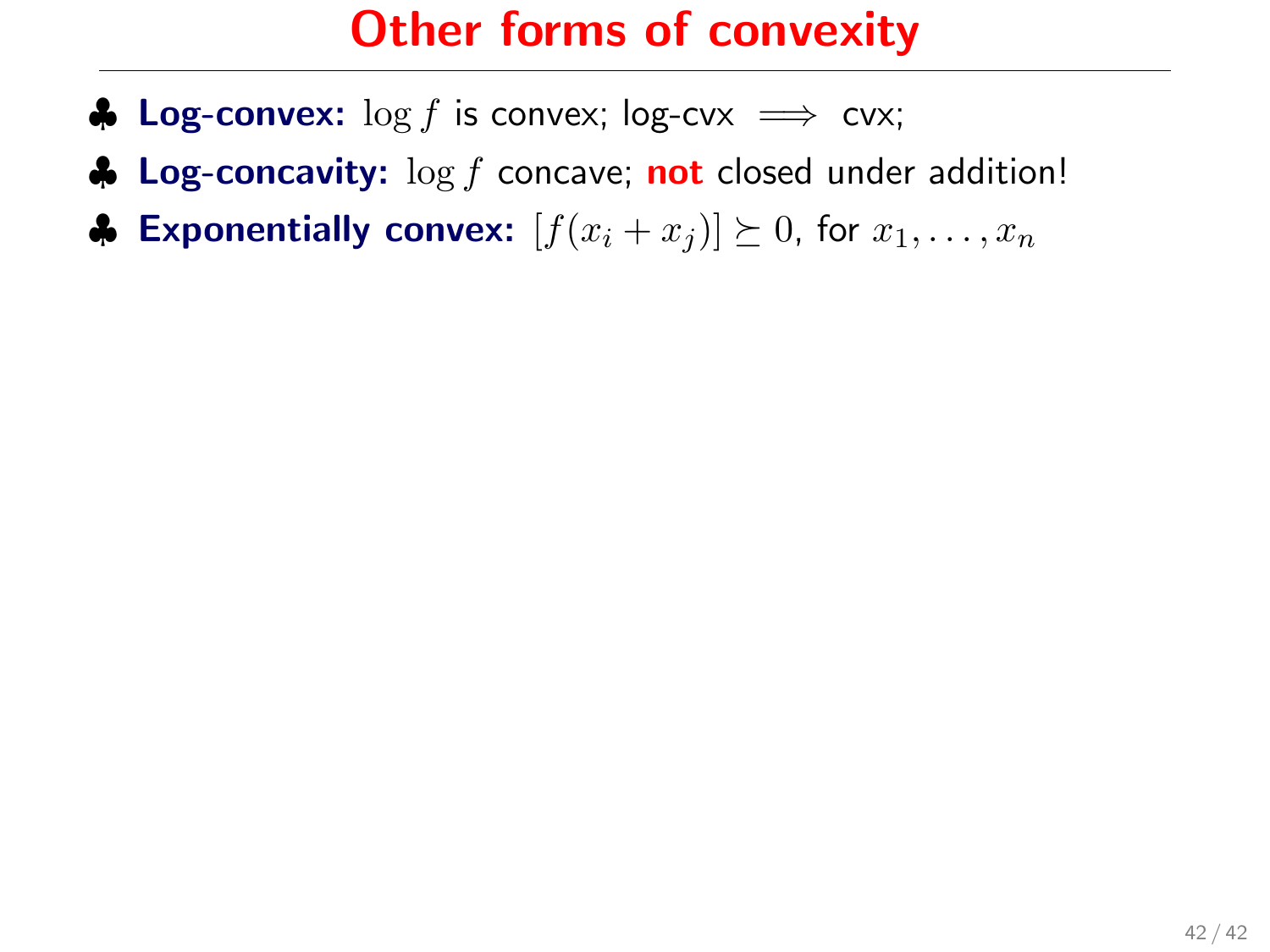- **↓ Log-convex:**  $\log f$  is convex;  $\log$ -cvx  $\implies$  cvx;
- $\clubsuit$  Log-concavity:  $\log f$  concave; not closed under addition!
- ♦ Exponentially convex:  $[f(x_i + x_j)] \succeq 0$ , for  $x_1, \ldots, x_n$
- $\bullet$  Operator convex:  $f(\lambda X + (1 \lambda)Y) \preceq \lambda f(X) + (1 \lambda)f(Y)$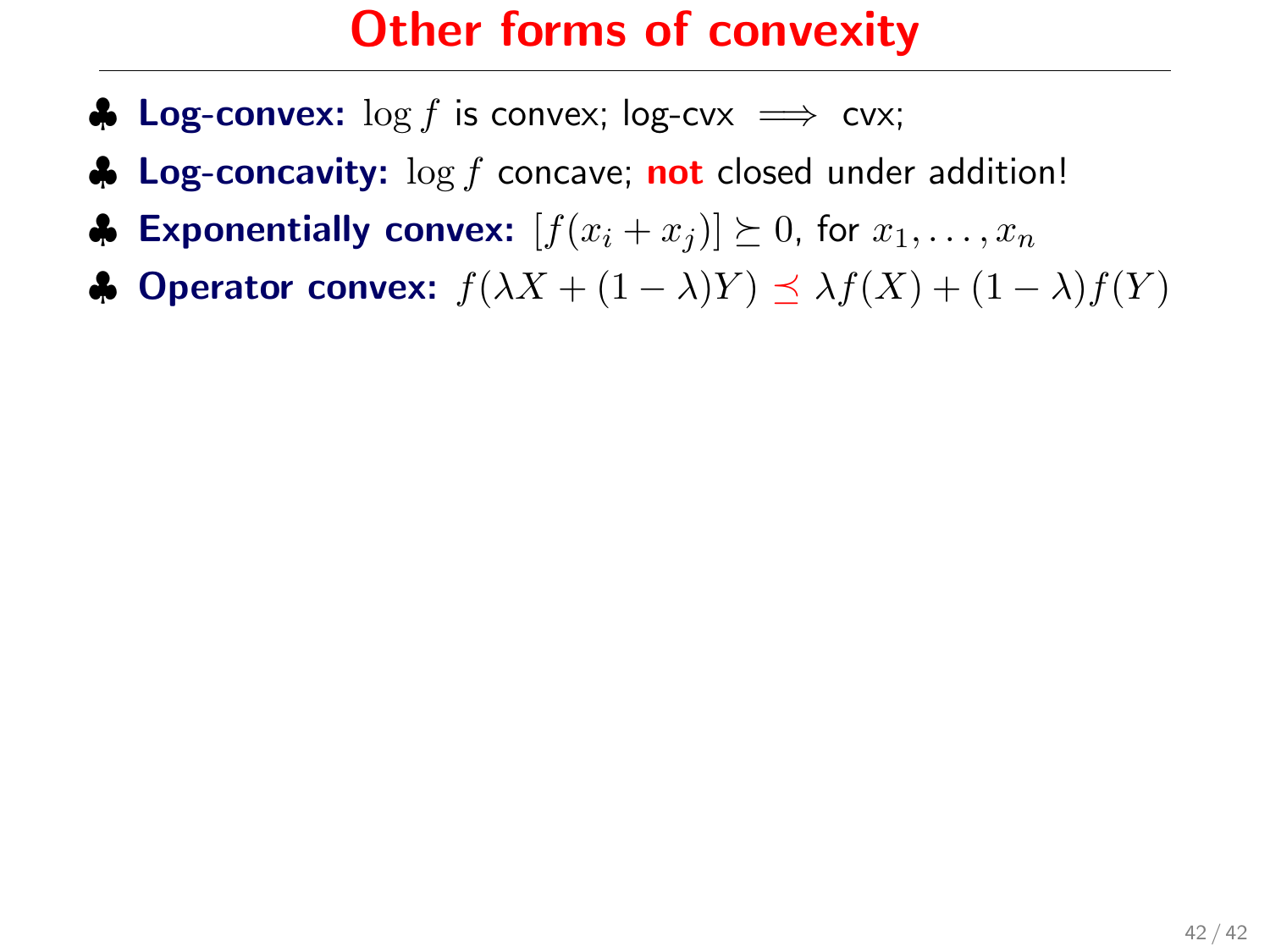- **A** Log-convex:  $\log f$  is convex;  $\log$ -cvx  $\implies$  cvx;
- $\clubsuit$  Log-concavity:  $\log f$  concave; not closed under addition!
- $\clubsuit$  Exponentially convex:  $[f(x_i + x_j)] \succeq 0$ , for  $x_1, \ldots, x_n$
- $\bullet$  Operator convex:  $f(\lambda X + (1 \lambda)Y) \prec \lambda f(X) + (1 \lambda)f(Y)$
- $\bigoplus$  Quasiconvex:  $f(\lambda x + (1 \lambda y)) \leq \max\{f(x), f(y)\}\$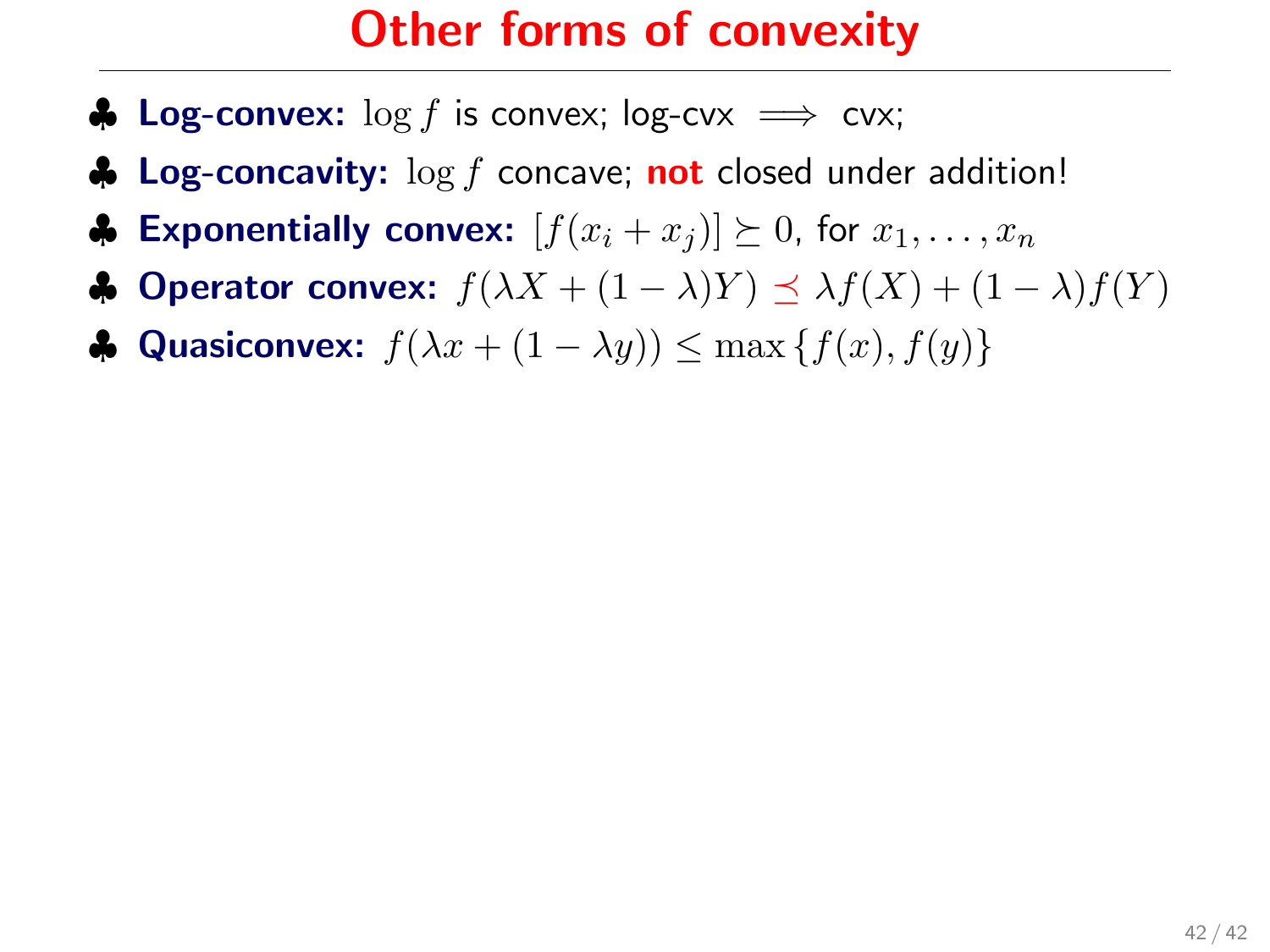- **A** Log-convex:  $\log f$  is convex;  $\log$ -cvx  $\implies$  cvx;
- $\clubsuit$  Log-concavity:  $\log f$  concave; not closed under addition!
- $\clubsuit$  Exponentially convex:  $[f(x_i + x_j)] \succeq 0$ , for  $x_1, \ldots, x_n$
- $\bullet$  Operator convex:  $f(\lambda X + (1 \lambda)Y) \preceq \lambda f(X) + (1 \lambda) f(Y)$
- $\bullet$  Quasiconvex:  $f(\lambda x + (1 \lambda y))$  < max {  $f(x)$ ,  $f(y)$  }
- $\bullet$  Pseudoconvex:  $\langle \nabla f(y), x y \rangle > 0 \implies f(x) > f(y)$